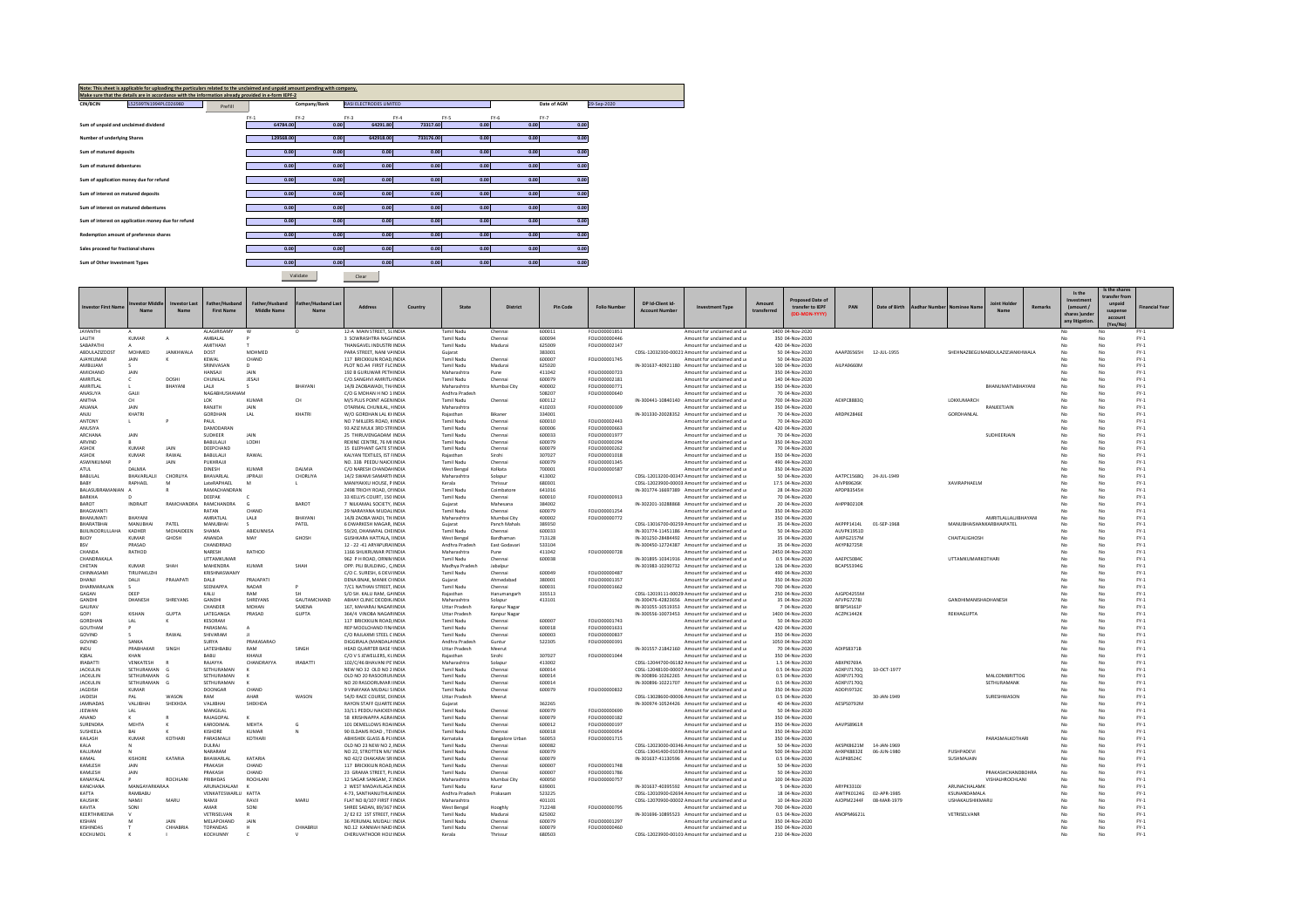| KONATHAM<br>KOUSALVA<br>RIKHABCHAND | DHANALAKSHM                       |              | BHUSHANA                                | RAO                      |                  | W/O K.BHUSHANARACINDIA                                      | Andhra Pradesl               | Kurnool                | 51850            | FOLIO00002047        | Amount for unclaimed and u                                                  | 350 04-Nov-2020                    |                    |             |                                                     |     |          | $FY-1$           |
|-------------------------------------|-----------------------------------|--------------|-----------------------------------------|--------------------------|------------------|-------------------------------------------------------------|------------------------------|------------------------|------------------|----------------------|-----------------------------------------------------------------------------|------------------------------------|--------------------|-------------|-----------------------------------------------------|-----|----------|------------------|
|                                     |                                   |              | KENNEDY                                 | $\Omega$                 |                  | 1/142 9F ANNA STREETINDIA                                   | Tamil Nadu                   | Chennai                | 600052           | FOLIO00002376        | Amount for unclaimed and u                                                  | 2730 04-Nov-2020                   | BSCPK6218B         |             |                                                     |     | No       | $FY-1$           |
|                                     | KOTHARI                           |              | LATE                                    | LALCHANDJI               |                  | 39 V.V. KOIL STREET . 'INDIA                                | Tamil Nadu                   | Chennai                | 600086           | FOLIO00000263        | Amount for unclaimed and u                                                  | 350 04-Nov-2020                    |                    |             |                                                     | No  | No       | $FY-1$           |
| THIAGARAJEN                         |                                   |              | LAKSHMANAN                              |                          |                  | M.L.M. PAPER STORES, INDIA                                  | Tamil Nadu                   | Chennai                | 600001           | FOLIO00000116        | Amount for unclaimed and u                                                  | 350 04-Nov-2020                    |                    |             |                                                     | No  | No       | $FY-1$           |
| LALITHA                             |                                   |              | LALIT                                   | KUMAR                    |                  | 127 ANNAPILLAI ST, CHINDIA                                  | Tamil Nadu                   | Chennai                | 600079           | FOLIO00001286        | Amount for unclaimed and u                                                  | 100 04-Nov-2020                    | ABHPL8124G         |             |                                                     |     | No       | $FY-1$           |
| NAGALAKSHMI                         | <b>M</b>                          |              | MURUGESAN                               |                          |                  | PLOT NO.4 QUEENS CHNDIA                                     | Tamil Nadu                   | Salem                  | 636008           | EQUOD000146          | Amount for unclaimed and u                                                  | 350 04-Nov-2020                    |                    |             |                                                     |     | No       | $FY-1$           |
| PRABHA                              |                                   |              | MOHANCHAND                              |                          |                  | SHANTHI TEXTILES, 95 INDIA                                  | Tamil Nadu                   | Chennai                | 600017           | FOLIO00000402        | Amount for unclaimed and u                                                  | 350 04-Nov-2020                    |                    |             |                                                     | No  | No       | $FY-1$           |
| UMESH                               | KUMAR                             | M            | <b>JAIN</b>                             |                          |                  | BEAUTY, 17 4TH MAIN INDIA                                   | Tamil Nadu                   | Chennai                | 600061           | FOLIO00000204        | Amount for unclaimed and u                                                  | 80 04-Nov-2020                     |                    |             |                                                     |     | No       | $FY-1$           |
| MADHV                               | CHANDHOK                          |              | VIJAY                                   | <b>KUMAR</b>             | CHANDHON         | XV 983 MANTOLA PAH INDIA                                    |                              | New Delh               | 110055           | FOLIO00001133        | Amount for unclaimed and u                                                  | 350 04-Nov-2020                    |                    |             |                                                     |     | No       | $FY-1$           |
| <b>MAHAVEER</b>                     | CHAND                             | RHANDAR      | NATHMAL                                 | RHANDARI                 |                  | C/O VIMAL FLECTRICALINDIA                                   | Tamil Nadi                   | Chennai                | 600079           | EQUIQ00001305        | Amount for unclaimed and u                                                  | 100.04-Nov-2020                    |                    |             |                                                     | No  | No       | $FN-1$           |
| MAHAVEER                            |                                   |              | SUKANRAJ                                |                          |                  | 23 SWAMY BATHAN STINDIA                                     | <b>Tamil Nadu</b>            | Chennai                | 600012           | FOLIO00001136        | Amount for unclaimed and u                                                  | 210 04-Nov-2020                    |                    |             |                                                     | No  | No       | $FY-1$           |
|                                     |                                   |              |                                         |                          | <b>CHAUDHARY</b> |                                                             |                              |                        |                  |                      |                                                                             |                                    |                    |             | RAMSAJJANCHAUDHARY                                  |     |          |                  |
| MALTI<br>MAMTA                      | <b>KUMAR</b><br>KUMARI            |              | RAM<br>RAJESH                           | SAJJAN<br><b>KUMAR</b>   |                  | C/O ALLAHABAD BANK INDIA<br>C/O. MADANLAL, 8 NA INDIA       | Bihar<br>Tamil Nadu          | Bhagalpur              | 812007<br>600001 | <b>EQUO00002335</b>  | IN-301557-20927529 Amount for unclaimed and u                               | 700 04-Nov-2020<br>490.04-Nov-2020 | <b>ANOPK1585</b>   |             |                                                     | No  | No<br>No | $FY-1$<br>$FY-1$ |
|                                     |                                   |              |                                         |                          |                  |                                                             |                              | Chennai                |                  |                      | Amount for unclaimed and u                                                  |                                    |                    |             |                                                     |     |          |                  |
| MANISH                              |                                   |              | JAGDISH                                 | <b>KUMAR</b>             |                  | 9 VINAYAKA MUDALI SINDIA                                    | <b>Tamil Nadu</b>            | Chennai                | 600079           | FOLIO00000830        | Amount for unclaimed and u                                                  | 210 04-Nov-2020                    |                    |             |                                                     | No  | No       | $FY-1$           |
| MANISH                              | PRASAD                            |              | MADANMOHAN                              | PRASAD                   |                  | 144 JEETPUR TOPCHANINDIA                                    | Bihar                        | Bhagalpur              |                  |                      | CDSL-12046300-00063 Amount for unclaimed and u                              | 2 04-Nov-2020                      | AJLPP1222F         | 11-JAN-1972 |                                                     | No  | No       | $FY-1$           |
| MANJU                               | DEVI                              | ANCHALIA     | LABHACHAND                              | ANCHALIA                 |                  | C/O LABHA CHAND AN INDIA                                    | Rajasthar                    | Bikaner                | 334401           |                      | CDSL-12010900-00938 Amount for unclaimed and u                              | 12.5 04-Nov-2020                   | AILPA1471E         | 03-JUL-1974 | LABHACHANDANCHALIA                                  |     | No       | $FY-1$           |
| MANIULA                             |                                   | <b>SHAH</b>  | PARLIDAN                                | BHANSAL                  |                  | 33-A/4 PEDDU STREET INDIA                                   | Tamil Nadu                   | Chennai                | 600079           | <b>EQUIO0000492</b>  | Amount for unclaimed and u                                                  | 700 04-Nov-2020                    |                    |             |                                                     |     | No       | FY-1             |
| MANOL                               |                                   |              | NAWAI MAI                               |                          |                  | <b>6 KOTHANDARAMAN LINDIA</b>                               | Tamil Nadu                   | Chennai                | 600021           | <b>FOLIO00001184</b> | Amount for unclaimed and u                                                  | 70.04-Nov-2020                     |                    |             |                                                     | No  | No       | FY-1             |
| <b>MANOJ</b>                        | RATHOD                            |              | PUKHRAJ                                 | RATHOD                   |                  | 1166 SHUKRUWAR PETINDIA                                     | Maharashtra                  | Pune                   | 411042           | FOLIO00000726        | Amount for unclaimed and u                                                  | 2940 04-Nov-2020                   |                    |             |                                                     | No  | No       | $FY-1$           |
| MANOJKUMAR                          |                                   | TRIVEDI      | GUNVANTRAY                              | TRIVEDI                  |                  | A-4-86, GURUKRUPA VINDIA                                    | Gujarat                      | Vadodara               | 390022           |                      | CDSL-12011300-00112 Amount for unclaimed and u                              | 14 04-Nov-2020                     | AFVPT1415P         | 03-DEC-1958 |                                                     |     |          | $FY-1$           |
| <b>MEHTA</b>                        | <b>SHILPA</b>                     | M            | <b>MFHTA</b>                            | MUKESHRHA                |                  | F/203 SIDDHARTH APFINDIA                                    | Guiarat                      | Ahmedahar              | 380007           |                      | IN-301321-10221139 Amount for unclaimed and u                               | 750.04-Nov-2020                    | AEXPM1191D         |             | MEHTAMUKESHA                                        | No  | No       | FY-1             |
| MURUGESAN                           |                                   |              | RATHNA                                  | SWAMI                    | c                | 3/752 LINGAPURAM CIINDIA                                    | Tamil Nadu                   | Virudhunaga            | 626189           | FOLIO00001153        | Amount for unclaimed and u                                                  | 350 04-Nov-2020                    |                    |             |                                                     | No  | No       | $FY-1$           |
| RAMACHANDRAN                        |                                   |              |                                         |                          |                  | 150/5 GOVINDAPPA N/INDIA                                    | Tamil Nadu                   | Chennai                | 600079           | FOLIO00000295        | Amount for unclaimed and u                                                  | 350 04-Nov-2020                    |                    |             |                                                     |     | No       | $FY-1$           |
| NAMITA                              | JAIN                              |              | RATAN                                   | LAL                      | JAIN             | RATAN AND COMPANYINDIA                                      |                              | Dimapu                 | 797112           |                      | IN-301516-10152642 Amount for unclaimed and u                               | 140 04-Nov-2020                    | AFMPJ13006         |             |                                                     |     | No       | $FY-1$           |
| <b>NAND</b>                         | KISHORE                           | KOSTA        | <b>LATEK</b>                            |                          | KOSTA            | 212. GARHA, KOSTA MINDIA                                    | Madhya Pradesh               | Jabalpur               | 482003           |                      | IN-300394-10690287 Amount for unclaimed and u                               | 10 04-Nov-2020                     | AGXPK6338E         |             | PRAMILAKOSTA                                        |     | No       | $FN-1$           |
| NEETA                               | SHAH                              |              | YALIV                                   | KUMAR                    | SHAH             | 205 SHINGAR APART, SINDIA                                   | Maharashtra                  | Pune                   | 411037           | FOLIO00000721        | Amount for unclaimed and u                                                  | 420 04-Nov-2020                    |                    |             |                                                     |     | No       | $FY-1$           |
| NIKITA                              |                                   |              | KAMAL                                   | KISHORI                  | KATARIA          | NO.42/2, CHAKARAI CHNDIA                                    | Tamil Nadu                   | Chenna                 | 600079           |                      | IN-301637-41415255 Amount for unclaimed and u                               | 0.5 04-Nov-2020                    | ALAPN98048         |             |                                                     |     |          | $FY-1$           |
| NILESH                              | GIRISHRHAI                        | <b>MEHTA</b> | <b>GIRISHBHA</b>                        | <b>MEHTA</b>             |                  | 106 SILVER SQUARE AFINDIA                                   | Gujarat                      | Vadodara               | 390020           |                      | IN-301549-16067616 Amount for unclaimed and u                               | 0.5 04-Nov-2020                    | ARYPMO038k         |             | PARULBENNILESHMEHTA                                 |     | No       | $FY-1$           |
| NILESH                              | GIRISHBHAI                        | <b>MEHTA</b> | GIRISHBHAI                              | G                        | MEHTA            | 106 SILVER SQUARE AFINDIA                                   | Guiarat                      | Vadodara               | 390020           |                      | IN-301549-16070333 Amount for unclaimed and u                               | 0.5 04-Nov-2020                    | ABYPM0038K         |             |                                                     | No. | No       | $FY-1$           |
| NIRBHAYLAI                          |                                   |              | SUMERMAL                                |                          |                  | 57/2 NARAYANA MUD INDIA                                     | Tamil Nadu                   | Chennai                | 600079           | FOLIO00000985        | Amount for unclaimed and u                                                  | 350 04-Nov-2020                    |                    |             |                                                     |     | No       | $FY-1$           |
|                                     |                                   |              | CHANDRA                                 | MALI                     |                  | 2 SOUTH KAVAL KUDAINDIA                                     | Tamil Nadu                   | Madura                 | 625001           | FOLIO00000342        | Amount for unclaimed and u                                                  | 700 04-Nov-2020                    | AHIPP3967G         |             |                                                     |     | No       | $FY-1$           |
| MEENAL                              |                                   |              | ΡΔΙ ΔΝΙΔΡΡΑΝ                            |                          | M                | DOOR NO 76 PADMA UNDIA                                      | Tamil Nadu                   | Chennai                | 600049           | EQUIO0000305         | Amount for unclaimed and u                                                  | 350.04-Nov-2020                    |                    |             |                                                     |     | No       | FY-1             |
| PANKAJ                              | SAXENA                            |              | NAVAL                                   | <b>KISHORE</b>           | SAXENA           | ATLAS CYCLES HARYAN INDIA                                   | Madhya Pradesh               | Gwalion                | 474002           |                      | IN-302269-11477562 Amount for unclaimed and u                               | 75.5 04-Nov-2020                   | AYKPS6779A         |             |                                                     | No  | No       | $FY-1$           |
| PARASMAI                            |                                   | MEHTA        | BADARMALI                               |                          |                  | MEHTA BHAVAN, MUNINDIA                                      | Karnataka                    | Gadag                  | 582101           | FOLIO00000281        | Amount for unclaimed and u                                                  | 350 04-Nov-2020                    |                    |             |                                                     |     | No       | $FY-1$           |
| PARESH                              |                                   | RATHOD       | TEJRAJ                                  |                          |                  | PARESH T. RATHOD, 11INDIA                                   | Tamil Nadu                   | Chenna                 | 600001           | FOLIO00000389        | Amount for unclaimed and u                                                  | 350 04-Nov-2020                    |                    |             |                                                     |     | No       | $FY-1$           |
| <b>PARLILREN</b>                    | NILFSH                            | <b>MEHTA</b> | NII FSH                                 | MEHTA                    |                  | 106 SILVER SQUARE AFINDIA                                   | Gujarat                      | Vadodara               | 390020           |                      | IN-301549-16084459 Amount for unclaimed and u                               | 0.5 04-Nov-2020                    |                    |             | <b>NII FSHGIRISHRHAIMEHTA</b>                       |     | No       | $FN-1$           |
| PARULBEN                            | NILESH                            | <b>MEHTA</b> | NILESH                                  | <b>GIRISHBHA</b>         | <b>MEHTA</b>     | 106 SILVER SQUARE AFINDIA                                   | Guiarat                      | Vadodara               | 390020           |                      | IN-301549-16081090 Amount for unclaimed and u                               | 0.5 04-Nov-2020                    |                    |             |                                                     |     | No       | $FY-1$           |
| PINNI                               | SREENIVASULL                      |              | LATEP                                   | VENKATA                  | SUBBAIAH         | 1ST FLOOR ELUMALAI IINDIA                                   | Tamil Nadu                   | Chennai                | 600029           |                      | IN-302679-30331124 Amount for unclaimed and u                               | 5 04-Nov-2020                      | ABSPS8498          |             | PINNINAGAMAN                                        |     | No       | $FY-1$           |
| PINNINAGAMAN                        |                                   |              | PINNISREENIVASULU                       |                          |                  | 1ST FLOOR ELUMALAI IINDIA                                   | <b>Tamil Nadu</b>            | Chennai                | 600029           |                      | IN-302679-30337399 Amount for unclaimed and u                               | 5 04-Nov-2020                      | AQJPP0311G         |             | PINNISURESHKUNPINNISREENIVASULU                     |     | No       | $FY-1$           |
| PISTA                               | DEVI                              |              | PRAKASH                                 | CHAND                    | SURANA           | NO. 43 SWAMI PILLAI: INDIA                                  | <b>Tamil Nadu</b>            | Chennai                | 600112           |                      | CDSL-12041600-00053 Amount for unclaimed and u                              | 0.5 04-Nov-2020                    | AAHPP0013D         | 25-JUL-1964 | PRAKASHCHANDSURANA                                  | No  | No       | $FY-1$           |
| POONAM                              | HIRALAL                           |              | HIRALAL                                 |                          |                  | NO 9 MONTIETH LANE, INDIA                                   | Tamil Nadu                   | Chennai                | 600008           | FOLIO00001615        | Amount for unclaimed and u                                                  | 20 04-Nov-2020                     |                    |             | <b>HIRALALB</b>                                     | No  | No       | $FY-1$           |
| PRAISE                              | SEBASTIAN                         |              | SEBASTIAN                               |                          |                  | C4 CENTRAL EXCISE QUINDIA                                   | Kerala                       | Palakkad               | 678001           |                      | IN-301637-10199873 Amount for unclaimed and u                               | 70 04-Nov-2020                     | AYVPS2719          |             | SEBASTIANP                                          | No  | No       | $FY-1$           |
| PRAKASH                             |                                   |              |                                         |                          |                  | <b>SWASTIK ROAD CARRI INDIA</b>                             | Tamil Nadu                   | Chennai                | 600001           | FOLIO00000233        | Amount for unclaimed and u                                                  | 350 04-Nov-2020                    |                    |             |                                                     |     | No       | $FY-1$           |
| PRASANCHAND                         | KOCHAR                            |              | <b>BALCHANDIL</b>                       | KOCHAR                   |                  | DOM TEXTUES 15 NORINDIA                                     | Tamil Nadu                   | Madurai                | 625001           | FOU IO00000345       | Amount for unclaimed and u                                                  | 350.04-Nov-2020                    |                    |             |                                                     | No  | No       | FY-1             |
| PUKHRAJ                             |                                   | JAIN         | PANNALALII                              |                          |                  | 29 NAMBULIR STREET, INDIA                                   | <b>Tamil Nadu</b>            | Chennai                | 600079           | FOLIO00001343        | Amount for unclaimed and u                                                  | 490 04-Nov-2020                    |                    |             |                                                     |     | No       | $FY-1$           |
| PURUSHO <sup>®</sup>                |                                   |              | RAMARAO                                 | M                        |                  | 11 PUSKAR VIEW FLAT: INDIA                                  | Tamil Nadu                   | Chenna                 | 600005           |                      | IN-301549-18247433 Amount for unclaimed and u                               | 5 04-Nov-2020                      | AHYPP91738         |             |                                                     |     | No       | $FY-1$           |
| SURFSH                              | KUMAR                             |              | RAMLALIL                                |                          |                  | <b>RITIKA ENTERPRISES 7 INDIA</b>                           | Tamil Nadu                   | Chennai                | 600003           | <b>FOLIO00000183</b> | Amount for unclaimed and u                                                  | 350 04-Nov-2020                    |                    |             |                                                     | No  | No       | $FN-1$           |
| RADHA                               | MONY                              |              | SUBRAMONIA                              | PILLAI                   |                  | 11-270 THALAKULAM FINDIA                                    | Tamil Nadu                   | Kanyakumari            | 629802           | FOLIO00000818        | Amount for unclaimed and u                                                  | 350 04-Nov-2020                    | AJSPR2652J         |             |                                                     | No  | No       | $FY-1$           |
| RAI                                 | RANI                              |              | VED                                     | PARKASH                  | <b>AGARWAI</b>   | HOUSE NO-19 POCKET INDIA                                    |                              | New Delhi              | 110085           |                      | IN-300118-10140310 Amount for unclaimed and u                               | 147 04-Nov-2020                    | AAAPR2628D         |             |                                                     | No  | No       | $FY-1$           |
| RAJAMM/                             |                                   |              | VELLAICHAMY                             |                          |                  | 1 SRI MURUGAN NAGAINDIA                                     | Delhi<br>Tamil Nadu          | Coimbatore             | 641041           | FOLIO00000625        | Amount for unclaimed and u                                                  | 420 04-Nov-2020                    |                    |             | <b>VELLAICHAMY</b>                                  |     | No       | $FY-1$           |
| RAJAN                               | VIJAN                             | ADVOCATE     | GOVERDHAN                               | LAL                      | VIJAN            | 4 / 1092 JAFFAR NAW/INDIA                                   | <b>Uttar Pradesh</b>         | Saharanpur             |                  |                      | IN-303116-10028894 Amount for unclaimed and u                               | 10 04-Nov-2020                     | AAHPV994SI         |             | ABHINAVVUAN<br>RAMANVIJAN                           | No  | No       | $FY-1$           |
|                                     |                                   |              |                                         |                          |                  | C/O D-106, SHAILENDRINDIA                                   |                              |                        |                  |                      |                                                                             | 700 04-Nov-2020                    |                    |             | PRATIBHAJAIN                                        | No  |          | $FY-1$           |
| RAJESH                              | JAIN                              |              | HUKUM<br>LUTCHMIA                       | CHAND<br>CHETTY          | JAIN             | 3 DEVARAJA MUDALY (INDIA                                    | Madhya Pradesh<br>Tamil Nadu | Gwalior                | 600005           | FOLIO00001580        | IN-303116-11064995 Amount for unclaimed and u                               | 420 04-Nov-2020                    | AELPJ5240C         |             | <b>GAYATHRIS</b>                                    |     | No<br>No | $FY-1$           |
| <b>RAJESH</b><br><b>RAKESH</b>      | PRASAD                            |              | DEVENDRA                                | PRASAD                   |                  |                                                             |                              | Chennai                | 560037           |                      | Amount for unclaimed and u                                                  |                                    | <b>AMERDANCARE</b> |             |                                                     | No  | No       |                  |
|                                     |                                   |              |                                         |                          |                  | 101 ELOQUENCE BLK : INDIA                                   | Karnataka                    | <b>Bangalore Urba</b>  |                  |                      | IN-300214-12582902 Amount for unclaimed and u                               | 0.5 04-Nov-2020                    |                    |             |                                                     |     |          | $FY-1$           |
| RAMACHANDRAN                        | <b>BALASLINDARAM</b>              |              |                                         | RALASUNDARAM RAMCHANDRAN |                  | TEIAS NO. 789-11-MAIINDIA                                   | Karnataka                    | Bangalore Urban        | 560043           |                      | CDSL-12044700-00327 Amount for unclaimed and u                              | 15.04-Nov-2020                     | AKDPR6021B         |             |                                                     | No  | No       | FY-1             |
| <b>RAMESH</b>                       | <b>KUMAR</b>                      |              | DEVICHANDJI                             |                          |                  | 29 NAMBULIR STREET. INDIA                                   | <b>Tamil Nadu</b>            | Chennai                | 600079           | FOLIO00001342        | Amount for unclaimed and u                                                  | 490 04-Nov-2020                    |                    |             |                                                     | No  | No       | $FY-1$           |
| RAMESH                              | KUMAR                             | RATHI        | BANSILAL                                |                          |                  | RAI DEEP, 28 GODOW INDIA                                    | Tamil Nadu                   | Chennai                | 600001           | FOLIO00000406        | Amount for unclaimed and u                                                  | 350 04-Nov-2020                    |                    |             |                                                     |     | No       | $FY-1$           |
| RAMESH                              | MAHADEVIA                         |              | <b>AMICHAND</b>                         | MAHADEVIA                |                  | 192 B GURUWAR PETHINDIA                                     | Maharashtra                  | Pune                   | 411042           | <b>EQLIO00000724</b> | Amount for unclaimed and u                                                  | 350 04-Nov-2020                    |                    |             |                                                     | No  | No       | FY-1             |
| <b>RAMESH</b>                       |                                   |              | NARAJIMHACHARI T                        |                          |                  | NO 27 PUSHPAK, JAGD INDIA                                   | Karnataka                    | <b>Bangalore Urbar</b> | 560075           | FOLIO00001103        | Amount for unclaimed and u                                                  | 700 04-Nov-2020                    |                    |             |                                                     | No  | No       | $FY-1$           |
| RAMESHBHA                           | MOHANLAL                          | PATEL        | MOHANLAL                                |                          |                  | 16 JAL DARSHAN SOC. INDIA                                   | Guiarat                      | Ahmedabad              | 382415           |                      | CDSL-12033200-00720 Amount for unclaimed and u                              | 50 04-Nov-2020                     | AMMPP4995K         | 01-OCT-1967 | <b>ISHABEN</b>                                      | No  | No       | $FY-1$           |
|                                     |                                   |              | MADANMOHAN                              | MALAN                    |                  | 14 NAMMALWAR STREINDIA                                      | Tamil Nadu                   | Chennai                | 600079           | FOLIO00001523        | Amount for unclaimed and u                                                  | 210 04-Nov-2020                    |                    |             |                                                     |     | No       | $FY-1$           |
| RAMKISHOI                           |                                   |              |                                         |                          |                  |                                                             |                              |                        | 641603           |                      | IN-301696-11109562 Amount for unclaimed and u                               | 20 04-Nov-2020                     | ADI PR19341        |             |                                                     | No  | No       | $FY-1$           |
| RANI                                |                                   |              | SURRAMANIAN                             |                          |                  | 22 AVINASHI GOUNDEINDIA                                     | Tamil Nadu                   |                        | 413002           |                      |                                                                             |                                    |                    |             |                                                     | No  | No       | $FY-1$           |
| RATAN                               | VAID                              |              | <b>JAWAHARLAL</b>                       | VAID                     |                  | 733, PHALTAN GALLI, SINDIA                                  | Maharashtra                  | Solapur                |                  |                      | IN-301098-10424244 Amount for unclaimed and u                               | 1050 04-Nov-2020                   | AALPV3548F         |             |                                                     |     |          | $FY-1$           |
| RATANCHAND                          |                                   |              | HIRA                                    | CHAND                    |                  | 29 NARAYANA MUDALINDIA                                      | Tamil Nadu                   | Chennai                | 600079           | FOLIO00001253        | Amount for unclaimed and u                                                  | 350 04-Nov-2020                    |                    |             |                                                     |     | No       | $FY-1$           |
| RAVI                                | KUMAR                             | SAHU         | HARI                                    | RAM                      | SAHL             | MOH MALVIYA NAGARINDIA                                      | <b>Uttar Pradesh</b>         | Gonda                  |                  |                      | IN-300513-15239328 Amount for unclaimed and u                               | 20 04-Nov-2020                     | <b>BHTPS32030</b>  |             |                                                     |     | No       |                  |
| RAVI                                | PRAKASH                           | SHANKAR      | SHANKAR                                 |                          |                  | 61 THAMBY CHETTY S'INDIA                                    | Tamil Nadu                   | Chennai                | 600001           | FOLIO00000125        | Amount for unclaimed and u                                                  | 350 04-Nov-2020                    |                    |             |                                                     | No  | No       | $FY-1$           |
| RAVI                                | PRASAD                            | ANUPINDI     | DATTATRAYULU                            | ANUPINDI                 |                  | <b>B-106 HILL GRANGE CCINDIA</b>                            | Maharashtra                  | Thane                  | 400607           |                      | IN-302164-10141326 Amount for unclaimed and u                               | 126 04-Nov-2020                    | AEVPA5010F         |             | VENKATAPADMAVATIANUPIND                             | No  | No       | $FY-1$           |
| RAVIKUMA                            |                                   |              |                                         |                          |                  | SREE GURUDEV PROVI:INDIA                                    | Tamil Nadu                   | Chennai                | 600079           | FOLIO00000234        | Amount for unclaimed and u                                                  | 350 04-Nov-2020                    |                    |             |                                                     |     | No       | $FY-1$           |
| RAVINDRA                            | SHAH                              |              | HAIARIMAI                               |                          |                  | H RAJANIKANT, A-16 MINDIA                                   | Gujarat                      | Ahmedaba               | 380002           | FOLIO00000523        | Amount for unclaimed and u                                                  |                                    |                    |             |                                                     |     | No       | $FY-1$           |
| RAY                                 |                                   |              | JAINESWAR                               |                          |                  | D-4/4070, VASANT KUHNDIA                                    | Delhi                        | New Delhi              | 110070           |                      | IN-301209-10055680 Amount for unclaimed and u                               | 750 04-Nov-2020<br>0.5 04-Nov-2020 | AUPR1180J          |             | RATNARAY                                            | No  | No       | $FY-1$           |
| REKHA                               | KOTHAR                            |              | VIJAYARAJ                               | KOTHARI                  |                  | NO-8 MAHAVEER COUINDIA                                      | Tamil Nadu                   | Chennai                | 600007           |                      | CDSL-12049800-00094 Amount for unclaimed and u                              | 0.5 04-Nov-2020                    | ALDPK8900H         | 01-AUG-1982 |                                                     | No  | No       | $FY-1$           |
| MANOJ                               | KUMAR                             |              | SOHANLAL                                |                          |                  | 52 MAGAZINE ROAD, 1INDIA                                    | Tamil Nadu                   | Chenna                 | 600039           | FOLIO00000322        | Amount for unclaimed and u                                                  | 350 04-Nov-2020                    |                    |             |                                                     |     | No       | $FY-1$           |
| SADHNA                              | VIKRAM                            | SHAH         | VIKRAM                                  | SHAH                     |                  | 102 1ST FLOOR . H.NO INDIA                                  | Guiarat                      | Surat                  | 395004           |                      | CDSL-12028900-00091 Amount for unclaimed and u                              | 140 04-Nov-2020                    | <b>AZRPSRSRRF</b>  |             |                                                     | No  | No       | $FY-1$           |
| SAMBATRAJ                           | SANGAVI                           |              | NΔ                                      |                          |                  | SREE GURUDEV PROVI: INDIA                                   | <b>Tamil Nadu</b>            | Chennai                | 600079           | FOLIO00000235        | Amount for unclaimed and u                                                  | 350 04-Nov-2020                    |                    |             |                                                     | No  | No       | $FY-1$           |
| SANCHIL                             | BAI                               |              | INDARCHAND                              |                          |                  | 22 A, GANDHI ROAD, S INDIA                                  | <b>Tamil Nadu</b>            | Kanchipuram            | 602105           |                      | IN-302236-10795976 Amount for unclaimed and u                               | 630 04-Nov-2020                    | AAAPI4104R         |             |                                                     | No  | No       | $FY-1$           |
| SANGEETH                            |                                   |              | RAMESH                                  | KUMAR                    |                  | 29 NAMBULIR STREET, INDIA                                   | Tamil Nadu                   | Chenna                 | 60007            | FOLIO00001341        | Amount for unclaimed and u                                                  | 490 04-Nov-2020                    |                    |             |                                                     |     | No       | $FY-1$           |
| SANJAY                              |                                   |              | <b>BHASKAR</b>                          |                          |                  | # 24/3 11TH CROSS, VYINDIA                                  | Karnataka                    | <b>Bangalore Urbar</b> | 560003           |                      | IN-301549-14911355 Amount for unclaimed and u                               | 35 04-Nov-2020                     | AGJPB1157A         |             |                                                     | No  | No       | $FY-1$           |
| SANTOSH                             | DEVI                              |              | NIRBHAYLAL                              |                          |                  | 57/2 NARAYANA MUD INDIA                                     | Tamil Nadu                   | Chennai                | 600079           | FOLIO00000986        | Amount for unclaimed and u                                                  | 350 04-Nov-2020                    |                    |             |                                                     | No  | No       | $FY-1$           |
| SANTOSH                             | KUMAR                             |              | NATHMAI                                 |                          |                  | C/O VIMAL ELECTRICALINDIA                                   | Tamil Nadu                   | Chennai                | 600079           | FOLIO00001304        | Amount for unclaimed and u                                                  | 100 04-Nov-2020                    |                    |             |                                                     |     | No       | $FY-1$           |
| SAROUNE                             |                                   | SHAF         | NAROTAMDAS                              | $\mathbf{G}$             | SHAH             | 12 NAINAPPA MAISTR INDIA                                    | Tamil Nadu                   | Chenna                 | 600003           | FOLIO00000185        | Amount for unclaimed and u                                                  | 350 04-Nov-2020                    |                    |             |                                                     |     | No       | $FY-1$           |
| SASANKA                             | MAITY                             |              | HARFKRISHNA                             | MAITY                    |                  | SHIRANI APPERTMENT INDIA                                    | West Bengal                  | Kolkata                | 700059           |                      | IN-300126-11116288 Amount for unclaimed and u                               | 35.04-Nov-2020                     | <b>AFRPMR34SP</b>  |             |                                                     | No  | No       | FY-1             |
| SATISH                              | GRANDHE                           |              | SRIPATHY                                | CHETTY                   | G                | 37 I SECRETARIAT COL INDIA                                  | Tamil Nadu                   | Chennai                | 600010           | FOLIO00000141        | Amount for unclaimed and u                                                  | 700 04-Nov-2020                    | abcde12451         |             |                                                     | No  | No       | $FY-1$           |
| SENTHI                              | <b>KUMAR</b>                      |              | PITCHAIAH                               |                          |                  | 31/8 UNNAMALAI AMI INDIA                                    | Tamil Nadu                   | Chenna                 | 600017           | FOLIO00001700        | Amount for unclaimed and u                                                  | 350 04-Nov-2020                    |                    |             |                                                     |     | No       | $FY-1$           |
| SETHURAMAN                          |                                   |              | KASINATHAN                              |                          |                  | NEW NO32 OLD NO 2(INDIA                                     | Tamil Nadu                   | Chennai                | 600014           |                      | CDSL-12048100-00007. Amount for unclaimed and u                             | 0.5.04-Nov-2020                    | AORPS3149K         | 20-OCT-1975 |                                                     | No  | No       | $FN-1$           |
| SETHURAMAN                          |                                   |              | KOTHANDARAMAN                           |                          |                  | STATE BANK OF SAURAINDIA                                    | <b>Tamil Nadu</b>            | Chennai                | 600002           | FOLIO00001576        | Amount for unclaimed and u                                                  | 350 04-Nov-2020                    |                    |             |                                                     | No  | No       | $FY-1$           |
| SETHURAMAN                          |                                   |              | KASINATHAN                              |                          |                  | NEW NO 32 OLD NO 2(INDIA                                    | <b>Tamil Nadu</b>            | Chennai                | 600014           |                      | IN-300896-10245708 Amount for unclaimed and u                               | 0.5 04-Nov-2020                    | AQRPS3149          |             | <b>JACKULINSETHURCHITRADEVIK</b>                    | No  | No       | $FY-1$           |
| SETHURAMAN                          |                                   |              | KASINATHAN                              |                          |                  | NEW NO 32 OLD NO 2(INDIA                                    | Tamil Nadu                   | Chenna                 | 60001            |                      | IN-300896-10245733 Amount for unclaimed and u                               | 0.5 04-Nov-2020                    | AQRPS31491         |             | RAMESHS                                             |     | No       | $FY-1$           |
| SETHURAMAN                          |                                   |              | KASINATHAN                              |                          |                  | NEW NO 32 OLD NO 20NDM                                      | Tamil Nadu                   | Chennai                | 600014           |                      | IN-300896-10262223 Amount for unclaimed and u                               | 0.5 04-Nov-2020                    | AORPS3149K         |             | <b>MALCOMRRITTOG</b>                                | No  | No       | $FN-1$           |
| SETHURAMAN                          |                                   |              | KASINATHAN                              |                          |                  | NEW NO 32 OLD NO 2(INDIA                                    | Tamil Nadu                   | Chennai                | 600014           |                      | IN-300896-10262257 Amount for unclaimed and u                               | 0.5 04-Nov-2020                    | AQRPS3149K         |             | KAMATCHIK                                           | No  | No       | $FY-1$           |
| SETHURAMAN                          |                                   |              | KASINATHAN                              |                          |                  | NEW NO 32 OLD NO 2(INDIA                                    | Tamil Nadu                   | Chennai                | 600014           |                      | IN-300896-10262280 Amount for unclaimed and u                               | 0.5 04-Nov-2020                    | AQRPS31491         |             | JACKULINSETHURAMANG                                 |     | No       | $FY-1$           |
| SETHURAMAN                          |                                   |              | KASINATHAN                              |                          |                  | NEW NO 32 OLD NO 2(INDIA                                    |                              |                        | 600014           |                      |                                                                             |                                    | AQRPS3149K         |             | JACKULINSETHURAMANG                                 | No  | No       | $FY-1$           |
| SHANTAREN                           | VACHHAN                           |              | GOVINDLAL                               | VACHHANI                 |                  | ASHISH BLOCK NO 11 IINDIA                                   | Tamil Nadu<br>Guiarat        | Chennai<br>Junagadh    | 362002           | <b>EQUO0000730</b>   | IN-300896-10262303 Amount for unclaimed and u<br>Amount for unclaimed and u | 0.5 04-Nov-2020<br>350.04-Nov-2020 |                    |             |                                                     | No. | No       | FY-1             |
| SHANTILAL                           | KOCHAR                            |              | BALCHAND                                | KOCHAR                   |                  | THE OFFICIAL ASSIGNE INDIA                                  | Maharashtra                  | Mumbai City            |                  | FOLIO00000105        | Amount for unclaimed and u                                                  | 1050 04-Nov-2020                   |                    |             |                                                     |     | No       | $FY-1$           |
|                                     |                                   |              |                                         |                          |                  |                                                             |                              |                        |                  |                      |                                                                             |                                    |                    |             |                                                     |     |          |                  |
| SHARADA<br>SHEVANTI                 | DEVI                              |              | DILIP<br>MAHADEV                        | <b>KUMAR</b>             | JAIN             | 26/E REDDY RAMAN STINDIA                                    | Tamil Nadu                   | Chennai                | 600079           | FOLIO00001312        | Amount for unclaimed and u                                                  | 420 04-Nov-2020                    |                    |             |                                                     |     | No       | $FY-1$           |
|                                     |                                   | PEJE         |                                         | PEJE                     |                  | C/O AMRATLAL L BHAYINDIA                                    | Maharashtra                  | Mumbai City            | 400002           | FOLIO00000773        | Amount for unclaimed and u                                                  | 350 04-Nov-2020                    |                    |             | AMRITLALLBHAYAM                                     | No  | No       | $FY-1$           |
| SHYAM                               | SUNDER                            | KALLA        | JAMNADASJI                              | KALLA                    |                  | 29 BALDEV SINGH COUINDIA                                    | Raiasthan                    | Pali                   | 306902           |                      | IN-300513-11171233 Amount for unclaimed and u                               | 70 04-Nov-2020                     | ABJPK8316K         |             |                                                     |     | No       | $FY-1$           |
| <b>SIVA</b>                         | KUMAF                             | м            | MARI                                    | MUTHU                    |                  | R 8/2 RE QRTS, METTU INDIA                                  | Tamil Nadu                   | Salem                  | 636401           |                      | IN-301696-10541123 Amount for unclaimed and u                               | 6 04-Nov-2020                      | BFUPS8865F         |             |                                                     | No  | No       | $FY-1$           |
| SOMASUNDARAM                        |                                   |              | DANAPAL                                 |                          |                  | 9 AMMAN KOIL STREETINDIA                                    | Tamil Nadu                   | Chennai                | 600003           | FOLIO00001352        | Amount for unclaimed and u                                                  | 210 04-Nov-2020                    |                    |             | MALLIGESWAR!                                        |     | No       | $FY-1$           |
| SRIDHAR                             |                                   |              |                                         |                          |                  | FLAT NO C-002 BUILDINNDIA                                   | Karnataka                    | <b>Bangalore Urba</b>  | 560010           |                      | IN-301135-10672603 Amount for unclaimed and u                               | 500 04-Nov-2020                    | AFGPS57404         |             | <b>GRVITAYASHREE</b>                                | No  | No       | $FN-1$           |
| SRIPAL                              |                                   | RATHOD       | NAGRAJ                                  |                          |                  | 11 SEENU MUDALI STRINDIA                                    | <b>Tamil Nadu</b>            | Chennai                | 600001           | FOLIO00000029        | Amount for unclaimed and u                                                  | 350 04-Nov-2020                    |                    |             |                                                     | No  | No       | $FY-1$           |
| SUBRAMAN                            |                                   |              | KRISHNAMURTHY                           |                          |                  | NO 6/2A MUTHAMIL NINDIA                                     | Tamil Nadu                   | Chennai                | 600118           |                      | CDSL-12032800-00255 Amount for unclaimed and u                              | 2030 04-Nov-2020                   | CKGPS3376D         | 23-NOV-1963 |                                                     |     | No       | $FY-1$           |
| <b>SUDHIR</b>                       | KUMAR                             | SAREMA       | SAREMALII                               |                          |                  | O.NO.46 N.NO.34, NAMINDIA                                   | Tamil Nadu                   | Chenna                 | 600001           |                      | CDSL-12023000-00352 Amount for unclaimed and u                              | 125 04-Nov-2020                    | AERPS3111D         | 02-JAN-1970 |                                                     |     | No       | $FY-1$           |
| SUKANRAJ                            | BHANDARI                          | HUF          | NA.                                     |                          |                  | C-5, SHASTRI NAGAR, JINDIA                                  | Raiasthan                    | Jodhpur                | 342001           |                      | CDSL-12012101-00515. Amount for unclaimed and u                             | 0.5 04-Nov-2020                    | AAPHS0883L         | 24-DEC-2003 |                                                     |     | No       | $FY-1$           |
| SUKHLAL                             |                                   |              | RKKABRAJ                                |                          |                  | 93 AZIZ MULK 3RD STRINDIA                                   | Tamil Nadu                   | Chennai                | 600006           | FOLIO00000664        | Amount for unclaimed and u                                                  | 420 04-Nov-2020                    |                    |             |                                                     |     | No.      | $FY-1$           |
| SUNDAR                              | MAHALINGAN                        |              | <b>GURUSWAMY</b>                        | NADAR                    |                  | 28 GOVINDAPPA NAICHNDIA                                     | <b>Tamil Nadu</b>            | Chennai                | 600001           | FOLIO00001255        | Amount for unclaimed and u                                                  | 350 04-Nov-2020                    |                    |             |                                                     |     | No       | $FY-1$           |
| SUNIL                               | THAKKER                           |              | KISHORE                                 |                          |                  | SARVODAYA SURGICALINDIA                                     | Tamil Nadu                   | Chenna                 | 600003           | FOLIO00001607        | Amount for unclaimed and u                                                  | 70 04-Nov-2020                     |                    |             |                                                     |     |          | $FY-1$           |
| SURAIREN                            | <b>IAGIIVAN</b>                   |              | <b>IAG IIVAN</b>                        | PANACHAND                |                  | 110 ΔΗΣΙΔΡΡΑ ΝΑΙΣΚΕΙΝΕΙΑ                                    | Tamil Nadu                   | Chennai                | 600079           | FOU IO00000953       | Amount for unclaimed and u                                                  | 630.04-Nov-2020                    |                    |             | <b>VIMALESHISHAH</b>                                | No. | No       | FY-1             |
| SURESHKUMAR<br>SURESH               | BABUBHAI<br>REVANSIDDHAPP.SHIWANT | GANDHI       | <b>BABUBHAI</b><br><b>REVANSIDDHAPP</b> | SANGAPPA                 | GANDI<br>SHIWANT | <b>STH GOLIBAR ROAD A INDIA</b><br>585 SOUTH KASABA, :INDIA | Maharashtra<br>Maharashtra   | Mumbai City<br>Solapu  | 400055<br>413002 | FOLIO00000477        | Amount for unclaimed and u<br>IN-302269-11180251 Amount for unclaimed and u | 100 04-Nov-2020<br>5 04-Nov-2020   | APXPS18660         |             | RAMILABENSURESHKUMARGANDHNo<br>MANGALSURESHSHILWANT |     | No       | $FY-1$<br>$FY-1$ |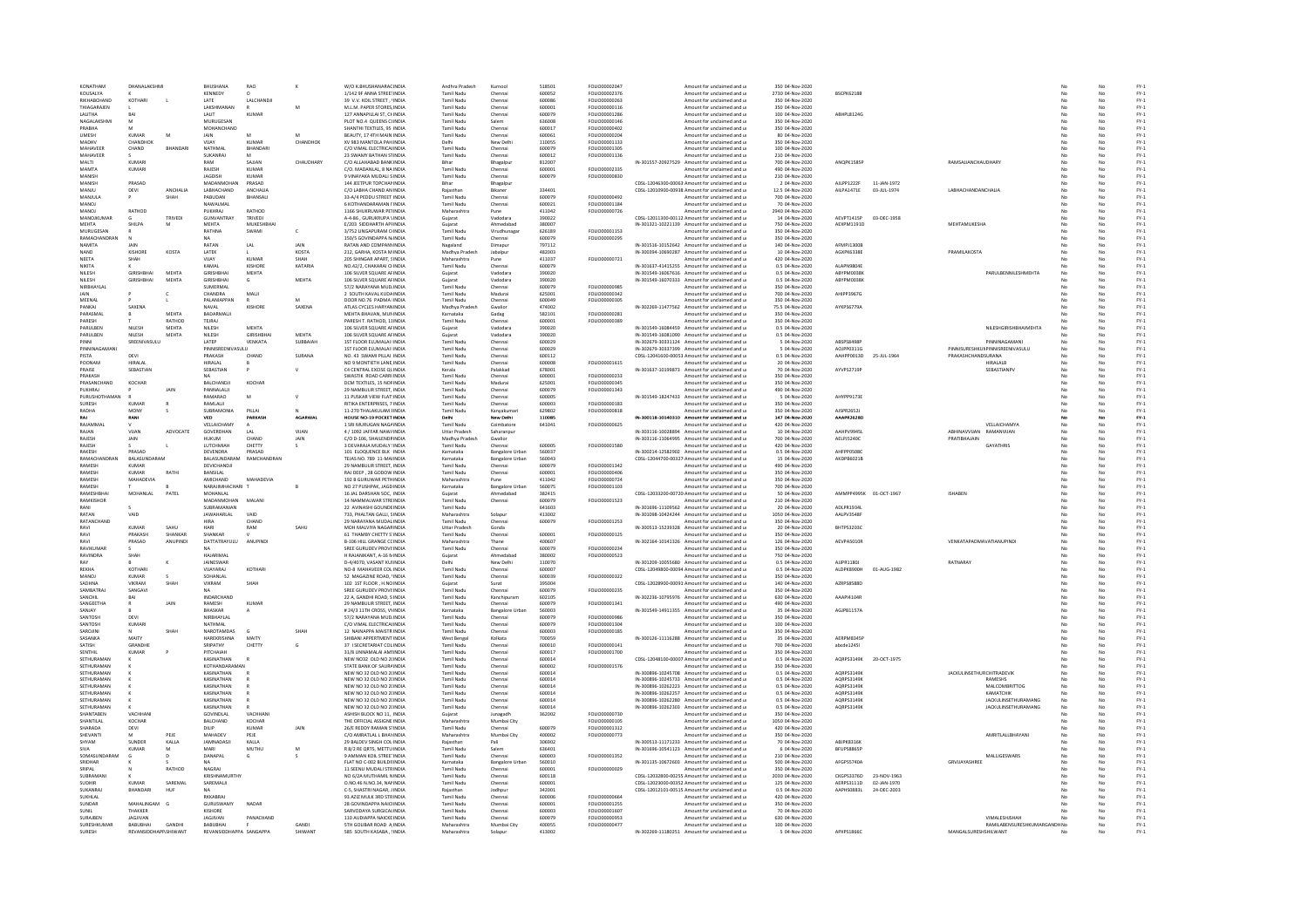| SURFSH<br>SUSHEELA      | SARAF            |                |                         |                |                    |                                                      | Raiastha                        |                  | 307027           | <b>FOLIO00001024</b>         |                                                           |                                    |                        |             |                                |          |          | $FY-1$           |
|-------------------------|------------------|----------------|-------------------------|----------------|--------------------|------------------------------------------------------|---------------------------------|------------------|------------------|------------------------------|-----------------------------------------------------------|------------------------------------|------------------------|-------------|--------------------------------|----------|----------|------------------|
|                         | DEVI             |                | HAMIRMALI<br>BHAG       | CHAND          |                    | KUBER MARKET, SHEO INDIA<br>23 GRAMA STREET, PLINDIA | <b>Tamil Nadu</b>               | Sirohi<br>Chenna | 600024           | FOLIO00001742                | Amount for unclaimed and u<br>Amount for unclaimed and u  | 350 04-Nov-2020<br>140 04-Nov-2020 | AAFPB8498Q             |             |                                |          |          | $FY-1$           |
|                         |                  |                |                         |                |                    |                                                      |                                 |                  |                  |                              |                                                           |                                    |                        |             |                                |          | No       |                  |
| SUSHMA                  | PAWAN            | GOYAL          | PAWAN                   | GOYAL          |                    | NEAR GURDWARA, OLIINDIA                              | Raiasthan                       | Baran            | 325205           |                              | CDSL-12013300-00013 Amount for unclaimed and u            | 140 04-Nov-2020                    | ACBPG8919M 07-DEC-1959 |             |                                | No       | No       | $FY-1$           |
| <b>KRISHNAM</b>         |                  |                | THIYAGARAJAN            |                |                    | 5 STH STREET, LAKSHMINDI                             | Tamil Nadu                      | Chenna           | 600061           | FOLIO00001909                | Amount for unclaimed and u                                | 70 04-Nov-2020                     |                        |             |                                |          | No       | $FY-1$           |
| RAIFSHWAR               |                  |                | THYAGARAJAN             |                |                    | 230 TTK ROAD, ALWARINDIA                             | Tamil Nadi                      | Chenna           | 600018           | FOLIO00000079                | Amount for unclaimed and u                                | 700 04-Nov-2020                    |                        |             |                                |          | No       | $FY-1$           |
| ΤΗΙΡΗΜΑΙ Α              | PRASAD           |                | SRINIVASA               | <b>RAO</b>     | T                  | 22C/23 SRINIVASA PHINDIA                             | Tamil Nadu                      | Chennai          | 600019           | EQUO00001787                 | Amount for unclaimed and u                                | 70.04-Nov-2020                     |                        |             |                                | No       | No.      | FY-1             |
| TAMIL                   | MARAN            |                | NATESAN                 |                |                    | PLOT NO 29 III MAIN R INDIA                          | Tamil Nadu                      | Chennai          | 600053           | FOLIO00001180                | Amount for unclaimed and u                                | 70 04-Nov-2020                     |                        |             |                                | No       | No       | $FY-1$           |
| THARAKA                 | RAMIAE           |                | RANGANATHAM             |                |                    | C/O S A C F (P) LTD, 25, INDIA                       | Tamil Nadu                      | Chenna           | 600003           | FOLIO00001137                | mount for unclaimed and u                                 | 350 04-Nov-2020                    |                        |             |                                |          | No       | $FY-1$           |
| TRILOCHAN               | <b>SINGH</b>     |                | <b>GURRACHAN</b>        | SINGH          |                    | SAINI STUDIO WALI GAINDIA                            | Punjab                          | lalandha         | 144201           |                              | IN-301604-10101850 Amount for unclaimed and u             | 4 04-Nov-2020                      | AFIPS9699R             |             |                                |          | No       | FY-1             |
| <b>USHA</b>             | KIRAN            | <b>GEMAWAT</b> | YASHWANT                | GEMAWAT        |                    | YASHWANT GEMAWATINDIA                                | Raiasthar                       | Sirohi           | 307027           | FOLIO00001046                | Amount for unclaimed and u                                | 700 04-Nov-2020                    |                        |             |                                | No       | No       | $FY-1$           |
| <b>USHA</b>             | KITAWAT          |                | KIRAN                   | KITAWAT        |                    | B-503 D S K, CHANDRA INDIA                           | Maharashtra                     | Pune             | 411037           | FOLIO00000722                | Amount for unclaimed and u                                | 350 04-Nov-2020                    |                        |             |                                | No       | No       | $FY-1$           |
| VANAJ.                  |                  |                | SELVAKUMAR              |                |                    | AP 759 94TH STREET, 1INDI                            | Tamil Nadu                      | Chenna           | 600078           | FOLIO00001623                | Amount for unclaimed and u                                | 210 04-Nov-2020                    |                        |             | <b>JAYESHCSHAF</b>             |          | No       | $FY-1$           |
| VENKATA                 | VARADARAIASWIS   |                | SANKA                   | PRAKASA        | <b>RAO</b>         | 26-4-39/1 GNAMOLIVINDIA                              | Andhra Pradesh                  | Krishna          | 520003           |                              | CDSL-12019101-00433 Amount for unclaimed and u            | 700.04-Nov-2020                    | AVTPS1439H             | 05-DEC-1965 | SANKAPARAMESWARARAO            | No       | No       | FY-1             |
| VUAY                    | KASHINATH        | MOHILE         | KASHINATH               | MOHILE         |                    | NARENDRA COMPLEX.INDIA                               | Maharashtra                     | Mumbai City      | 400068           |                              | IN-302759-10000968 Amount for unclaimed and u             | 35 04-Nov-2020                     | AABPM6166A             |             | SUCHETAVUAYMOHILE              | No       | No       | $FY-1$           |
| VUAY                    | SHAH             |                | VITHALDAS               |                |                    | 205 SHINGAR APART, SINDIA                            | Maharashtra                     | Pune             | 411037           | FOLIO00000720                | Amount for unclaimed and u                                | 420 04-Nov-2020                    |                        |             |                                |          | No       | $FY-1$           |
| VUAYA                   |                  | SHA            | NARSI                   | CHATRABHU.     | LODAYA             | 9 VIJAY ILLAM RAMALINDI/                             | <b>Tamil Nadu</b>               | Coimbator        | 641011           |                              | CDSL-13041400-01539 Amount for unclaimed and u            | 3900 04-Nov-2020                   | AXSPS8334A             | 25-JUN-1946 | SANJAYPMYSHER                  |          | No       | $FY-1$           |
| VIIAYAKUMAR             |                  | M              | MARULASIDDAPPA R        |                |                    | Y CHAILL (TALUK ) HONDIA                             | KARNATAKA                       |                  | 577239           |                              | CDSL-12034400-00183 Amount for unclaimed and u            | 5 04-Nov-2020                      | AFTPV6138A             | 13-111-1976 | <b>IYOTHI</b>                  | No       | No       | FY-1             |
|                         |                  |                |                         |                |                    |                                                      |                                 |                  |                  |                              |                                                           |                                    |                        |             |                                |          |          |                  |
| VUAYARAJ                | KOTHARI          |                | NEMICHAND               | KOTHARI        |                    | NO 8 MAHAVEER COLCINDIA                              | Tamil Nadu                      | Chennai          | 600007           |                              | CDSL-12024700-00431 Amount for unclaimed and u            | 0.5 04-Nov-2020                    | ALDPK8898E             | 27-MAY-1955 | KANTHAKAWAF                    | No       | No       | $FY-1$           |
| VUAYARAJ<br><b>UMAL</b> | KOTHARI<br>KUMAR | N              | NEMICHAND<br>THAMRI     | KOTHARI        | G                  | 15/8 MAHAVEER COLOINDIA<br>25 GREAMS ROAD, THINDIA   | <b>Tamil Nadu</b><br>Tamil Nadu | Chennai          | 600007<br>600006 | FOLIO00000331                | CDSL-12013300-00240. Amount for unclaimed and u           | 1 04-Nov-2020<br>700 04-Nov-2020   | ALDPK8898E             | 27-MAY-1955 | KANTHAKAWAF                    | No<br>No | No<br>No | $FY-1$           |
|                         |                  |                |                         |                |                    |                                                      |                                 | Chennai          |                  |                              | Amount for unclaimed and u                                |                                    |                        |             |                                |          |          | $FY-1$           |
| VINOD                   | CHANDRA          | SHAH           | JAGJIVAN                | SHAH           |                    | 101 AKASH INNOVA REINDIA                             | Telangana                       | Hyderabad        | 500003           | FOLIO00000639                | Amount for unclaimed and u                                | 350 04-Nov-2020                    | AINPS9252R             |             | <b>JYOTISHAH</b>               | No       | No       | $FY-1$           |
| VINOD                   | KUMAR            |                | <b>JAWRILAL</b>         |                |                    | C/O VASANTHA JEWEL INDIA                             | Tamil Nadu                      | Chennai          | 600012           |                              | IN-301080-22066054 Amount for unclaimed and u             | 350 04-Nov-2020                    | AAIPV3769R             |             | <b>JTARAKAWAR</b>              | No       | No       | $FY-1$           |
| VYJANTI                 |                  |                | SOHANLAL                |                |                    | 33/11 PEDDU NAICKENINDI                              | <b>Tamil Nadu</b>               | Chennai          | 600079           | FOLIO00001587                | Amount for unclaimed and u                                | 100 04-Nov-2020                    |                        |             |                                |          | No       | $FY-1$           |
| <b>YOGESH</b>           | <b>JAIN</b>      |                | <b>LAUTH</b>            | KIJMAR         |                    | JAWANT SAGAR NO 22 INDIA                             | Tamil Nadi                      | Chennai          | 600079           | FOLIO00002495                | Amount for unclaimed and u                                | 250 04-Nov-2020                    | AAAPY33570             |             |                                |          | No       | $FY-1$           |
| <b>YOGESH</b>           | KUMAR            | <b>KAIRA</b>   | <b>OM</b>               | PRAKASH        | <b>KAIRA</b>       | <b>RHAGWAN RICE MILL INDIA</b>                       | <b>Uttar Pradesh</b>            | Saharannur       |                  |                              | IN-301774-16285955 Amount for unclaimed and u             | 70.04-Nov-2020                     | ACTPK2606D             |             | <b>SEEMAKALRA</b>              | No       | No       | FY-1             |
| YOGESHKUMAI             | PATEL            |                | GOPALBHAI               | PATEL          |                    | 23/A SAMARATH SOC. INDIA                             | Gujarat                         | Kheda            | 387001           |                              | IN-300757-10999802 Amount for unclaimed and u             | 0.5 04-Nov-2020                    |                        |             | GOPLABHAIPATEL                 |          | No       | $FY-1$           |
| JAYANTHI                |                  |                | ALAGIRISAMY             |                | $\circ$            | 12-A MAIN STREET, SLINDIA                            | Tamil Nadı                      | Chenna           | 600011           | FOLIO00001851                | <b>Jumber of underlying Shares</b>                        | 2800 04-Nov-2020                   |                        |             |                                |          | No       | $FY-1$           |
| <b>I ALITH</b>          | KUMAR            | $\Delta$       | AMRAI AI                |                |                    | 3 SOWRASHTRA NAGAINDIA                               | Tamil Nadu                      | Chennai          | 600094           | FOI IO00000446               | Number of underlying Shares                               | 700 04-Nov-2020                    |                        |             |                                |          | No       | FY-1             |
| SABAPATH                |                  |                | AMITHAM                 |                |                    | THANGAVEL INDUSTRI INDIA                             | <b>Tamil Nadu</b>               | Madurai          | 625009           | FOLIO00002147                | Number of underlying Shares                               | 840 04-Nov-2020                    |                        |             |                                | No       | No       | $FY-1$           |
| <b>ABDULAZIZDOST</b>    | MOHMED           | JANKHWAL       | DOST                    | MOHMED         |                    | PARA STREET, NANI VAINDIA                            | Gujarat                         |                  | 383001           |                              | CDSL-12032300-00021 Number of underlying Shares           | 100 04-Nov-2020                    | AAAPZ6565H             | 12-JUL-1955 | SHEHNAZBEGUMABDULAZIZJANKHWALA |          | No       | $FY-1$           |
| AJAYKUMAF               | JAIN             |                | KEWAL                   | CHAND          |                    | 117 BRICKKILIN ROAD, INDI                            | <b>Tamil Nadi</b>               |                  | 600007           | FOLIO00001745                | Number of underlying Share:                               | 100 04-Nov-2020                    |                        |             |                                |          | No       | $FY-1$           |
| AMBUJAM                 |                  |                | SRINIVASAN              | $\mathsf{D}$   |                    | PLOT NO.A4 FIRST FLCINDIA                            | <b>Tamil Nadu</b>               | Madurai          | 625020           |                              | IN-301637-40921180 Number of underlying Shares            | 200 04-Nov-2020                    | AILPA9660M             |             |                                |          | No       | $FY-1$           |
| AMICHAND                | JAIN             |                | HANSAJI                 | JAIN           |                    | 192 B GURUWAR PETHINDIA                              | Maharashtra                     | Pune             | 411042           | FOLIO00000723                | Number of underlying Shares                               | 700 04-Nov-2020                    |                        |             |                                |          | No       | $FY-1$           |
| AMRITLAL                | c                | DOSHI          | CHUNILAL                | JESAJI         |                    | C/O.SANGHVI AMRITL/INDI                              | Tamil Nadu                      | Chenna           | 600079           | FOLIO00002181                | Number of underlying Shares                               | 280 04-Nov-2020                    |                        |             |                                |          | No       | $FY-1$           |
| AMRITLAL                |                  | RHAYAN         | LALI                    |                | RHAYANI            | 14/B ZAOBAWADI, THAINDIA                             | Maharashtra                     | Mumbai City      | 400002           | FOLIO00000771                | Number of underlying Share:                               | 700 04-Nov-2020                    |                        |             | <b>RHANI IMATIARHAYAN</b>      |          | No       | $FY-1$           |
| <b>ANASIIYA</b>         | <b>GAIL</b>      |                | <b>NAGARHUSHANAM</b>    |                |                    | C/O G MOHAN H NO 1:INDIA                             | Andhra Pradesh                  |                  | 508207           | FOI IO00000640               | Number of underlying Shares                               | 140.04-Nov-2020                    |                        |             |                                | No       | No.      | FY-1             |
|                         |                  |                |                         |                |                    |                                                      |                                 |                  |                  |                              |                                                           |                                    |                        |             |                                |          |          |                  |
| <b>ANITHA</b>           | CH               |                | LOK                     | KUMAR          | CH                 | M/S PLUS POINT AGENINDIA                             | Tamil Nadu                      | Chennai          | 600112           |                              | IN-300441-10840140 Number of underlying Shares            | 1400 04-Nov-2020                   | AEXPC8883Q             |             | LOKKUMARCH                     | No       | No       | $FY-1$           |
| ANJANA                  | JAIN             |                | RANJITH                 | JAIN           |                    | OTARMAL CHUNILAL, HNDIA                              | Maharashtra                     |                  | 410203           | FOLIO00000309                | <b>Jumber of underlying Shares</b>                        | 700 04-Nov-2020                    |                        |             | RANJEETJAIN                    | No       | No       | $FY-1$           |
| <b>ANILI</b>            | KHATRI           |                | GORDHAN                 | LAL            | KHATRI             | W/O GORDHAN LAL KHINDU                               | Raiasthan                       | Rikanes          | 334001           |                              | IN-301330-20028352 Number of underlying Shares            | 140 04-Nov-2020                    | ARDPK2846F             |             | <b>GORDHANLAL</b>              | No       | No       | FY-1             |
| ANTONY                  | $\mathbf{L}$     |                | PAUL                    |                |                    | NO 7 MILLERS ROAD, KINDIA                            | <b>Tamil Nadu</b>               | Chennai          | 600010           | FOLIO00002443                | Number of underlying Shares                               | 140 04-Nov-2020                    |                        |             |                                | No       | No       | $FY-1$           |
| ANUSIYA                 |                  |                | <b>DAMODARAM</b>        |                |                    | 93 AZIZ MULK 3RD STRINDIA                            | Tamil Nadu                      | Chennai          | 600006           | FOLIO00000663                | Number of underlying Shares                               | 840 04-Nov-2020                    |                        |             |                                | No       | No       | $FY-1$           |
| ARCHANA                 | JAIN             |                | SUDHEER                 |                |                    | 25 THIRUVENGADAM INDI                                | <b>Tamil Nadu</b>               | Chenna           | 600033           | FOLIO00001977                | Number of underlying Shares                               | 140 04-Nov-2020                    |                        |             | SUDHEERJAIN                    |          | No       | $FY-1$           |
| ARVIND                  |                  |                | BABULALII               | LODHI          |                    | REXINE CENTRE, 76 MI INDIA                           | Tamil Nadu                      | Chenna           | 600079           | FOLIO00000294                | Number of underlying Share:                               | 700 04-Nov-2020                    |                        |             |                                | No       | No       | $FY-1$           |
| <b>ASHOK</b>            | <b>KUMAR</b>     | JAIN           | DEEPCHAND               |                |                    | <b>15 ELEPHANT GATE STINDIA</b>                      | <b>Tamil Nadu</b>               | Chennai          | 600079           | FOLIO00000262                | Number of underlying Shares                               | 140 04-Nov-2020                    |                        |             |                                | No       | No       | $FY-1$           |
| ASHOK                   | KUMAR            | RAWAI          | BABULALII               | RAWAL          |                    | KALYAN TEXTILES. IST FINDIA                          | Raiasthan                       | Sirohi           | 307027           | FOLIO00001018                | Number of underlying Shares                               | 700 04-Nov-2020                    |                        |             |                                |          | No       | $FY-1$           |
| ASWINKUMA               |                  | JAIN           | PUKHRAJJI               |                |                    | NO. 33B PEEDU NAICKINDIA                             | <b>Tamil Nady</b>               | Chenna           | 600079           | FOLIO00001345                | Number of underlying Share:                               | 980 04-Nov-2020                    |                        |             |                                |          | No       | $FY-1$           |
| ATLIL                   | <b>DAIMIA</b>    |                | <b>DINESH</b>           | KUMAR          | DAIMIA             | C/O NARESH CHANDALINDIA                              | West Bengal                     | Kolkata          | 700001           | FOI IO00000587               | Number of underlying Shares                               | 700 04-Nov-2020                    |                        |             |                                | No       | No       | FY-1             |
| BABULAL                 | BHAVARLALII      | CHORLIYA       | BHAVARLAL               | <b>JIPRAUI</b> | CHORLIYA           | 14/2 SWAMI SAMARTHNDIA                               | Maharashtra                     | Solapur          | 413002           |                              | CDSL-12013200-00347 Number of underlying Shares           | 100 04-Nov-2020                    | AATPC1568Q             | 24-JUL-1949 |                                | No       | No       | $FY-1$           |
| BABY                    | RAPHAEL          | M              | LateRAPHAEL             | M              |                    | MANIYAKKU HOUSE. P INDIA                             | Kerala                          | Thrissur         | 680301           |                              | CDSL-12023900-00003. Number of underlying Shares          | 35 04-Nov-2020                     | AJVPB9626K             |             | <b>XAVIRAPHAELM</b>            | No       | No       | FY-1             |
| BALASUBRAMAN            |                  |                | RAMACHANDRAM            |                |                    | 2498 TRICHY ROAD, ONNDI                              | <b>Tamil Nadi</b>               | Coimbatore       | 641016           |                              | IN-301774-16697389 Number of underlying Share             | 56 04-Nov-2020                     | APDPB3545H             |             |                                |          |          | $FY-1$           |
| BARKHA                  |                  |                | DEEPAK                  |                |                    | 33 KELLYS COURT, 150 INDIA                           | <b>Tamil Nadu</b>               | Chennai          | 600010           | FOLIO00000913                | Number of underlying Shares                               | 140 04-Nov-2020                    |                        |             |                                |          | No       | $FY-1$           |
| BAROT                   | INDRAJIT         | RAMCHANDRA     | RAMCHANDRA              |                | BAROT              | 7 NILKAMAL SOCIETY, INDIA                            | Gujarat                         | Mahesana         | 384002           |                              | IN-302201-10288868 Number of underlying Shares            | 40 04-Nov-2020                     | AHPPB0210R             |             |                                |          | No       | $FY-1$           |
|                         |                  |                |                         | CHAND          |                    | 29 NARAYANA MUDALINDI                                | Tamil Nadu                      | Chennai          | 600079           | FOLIO0000125                 | Number of underlying Shares                               | 700 04-Nov-2020                    |                        |             |                                |          | No       | $FY-1$           |
| <b>BHANLIMATI</b>       | BHAYANI          |                | AMRATLAL                | LALI           | BHAYANI            | 14/B ZAOBA WADI, TH.INDI/                            | Maharashtra                     | Mumbai City      | 400002           | FOLIO00000772                | Number of underlying Share:                               | 700 04-Nov-2020                    |                        |             | AMPITI ALLAL IIRHAYANI         |          | No       | $FY-1$           |
| RHARATRHAI              | <b>MANURHAL</b>  | PATFI          | <b>MANURHAL</b>         |                | PATFI              | 6 DWARKESH MAGAR INDIA                               | Guiarat                         | Panch Mahals     | 389350           |                              | CDSL-13016700-00259 Number of underlying Shares           | 70.04-Nov-2020                     | AKPPP1414L             | 01-SEP-1968 | MANURHAISHANKARRHAIPATEI       | No       | No.      | FY-1             |
|                         |                  |                |                         |                |                    |                                                      |                                 |                  |                  |                              |                                                           |                                    |                        |             |                                |          |          |                  |
| <b>BUILINOORULLAH/</b>  | KADHER           | MOHAIDEEN      | SHAMA                   | ABIDUNNISA     |                    | 59/20, DHANAPAL CHEINDIA                             | Tamil Nadu                      | Chennai          | 600033           |                              | IN-301774-11451186 Number of underlying Shares            | 100 04-Nov-2020                    | AUVPK1951D             |             |                                | No       | No       | $FY-1$           |
| <b>BUOY</b>             | <b>KUMAR</b>     | GHOSH          | ANANDA                  | MA)            | GHOSH              | <b>GUSHKARA HATTALA, UNDIA</b>                       | <b>West Bengal</b>              | Bardhaman        | 713128           |                              | IN-301250-28484492 Number of underlying Shares            | 70 04-Nov-2020                     | AJKPG2157M             |             | CHAITALIGHOSH                  |          | No       | $FY-1$           |
| 051                     | PRASAD           |                | CHANDRRAD               |                |                    | 12 - 22 -41 ARYAPURAHNDH                             | Andhra Pradesh                  | East Godayar     | 533104           |                              | IN-300450-12724387 Number of underlying Share:            | 70 04-Nov-2020                     | AKYPB2725R             |             |                                | No       | No       | FY-1             |
| CHANDA                  | RATHOD           |                | NARESH                  | RATHOD         |                    | 1166 SHUKRUWAR PETINDIA                              | Maharashtra                     | Pune             | 411042           | FOLIO00000728                | Number of underlying Shares                               | 4900 04-Nov-2020                   |                        |             |                                | No       | No       | $FY-1$           |
| CHANDRAKALA             |                  |                | UTTAMKUMAR              |                |                    | 962 P H ROAD, ORNIMINDIA                             | Tamil Nadu                      | Chennai          | 600038           |                              | IN-301895-10341916 Number of underlying Shares            | 1 04-Nov-2020                      | AAEPC50840             |             | UTTAMKUMARKOTHAR               | No       | No       | $FY-1$           |
| CHETAN                  | <b>KUMAR</b>     | SHAH           | MAHENDRA                | KUMAF          | SHAH               | OPP. PILI BUILDING, C/INDI                           | Madhya Pradesh                  | Jabalpur         |                  |                              | IN-301983-10290732 Number of underlying Shares            | 252 04-Nov-2020                    | BCAPS5394G             |             |                                |          | No       | $FY-1$           |
| CHINNASAM               | TIRUPAKUZHI      |                | KRISHNASWAMY            |                |                    | C/O C. SURESH, 6 DEV/INDIA                           | <b>Tamil Nadu</b>               | Chennai          | 600049           | FOLIO00000487                | Number of underlying Share:                               | 980 04-Nov-2020                    |                        |             |                                |          | No       | $FY-1$           |
| DHANJI                  | DALI             | PRAJAPATI      | DALI                    | PRAJAPATI      |                    | DENA BNAK, MANIK CHNDIA                              | Guiarat                         | Ahmedabad        | 380001           | FOLIO00001357                | Number of underlying Shares                               | 700 04-Nov-2020                    |                        |             |                                | No       | No       | $FY-1$           |
| DHARMARAJA              |                  |                | SEENIAPPA               | NADAR          |                    | 7/C1 NATHAN STREET, INDIA                            | Tamil Nadu                      | Chennai          | 600031           | FOLIO00001662                | Number of underlying Shares                               | 1400 04-Nov-2020                   |                        |             |                                |          | No       | $FY-1$           |
| GAGAN                   | DEEP             |                | KALU                    | <b>DAM</b>     |                    | S/O SH, KALU RAM, GAINDI/                            | Raiasthar                       | Hanumanga        | 335513           |                              | CDSL-12019111-00029 Number of underlying Shares           | 500 04-Nov-2020                    | AIGPD4255N             |             |                                |          | No       | $FY-1$           |
| <b>GANDHI</b>           | DHANESH          | SHREYANS       | <b>GANDHI</b>           | SHREYANS       | <b>GAUTAMCHAND</b> | ABHAY CLINIC DEODIK INDIA                            | Maharashtra                     | Solanur          | 413101           |                              | IN-300476-42823656 Number of underlying Shares            | 70.04-Nov-2020                     | AFVPG72781             |             | <b>GANDHIMANISHADHANESE</b>    | No       | No       | FY-1             |
|                         |                  |                | CHANDER                 | <b>MOHAN</b>   | SAXENA             | 167. MAHARAJ NAGARINDIA                              | <b>Uttar Pradesh</b>            | Kanpur Naga      |                  |                              |                                                           |                                    |                        |             |                                | No       | No       | $FY-1$           |
|                         |                  |                |                         |                |                    |                                                      |                                 |                  |                  |                              |                                                           |                                    |                        |             |                                |          |          | $FY-1$           |
| GAURAV                  |                  |                |                         |                |                    |                                                      |                                 |                  |                  |                              | IN-301055-10519353 Number of underlying Shares            | 14 04-Nov-2020                     | BFBPS4161P             |             |                                |          |          |                  |
| GOPI                    | KISHAN           | GUPTA          | LATEGANGA               | PRASAD         | GUPTA              | 364/4 VINOBA NAGARINDIA                              | <b>Uttar Pradesh</b>            | Kanpur Nagar     |                  |                              | IN-300556-10073453 Number of underlying Shares            | 2800 04-Nov-2020                   | ACZPK1442K             |             | REKHAGUPTA                     | No       | No       |                  |
| <b>GORDHAM</b>          |                  |                | KESORAM                 |                |                    | 117 BRICKKILIN ROAD, INDIA                           | Tamil Nadu                      | Chennai          | 600007           | FOLIO00001743                | <b>Number of underlying Share:</b>                        | 100 04-Nov-2020                    |                        |             |                                |          |          | $FY-1$           |
| GOUTHAM                 |                  |                | PARASMAL                |                |                    | REP MOOLCHAND FIN/INDIA                              | <b>Tamil Nadu</b>               | Chennai          | 600018           | FOLIO00001631                | Number of underlying Shares                               | 840 04-Nov-2020                    |                        |             |                                | No       | No       | $FY-1$           |
| GOVIND                  |                  | RAWAL          | SHIVARAM                |                |                    | C/O RAJLAXMI STEEL C INDIA                           | Tamil Nadu                      | Chennai          | 600003           | FOLIO00000837                | Number of underlying Shares                               | 700 04-Nov-2020                    |                        |             |                                | No       | No       | $FY-1$           |
| GOVIND                  | SANKA            |                | SURYA                   | PRAKASARAO     |                    | DIGGIRALA (MANDALA INDI                              | Andhra Pradesh                  | Guntu            | 522305           | FOLIO00000391                | Number of underlying Shares                               | 2100 04-Nov-2020                   |                        |             |                                |          | No       | $FY-1$           |
| INDU.                   | PRARHAKAR        | SINGH          | LATESHBABL              | RAM            | SINGH              | HEAD QUARTER BASE VINDIA                             | Uttar Pradesh                   | Meerut           |                  |                              | IN-301557-21842160 Number of underlying Share:            | 140 04-Nov-2020                    | ADIPS8371B             |             |                                | No       | No       | $FY-1$           |
| <b>IOBAL</b>            | KHAN             |                | BABU                    | KHANJI         |                    | C/O V S JEWELLERS, KL INDIA                          | Raiasthan                       | Sirohi           | 307027           | FOLIO00001044                | Number of underlying Shares                               | 700 04-Nov-2020                    |                        |             |                                | No       | No       | $FY-1$           |
| <b>IRABATTI</b>         | VENKATESH        |                | RAJAYYA                 | CHANDRAYYA     | <b>IRABATTI</b>    | 102/C/46 BHAVANI PE'INDIA                            | Maharashtra                     | Solapur          | 413002           |                              | CDSL-12044700-06182 Number of underlying Shares           | 3 04-Nov-2020                      | ABXPI07694             |             |                                | No       | No       | $FY-1$           |
| <b>JACKULIN</b>         | SETHURAMAN       |                | SETHURAMAN              |                |                    | NEW NO 32 OLD NO 2 INDIA                             | <b>Tamil Nadu</b>               | Chenna           | 600014           |                              | CDSL-12048100-00007. Number of underlying Shares          | 1 04-Nov-2020                      | ADXPJ7170Q             | 10-OCT-1977 |                                |          | No       | $FY-1$           |
| <b>IACKULIN</b>         | SETHURAMAN       |                | SETHURAMAN              |                |                    | OLD NO 20 RASOORUN INDIA                             | Tamil Nadu                      | Chenna           | 600014           |                              | IN-300896-10262265 Number of underlying Shares            | 1 04-Nov-2020                      | ADXP171700             |             | MALCOMBRITTOG                  | No       | No       | FY-1             |
| <b>JACKULIN</b>         | SETHURAMAN       |                | SETHURAMAN              |                |                    | NO 20 RASOORUMAR IINDIA                              | Tamil Nadu                      | Chennai          | 600014           |                              | IN-300896-10221707 Number of underlying Shares            | 1 04-Nov-2020                      | ADXPJ7170Q             |             | SETHURAMANK                    | No       | No       | $FY-1$           |
| <b>JAGDISH</b>          | KUMAR            |                | DOONGAR                 | CHAND          |                    | 9 VINAYAKA MUDALI SINDIA                             | Tamil Nadu                      | Chenna           | 600079           | FOLIO00000832                | Number of underlying Shares                               | 700 04-Nov-2020                    | ADDPJ9732C             |             |                                | No       | No       | $FY-1$           |
| JAIDESH                 |                  | WASON          |                         | AHAR           | <b>WASO</b>        | 54/D RACE COURSE, DIINDIA                            | Uttar Pradesh                   | Meerut           |                  |                              | CDSL-13028600-00006 Number of underlying Share:           | 1 04-Nov-2020                      |                        | 30-JAN-1949 | SURESHWASON                    |          | No       | $FY-1$           |
| <b>IAMNADAS</b>         | VALURHA          | SHEKHDA        | VALIBHAI                | SHEKHDA        |                    | <b>RAYON STAFF QUARTE INDIA</b>                      | Guiarat                         |                  | 362265           |                              | IN-300974-10524426 Number of underlying Shares            | 80 04-Nov-2020                     | AFSPS0792M             |             |                                | No       | No       | $FY-1$           |
| JEEWAN                  | LAL              |                | MANGILAL                |                |                    | 33/11 PEDDU NAICKENINDIA                             | <b>Tamil Nadu</b>               | Chennai          | 600079           | FOLIO00000690                | Number of underlying Shares                               | 100 04-Nov-2020                    |                        |             |                                | No       | No       | $FY-1$           |
| ANAND                   |                  |                | RAJAGOPAL               |                |                    | 58 KRISHNAPPA AGRAINDI                               | <b>Tamil Nadu</b>               | Chennai          | 600079           | FOLIO00000182                | Number of underlying Shares                               | 700 04-Nov-2020                    |                        |             |                                |          | No       | $FY-1$           |
| <b>SURENDRA</b>         | MEHTA            |                | KARODIMAL               | MEHTA          | ċ.                 | 101 DEMELLOWS ROAHNDIA                               | Tamil Nadu                      | Chenna           | 600012           | FOLIO00000197                | Number of underlying Share:                               | 700 04-Nov-2020                    | AAVPS8961F             |             |                                |          | No       | $FY-1$           |
| <b>SUSHEELA</b>         | RAI              |                | KISHORE                 | KUMAR          |                    | 90 FLDAMS ROAD TEVINDIA                              | Tamil Nadu                      | Chennai          | 600018           | FOU IODDDDDDS4               | Number of underlying Shares                               | 700.04-Nov-2020                    |                        |             |                                | No       | No       | FY-1             |
| KAILASH                 | <b>KUMAR</b>     | KOTHAR         | PARASMALII              | KOTHARI        |                    | ABHISHEK GLASS & PLYINDIA                            | Karnataka                       | Bangalore Urbar  | 560053           | FOLIO00001715                | Number of underlying Shares                               | 700 04-Nov-2020                    |                        |             | PARASMALKOTHAR                 | No       | No       | $FY-1$           |
| KALA                    |                  |                | DULRAI                  |                |                    | OLD NO 23 NEW NO 2. INDIA                            | <b>Tamil Nadu</b>               | Chennai          | 600082           |                              | CDSL-12023000-00346 Number of underlying Shares           | 100 04-Nov-2020                    | AKSPK8621M             | 14-JAN-1969 |                                |          | No       | $FY-1$           |
|                         |                  |                | NARARAM                 |                |                    |                                                      |                                 |                  |                  |                              |                                                           |                                    | <b>AHXPKRR32F</b>      |             | ΡΙΙΝΗΡΑΠΕΥ                     |          |          |                  |
| KALURAM                 |                  |                |                         |                |                    | NO 22, STROTTEN MUTINDI                              | <b>Tamil Nady</b>               | Chenna           | 600079           |                              | CDSL-13041400-01039 Number of underlying Share:           | 1000 04-Nov-2020                   |                        | 06-JUN-1980 |                                | No       | No       | $FY-1$           |
| KAMAL                   | KISHORE          | KATARIA        | BHAWARLAL               | KATARIA        |                    | NO 42/2 CHAKARAI SRIINDIA                            | Tamil Nadu                      | Chennai          | 600079           |                              | IN-301637-41130596 Number of underlying Shares            | 1 04-Nov-2020                      | ALSPK8524C             |             | SUSHMAJAIN                     |          | No       | $FY-1$           |
| KAMLESH                 | JAIN             |                | PRAKASH                 | CHAND          |                    | 117 BRICKKILIN ROAD, INDIA                           | <b>Tamil Nadu</b>               | Chennai          | 600007           | FOLIO00001748                | Number of underlying Shares                               | 100 04-Nov-2020                    |                        |             |                                |          | No       | $FY-1$           |
| <b>KAMLESH</b>          | JAIN             |                | PRAKASH                 | CHAND          |                    | 23 GRAMA STREET, PLINDIA                             | Tamil Nadu                      | Chenna           | 600007           | FOLIO00001786                | <b>Number of underlying Shares</b>                        | 100 04-Nov-2020                    |                        |             | <b>PRAKASHCHANDBOHRA</b>       |          | No       | $FY-1$           |
| KANAYALAI               |                  | ROCHLANI       | PRIRHDAS                | ROCHLAN        |                    | 12 SAGAR SANGAM, 21 INDIA                            | Maharashtra                     | Mumbai City      | 400050           | FOLIO00000757                | Number of underlying Share:                               | 200 04-Nov-2020                    |                        |             | VISHALHROCHLANI                | No       | No       | FY-1             |
| KANCHANA                | MANGAYARKARAA    |                | ARUNACHALAM             |                |                    | 2 WEST MADAVILAGA INDIA                              | Tamil Nadu                      | Karur            | 639001           |                              | IN-301637-40395592 Number of underlying Shares            | 10 04-Nov-2020                     | ARYPK3310J             |             | ARUNACHALAMK                   | No       | No       | $FY-1$           |
| KATTA                   | RAMBABU          |                | VENKATESWARLU KATTA     |                |                    | 4-73, SANTHANUTHLAHNDI/                              | Andhra Pradesh                  | Prakasam         | 523225           |                              | CDSL-12010900-02694 Number of underlying Shares           | 36 04-Nov-2020                     | AWTPK0124G             | 02-APR-1985 | KSUNANDAMALA                   | No       | No       | $FY-1$           |
| KAUSHIK                 | NAMJI            | MARU           | NAMJI                   | RAVJI          | MARU               | FLAT NO B/107 FIRST FINDIA                           | Maharashtra                     |                  | 401101           |                              | CDSL-12070900-00002 Number of underlying Shares           | 20 04-Nov-2020                     | AJOPM2244              | 08-MAR-1979 | USHAKAUSHIKMARL                |          | No       | $FY-1$           |
| <b>KAVITA</b>           | SONI             |                | <b>AMAR</b>             | SONI           |                    | SHREE SADAN 89/367 INDIA                             | West Bengal                     | Hooghly          | 712248           | <b>EQLIO00000795</b>         | Number of underlying Shares                               | 1400.04-Nov-2020                   |                        |             |                                | No       | No       | FY-1             |
| <b>KEERTHIMEENA</b>     |                  |                | VETRISELVAN             | $\mathbb{R}$   |                    | 2/ E2 E2 1ST STREET, NINDIA                          | Tamil Nadu                      | Madurai          | 625002           |                              | IN-301696-10895523 Number of underlying Shares            | 1 04-Nov-2020                      | ANOPM6621L             |             | VETRISELVANR                   | No       | No       | $FY-1$           |
| KISHAN                  |                  | JAIN           | MELAPCHAND              | JAIN           |                    | 36 PERUMAL MUDALI : INDIA                            | <b>Tamil Nadu</b>               | Chenna           | 600079           | FOLIO00001297                | Number of underlying Shares                               | 700 04-Nov-2020                    |                        |             |                                |          | No       | $FY-1$           |
| KISHINDAS               |                  | CHHABRIA       | <b>TOPANDAS</b>         |                | CHHARRI            | NO.12 KANNIAH NAID INDIA                             | <b>Tamil Nadu</b>               | Chenna           | 600079           | FOLIO00000460                | Number of underlying Share                                | 700 04-Nov-2020                    |                        |             |                                |          | No       | $FY-1$           |
| KOCHLIMOL               |                  |                | KOCHUNNY                |                |                    | CHERUVATHOOR HOU: INDIA                              | Kerala                          | Thrissu          | 680503           |                              | CDSL-12023900-00101 Number of underlying Shares           | 420 04-Nov-2020                    |                        |             |                                | No       | No       | FY-1             |
| KONATHAM                | DHANALAKSHMI     |                | BHUSHANA                | RAO            |                    | W/O K.BHUSHANARACINDIA                               | Andhra Pradesh                  | Kurnoo           | 518501           | FOLIO00002047                | Number of underlying Shares                               | 700 04-Nov-2020                    |                        |             |                                | No       | No       | $FY-1$           |
| KOUSALYA                |                  |                | KENNEDY                 |                |                    | 1/142 9F ANNA STREETINDI                             | <b>Tamil Nadu</b>               | Chenna           | 600052           | FOLIO00002376                | Number of underlying Share:                               | 5460 04-Nov-2020                   | <b>BSCPK6218E</b>      |             |                                |          | No       | $FY-1$           |
| RIKHARCHAND             | KOTHARI          |                | LATE                    | LALCHAND.      |                    | 39 V.V. KOIL STREET, INDIA                           | <b>Tamil Nadu</b>               | Chenna           | 600086           | FOLIO00000263                |                                                           | 700 04-Nov-2020                    |                        |             |                                |          | No       | $FY-1$           |
| THIAGARAJEN             |                  |                | LAKSHMANAN              |                | M                  | M.L.M. PAPER STORES. INDIA                           | <b>Tamil Nadu</b>               | Chennai          | 600001           | FOLIO00000116                | Number of underlying Share:                               | 700 04-Nov-2020                    |                        |             |                                |          | No       | $FY-1$           |
|                         | BAI              |                |                         |                |                    |                                                      |                                 |                  |                  |                              | Number of underlying Shares                               |                                    |                        |             |                                |          |          |                  |
| LALITHA                 |                  |                | LALIT                   | KUMAR          |                    | 127 ANNAPILLAI ST, CHINDIA                           | Tamil Nadu                      | Chennai          | 600079           | FOLIO00001286                | Number of underlying Shares                               | 200 04-Nov-2020                    | ABHPL8124G             |             |                                |          | No       | $FY-1$           |
| NAGALAKSHN<br>PRARHA    |                  |                | MURUGESAN<br>MOHANCHAND |                |                    | PLOT NO.4 QUEENS CHNDIA<br>SHANTHLTEXTILES 95 INDIA  | Tamil Nadu<br>Tamil Nadi        | Salem<br>Chenna  | 636008<br>600017 | FOLIO00000146<br>CONDODORAGE | Number of underlying Shares                               | 700 04-Nov-2020<br>700 04-Nov-2020 |                        |             |                                |          | No       | $FY-1$<br>$FY-1$ |
| <b>UMESH</b>            | <b>KUMAR</b>     | M              | <b>JAIN</b>             | M              | M                  | BEAUTY, 17 4TH MAIN INDIA                            | Tamil Nadu                      | Chennai          | 600061           | FOLIO00000204                | Number of underlying Share<br>Number of underlying Shares | 160 04-Nov-2020                    |                        |             |                                | No       | No       | $FY-1$           |
| <b>MADH</b>             | CHANDHON         |                | VIJAY                   | KUMAR          | CHANDHOK           | XV 983 MANTOLA PAH INDIA                             | Delhi                           | New Delh         | 110055           | FOLIO00001133                | Number of underlying Shares                               | 700 04-Nov-2020                    |                        |             |                                |          |          | $FY-1$           |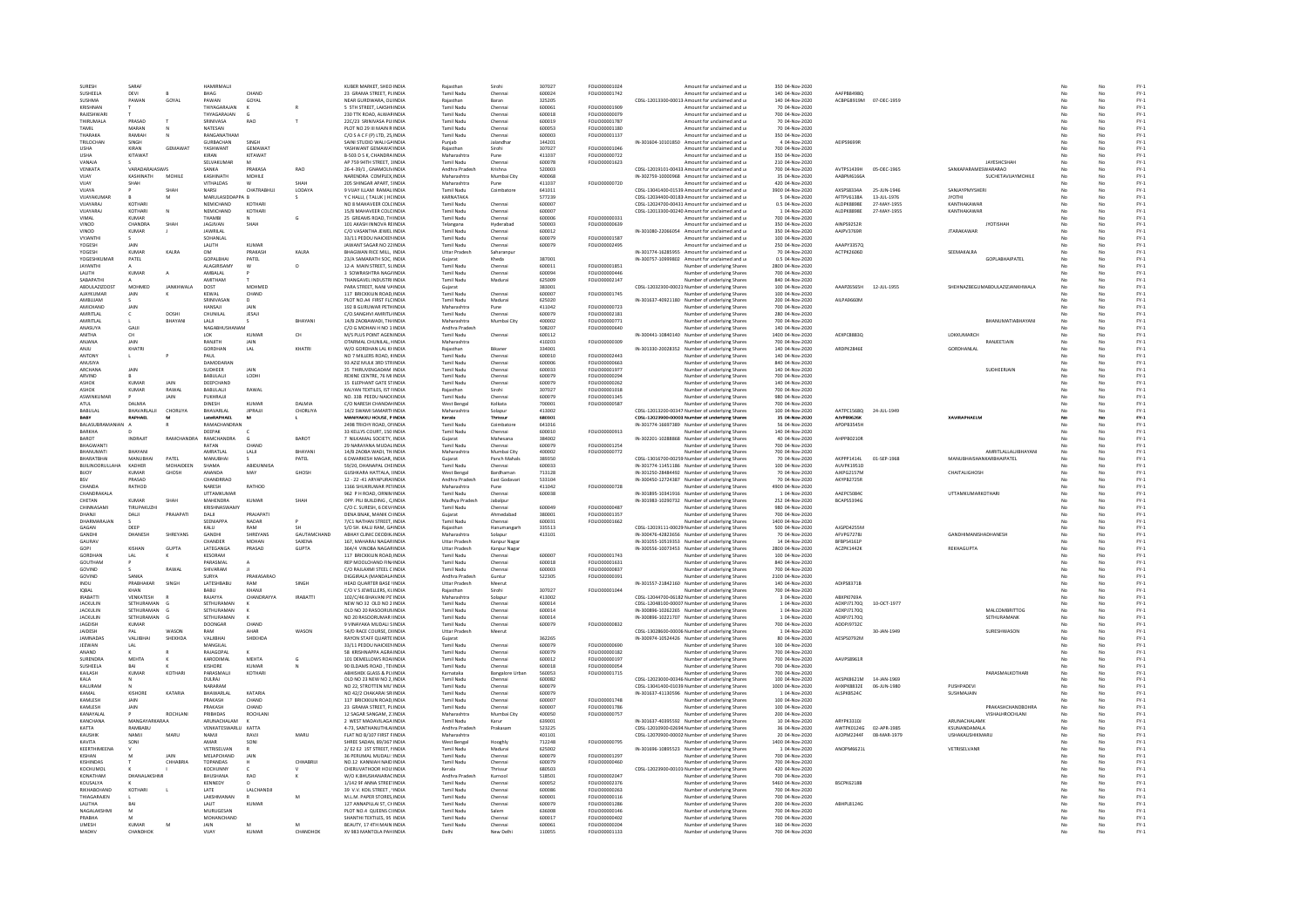| MAHAVEER<br>MAHAVEER<br>MALTI |                       |               |                          |                 |              |                                                             |                      |                        |                  |                      |                                                                               |                                  |                        |              |                                        |    |     |                  |
|-------------------------------|-----------------------|---------------|--------------------------|-----------------|--------------|-------------------------------------------------------------|----------------------|------------------------|------------------|----------------------|-------------------------------------------------------------------------------|----------------------------------|------------------------|--------------|----------------------------------------|----|-----|------------------|
|                               | CHAND                 | BHANDAR       | NATHMA                   | BHANDAR         |              | C/O VIMAL ELECTRICALINDI                                    | Tamil Nadu           | Chenna                 | 600079           | FOLIO00001305        | Number of underlying Shares                                                   | 200 04-Nov-2020                  |                        |              |                                        |    |     | $FY-1$           |
|                               |                       |               | SUKANRAJ                 |                 |              | 23 SWAMY BATHAN STINDIA                                     | Tamil Nadu           | Chenna                 | 600012           | FOLIO00001136        | Number of underlying Shares                                                   | 420 04-Nov-2020                  |                        |              |                                        |    |     | $FY-1$           |
|                               | KUMARI                |               | RAM                      | SAJJAN          | CHAUDHARY    | C/O ALLAHABAD BANK INDIA                                    | Bihar                | Bhagalpu               | 812007           |                      | IN-301557-20927529 Number of underlying Shares                                | 1400 04-Nov-2020                 | ANOPK1585F             |              | RAMSAJJANCHAUDHARY                     | No | No  | $FY-1$           |
| MAMTA                         | KUMARI                |               | RAJESH                   | <b>KUMAR</b>    |              | C/O. MADANLAL, 8 NA INDIA                                   | Tamil Nadu           | Chennai                | 600001           | FOLIO00002335        | Number of underlying Shares                                                   | 980 04-Nov-2020                  |                        |              |                                        |    | No  | $FY-1$           |
| MANISH                        |                       |               | <b>JAGDISH</b>           | KUMAR           |              | 9 VINAYAKA MUDALI SINDIA                                    | <b>Tamil Nadu</b>    | Chenna                 | 600079           | FOLIO00000830        | Number of underlying Shares                                                   | 420 04-Nov-2020                  |                        |              |                                        |    |     | $FY-1$           |
| <b>MANISH</b>                 | <b>DRASAD</b>         |               | <b>MADANMOHAN</b>        | <b>PRASAD</b>   |              | 144 JEETPUR TOPCHANINDIA                                    | Rihar                |                        |                  |                      | CDSL-12046300-00063: Number of underlying Share:                              | 4 04-Nov-2020                    | AU 0012220             | 11-JAN-1972  |                                        |    |     | $FY-1$           |
| MANJU                         | DEVI                  | ANCHALIA      | LABHACHAND               | ANCHAUA         |              | C/O LABHA CHAND AN INDIA                                    | Raiasthar            | Bhagalpu<br>Bikaner    | 334401           |                      | CDSL-12010900-00938 Number of underlying Shares                               | 25 04-Nov-2020                   | AILPA1471E             | 03-JUL-1974  | LABHACHANDANCHALIA                     |    | No  | $FY-1$           |
|                               |                       |               |                          |                 |              | 33-A/4 PEDDU STREET INDIA                                   |                      |                        |                  | FOLIO00000492        |                                                                               |                                  |                        |              |                                        |    |     |                  |
| MANJULA                       |                       | SHAH          | PABUDAN                  | BHANSALI        |              |                                                             | <b>Tamil Nadu</b>    | Chenna                 | 600079           |                      | Number of underlying Shares                                                   | 1400 04-Nov-2020                 |                        |              |                                        |    |     | $FY-1$           |
| <b>MANOJ</b>                  |                       |               | NAWALMAL                 |                 |              | 6 KOTHANDARAMAN I'INDIA                                     | Tamil Nadu           | Chenna                 | 600021           | FOLIO00001184        | Number of underlying Share:                                                   | 140 04-Nov-2020                  |                        |              |                                        |    |     | $FY-1$           |
| MANOL                         | RATHOD                |               | PUKHRAL                  | RATHOD          |              | 1166 SHUKRUWAR PETINDIA                                     | Maharashtra          | Pune                   | 411042           | <b>FOLIO00000726</b> | Number of underlying Shares                                                   | 5880.04-Nov-2020                 |                        |              |                                        |    | No  | $FY-1$           |
| MANOJKUMAR                    |                       | TRIVED        | <b>GUNVANTRAY</b>        | TRIVEDI         |              | A-4-86 . GURUKRUPA VINDIA                                   | Guiarat              | Vadodara               | 390022           |                      | CDSL-12011300-00112 Number of underlying Shares                               | 28 04-Nov-2020                   | AEVPT1415P             | 03-DEC-1958  |                                        |    | No  | $FY-1$           |
| MEHTA                         | SHILPA                |               | MEHTA                    | MUKESHBHAI      |              | E/203 SIDDHARTH APFINDIA                                    | Gujarat              | Ahmedabad              | 380007           |                      | IN-301321-10221139 Number of underlying Shares                                | 1500 04-Nov-2020                 | AEXPM1191D             |              | <b>MEHTAMUKESHA</b>                    |    | No  | $FY-1$           |
| MURUGESAN                     |                       |               | RATHNA                   | SWAMI           |              | 3/752 LINGAPURAM CHNDIA                                     | Tamil Nadu           | Virudhunag             | 626189           | FOLIO00001153        | Number of underlying Share:                                                   | 700 04-Nov-2020                  |                        |              |                                        |    | No  | $FY-1$           |
|                               |                       |               |                          |                 | $\mathsf{c}$ |                                                             |                      |                        |                  |                      |                                                                               |                                  |                        |              |                                        |    |     |                  |
| RAMACHANDRAN                  |                       |               | <b>NA</b>                |                 |              | 150/5 GOVINDAPPA N/INDIA                                    | <b>Tamil Nadu</b>    | Chennai                | 600079           | FOLIO00000295        | Number of underlying Shares                                                   | 700 04-Nov-2020                  |                        |              |                                        |    | No  | $FY-1$           |
| NAMITA                        | JAIN                  |               | RATAN                    | LAL             | JAIN         | RATAN AND COMPANYINDIA                                      | Nagaland             | Dimapur                | 797112           |                      | IN-301516-10152642 Number of underlying Shares                                | 280 04-Nov-2020                  | AFMPJ1300E             |              |                                        |    | No  | $FY-1$           |
| NAND                          | <b>KISHORE</b>        | KOSTA         | LATEK                    |                 | KOSTA        | 212, GARHA, KOSTA M INDIA                                   | Madhya Pradesh       | Jabalpur               | 482003           |                      | IN-300394-10690287 Number of underlying Shares                                | 20 04-Nov-2020                   | AGXPK6338E             |              | PRAMILAKOST/                           |    |     | $FY-1$           |
| <b>NFFTA</b>                  | SHAH                  |               | VIJAY                    | KUMAR           | <b>SHAH</b>  | 205 SHINGAR APART, SINDIA                                   | Maharashtra          |                        | 411037           | FOLIO00000721        |                                                                               |                                  |                        |              |                                        |    |     |                  |
|                               |                       |               |                          |                 |              |                                                             |                      |                        |                  |                      | Number of underlying Share                                                    | 840 04-Nov-2020                  |                        |              |                                        |    |     | $FY-1$           |
| <b>NIKITA</b>                 | v                     |               | KAMAI                    | KISHORE         | KATARIA      | NO 42/2 CHAKARALCHINDIA                                     | Tamil Nadu           | Chennai                | 600079           |                      | IN-301637-41415255 Number of underlying Shares                                | 1.04-Nov-2020                    | ALAPN9804F             |              |                                        |    | No  | $FY-1$           |
| NILESH                        | <b>GIRISHBHAI</b>     | MEHTA         | <b>GIRISHBHAI</b>        | MEHTA           |              | 106 SILVER SQUARE AFINDIA                                   | Guiarat              | Vadodara               | 390020           |                      | IN-301549-16067616 Number of underlying Shares                                | 1 04-Nov-2020                    | ABYPM0038H             |              | PARULBENNILESHMEHTA                    |    | No. | $FY-1$           |
| NILESH                        | <b>GIRISHBHA</b>      | MEHTA         | <b>GIRISHBHAI</b>        |                 | MEHTA        | 106 SILVER SQUARE AFINDIA                                   | Gujara               | Vadodar                | 390020           |                      | IN-301549-16070333 Number of underlying Share:                                | 1 04-Nov-2020                    | ABYPM0038              |              |                                        |    |     | $FY-1$           |
| NIRRHAYI AI                   |                       |               | SUMFRMAL                 |                 |              | 57/2 NARAYANA MUDJINDIA                                     | Tamil Nadu           | Chennai                | 600079           | FOU IO00000985       | Number of underlying Shares                                                   | 700.04-Nov-2020                  |                        |              |                                        |    | No  | $FY-1$           |
| <b>JAIN</b>                   |                       |               | CHANDRA                  | MALI            |              | 2 SOUTH KAVAL KUDAINDIA                                     | Tamil Nadu           | Madurai                | 625001           | FOLIO00000342        | Number of underlying Shares                                                   | 1400 04-Nov-2020                 | AHIPP3967G             |              |                                        |    | No  | $FY-1$           |
|                               |                       |               | PALANIAPPAN              |                 |              |                                                             | <b>Tamil Nadu</b>    |                        |                  | FOLIO00000305        |                                                                               | 700 04-Nov-2020                  |                        |              |                                        |    | No  | $FY-1$           |
| MEENAL                        |                       |               |                          |                 |              | DOOR NO.76 PADMA IINDIA                                     |                      | Chennai                | 600049           |                      | Number of underlying Shares                                                   |                                  |                        |              |                                        |    |     |                  |
| PANKAJ                        | SAXENA                |               | NAVAL                    | KISHORE         | SAXENA       | ATLAS CYCLES HARYANINDIA                                    | Madhya Prades        | Gwalior                | 474002           |                      | IN-302269-11477562 Number of underlying Shares                                | 151 04-Nov-2020                  | AYKPS6779A             |              |                                        |    |     | $FY-1$           |
| PARASMAL                      |                       | MEHTA         | <b>RADARMALIL</b>        |                 |              | MEHTA RHAVAN MUNINDIA                                       | Karnataka            | Gadag                  | 582101           | <b>FOLIO0000281</b>  | Number of underlying Share:                                                   | 700 04-Nov-2020                  |                        |              |                                        |    | No  | $FY-1$           |
| PARESH                        |                       | RATHOD        | TEJRAJ                   |                 |              | PARESH T. RATHOD, 11INDIA                                   | Tamil Nadu           | Chenna                 | 600001           | FOLIO00000389        | Number of underlying Shares                                                   | 700 04-Nov-2020                  |                        |              |                                        |    | No  | $FY-1$           |
| PARULBEN                      | NILESH                | MEHTA         | NILESH                   | MEHTA           |              | 106 SILVER SQUARE AFINDIA                                   | Gujarat              | Vadodari               | 390020           |                      | IN-301549-16084459 Number of underlying Shares                                | 1 04-Nov-2020                    |                        |              | NILESHGIRISHBHAIMEHTA                  |    |     | $FY-1$           |
| PARULBEN                      | NILESH                | MEHTA         | NILESH                   | GIRISHRHA       | MEHTA        | 106 SILVER SQUARE AFINDIA                                   | Gujarat              | Vadodar                | 390020           |                      | IN-301549-16081090 Number of underlying Share                                 | 1 04-Nov-2020                    |                        |              |                                        |    | No  | $FY-1$           |
|                               |                       |               |                          |                 |              |                                                             |                      |                        |                  |                      |                                                                               |                                  |                        |              |                                        |    |     |                  |
| PINNI                         | SREENIVASULU          |               | LATEP                    | VENKATA         | SUBBAIAH     | 1ST FLOOR ELUMALAI IINDIA                                   | <b>Tamil Nadu</b>    | Chennai                | 600029           |                      | IN-302679-30331124 Number of underlying Shares                                | 10 04-Nov-2020                   | ABSPS8498P             |              | PINNINAGAMAN                           |    | No  | $FY-1$           |
| PINNINAGAMANI                 |                       |               | PINNISREENIVASULU        |                 |              | 1ST FLOOR ELUMALAI IINDIA                                   | Tamil Nadu           | Chennai                | 600029           |                      | IN-302679-30337399 Number of underlying Shares                                | 10 04-Nov-2020                   | AOJPP0311G             |              | PINNISURESHKUNPINNISREENIVASULU        |    | No  | $FY-1$           |
| PISTA                         | DEVI                  |               | PRAKASH                  | CHAND           | SURANA       | NO. 43 SWAMI PILLAI: INDIA                                  | Tamil Nadu           | Chenna                 | 600112           |                      | CDSL-12041600-00053 Number of underlying Shares                               | 1 04-Nov-2020                    | AAHPP0013D             | 25-JUL-1964  | PRAKASHCHANDSURANA                     |    |     | $FY-1$           |
| POONAM                        | HIRALAI               |               | <b>HIRALAI</b>           |                 |              | NO 9 MONTIFTH LANE INDIA                                    | Tamil Nadu           | Chenna                 | 600008           | <b>FOLIO00001615</b> | Number of underlying Shares                                                   | 40.04-Nov-2020                   |                        |              | <b>HIRALALR</b>                        |    | No  | $FY-1$           |
| PRAISE                        | SEBASTIAN             |               | SEBASTIAN                |                 | $\vee$       | C4 CENTRAL EXCISE OLINDIA                                   | Kerala               | Palakkad               | 678001           |                      | IN-301637-10199873 Number of underlying Shares                                | 140 04-Nov-2020                  | AYVPS2719F             |              | <b>SEBASTIANPV</b>                     | No | No  | $FY-1$           |
| PRAKASH                       |                       |               |                          |                 |              | SWASTIK ROAD CARRI INDIA                                    | <b>Tamil Nadu</b>    | Chennai                | 600001           | FOLIO00000233        | Number of underlying Shares                                                   | 700 04-Nov-2020                  |                        |              |                                        |    | No  | $FY-1$           |
| PRASANCHAND                   |                       |               |                          |                 |              |                                                             |                      |                        |                  |                      |                                                                               |                                  |                        |              |                                        |    |     |                  |
|                               | KOCHAP                |               | BALCHANDJ                | KOCHAR          |              | DCM TEXTILES, 15 NORINDIA                                   | Tamil Nadu           | Madura                 | 625001           | FOLIO00000345        | Number of underlying Shares                                                   | 700 04-Nov-2020                  |                        |              |                                        |    |     | $FY-1$           |
| PUKHRAL                       |                       | <b>JAIN</b>   | PANNALALI                |                 |              | 29 NAMBLILIR STREET INDIA                                   | Tamil Nadu           | Chennai                | 600079           | FOLIO00001343        | Number of underlying Share:                                                   | 980 04-Nov-2020                  |                        |              |                                        |    | No  | $FY-1$           |
| PURUSHOTHAMAN                 |                       |               | RAMARAO                  | M               | $\mathsf{v}$ | 11 PUSKAR VIEW FLAT: INDIA                                  | <b>Tamil Nadu</b>    | Chennai                | 600005           |                      | IN-301549-18247433 Number of underlying Shares                                | 10 04-Nov-2020                   | AHYPP9173E             |              |                                        |    | No  | $FY-1$           |
| SURESH                        | KUMAF                 |               | RAMLALII                 |                 |              | RITIKA ENTERPRISES, 7 INDIA                                 | <b>Tamil Nadu</b>    | Chennai                | 600003           | FOLIO00000183        | Number of underlying Shares                                                   | 700 04-Nov-2020                  |                        |              |                                        |    | No  | $FY-1$           |
| RADHA                         | MONY                  |               | SURRAMONIA               | PILLAL          |              | 11-270 THALAKULAM FINDIA                                    | <b>Tamil Nadu</b>    | Kanyakuma              | 629802           | FOLIO00000818        | Number of underlying Share                                                    | 700 04-Nov-2020                  | AISPR26521             |              |                                        |    | No  | $FY-1$           |
| RAJ                           | RANI                  |               | VED                      | PARKASH         | AGARWAI      | HOUSE NO-19 POCKET INDIA                                    | Delhi                | New Delhi              | 110085           |                      | IN-300118-10140310 Number of underlying Shares                                | 294 04-Nov-2020                  | AAAPR2628D             |              |                                        |    | No  | $FY-1$           |
|                               |                       |               |                          |                 |              |                                                             |                      |                        |                  |                      |                                                                               |                                  |                        |              |                                        |    |     |                  |
| RAJAMMAI                      |                       |               | VELLAICHAMY              |                 |              | 1 SRI MURUGAN NAGAINDIA                                     | Tamil Nadu           | Coimbatore             | 641041           | FOLIO00000625        | Number of underlying Shares                                                   | 840 04-Nov-2020                  |                        |              | VELLAICHAMYA                           |    | No  | $FY-1$           |
| RAJAN                         | VIJAN                 | ADVOCATE      | GOVERDHAN                | LAL             | VIJAN        | 4 / 1092 JAFFAR NAW/INDIA                                   | <b>Uttar Pradesh</b> | Saharanpur             |                  |                      | IN-303116-10028894 Number of underlying Shares                                | 20 04-Nov-2020                   | AAHPV9945              |              | ABHINAVVUAN<br>RAMANVIJAN              |    |     | $FY-1$           |
| RAIFSH                        | <b>IAIN</b>           |               | <b>HUKUM</b>             | CHAND           | JAIN         | C/O D-106, SHAILENDRINDIA                                   | Madhya Pradesh       | Gwalion                |                  |                      | IN-303116-11064995 Number of underlying Share:                                | 1400 04-Nov-2020                 | AELPJ5240C             |              | PRATIBHAJAIN                           |    | No  | $FY-1$           |
| RAIFSH                        |                       |               | <b>I LITCHMIAH</b>       | CHETTY          | $\leq$       | 3 DEVARAIA MUDALY UNDIA                                     | Tamil Nadu           | Chennai                | 600005           | <b>FOLIO00001580</b> | Number of underlying Shares                                                   | 840.04-Nov-2020                  |                        |              | <b>GAYATHRIS</b>                       |    | No  | EY-1             |
| <b>RAKESH</b>                 | PRASAD                |               | DEVENDRA                 | PRASAD          |              | 101 ELOQUENCE BLK : INDIA                                   | Karnataka            | <b>Bangalore Urbar</b> | 560037           |                      | IN-300214-12582902 Number of underlying Shares                                | 1 04-Nov-2020                    | AHFPP05080             |              |                                        |    | No  | $FY-1$           |
| RAMACHANDRA                   | <b>BALASUNDARAN</b>   |               | BALASUNDARAN             | RAMCHANDRAI     |              | TEJAS NO. 789 11-MAIINDIA                                   | Karnataka            | <b>Bangalore Urba</b>  | 560043           |                      | CDSL-12044700-00327 Number of underlying Shares                               | 30 04-Nov-2020                   | AKDPB6021E             |              |                                        |    | No  | $FY-1$           |
|                               |                       |               |                          |                 |              |                                                             |                      |                        |                  |                      |                                                                               |                                  |                        |              |                                        |    |     |                  |
| RAMESH                        | KUMAR                 |               | DEVICHANDIL              |                 |              | 29 NAMBULIR STREET INDIA                                    | Tamil Nadu           | Chennai                | 600079           | FOLIO00001342        | Number of underlying Shares                                                   | 980 04-Nov-2020                  |                        |              |                                        |    | No. | $FV-1$           |
| RAMESH                        | <b>KUMAR</b>          | RATHI         | <b>BANSILAL</b>          |                 |              | RAJ DEEP . 28 GODOW INDIA                                   | <b>Tamil Nadu</b>    | Chennai                | 600001           | FOLIO00000406        | Number of underlying Shares                                                   | 700 04-Nov-2020                  |                        |              |                                        |    | No  | $FY-1$           |
| RAMESH                        | MAHADEVIA             |               | AMICHAND                 | MAHADEVIA       |              | 192 B GURUWAR PETHINDIA                                     | Maharashtra          | Pune                   | 411042           | FOLIO00000724        | Number of underlying Shares                                                   | 700 04-Nov-2020                  |                        |              |                                        |    | No  | $FY-1$           |
| RAMESH                        |                       |               | NARAJIMHACHARI           |                 |              | NO 27 PUSHPAK, JAGD INDI                                    | Karnataka            | <b>Bangalore Urbar</b> | 560075           | FOLIO00001103        | Number of underlying Share:                                                   | 1400 04-Nov-2020                 |                        |              |                                        |    |     | $FY-1$           |
| RAMESHBHA                     | MOHANLAL              | PATEL         | <b>MOHANLAL</b>          |                 |              | 16 JAL DARSHAN SOC. INDIA                                   | Guiarat              | Ahmedabad              | 382415           |                      | CDSL-12033200-00720 Number of underlying Shares                               | 100 04-Nov-2020                  | AMMPP4995K 01-OCT-1967 |              | <b>ISHABEN</b>                         |    | No  | $FY-1$           |
| RAMKISHOR                     |                       |               | MADANMOHAN               | MALANI          |              | 14 NAMMALWAR STREINDIA                                      | Tamil Nadu           | Chennai                | 600079           | FOLIO00001523        | Number of underlying Shares                                                   | 420 04-Nov-2020                  |                        |              |                                        |    | No  | $FY-1$           |
|                               |                       |               |                          |                 |              |                                                             |                      |                        |                  |                      |                                                                               |                                  |                        |              |                                        |    |     |                  |
|                               |                       |               | SUBRAMANIAM              |                 |              | 22 AVINASHI GOUNDEINDIA                                     | Tamil Nadu           |                        | 641603           |                      | IN-301696-11109562 Number of underlying Shares                                | 40 04-Nov-2020                   | ADLPR1934              |              |                                        |    |     | $FY-1$           |
| <b>DATAN</b>                  | VAID                  |               | <b>JAWAHARLAL</b>        | VAID            |              | 733, PHALTAN GALLI, SINDIA                                  | Maharashtra          | Solapu                 | 413002           |                      | IN-301098-10424244 Number of underlying Share:                                | 2100 04-Nov-2020                 | AALPV3548F             |              |                                        |    | No  | $FY-1$           |
| RATANCHAND                    |                       |               | <b>HIRA</b>              | CHAND           |              | 29 NARAYANA MUDALINDIA                                      | Tamil Nadu           | Chennai                | 600079           | FOU IO00001253       | Number of underlying Shares                                                   | 700.04-Nov-2020                  |                        |              |                                        |    | No  | $FY-1$           |
| RAVI                          | KUMAR                 | SAHU          | HARI                     | RAM             | SAHU         | MOH MALVIYA NAGARINDIA                                      | Uttar Pradesh        | Gonda                  |                  |                      | IN-300513-15239328 Number of underlying Shares                                | 40 04-Nov-2020                   | BHTPS3203C             |              |                                        |    | No  | $FY-1$           |
| RAVI                          | PRAKASH               | SHANKAR       | SHANKAR                  |                 |              | 61 THAMBY CHETTY S'INDIA                                    | <b>Tamil Nadu</b>    | Chenna                 | 600001           | FOLIO00000125        | Number of underlying Shares                                                   | 700 04-Nov-2020                  |                        |              |                                        |    |     | $FY-1$           |
| RAVI                          | PRASAD                | ANUPINDE      | DATTATRAYULU             | <b>ANUPINDI</b> |              | <b>B-106 HILL GRANGE CONDIA</b>                             | Maharashtra          | Thane                  | 400607           |                      | IN-302164-10141326 Number of underlying Shares                                | 252 04-Nov-2020                  | AFVPAS010F             |              | <b><i>VENKATAPADMAVATIANUPINDI</i></b> |    | No. | $FY-1$           |
| RAVIKUMAR                     |                       |               | <b>NA</b>                |                 |              | SREE GURUDEV PROVI:INDIA                                    | Tamil Nadu           | Chennai                | 600079           | FOLIO00000234        | Number of underlying Shares                                                   | 700 04-Nov-2020                  |                        |              |                                        |    | No  | $FY-1$           |
|                               |                       |               |                          |                 |              |                                                             |                      |                        |                  |                      |                                                                               |                                  |                        |              |                                        |    |     |                  |
| RAVINDRA                      | SHAH                  |               | HAJARIMAL                |                 |              | H RAJANIKANT, A-16 MINDIA                                   | Gujarat              | Ahmedabad              | 380002           | FOLIO00000523        | Number of underlying Shares                                                   | 1500 04-Nov-2020                 |                        |              |                                        |    | No  | $FY-1$           |
|                               |                       |               | JAINESWAR                |                 |              | D-4/4070, VASANT KUHNDIJ                                    | Delh                 | New Delhi              | 110070           |                      | IN-301209-10055680 Number of underlying Share:                                | 1 04-Nov-2020                    | AUPR1180               |              | <b>RATNARAY</b>                        |    |     | $FY-1$           |
|                               | KOTHAR                |               | VIIAYARAI                | KOTHAR          |              | NO-8 MAHAVEER COUINDIA                                      | Tamil Nadu           | Chennai                | 600007           |                      | CDSL-12049800-00094 Number of underlying Shares                               | 1 04-Nov-2020                    | ALDPK8900H             | 01-4106-1982 |                                        |    | No  | $FY-1$           |
| REKHA                         |                       |               |                          |                 |              |                                                             | <b>Tamil Nadu</b>    | Chennai                | 600039           | FOLIO00000322        | Number of underlying Shares                                                   | 700 04-Nov-2020                  |                        |              |                                        |    | No  |                  |
|                               |                       |               |                          |                 |              |                                                             |                      |                        | 395004           |                      |                                                                               |                                  | AZRPS8588D             |              |                                        |    |     |                  |
| <b>MANOJ</b>                  | <b>KUMAR</b>          |               | SOHANLAL                 |                 |              | 52 MAGAZINE ROAD, 'INDIA                                    |                      |                        |                  |                      |                                                                               |                                  |                        |              |                                        |    |     | $FY-1$           |
| SADHNA                        | VIKRAN                | SHAH          | VIKRAM                   | SHAH            |              | 102 1ST FLOOR, H.NOINDIA                                    | Gujarat              | Surat                  |                  |                      | CDSL-12028900-00091 Number of underlying Shares                               | 280 04-Nov-2020                  |                        |              |                                        |    |     | $FY-1$           |
| <b>SAMBATRA</b>               | SANGAVI               |               | NA                       |                 |              | SREE GURUDEV PROVI:INDIA                                    | Tamil Nadu           | Chennai                | 600079           | FOLIO00000239        | Number of underlying Share:                                                   | 700 04-Nov-2020                  |                        |              |                                        |    | No  | $FY-1$           |
| SANCHIL                       | BAI                   |               | INDARCHAND               |                 |              | 22 A. GANDHI ROAD, S INDIA                                  | <b>Tamil Nadu</b>    | Kanchipuram            | 602105           |                      | IN-302236-10795976 Number of underlying Shares                                | 1260 04-Nov-2020                 | AAAPI4104R             |              |                                        |    | No  | $FY-1$           |
| SANGEETHA                     | R                     | <b>JAIN</b>   | RAMESH                   | <b>KUMAR</b>    |              | 29 NAMBULIR STREET, INDIA                                   | Tamil Nadu           | Chennai                | 600079           | FOLIO00001341        | Number of underlying Shares                                                   | 980 04-Nov-2020                  |                        |              |                                        |    | No  | $FY-1$           |
| SANJAY                        |                       |               | <b>BHASKAR</b>           |                 |              | # 24/3 11TH CROSS, VYINDIA                                  | Karnataka            |                        | 560003           |                      | IN-301549-14911355 Number of underlying Shares                                | 70 04-Nov-2020                   | AGJPB1157A             |              |                                        |    | No  | $FY-1$           |
|                               |                       |               |                          |                 |              |                                                             |                      | <b>Bangalore Urba</b>  |                  | EQUOD000986          |                                                                               |                                  |                        |              |                                        |    |     |                  |
| SANTOSH                       | DFVI                  |               | NIRRHAYLAI               |                 |              | 57/2 NARAYANA MUD INDIA                                     | <b>Tamil Nady</b>    | Chenna                 | 600079           |                      | Number of underlying Share:                                                   | 700 04-Nov-2020                  |                        |              |                                        |    | No  | $FY-1$           |
| SANTOSH                       | KUMARI                |               | NATHMAL                  |                 |              | C/O VIMAL ELECTRICALINDIA                                   | Tamil Nadu           | Chennai                | 600079           | FOLIO00001304        | Number of underlying Shares                                                   | 200 04-Nov-2020                  |                        |              |                                        |    | No  | $FY-1$           |
| SAROJINI                      |                       | SHAH          | NAROTAMDAS               | G               | SHAH         | 12 NAINAPPA MAISTR INDIA                                    | <b>Tamil Nadu</b>    | Chenna                 | 600003           | FOLIO00000185        | Number of underlying Shares                                                   | 700 04-Nov-2020                  |                        |              |                                        |    | No  | $FY-1$           |
| SASANKA                       | MAITY                 |               | HAREKRISHNA              | MAITY           |              | SHIBANI APPERTMENT INDIA                                    | West Benga           | Kolkata                | 700059           |                      | IN-300126-11116288 Number of underlying Share:                                | 70 04-Nov-2020                   | <b>AFRPMR345</b>       |              |                                        |    |     | $FY-1$           |
| SATISH                        | GRANDHE               |               | SRIPATHY                 | CHETTY          | G            | 37 I SECRETARIAT COLINDIA                                   | Tamil Nadu           | Chenna                 | 600010           | FOLIO00000141        | Number of underlying Shares                                                   | 1400 04-Nov-2020                 | abcde12451             |              |                                        |    | No  | $FY-1$           |
| <b>SENTHIL</b>                | <b>KUMAR</b>          |               | PITCHAIAH                |                 |              | 31/8 UNNAMALAI AMI INDIA                                    | <b>Tamil Nadu</b>    | Chenna                 | 600017           | FOLIO00001700        | Number of underlying Shares                                                   | 700 04-Nov-2020                  |                        |              |                                        |    | No  | $FY-1$           |
|                               |                       |               |                          |                 |              |                                                             |                      |                        |                  |                      |                                                                               |                                  |                        | 20-OCT-1975  |                                        |    | No  |                  |
| SETHURAMAN                    |                       |               | KASINATHAN               |                 |              | NEW NO32 OLD NO 2(INDIA                                     | Tamil Nadu           | Chenna                 | 600014           |                      | CDSL-12048100-00007. Number of underlying Shares                              | 1 04-Nov-2020                    | AQRPS3149K             |              |                                        |    |     | $FY-1$           |
| <b>SETHURAMAN</b>             |                       |               | KOTHANDARAMAN            |                 |              | STATE BANK OF SAURAINDIA                                    | Tamil Nadu           | Chenna                 | 600002           | FOLIO00001576        | <b>Jumber of underlying Shares</b>                                            | 700 04-Nov-2020                  |                        |              |                                        |    |     | $FY-1$           |
| SETHURAMAN                    |                       |               | KASINATHAN               |                 |              | NEW NO 32 OLD NO 2(INDIA                                    | <b>Tamil Nadu</b>    | Chenna                 | 600014           |                      | IN-300896-10245708 Number of underlying Shares                                | 1 04-Nov-2020                    | AORPS3149K             |              | <b>JACKULINSETHURCHITRADEVIK</b>       |    | No  | $FY-1$           |
| SETHURAMAN                    |                       |               | KASINATHAN               |                 |              | NEW NO 32 OLD NO 2(INDIA                                    | Tamil Nadu           | Chenna                 | 600014           |                      | IN-300896-10245733 Number of underlying Shares                                | 1 04-Nov-2020                    | AQRPS3149K             |              | <b>RAMESHS</b>                         |    | No  | $FY-1$           |
| <b>SETHURAMAN</b>             |                       |               | KASINATHAN               |                 |              | NEW NO 32 OLD NO 2(INDIA                                    | Tamil Nadu           | Chenna                 | 600014           |                      | IN-300896-10262223 Number of underlying Shares                                | 1 04-Nov-2020                    | AQRPS3149K             |              | MALCOMBRITTOO                          |    |     | $FY-1$           |
| SETHURAMAN                    |                       |               | KASINATHAN               |                 |              | NEW NO 32 OLD NO 2(INDIA                                    | <b>Tamil Nadu</b>    | Chenna                 | 600014           |                      | IN-300896-10262257 Number of underlying Share                                 | 1 04-Nov-2020                    | AORPS3149K             |              | КАМАТСНІК                              |    |     | $FY-1$           |
| SETHURAMAN                    |                       |               | KASINATHAN               |                 |              | NEW NO 32 OLD NO 20NDM                                      | Tamil Nadu           | Chenna                 | 600014           |                      |                                                                               | 1.04-Nov-2020                    | AORPS3149K             |              | <b>JACKLILINSETHLIRAMANG</b>           |    | No  | $FY-1$           |
|                               |                       |               |                          |                 |              |                                                             |                      |                        |                  |                      | IN-300896-10262280 Number of underlying Shares                                |                                  |                        |              |                                        |    |     |                  |
| SETHURAMAN                    |                       |               | KASINATHAN               |                 |              | NEW NO 32 OLD NO 2(INDIA                                    | Tamil Nadu           | Chennai                | 600014           |                      | IN-300896-10262303 Number of underlying Shares                                | 1 04-Nov-2020                    | AORPS3149K             |              | <b>JACKULINSETHURAMANG</b>             |    | No  | $FY-1$           |
| HANTABEN                      | VACHHAN               |               | GOVINDLAL                | VACHHAN         |              | ASHISH BLOCK NO 11, INDIA                                   | Gujarat              | Junagadh               | 362002           | FOLIO00000730        | lumber of underlying Share:                                                   | 700 04-Nov-2020                  |                        |              |                                        |    |     | $FY-1$           |
| SHANTILAI                     | KOCHAR                |               | BALCHAND                 | KOCHAR          |              | THE OFFICIAL ASSIGNE INDIA                                  | Maharashtra          | Mumbai City            |                  | <b>FOLIO00000105</b> | Number of underlying Shares                                                   | 2100.04-Nov-2020                 |                        |              |                                        |    | No  | $FY-1$           |
| SHARADA                       | DEVI                  |               | DILIP                    | <b>KUMAR</b>    | <b>JAIN</b>  | 26/E REDDY RAMAN STINDIA                                    | <b>Tamil Nadu</b>    | Chennai                | 600079           | FOLIO00001312        | Number of underlying Shares                                                   | 840 04-Nov-2020                  |                        |              |                                        |    | No  | $FY-1$           |
| SHEVANTI                      | M                     | PEJE          | MAHADEV                  | PEJE            |              | C/O AMRATLAL L BHAYINDIA                                    | Maharashtra          | Mumbai City            | 400002           | FOLIO00000773        | Number of underlying Shares                                                   | 700 04-Nov-2020                  |                        |              | AMRITLALLBHAYAN                        |    | No  | $FY-1$           |
| SHYAM                         | SUNDER                | KALLA         | JAMNADASJ                | KALLA           |              | 29 BALDEV SINGH COLINDIA                                    | Rajasthar            |                        | 306902           |                      | IN-300513-11171233 Number of underlying Shares                                | 140 04-Nov-2020                  | ABJPK8316K             |              |                                        |    |     | $FY-1$           |
| <b>SIVA</b>                   | KUMAR                 | M             | MARI                     |                 | M            |                                                             | Tamil Nadu           |                        | 636401           |                      |                                                                               |                                  |                        |              |                                        |    |     |                  |
|                               |                       |               |                          | MUTHU           |              | R 8/2 RE QRTS, METTU INDIA                                  |                      | Salem                  |                  |                      | IN-301696-10541123 Number of underlying Shares                                | 12 04-Nov-2020                   | BFUPS8865P             |              |                                        |    | No  | $FY-1$           |
| SOMASUNDARAM                  |                       |               | DANAPAL                  | G               |              | 9 AMMAN KOIL STREETINDIA                                    | Tamil Nadu           | Chennai                | 600003           | FOLIO00001352        | Number of underlying Shares                                                   | 420 04-Nov-2020                  |                        |              | MALLIGESWARS                           |    | No  | $FY-1$           |
| SRIDHAR                       |                       |               |                          |                 |              | FLAT NO C-002 BUILDINNDIA                                   | Karnataka            | <b>Bangalore Urba</b>  | 560010           |                      | IN-301135-10672603 Number of underlying Shares                                | 1000 04-Nov-2020                 | AFGPS5740/             |              | GRVIJAYASHREE                          |    |     | $FY-1$           |
| <b>SPIDAL</b>                 |                       | RATHOD        | NAGRAI                   |                 |              | 11 SEENU MUDALI STRINDIA                                    | Tamil Nadu           | Chenna                 | 600001           | <b>EQUO0000029</b>   | Number of underlying Share                                                    | 700 04-Nov-2020                  |                        |              |                                        |    | No  | $FY-1$           |
| SURRAMANI                     |                       |               | <b>KRISHNAMURTHY</b>     |                 |              | NO 6/2A MUTHAMIL NINDIA                                     | Tamil Nadu           | Chennai                | 600118           |                      | CDSL-12032800-00255 Number of underlying Shares                               | 4060.04-Nov-2020                 | CKGPS3376D             | 23-NOV-1963  |                                        |    | No  | $FY-1$           |
| SUDHIR                        | KUMAR                 | SAREMAL       | SAREMALII                |                 |              | O.NO.46 N.NO.34, NAMINDIA                                   | Tamil Nadu           | Chennai                | 600001           |                      | CDSL-12023000-00352 Number of underlying Shares                               | 250 04-Nov-2020                  | AERPS3111D             | 02-JAN-1970  |                                        |    | No  | $FY-1$           |
|                               |                       |               |                          |                 |              |                                                             |                      |                        |                  |                      |                                                                               |                                  |                        |              |                                        |    |     |                  |
| <b>SUKANRA</b>                | BHANDAR               | HUF           |                          |                 |              | C-5, SHASTRI NAGAR, JINDIA                                  | Rajasthan            | Jodhpu                 | 342001           |                      | CDSL-12012101-00515 Number of underlying Shares                               | 1 04-Nov-2020                    | AAPHS0883L             | 24-DEC-2003  |                                        |    |     | $FY-1$           |
| SUKHLAL                       |                       |               | RKKARRAI                 |                 |              | 93 AZIZ MULK 3RD STRINDIA                                   | <b>Tamil Nadu</b>    | Chenna                 | 600006           | FOLIO00000664        | Number of underlying Shares                                                   | 840 04-Nov-2020                  |                        |              |                                        |    |     | $FY-1$           |
| SUNDAR                        | MAHALINGAM            | G             | GURUSWAMY                | NADAR           |              | 28 GOVINDAPPA NAICHNDIA                                     | Tamil Nadu           | Chennai                | 600001           | FOLIO00001255        | Number of underlying Shares                                                   | 700 04-Nov-2020                  |                        |              |                                        |    | No. | $FY-1$           |
| SUNIL                         | THAKKER               |               | KISHORE                  |                 |              | SARVODAYA SURGICALINDIA                                     | <b>Tamil Nadu</b>    | Chennai                | 600003           | FOLIO00001607        | Number of underlying Shares                                                   | 140 04-Nov-2020                  |                        |              |                                        |    | No  | $FY-1$           |
| <b>SURAJBEN</b>               | JAGJIVAN              |               | <b>JAGJIVAM</b>          | PANACHANI       |              | 110 AUDIAPPA NAICKE INDIA                                   | Tamil Nadu           | Chenna                 | 600079           | FOLIO00000953        | Number of underlying Shares                                                   | 1260 04-Nov-2020                 |                        |              | VIMALESHISHAF                          |    |     | $FY-1$           |
| SURFSHKUMAR                   | RABURHAL              | <b>GANDHI</b> | RABURHAL                 |                 | GANDI        | <b>STH GOLIBAR ROAD A INDIA</b>                             | Maharashtra          | Mumbai City            | 400055           | FOLIO00000477        | Number of underlying Shares                                                   | 200 04-Nov-2020                  |                        |              | RAMILABENSURESHKUMARGANDHNo            |    | No  | $FY-1$           |
|                               |                       |               |                          |                 |              |                                                             |                      |                        |                  |                      |                                                                               |                                  |                        |              |                                        | No |     |                  |
| SURESH                        | REVANSIDDHAPP.SHIWANT |               | REVANSIDDHAPPA SANGAPPA  |                 | SHIWANT      | 585 SOUTH KASABA .: INDIA                                   | Maharashtra          | Solapur                | 413002           |                      | IN-302269-11180251 Number of underlying Shares                                | 10 04-Nov-2020                   | APXPS1866C             |              | MANGALSURESHSHILWANT                   |    | No  | $FY-1$           |
| SURESH                        | SARAF                 |               | HAMIRMALII               |                 |              | KUBER MARKET, SHEO INDIA                                    | Raiasthar            | Sirohi                 | 307027           | FOLIO00001024        | Number of underlying Shares                                                   | 700 04-Nov-2020                  |                        |              |                                        |    | No  | $FY-1$           |
| SUSHEELA                      | DEVI                  |               | BHAG                     | CHAND           |              | 23 GRAMA STREET, PLINDIA                                    | Tamil Nadu           | Chenna                 | 600024           | FOLIO00001742        | Number of underlying Share                                                    | 280 04-Nov-2020                  | AAFPRR4980             |              |                                        |    |     | $FY-1$           |
| SUSHMA                        | PAWAN                 | GOYAL         | PAWAN                    | GOYAL           |              | NEAR GURDWARA, OLINDIA                                      | Raiasthan            | Baran                  | 325205           |                      | CDSL-12013300-00013 Number of underlying Shares                               | 280 04-Nov-2020                  | ACBPG8919M 07-DEC-1959 |              |                                        |    | No  | $FY-1$           |
| KRISHNAN                      |                       |               | THIYAGARAJAN             |                 |              | 5 STH STREET, LAKSHMINDIA                                   | Tamil Nadu           | Chenna                 | 600061           | FOLIO00001909        | Number of underlying Shares                                                   | 140 04-Nov-2020                  |                        |              |                                        |    | No. | $FY-1$           |
| RAJESHWAR                     |                       |               | THYAGARAJAN              |                 |              | 230 TTK ROAD, ALWARINDIA                                    | Tamil Nadu           | Chenna                 | 600018           | FOLIO00000079        |                                                                               | 1400 04-Nov-2020                 |                        |              |                                        |    |     | $FY-1$           |
| THIRUMALA                     | PRASAD                |               | SRINIVASA                | RAC             |              |                                                             | <b>Tamil Nadu</b>    |                        |                  | FOLIO00001787        | Number of underlying Shares                                                   | 140 04-Nov-2020                  |                        |              |                                        |    |     |                  |
| <b>TAMIL</b>                  | MARAN                 |               | <b>NATESAN</b>           |                 |              | 22C/23 SRINIVASA PUIINDIA<br>PLOT NO 29 III MAIN R INDIA    | Tamil Nadu           | Chenna<br>Chenna       | 600019<br>600053 | <b>FOLIO00001180</b> | Number of underlying Share:                                                   | 140.04-Nov-2020                  |                        |              |                                        |    | No. | $FY-1$<br>EY-1   |
|                               |                       |               |                          |                 |              |                                                             |                      |                        |                  |                      | Number of underlying Shares                                                   |                                  |                        |              |                                        |    |     |                  |
| THARAKA<br>TRILOCHAN          | RAMIAH<br>SINGH       |               | RANGANATHAM<br>GURBACHAN | SINGH           |              | C/O S A C F (P) LTD, 25, INDIA<br>SAINI STUDIO WALI GAINDIA | Tamil Nadu<br>Punjab | Chennai<br>Jalandha    | 600003<br>144201 | FOLIO00001137        | Number of underlying Shares<br>IN-301604-10101850 Number of underlying Shares | 700 04-Nov-2020<br>8 04-Nov-2020 | AEIPS9699              |              |                                        |    |     | $FY-1$<br>$FY-1$ |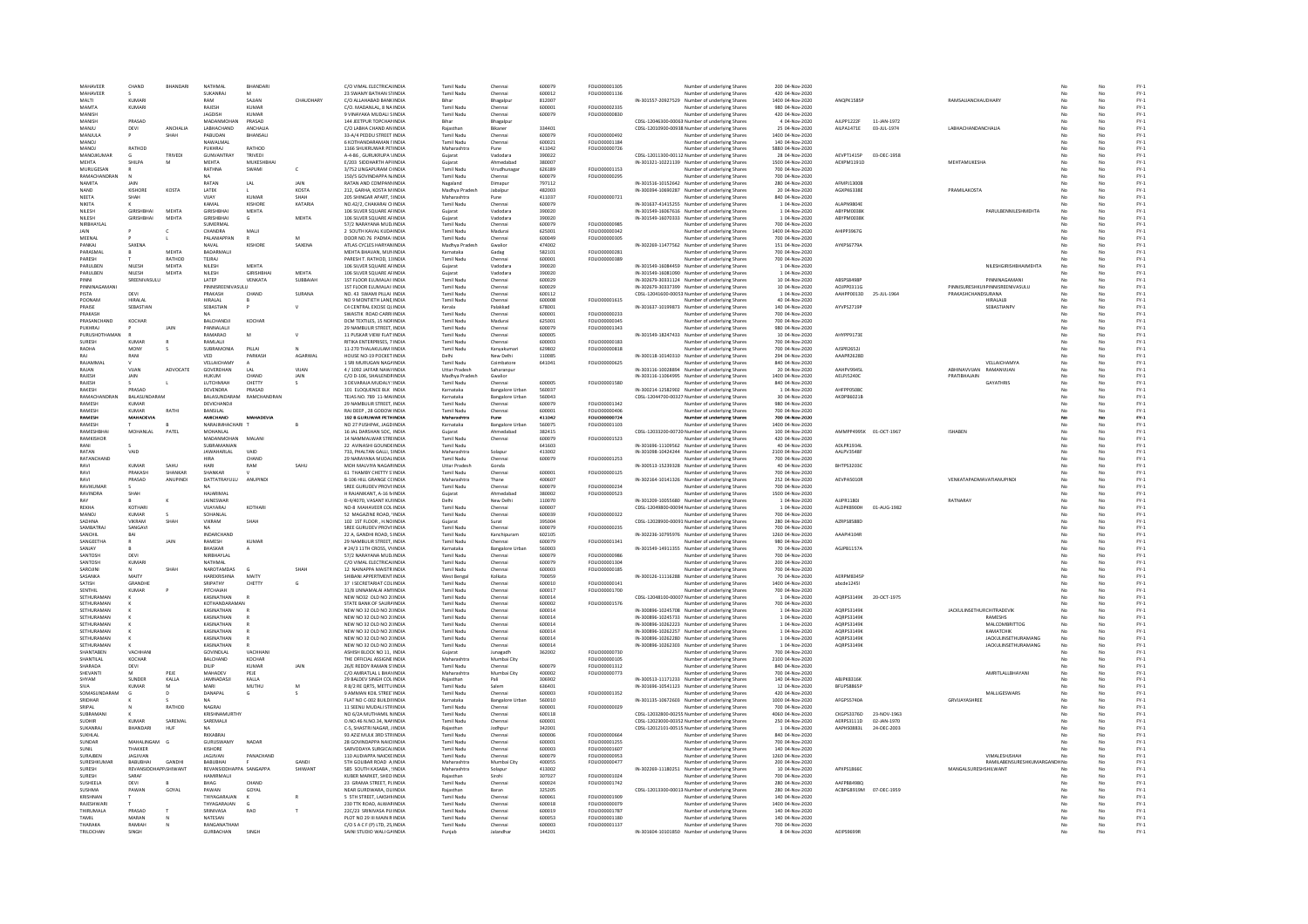| <b>USHA</b>                        | KIRAN             | GEMAWAT            | YASHWANT                  | GEMAWAT          |                     | YASHWANT GEMAWATINDIA                                       | Raiasthar                              | Sirohi                           | 307027           | FOLIO00001046                         | Number of underlying Shares                                                                        | 1400 04-Nov-2020                    |                          |                            |                                        |     |          | $FY-1$                          |
|------------------------------------|-------------------|--------------------|---------------------------|------------------|---------------------|-------------------------------------------------------------|----------------------------------------|----------------------------------|------------------|---------------------------------------|----------------------------------------------------------------------------------------------------|-------------------------------------|--------------------------|----------------------------|----------------------------------------|-----|----------|---------------------------------|
| <b>USHA</b>                        | KITAWAT           |                    | KIRAN                     | KITAWAT          |                     | B-503 D S K, CHANDRA INDIA                                  | Maharashtra                            | Pune                             | 411037           | FOLIO00000722                         | Number of underlying Shares                                                                        | 700 04-Nov-2020                     |                          |                            |                                        |     | No       | $FY-1$                          |
| VANAJA                             |                   |                    | SELVAKUMAR                |                  |                     | AP 759 94TH STREET, 1INDIA                                  | Tamil Nadu                             | Chenna                           | 600078           | FOLIO00001623                         | Number of underlying Shares                                                                        | 420 04-Nov-2020                     |                          |                            | <b>JAYESHCSHAP</b>                     |     | No       | $FY-1$                          |
| VENKATA                            | VARADARAIASWIS    |                    | SANKA                     | DRAVASA          | RAO                 | 26-4-39/1 . GNAMOLIVINDIA                                   | Andhra Pradesh                         | Krishna                          | 520003           |                                       | CDSL-12019101-00433: Number of underlying Share:                                                   | 1400 04-Nov-2020                    | AVTDC1/12QH              | 05-DEC-1965                | SANKAPARAMESWARARAO                    |     |          | $\mathsf{FY}\text{-}\mathbf{1}$ |
| VIIAY                              | KASHINATH         | MOHILE             | KASHINATH                 | MOHILE           |                     | NARENDRA COMPLEX INDIA                                      | Maharashtra                            | Mumbai City                      | 400068           |                                       | IN-302759-10000968 Number of underlying Share                                                      | 70.04-Nov-2020                      | AARPM6166A               |                            | <b>SLICHETAVILAYMOHILE</b>             | No. | No       | $FY-1$                          |
| VIIAY                              | SHAH              |                    | VITHALDAS                 | CHATRABHU.       | SHAH                | 205 SHINGAR APART, SINDIA                                   | Maharashtra                            | Pune                             | 411037           | FOLIO00000720                         | Number of underlying Shares                                                                        | 840 04-Nov-2020                     |                          |                            |                                        | No  | No       | $FY-1$                          |
| VUAYA<br>VIIAYAKUMAR               |                   | M                  | NARSI<br>MARULASIDDAPPA R |                  | LODAYA<br>s         | 9 VIJAY ILLAM RAMALINDI<br>Y C HALLI, (TALUK) HCINDIA       | Tamil Nadu<br>KARNATAKA                | Coimbator                        | 641011<br>577239 |                                       | CDSL-13041400-01539 Number of underlying Shares<br>CDSL-12034400-00183 Number of underlying Shares | 7800 04-Nov-2020<br>10.04-Nov-2020  | AXSPS8334A<br>AFTPV6138A | 25-JUN-1946<br>13-111-1976 | SANJAYPMYSHER<br><b>IYOTHI</b>         | No. | No       | $FY-1$<br>$FY-1$                |
| VUAYARAJ                           | KOTHARI           |                    | <b>NEMICHAND</b>          | KOTHARI          |                     | NO 8 MAHAVEER COLCINDIA                                     | Tamil Nadu                             | Chennai                          | 600007           |                                       | CDSL-12024700-00431 Number of underlying Shares                                                    | 1 04-Nov-2020                       | ALDPK8898E               | 27-MAY-1955                | KANTHAKAWAF                            | No  | No       | $FY-1$                          |
| VUAYARAJ                           | KOTHARI           |                    | NEMICHAND                 | KOTHARI          |                     | 15/8 MAHAVEER COLCINDIA                                     | Tamil Nadu                             | Chennai                          | 600007           |                                       | CDSL-12013300-00240. Number of underlying Shares                                                   | 2 04-Nov-2020                       | ALDPK8898E               | 27-MAY-1955                | KANTHAKAWAF                            |     | No       | $FY-1$                          |
| VIMAL                              | KUMAR             |                    |                           |                  | G                   | 25 GREAMS ROAD, THINDIA                                     | Tamil Nadu                             | Chenna                           | 600006           | FOLIO0000033:                         | Number of underlying Shares                                                                        | 1400 04-Nov-2020                    |                          |                            |                                        |     |          | $FY-1$                          |
| VINOD                              | CHANDRA           | SHAF               | <b>IAGIIVAN</b>           | SHAH             |                     | 101 AKASH INNOVA REINDIA                                    | Telangana                              | Hyderabac                        | 500003           | FOLIO00000639                         | Number of underlying Share                                                                         | 700 04-Nov-2020                     | AINPS9252R               |                            | <b>IYOTISHAI</b>                       | No  | No       | $FY-1$                          |
| VINOD                              | KUMAR             |                    | <b>JAWRILAL</b>           |                  |                     | C/O VASANTHA JEWEL INDIA                                    | Tamil Nadu                             | Chennai                          | 600012           |                                       | IN-301080-22066054 Number of underlying Shares                                                     | 700 04-Nov-2020                     | AAIPV3769R               |                            | <b>JTARAKAWAR</b>                      | No  | No       | $FY-1$                          |
| VYJANTH                            |                   |                    | SOHANLAL                  |                  |                     | 33/11 PEDDU NAICKENINDIA                                    | Tamil Nadu                             | Chennai                          | 600079           | FOLIO00001587                         | Number of underlying Shares                                                                        | 200 04-Nov-2020                     |                          |                            |                                        |     | No       | $FY-1$                          |
| <b>YOGESH</b>                      | <b>IAIN</b>       |                    | LALITH                    | KIJMAR           |                     | JAWANT SAGAR NO 22 INDIA                                    | Tamil Nadu                             | Chennai                          | 600079           | FOLIO00002495                         | Number of underlying Share                                                                         | 500 04-Nov-2020                     | AAAPY33570               |                            |                                        |     | No       | $\mathsf{FY}\text{-}\mathbf{1}$ |
| <b>YOGESH</b>                      | KUMAR             | KAIRA              | OM                        | PRAKASH          | <b>KAIRA</b>        | <b>RHAGWAN RICE MILL INDIA</b>                              | <b>Uttar Pradesh</b>                   | Sabarannu                        |                  |                                       | IN-301774-16285955 Number of underlying Shares                                                     | 140.04-Nov-2020                     | ACTPK2606D               |                            | <b>SEEMAKALRA</b>                      |     | No       | $FY-1$                          |
| YOGESHKUMAR                        | PATEL             |                    | GOPALBHAI                 | PATEL            |                     | 23/A SAMARATH SOC. INDIA                                    | Guiarat                                | Kheda                            | 387001           |                                       | IN-300757-10999802 Number of underlying Shares                                                     | 1 04-Nov-2020                       |                          |                            | <b>GOPLARHAIPATEL</b>                  | No  | No       | $FY-1$                          |
| JAYANTHI                           |                   |                    | ALAGIRISAMY               |                  |                     | 12-A MAIN STREET, SLINDIA                                   | Tamil Nadu                             | Chennai                          | 600011           | FOLIO00001851                         | Amount for unclaimed and u                                                                         | 1400 05-Nov-2022                    |                          |                            |                                        |     | No       | $FY-3$                          |
| <b>MALHOTRA</b>                    |                   |                    | <b>MALHOTRA</b>           |                  |                     | V.NO 1, JAWAHAR NA INDIA                                    | ammu And Kash                          | Kathua                           | 184141           |                                       | IN-302349-10186975 Amount for unclaimed and u                                                      | 50 05-Nov-2022                      | ABFPM9170F               |                            | <b>VIMLAMALHOTRA</b>                   |     |          | $FY-3$                          |
| ABDUL                              | AZEEZ             |                    | ZAINULABDEEN              |                  |                     | NO 4 CUSTOMS COLONINDIA                                     | Tamil Nadu                             | Chennai                          | 600015           | FOLIO00001143                         | Amount for unclaimed and u                                                                         | 630 05-Nov-2022                     | AAFHA7779H               |                            | NUAMANAMD                              | No  | No       | $FY-3$                          |
| AJITKUMAF<br>AKASH                 | PADAMKUMAR        | PATNI              | CHAMPALAL<br>PADAMKUMAR   | ROOPCHAND        | PATNI               | 88 VALLUVAR KOTTANINDIA<br>1 A DEVAPETH SHALA JINDIJ        | <b>Tamil Nadu</b>                      | Chennai<br>Washin                | 600034<br>444505 |                                       | CDSL-13017400-00043 Amount for unclaimed and u<br>CDSL-12010601-00178 Amount for unclaimed and u   | 0.5 05-Nov-2022<br>25 05-Nov-2022   | ATNPP9136G               | 04-MAR-1973<br>12-JUN-197  |                                        |     | No       | $FY-3$<br>FY-3                  |
| <b>AMICHAND</b>                    | <b>JAIN</b>       |                    | HANSAIL                   | <b>JAIN</b>      |                     | 192 B GURUWAR PETHINDIA                                     | Maharashtra<br>Maharashtra             | Pune                             | 411042           | FOLIO00000723                         | Amount for unclaimed and u                                                                         | 350 05-Nov-2022                     |                          |                            |                                        |     | No       | $FY-3$                          |
| AMRITLAL                           |                   | DOSHI              | CHUNILAL                  | JESAJI           |                     | C/O.SANGHVI AMRITL/INDIA                                    | Tamil Nadu                             | Chennai                          | 600079           | FOLIO00002181                         | Amount for unclaimed and u                                                                         | 140 05-Nov-2022                     |                          |                            |                                        | No  | No       | $FY-3$                          |
| AMRITLAL                           |                   | BHAYANI            | LALI                      |                  | BHAYANI             | 14/B ZAOBAWADI, TH/INDIA                                    | Maharashtra                            | Mumbai City                      | 400002           | FOLIO00000771                         | Amount for unclaimed and u                                                                         | 350 05-Nov-2022                     |                          |                            | BHANUMATIABHAYANI                      |     | No       | $FY-3$                          |
| AMRITLAL                           | <b>PUKHRAIII</b>  |                    | PUKHRAJ                   |                  |                     | MUKESH PROVISION S'INDIA                                    | Maharashtra                            |                                  | 410405           | FOLIO00000414                         | Amount for unclaimed and u                                                                         | 350 05-Nov-2022                     |                          |                            |                                        |     |          | $FY-3$                          |
| <b>ANAND</b>                       | SHANKER           | <b>AGARWAI</b>     | <b>LIMA</b>               | SHANKER          | <b>AGARWAI</b>      | 58 VIKRAMADITYA PLIFINDIA                                   | <b>Uttar Pradesh</b>                   | Bareilly                         |                  |                                       | IN-301186-20028054 Amount for unclaimed and u                                                      | 100.05-Nov-2022                     | AAOPA67180               |                            | SAURARHAGARWGFFTAAGARWAL               | No. | No       | FY-3                            |
| ANANTRA                            | MOHANLAL          | <b>MEHTA</b>       | MOHANLAL                  |                  |                     | 8 VIJYA APPT, DADI SETINDIA                                 | Maharashtra                            | Mumbai City                      | 400064           | FOLIO00000785                         | Amount for unclaimed and u                                                                         | 150 05-Nov-2022                     |                          |                            |                                        |     | No       | $FY-3$                          |
| ANASUYA                            | GAJJI             |                    | NAGABHUSHA                |                  |                     | C/O G MOHAN H NO 1/INDIA                                    | Telangana                              | Nalgonda                         | 508207           | FOLIO00000640                         | Amount for unclaimed and u                                                                         | 70 05-Nov-2022                      |                          |                            |                                        |     | No       | $FY-3$                          |
| ANILKUMAR                          | PUNJABI           |                    | NANDUMAL                  | PUNJA            |                     | T H X 96, ADIPUR, KUTIINDIA                                 |                                        | Kachchh                          | 370205           |                                       | IN-300214-12099318 Amount for unclaimed and u                                                      | 5 05-Nov-2022                       | ADAPP3124D               |                            | NANDUMALPUNJABI                        |     | No       | $FY-3$                          |
| <b>ANITHA</b>                      | CH.               |                    | 10K                       | KUMAR            | <b>CH</b>           | M/S PLUS POINT AGENINDIA                                    | Tamil Nadu                             | Chennai                          | 600112           |                                       | IN-300441-10840140 Amount for unclaimed and u                                                      | 700.05-Nov-2022                     | AFXPCRRR3O               |                            | LOKKUMARCH                             | No. | No       | EY-3                            |
| ANJANA                             | JAIN              |                    | RANJITH                   | JAIN             |                     | OTARMAL CHUNILAL, HNDIA                                     | Maharashtra                            |                                  | 410203           | FOLIO00000309                         | Amount for unclaimed and u                                                                         | 350 05-Nov-2022                     |                          |                            | RANJEETJAIN                            |     | No       | $FY-3$                          |
| ANKUR<br><b>ANLISIVA</b>           | VASHISH           |                    | RAM<br>DAMODARAN          | KRISHA           | <b>SHARM</b>        | NO 3654, SECTOR 46 INDIA                                    | Chandigar<br>Tamil Nadu                | Chandigar                        | 160047           |                                       | IN-301143-10352190 Amount for unclaimed and u                                                      | 105 05-Nov-2022                     | AESPV5229A               |                            | SATYADEVISHARMA                        |     |          | $FY-3$                          |
| APARNA                             | SAHA              |                    | ANUP                      | KUMAR            | SAHA                | 93 AZIZ MULK 3RD STRINDIA<br>HYDARPUR, NEAR 22 HINDIA       | West Bengal                            | Chennai<br>Malda                 | 600006<br>732101 | FOLIO00000663                         | Amount for unclaimed and u<br>IN-301696-10963204 Amount for unclaimed and u                        | 420 05-Nov-2022<br>25 05-Nov-2022   | BHPPS5172L               |                            | ANUPKUMARSAHA                          | No  | No<br>No | $FY-3$<br>$FY-3$                |
|                                    |                   |                    |                           |                  |                     |                                                             |                                        |                                  |                  | FOLIO00001977                         |                                                                                                    |                                     |                          |                            | SUDHEERJAIN                            |     |          | $FY-3$                          |
| ARCHANA<br>ARHAMCRE                | JAIN<br>A PRIVATE | LIMITED            | SUDHEER                   | JAIN             |                     | 25 THIRUVENGADAM INDIA<br>202 C KANCHAN SAGAIINDIA          | Tamil Nadu<br>Madhya Prades            | Chennai<br>Indore                | 600033<br>452001 |                                       | Amount for unclaimed and u<br>CDSL-12033300-00658 Amount for unclaimed and u                       | 70 05-Nov-2022<br>50 05-Nov-2022    | AAICA8138J               | 18-JUN-199                 |                                        | No  | No<br>No | $FY-3$                          |
| ARVIND                             |                   |                    | BABULALI                  | LODH             |                     | REXINE CENTRE, 76 MI INDIA                                  | <b>Tamil Nadu</b>                      | Chenna                           | 600079           | FOLIO0000029                          | Amount for unclaimed and u                                                                         | 350 05-Nov-2022                     |                          |                            |                                        |     | No       | $FY-3$                          |
| <b>ASHITA</b>                      | <b>GUPTA</b>      |                    | <b>GUPTA</b>              |                  | s                   | 106 MUKKTANAND N/INDIA                                      | Raiasthan                              | Jaipur                           | 302015           |                                       | CDSL-12030000-00004 Amount for unclaimed and u                                                     | 70 05-Nov-2022                      | ALXPG7406J               | 11-FEB-1976                |                                        |     | No       | $FY-3$                          |
| ASHOK                              | KUMAF             | JAIN               | DEEPCHAND                 |                  |                     | 15 ELEPHANT GATE STINDIA                                    | Tamil Nadu                             | Chenna                           | 600079           | FOLIO00000262                         | Amount for unclaimed and u                                                                         | 70 05-Nov-2022                      |                          |                            |                                        |     | No       | $FY-3$                          |
| ASHOK                              | KUMAR             | <b>IHANWAR</b>     | RHANWAR                   | A                | <b>JHANWAR</b>      | 42 EKLING COLONY, H. INDIA                                  | Rajasthar                              | Udaipu                           | 313001           |                                       | IN-300450-11459108 Amount for unclaimed and u                                                      | 200 05-Nov-2022                     | ACDPJ4921E               |                            | <b>SANJAYKUMARIHANWAE</b>              |     | No       | $FY-3$                          |
| ASHOK                              | KUMAR             | RAWAI              | <b>BABULAUL</b>           | RAWAL            |                     | KAI YAN TEXTILES IST FINDIA                                 | Raiasthan                              | Sirohi                           | 307027           | <b>FOLIO00001018</b>                  | Amount for unclaimed and u                                                                         | 350.05-Nov-2022                     |                          |                            |                                        |     | No       | FY-3                            |
| ASHOKKUMAR                         |                   |                    | <b>NA</b>                 |                  |                     | 10 VELLALA STREET. PUNDIA                                   | Tamil Nadu                             | Chennai                          | 600084           |                                       | IN-300513-22329336 Amount for unclaimed and u                                                      | 0.1 05-Nov-2022                     | AAOHA6908F               |                            |                                        | No  | No       | $FY-3$                          |
| ASIF                               | MADRI             |                    | MADRI                     | $\mathbf{A}$     | M                   | PENWALA BLDG TO UVINDIA                                     | Karnataka                              |                                  | 580028           |                                       | IN-301549-18945015 Amount for unclaimed and u                                                      | 25 05-Nov-2022                      | AKNPM7579B               |                            |                                        |     | No       | $FY-3$                          |
| <b>ASWINKLIMAR</b>                 |                   | JAIN               | PUKHRAUL                  |                  |                     | NO. 33B PEEDU NAICKINDIA                                    | Tamil Nadu                             | Chennai                          | 600079           | FOLIO00001345                         | Amount for unclaimed and u                                                                         | 490 05-Nov-2022                     |                          |                            |                                        |     | No       | $FY-3$                          |
| ATUL                               | DALMIA            |                    | DINESH                    | KUMAR            | DALMIA              | C/O NARESH CHANDANNDIA                                      | West Bengal                            | Kolkata                          | 700001           | FOLIO00000587                         | Amount for unclaimed and u                                                                         | 350 05-Nov-2022                     |                          |                            |                                        | No  | No       | $FY-3$                          |
| BAB)                               | RAPHAEL           | M                  | LateRAPHAEL               | M                |                     | MANIYAKKU HOUSE, P INDIA                                    | Kerala                                 | Thrissur                         | 680301           |                                       | CDSL-12023900-00003. Amount for unclaimed and u                                                    | 17.5 05-Nov-2022                    | AJVPB9626K               |                            | <b>XAVIRAPHAELM</b>                    |     | No       | $FY-3$                          |
| BALASUBRAMANIA                     |                   |                    | RAMACHANDRAI<br>DEEPAK    |                  |                     | 2498 TRICHY ROAD, ONNDIA                                    | Tamil Nad<br>Tamil Nadr                | Coimbator                        | 641016<br>600010 | FOI IO00000913                        | IN-301774-16697389 Amount for unclaimed and u                                                      | 28 05-Nov-2022                      | APDPB3545H               |                            |                                        |     |          | FY-3                            |
| RARKHA                             |                   |                    |                           |                  |                     | 33 KELLYS COURT, 150 INDIA                                  |                                        | Chennai                          |                  |                                       | Amount for unclaimed and u                                                                         | 70 05-Nov-2022                      |                          |                            |                                        |     | No       | $FY-3$                          |
| BHAGWANTI<br>BHANUBEN              |                   | PATEL              | RATAN<br>PATEL            | CHAND            |                     | 29 NARAYANA MUDALINDIA<br>30 SWAMY PILLAI STRINDIA          | <b>Tamil Nadu</b><br><b>Tamil Nadu</b> | Chennai                          | 600079<br>600112 | FOLIO00001254<br>FOLIO00000210        | Amount for unclaimed and u<br>Amount for unclaimed and u                                           | 350 05-Nov-2022<br>700 05-Nov-2022  |                          |                            | PATELBB                                |     | No<br>No | $FY-3$<br>$FY-3$                |
| RHANUMATI                          | <b>BHAVAN</b>     |                    | AMRATI AL                 | LALI             | RHAYAN              | 14/B ZAOBA WADI, TH.INDIA                                   | Maharashtra                            | Chennai<br>Mumbai City           | 400002           | FOLIO00000772                         | Amount for unclaimed and u                                                                         | 350 05-Nov-2022                     |                          |                            | AMRITLALLALJIBHAYAN                    |     | No       | $FY-3$                          |
| RHATIA                             | <b>IITURHAI</b>   |                    | SOMARHAL                  |                  | RHATIA              | NO. 150 GATE NO-1 UNDIA                                     | Guiarat                                | Patan                            | 384265           |                                       | IN-300343-20082095 Amount for unclaimed and u                                                      | 0.1.05-Nov-2022                     | AHWPR1772R               |                            |                                        |     | No       | FY-3                            |
| BUILINOORULLAHA                    | KADHER            | MOHAIDEEN          | SHAMA                     | ABIDUNNISA       |                     | 59/20, DHANAPAL CHEINDIA                                    | Tamil Nadu                             | Chennai                          | 600033           |                                       | IN-301774-11451186 Amount for unclaimed and u                                                      | 50 05-Nov-2022                      | AUVPK1951D               |                            |                                        |     | No       | $FY-3$                          |
| <b>BUOY</b>                        | KUMAF             | GHOSH              | ANANDA                    | MAY              | GHOSH               | <b>GUSHKARA HATTALA, UNDIA</b>                              | West Bengal                            | Bardhaman                        | 713128           |                                       | IN-301250-28484492 Amount for unclaimed and u                                                      | 35 05-Nov-2022                      | AJKPG2157M               |                            | CHAITALIGHOSH                          |     | No       | $FY-3$                          |
|                                    | PRASAD            |                    | CHANDRRAO                 |                  |                     | 12 - 22 -41 ARYAPURANNDIA                                   | Andhra Prades                          | East Godava                      | 533104           |                                       | IN-300450-12724387 Amount for unclaimed and u                                                      | 35 05-Nov-2022                      | AKYPB2725R               |                            |                                        |     |          | $FY-3$                          |
| CHAITALL                           | <b>AMIT</b>       | SHAH               | AMIT                      | SHAH             |                     | <b>JAY LARH COMPLEX FINDIA</b>                              | Guiarat                                | amnaga                           | 361001           |                                       | IN-300974-10462761 Amount for unclaimed and u                                                      | 20.05-Nov-2022                      | <b>ANWPS9510I</b>        |                            | <b>AMITRASIKI AI SHAH</b>              |     | No       | EY-3                            |
| CHETAN                             |                   | SHELAT             | BIPINCHANDRA              |                  | SHELA <sup>®</sup>  | 28 GOVINDAPPA NAICHNDIA                                     | Tamil Nadu                             | Chennai                          | 600001           | FOLIO00001256                         | Amount for unclaimed and u                                                                         | 700 05-Nov-2022                     |                          |                            | VIDYACSHELAT                           | No  | No       | $FY-3$                          |
| CHETHAN                            |                   |                    | GUDARCHAND                |                  |                     | 21 E SATHANKADU HIGINDI                                     | Tamil Nadu                             | Chennai                          | 600019           |                                       | IN-300214-18122671 Amount for unclaimed and u                                                      | 400 05-Nov-2022                     | ADSPC4381P               |                            |                                        |     |          | FY-3                            |
| <b>DAMANINVESTMENTS P</b>          |                   | LTD                | <b>NA</b>                 |                  |                     | NO 17/18 VIJAY COMP INDIA                                   | Tamil Nadu                             | Chennai                          | 600079           |                                       | IN-300302-10043113 Amount for unclaimed and u                                                      | 1330 05-Nov-2022                    | AAACD3089P               |                            |                                        | No. | No       | $FY-3$                          |
| DHANASEKARAN                       |                   |                    | RADHA                     | KRISHNAN         |                     | OLD NO 16/3 NEW NO INDIA                                    | Tamil Nadu                             | Kanchipuram                      | 631502           |                                       | IN-300394-16573399 Amount for unclaimed and u                                                      | 1.5 05-Nov-2022                     | ANYPD4124H               |                            |                                        | No  | No       | $FY-3$                          |
| DHANJI                             | DALI              | PRAJAPAT           | DALJI                     | PRAJAPATI        |                     | DENA BNAK, MANIK CHNDIA                                     | Gujarat                                | Ahmedabad                        | 380001           | FOLIO00001357                         | Amount for unclaimed and u                                                                         | 350 05-Nov-2022                     |                          |                            |                                        |     | No       | $FY-3$                          |
| DHARMARAJA                         |                   |                    | SEENIAPPA                 | NADAR            |                     | 7/C1 NATHAN STREET, INDIA                                   | Tamil Nadu                             | Chennai                          | 600031           | FOLIO00001662                         | Amount for unclaimed and u                                                                         | 700 05-Nov-2022                     |                          |                            |                                        |     |          | $FY-3$                          |
| DHIRENDRA                          | KANTILAL          | <b>JARIWALA</b>    | KANTILAL                  |                  |                     | 4/4385 H NO 3RD FLOUNDIA                                    | Guiarat                                | Surat                            | 395003           |                                       | IN-300450-14072546 Amount for unclaimed and u                                                      | 75 05-Nov-2022                      | ADEPIS455H               |                            | NIMISHADHIRENDRAJARIWALA               | No. | No       | $FY-3$                          |
| DIPIKA<br>DOOMAPP/                 | FALGUN            | PANDYA             | FALGUN<br>SHESAPPA        | PANDYA<br>SALIAN |                     | C/103 VAIBHAVI CO O INDIA<br>HREEDURGA, 7-5 674 INDIA       | Maharashtra                            | Dakshina Kannada                 | 401203<br>575006 |                                       | IN-300888-14529425 Amount for unclaimed and u<br>IN-300239-10572127 Amount for unclaimed and u     | 100 05-Nov-2022<br>2.5 05-Nov-2022  | AFYPP6293H<br>AAEPU0060A |                            | SALONIFALGUNP/FALGUNHPANDYA<br>NALINID | No  | No<br>No | $FY-3$                          |
| EKAMBARAM                          |                   |                    | PERIYASAMY                |                  |                     | NO 42 KAMALA NAGAFINDIA                                     | Karnataka<br><b>Tamil Nady</b>         | Chenna                           | 600019           | FOLIO00001561                         | mount for unclaimed and u                                                                          | 700 05-Nov-2022                     |                          |                            |                                        |     |          | $FY-3$<br>$FY-3$                |
| <b>GANDHI</b>                      | DHANESH           |                    |                           |                  |                     | ABHAY CUNIC DEODIK INDIA                                    | Maharashtra                            | Solanur                          | 413101           |                                       |                                                                                                    |                                     |                          |                            | <b>GANDHIMANISHADHANESH</b>            |     |          | FY-3                            |
| GAURAV                             |                   |                    |                           |                  |                     |                                                             |                                        |                                  |                  |                                       |                                                                                                    |                                     |                          |                            |                                        |     |          | $FY-3$                          |
| <b>GEOJITBNPPARIBASFINSERVICES</b> |                   | <b>SHREYAN</b>     | <b>GANDHI</b>             | SHREYANS         | <b>GALITAMCHAND</b> |                                                             |                                        |                                  |                  |                                       | IN-300476-42823656 Amount for unclaimed and u                                                      | 35 05-Nov-2022                      | AFVPG72781               |                            |                                        | No. | No       |                                 |
|                                    |                   | <b>LIMITED</b>     | CHANDER                   | <b>MOHAN</b>     | <b>SAXENA</b>       | 167. MAHARAJ NAGARINDIA                                     | Uttar Pradesh                          | Agra                             | 682024           |                                       | IN-301055-10519353 Amount for unclaimed and u                                                      | 7 05-Nov-2022                       | BFBPS4161P               |                            |                                        | No  | No       |                                 |
| <b>GOMTI</b>                       | DEVI              |                    | <b>OAKCHAND</b>           |                  |                     | <b>GEOJIT BNP PARIBAS FINDIA</b><br>20 KRISHNAPPA AGRAHNDIA | Kerala<br>Tamil Nadu                   | .<br>Ernakulan<br>Chennai        | 600079           | FOLIO00000289                         | IN-300239-10324155 Amount for unclaimed and u<br>Amount for unclaimed and u                        | 0.1 05-Nov-2022<br>350 05-Nov-2022  | AABCG19358               |                            |                                        |     | No       | $FY-3$<br>$FY-3$                |
| GOPI                               | KISHAN            | GUPTA              | LATEGANGA                 | PRASAD           | GUPTA               | 364/4 VINOBA NAGARINDIA                                     | <b>Uttar Pradesh</b>                   | Kanpur Nagar                     |                  |                                       | IN-300556-10073453 Amount for unclaimed and u                                                      | 1400 05-Nov-2022                    | ACZPK1442K               |                            | REKHAGUPTA                             | No  | No       | $FY-3$                          |
| GOUTHAM                            |                   |                    | PARASMAL                  |                  |                     | REP MOOLCHAND FIN/INDIA                                     | Tamil Nadu                             | Chennai                          | 600018           | FOLIO00001631                         | Amount for unclaimed and u                                                                         | 420 05-Nov-2022                     |                          |                            |                                        | No  | No       | $FY-3$                          |
| GOVIND                             |                   | RAWAL              | SHIVARAM                  |                  |                     | C/O RAJLAXMI STEEL C INDIA                                  | Tamil Nadu                             | Chenna                           | 600003           | FOLIO00000837                         | Amount for unclaimed and u                                                                         | 350 05-Nov-2022                     |                          |                            |                                        |     | No       | $FY-3$                          |
| GOVIND                             | SANKA             |                    | <b>SLIRVA</b>             | PRAKASARAO       |                     | DIGGIRALA (MANDALAINDIA                                     | Andhra Pradesh                         | Guntur                           | 522305           | FOLIO00000391                         | Amount for unclaimed and u                                                                         | 1050 05-Nov-2022                    |                          |                            |                                        |     | No       | $FY-3$                          |
| <b>GURURAJA</b>                    |                   |                    | <b>HARIDAS</b>            | KEDLAYA          |                     | H NO 150 GOVT GIRLS INDIA                                   | Karnataka                              |                                  | 562123           |                                       | IN-302148-10033358 Amount for unclaimed and u                                                      | 10 05-Nov-2022                      | AONPG7543F               |                            | GAYATHRIG                              | No  | No       | $FY-3$                          |
|                                    | <b>SECURITIES</b> | LIMITED            |                           |                  |                     | 22 GOVT.SERVANT SCINDIA                                     | Gujarat                                | Ahmedabad                        | 380009           |                                       | IN-301321-10399438 Amount for unclaimed and u                                                      | 0.5 05-Nov-2022                     | AAACI3648H               |                            |                                        |     | No       | $FY-3$                          |
| <b>JAGDISH</b>                     | KUMAR             |                    | <b>DOONGAR</b>            | CHAND            |                     | 9 VINAYAKA MUDALI SINDIA                                    | Tamil Nadu                             | Chennai                          | 600079           | FOLIO00000832                         | Amount for unclaimed and u                                                                         | 350 05-Nov-2022                     | <b>ADDPI9732C</b>        |                            |                                        |     | No       | $FY-3$                          |
| <b>JAGDISH</b>                     | PRASAD            |                    | SHRIGOPAL                 | PRASAD           | LT.                 | PLOT NO-19 DEEP NAGINDIA                                    | <b>Uttar Pradesh</b>                   | Agra                             |                  |                                       | IN-301653-10363008 Amount for unclaimed and u                                                      | 15.05-Nov-2022                      | BNNPP8437K               |                            | SUNITA                                 | No. | No       | FY-3                            |
| JAIDESH                            | PAI               | WASON              | RAM                       | AHAR             | WASON               | 54/D RACE COURSE, DHNDIA                                    | Uttarakhand                            | Dehradun                         |                  |                                       | CDSL-13028600-00006 Amount for unclaimed and u                                                     | 0.5 05-Nov-2022                     |                          | 30-JAN-1949                | SURESHWASON                            | No  | No       | $FY-3$                          |
| JAYSHREE                           | <b>BHORA</b>      |                    | MURARI                    | LAL              | <b>BOHRA</b>        | OUT SIDE JASSUSAR G/INDIA                                   | Gujarat                                | Ahmedabad                        | 600079           |                                       | IN-301330-19973259 Amount for unclaimed and u                                                      | 20 05-Nov-2022                      | AKOPB7725H               |                            | MURARILALBOHRA                         |     | No       | $FY-3$                          |
| JEEWAN<br>JIGNESH                  | <b>ARVINDBHA</b>  | PRAJAPATI          | MANGILAI<br>ARVINDBHA     | PRAJAPATI        |                     | 33/11 PEDDU NAICKENINDIA<br>29 KRISHDHAM SOCIE INDIA        | Tamil Nadu<br>Guiarat                  | Chenna<br>Ahmedabad              | 382330           | FOLIO00000690                         | Amount for unclaimed and u<br>CDSL-13015200-00025 Amount for unclaimed and u                       | 50 05-Nov-2022<br>10 05-Nov-2022    | AQHPP7768F               | 04-AUG-1985                | <b>KETANARVINDBHAIPRAJAPATI</b>        | No  | No       | $FY-3$<br>$FY-3$                |
|                                    | <b>MEHTA</b>      |                    | KARODIMAL                 | <b>MEHTA</b>     | Ġ                   | 101 DEMELLOWS ROAHNDIA                                      |                                        |                                  |                  | FOLIO00000197                         |                                                                                                    |                                     |                          |                            |                                        | No  | No       |                                 |
| SURENDRA<br>KAILASH                | KUMAF             | KOTHAR             | PARASMALI                 | KOTHAR           |                     | <b>ABHISHEK GLASS &amp; PLYINDIA</b>                        | <b>Tamil Nadu</b><br>Karnataka         | Chennai<br><b>Bangalore Urba</b> | 600012<br>560053 | FOLIO00001715                         | Amount for unclaimed and u<br>Amount for unclaimed and u                                           | 350 05-Nov-2022<br>350 05-Nov-2022  | AAVPS8961R               |                            | PARASMALKOTHAR                         |     |          | $FY-3$<br>FY-3                  |
| KALA                               |                   |                    | DUIRAL                    |                  |                     | OLD NO 23 NEW NO 2. INDIA                                   | <b>Tamil Nadu</b>                      | Chennai                          | 600082           |                                       | CDSL-12023000-00346 Amount for unclaimed and u                                                     | 50 05-Nov-2022                      | AKSPK8621M               | 14-JAN-1969                |                                        |     | No       | $FY-3$                          |
| KALURAM                            |                   |                    | NARARAMJI                 |                  |                     | 22 STROTTEN MUDALI INDIA                                    | <b>Tamil Nadu</b>                      | Chennai                          | 600079           | FOLIO00002489                         | Amount for unclaimed and u                                                                         | 200 05-Nov-2022                     |                          |                            |                                        | No  | No       | $FY-3$                          |
| KALURAM                            |                   |                    | NARARAM                   |                  |                     | NO 22, STROTTEN MUTINDIA                                    | Tamil Nadu                             | Chennai                          | 600079           |                                       | CDSL-13041400-01039 Amount for unclaimed and u                                                     | 500 05-Nov-2022                     | AHXPK8832E               | 06-JUN-1980                | PUSHPADEVI                             |     | No       | $FY-3$                          |
| KAIYANAM                           |                   |                    | <b>RAMAN</b>              |                  |                     | 6/16 FIFTH STREET, SUNDIA                                   | <b>Tamil Nadu</b>                      | Sivaganga                        | 630002           |                                       | CDSL-12023000-00012 Amount for unclaimed and u                                                     | 1 05-Nov-2022                       | ARZPK6688A               | 03-APR-1945                | KSHYAMA1 A                             |     | No       | $FY-3$                          |
| KAMAL                              | KISHORE           | KATARIA            | <b>RHAWARLAL</b>          | KATARIA          |                     | NO 42/2 CHAKARAI SRIINDIA                                   | Tamil Nadu                             | Chennai                          | 600079           |                                       | IN-301637-41130596 Amount for unclaimed and u                                                      | 0.5.05-Nov-2022                     | ALSPK8524C               |                            | SUSHMAIAIN                             | No. | No       | FY-3                            |
| KAMAL                              | NARAYAN           | SONI               | RAMNIWAS                  | SONI             |                     | 13-4-29, GUNTURI VARINDIA                                   | Andhra Pradesh                         | Vizianagaran                     | 535001           |                                       | CDSL-12030700-00262 Amount for unclaimed and u                                                     | 5 05-Nov-2022                       | AEMPS1866A               | 08-OCT-1962                | INDIRADEVISONI                         | No  | No       | $FY-3$                          |
| KANAYALAL                          |                   | ROCHLAN            | PRIBHDAS                  | ROCHLAN          |                     | 12 SAGAR SANGAM, 21 INDIA                                   | Maharashtra                            | Mumbai City                      | 400050           | FOLIO00000757                         | Amount for unclaimed and u                                                                         | 100 05-Nov-2022                     |                          |                            | VISHALHROCHLAN                         |     | No       | $FY-3$                          |
| KATTA                              | RAMBABI           |                    | VENKATESWARLU             | KATTA            |                     | 4-73, SANTHANUTHLAHNDIA                                     | Andhra Pradesh                         | Prakasan                         | 523225           |                                       | CDSL-12010900-02694 Amount for unclaimed and u                                                     | 18 05-Nov-2022                      | AWTPK0124G               | 02-APR-198                 | KSLINANDAMALA                          |     | No       | $FY-3$                          |
| KEERTHIMFENA                       |                   |                    | <b>VETRISEI VAN</b>       |                  |                     | 2/E2 E2 1ST STREET NINDIA                                   | Tamil Nadu                             | Madurai                          | 625002           |                                       | IN-301696-10895523 Amount for unclaimed and u                                                      | 0.5 05-Nov-2022                     | ANOPM6621L               |                            | <b>VETRISEI VANR</b>                   |     | No       | EY-3                            |
| <b>KETAN</b>                       |                   | MEHTA              | <b>MEHTA</b>              |                  |                     | 21 RAJA ANNAMALAI FINDIA                                    | Tamil Nadu                             | Chennai                          | 600084           | FOLIO00002375                         | Amount for unclaimed and u                                                                         | 70 05-Nov-2022                      |                          |                            |                                        |     | No       | $FY-3$                          |
| KIRAN                              | DIMR              |                    |                           | DUTT             | MAITHAN             | STREET -1 VIVEKANANIINDIA                                   | Uttarakhanc                            | Dehradur                         |                  |                                       | CDSL-12019101-01933 Amount for unclaimed and u                                                     | 50 05-Nov-2022                      | AJKPD3998B               | 26-JUN-197                 | RAKESHCHANDRADIMR                      |     |          | FY-3                            |
| KIRAN                              | KUMARI            |                    | CHAMPALAI                 | RANKA            |                     | C/O G RATHAN KUMAFINDIA                                     | Tamil Nadu                             | Chennai                          | 600002           | FOLIO00001555                         | Amount for unclaimed and u                                                                         | 320 05-Nov-2022                     |                          |                            |                                        |     | No       | $FY-3$                          |
| KIRAN<br>KISHAN                    |                   | MANGAONKAR<br>JAIN | <b>NA</b>                 | JAIN             |                     | FLAT NO 10 PRAYATNAINDIA                                    | Maharashtra                            | Mumbai City                      | 400024           |                                       | IN-300450-10154462 Amount for unclaimed and u                                                      | 25 05-Nov-2022                      | AAGPM83828               |                            | MUGDHAKIRANNINDIRAKMANGAONKAR          |     | No       | $FY-3$                          |
|                                    |                   |                    | MELAPCHAND                |                  |                     | 36 PERUMAL MUDALI : INDIA                                   | Tamil Nadu                             | Chennai                          | 600079           | FOLIO00001297                         | Amount for unclaimed and u                                                                         | 350 05-Nov-2022                     |                          |                            |                                        |     | No       | $FY-3$                          |
| KOCHUMOI<br>KOUSALYA               |                   |                    | KOCHUNNY<br>KENNEDY       |                  |                     | CHERUVATHOOR HOU: INDIA<br>1/142 9F ANNA STREETINDIA        | Kerala<br>Tamil Nadu                   | Thrissur<br>Chennai              | 680503<br>600052 | EQUO00002376                          | CDSL-12023900-00101 Amount for unclaimed and u<br>Amount for unclaimed and u                       | 210 05-Nov-2022<br>2730 05-Nov-2022 | BSCPK6218B               |                            |                                        |     | No       | $FY-3$                          |
| KOWSELYA                           |                   |                    | VENKATESAN                | M                |                     | PLOT 99 JEEVANLAL N/INDIA                                   | Tamil Nadu                             | Chennai                          | 600019           | FOLIO00001560                         | Amount for unclaimed and u                                                                         | 700 05-Nov-2022                     |                          |                            |                                        |     | No       | $FY-3$<br>$FY-3$                |
| KUSH                               | RAJENDRA          | JOSH               | GAJANAN                   | <b>JOSHI</b>     |                     | 104   M U R CO OP HSCINDIA                                  | Maharashtra                            | Mumbai City                      | 400053           |                                       | IN-303116-10151355 Amount for unclaimed and u                                                      | 277.5 05-Nov-2022                   | AFDPJ5095C               |                            |                                        |     | No       | FY-3                            |
| RIKHABCHAND                        | KOTHARI           |                    | LATE                      | LALCHANDJ        |                     | 39 V.V. KOIL STREET, INDIA                                  | Tamil Nadu                             | Chenna                           | 600086           | FOLIO00000263                         | Amount for unclaimed and u                                                                         | 350 05-Nov-2022                     |                          |                            |                                        |     |          | $FY-3$                          |
| <b>LALITHA</b>                     | RAI               |                    | <b>JAUT</b>               | KUMAR            |                     | 127 ANNAPILLALST CHINDIA                                    | Tamil Nadu                             | Chennai                          | 600079           | EQUO00001286                          | Amount for unclaimed and u                                                                         | 100.05-Nov-2022                     | <b>ARHPL8124G</b>        |                            |                                        |     | No       | FY-3                            |
| LAXMI                              |                   | SATAM              | VISHWAS                   | SATAM            |                     | 6 B PREMCHANDRA SCINDIA                                     | Maharashtra                            | Mumbai City                      | 400093           |                                       | IN-301549-18073709 Amount for unclaimed and u                                                      | 11.5 05-Nov-2022                    | BEUPS9776J               |                            | SNEHAVISHWASSVISHWASVSATAM             | No  | No       | $FY-3$                          |
| ARULANANDAM                        |                   |                    |                           |                  |                     | 39 CHINNATHAMBI STINDIA                                     | Tamil Nadu                             | Chennai                          | 600001           | FOLIO00000336                         | Amount for unclaimed and u                                                                         | 350 05-Nov-2022                     |                          |                            |                                        |     |          | $FY-3$                          |
| NAGALAKSHM<br><b>UMESH</b>         | <b>KUMAR</b>      | M                  | MURUGESAN<br><b>JAIN</b>  | M                | M                   | PLOT NO 4 OUFFNS CUNDIA<br>BEAUTY, 17 4TH MAIN INDIA        | Tamil Nadu<br><b>Tamil Nadu</b>        | Salem<br>Chennai                 | 636008<br>600061 | <b>FOLIO00000146</b><br>FOLIO00000204 | Amount for unclaimed and u<br>Amount for unclaimed and u                                           | 350.05-Nov-2022<br>80 05-Nov-2022   |                          |                            |                                        |     |          | $FY-3$<br>$FY-3$                |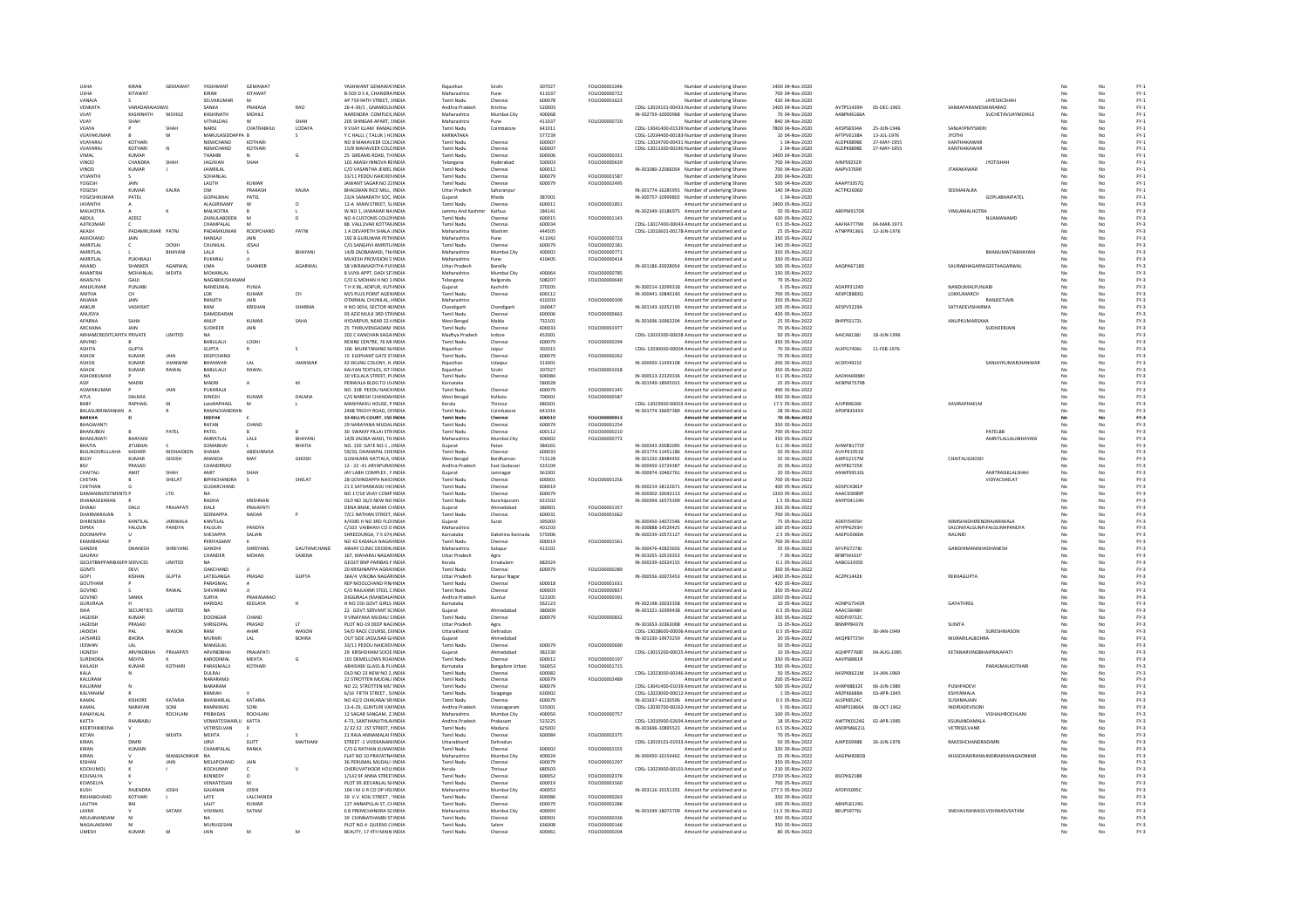| MADHUBALA                          | <b>JAIN</b>                 |                        | FUTARMAL                       | <b>JAIN</b>                   |               | 2 SOUTH KAVAL KUDA INDIA                                     | <b>Tamil Nady</b>                      | Madurai                               | 625001           | FOLIO00001130                         | Amount for unclaimed and u                                                                     | 350 05-Nov-2022                     | AFGPM0340C               |                        |                                                      |    |          | $FY-3$           |
|------------------------------------|-----------------------------|------------------------|--------------------------------|-------------------------------|---------------|--------------------------------------------------------------|----------------------------------------|---------------------------------------|------------------|---------------------------------------|------------------------------------------------------------------------------------------------|-------------------------------------|--------------------------|------------------------|------------------------------------------------------|----|----------|------------------|
| MADHV                              | CHANDHOK                    |                        | VIJAY                          | KUMAR                         | CHANDHOK      | XV 983 MANTOLA PAH INDIA                                     | Delhi                                  | New Delhi                             | 110055           | FOLIO00001133                         | Amount for unclaimed and u                                                                     | 350 05-Nov-2022                     |                          |                        |                                                      |    |          | $FY-3$           |
| MAHAVEER                           | CHAND                       | RHANDAR                | NATHMAL                        | BHANDAR                       |               | C/O VIMAL ELECTRICALINDIA                                    | Tamil Nadu                             | Chennai                               | 600079           | FOLIO00001305                         | Amount for unclaimed and u                                                                     | 100 05-Nov-2022                     |                          |                        |                                                      |    | No       | $FY-3$           |
|                                    | <b>KUMAR</b>                |                        | CHAMPALAL                      | RANKA                         |               | C/O G RATHAN KUMAFINDIA                                      | <b>Tamil Nadu</b>                      | Chennai                               | 600002           | FOLIO00001556                         | Amount for unclaimed and u                                                                     | 320 05-Nov-2022                     |                          |                        |                                                      |    |          | $FY-3$           |
| MAITI<br><b>MAMTA</b>              | KUMARI<br>KUMARI            |                        | RAM<br>RAIFSH                  | SAILAN<br>KUMAR               | CHAUDHARY     | C/O ALLAHABAD BANKINDIA<br>C/O MADANIAL SNAINDIA             | Bihar<br>Tamil Nadu                    | Bhagalpu                              | 812007<br>600001 | <b>FOLIO00002335</b>                  | IN-301557-20927529 Amount for unclaimed and u<br>Amount for unclaimed and u                    | 350 05-Nov-2022<br>490.05-Nov-2022  | ANOPK1585F               |                        | RAMSAJJANCHAUDHARY                                   |    | No.      | $FY-3$<br>EY-3   |
| MANI                               | м                           |                        | MOHAMBARAM                     |                               |               | NO 28 NORTH WALL RINDIA                                      | Tamil Nadu                             | Chennai<br>Chennai                    | 600079           | FOLIO00000824                         | Amount for unclaimed and u                                                                     | 630 05-Nov-2022                     |                          |                        | MOHAND                                               |    |          | $FY-3$           |
| MANISK                             |                             |                        | JAGDISH                        | KUMAF                         |               | 9 VINAYAKA MUDALI SINDIA                                     | Tamil Nadu                             | Chenna                                | 600079           | FOLIO00000830                         | Amount for unclaimed and u                                                                     | 210 05-Nov-2022                     |                          |                        |                                                      |    |          | FY-3             |
| MANISH                             | PRASAD                      |                        | MADANMOHAN                     | PRASAD                        |               | 144 JEETPUR TOPCHANINDIA                                     | Rihar                                  |                                       | 828401           |                                       | CDSL-12046300-00063 Amount for unclaimed and u                                                 | 2 05-Nov-2022                       | All PP1222F              | 11-JAN-1972            |                                                      |    |          | $FY-3$           |
| MANJU                              | DEVI                        | ANCHALIA               | LABHACHAND                     | ANCHAUA                       |               | C/O LABHA CHAND AN INDIA                                     | Raiasthan                              | Bikane                                | 334401           |                                       | CDSL-12010900-00938 Amount for unclaimed and u                                                 | 12.5 05-Nov-2022                    | AILPA1471E               | 03-JUL-1974            | LABHACHANDANCHALIA                                   |    | No       | $FY-3$           |
| MANJUBALA                          |                             |                        | DEVICHAND                      | <b>BOTHRA</b>                 |               | OLD NO:10 NEW NO:19NDIA                                      | Tamil Nadu                             | Chennai                               | 600084           |                                       | CDSL-12010900-01751 Amount for unclaimed and u                                                 | 0.1 05-Nov-2022                     | AAIPM4313J               | 14-SEP-1971            |                                                      |    | No       | $FY-3$           |
| MANJULA<br>MANOL                   |                             | SHAH                   | PABUDAN<br>NAWAI MAI           | BHANSAL                       |               | 33-A/4 PEDDU STREET INDI<br>6 KOTHANDARAMAN LINDU            | Tamil Nadu<br>Tamil Nadu               | Chenna<br>Chennai                     | 600079<br>600021 | FOLIO00000492<br><b>FOLIO00001184</b> | Amount for unclaimed and u<br>Amount for unclaimed and u                                       | 700 05-Nov-2022<br>70.05-Nov-2022   |                          |                        |                                                      |    |          | $FY-3$<br>EY-3   |
| MANOJ                              | DAGA                        |                        |                                |                               |               | 59 DEV NAGAR, PAL LINDIA                                     | Raiasthan                              | Jodhour                               | 342008           |                                       | CDSL-12020000-00091/Amount for unclaimed and u                                                 | 1500 05-Nov-2022                    | AEXPD5880J               | 29-SEP-1960            | SURENDRAMALDAGA                                      |    | No       | $FY-3$           |
| MANOJKUMA                          |                             | TRIVED                 | <b>GUNVANTRAY</b>              | TRIVED                        |               | A-4-86 . GURUKRUPA VINDIA                                    | Gujarat                                | Vadodara                              | 390022           |                                       | CDSL-12011300-00112 Amount for unclaimed and u                                                 | 14 05-Nov-2022                      | AEVPT1415F               | 03-DEC-1958            |                                                      |    |          | $FY-3$           |
| MAYURESH                           | <b>DASHRATE</b>             | SHEVALE                | DASHRATH                       | NATHU                         | SHEVALE       | 501 PRATHMESH TOWINDIA                                       | Maharashtra                            | Thane                                 | 400602           |                                       | CDSL-12039900-00084 Amount for unclaimed and u                                                 | 50 05-Nov-2022                      | CCDPS3712E               | 28-DEC-1986            | ASHWINIMAYURESHSHEVALE                               |    |          | $FY-3$           |
| <b>MEDHA</b>                       | ANII                        | SHAH                   | ANII                           |                               |               | FLAT NO 202 VAIRHAV INDIA                                    | Maharashtra                            | Amravat                               | 444602           |                                       | CDSL-12013200-00687 Amount for unclaimed and u                                                 | 30 05-Nov-2022                      | RDWPS1972R               | 08-JUL-1961            |                                                      |    |          | $FY-3$           |
| MEENA                              | <b>NEMA</b>                 |                        | RADHE                          | SHYAN                         | <b>NEMA</b>   | 36 A. MATRU CHHAYA INDIA                                     | Madhya Pradesh                         | Indore                                | 452009           |                                       | IN-301774-11398129 Amount for unclaimed and u                                                  | 10 05-Nov-2022                      | ADEPN9399L               |                        |                                                      |    | No       | FY-3             |
| MEHANDRKUMAI                       | <b>ANFFS</b>                | <b>JAIN</b>            | PANNALALI                      |                               |               | 29 NAMBULIR STREET, INDIA                                    | Tamil Nadu                             | Chennai                               | 600079           | FOLIO00001344                         | Amount for unclaimed and u                                                                     | 490 05-Nov-2022                     | <b>ACYPR3050H</b>        |                        |                                                      |    |          | $FY-3$           |
| MIR7A<br>MUTHU                     | <b>KUMAR</b>                | BAIG                   | GAFOOR<br>PANDIAN              | BAIG                          | CHAGTA        | <b>4 J 15 VIJAYAN NAGARINDIA</b><br>3 BETHEL NAGAR 2ND INDIA | Raiasthan<br><b>Tamil Nadu</b>         | Kota<br>Kanchipuran                   | 324005<br>600115 |                                       | IN-302201-10858148 Amount for unclaimed and u<br>IN-301774-18065126 Amount for unclaimed and u | 50 05-Nov-2022<br>0.1 05-Nov-2022   | BRUPM4000J               |                        |                                                      |    | No       | $FY-3$<br>$FY-3$ |
| NAND                               | KISHORE                     | KOSTA                  | LATEK                          | L.                            | KOSTA         | 212, GARHA, KOSTA M INDIA                                    | Madhya Pradesh                         | Jabalpur                              | 482003           |                                       | IN-300394-10690287 Amount for unclaimed and u                                                  | 10 05-Nov-2022                      | AGXPK6338E               |                        | PRAMILAKOSTA                                         |    | No       | $FY-3$           |
| <b>NARAYANDA</b>                   | LAKHOTIYA                   | HUF                    | JETHMAL                        |                               |               | 603 SATYA APARTMEN INDIA                                     | Gujarat                                | Surat                                 | 395007           |                                       | CDSL-12033200-00585 Amount for unclaimed and u                                                 | 613.5 05-Nov-2022                   | AAAHL8591F               |                        |                                                      |    |          | $FY-3$           |
| <b>NFFTA</b>                       | SHAH                        |                        | VIIAY                          | KUMAR                         | SHAH          | 205 SHINGAR APART, SINDIA                                    | Maharashtra                            | Pune                                  | 411037           | FOLIO00000721                         | Amount for unclaimed and u                                                                     | 420 05-Nov-2022                     |                          |                        |                                                      |    |          | $FY-3$           |
| NIKITA                             |                             |                        | KAMAI                          | KISHORE                       | KATARIA       | NO 42/2 CHAKARALCHINDIA                                      | Tamil Nadu                             | Chennai                               | 600079           |                                       | IN-301637-41415255 Amount for unclaimed and u                                                  | 0.5.05-Nov-2022                     | ΔΙ ΔΡΝΑΒΩΔΕ              |                        |                                                      |    |          | FY-3             |
| NILESH                             | <b>GIRISHBHA</b>            | MEHTA                  | <b>GIRISHBHA</b>               |                               | MEHTA         | 106 SILVER SQUARE AFINDIA                                    | Gujarat                                | Vadodara                              | 390020           |                                       | IN-301549-16070333 Amount for unclaimed and u                                                  | 0.5 05-Nov-2022                     | ABYPM0038K               |                        |                                                      |    |          | $FY-3$           |
| NILESH<br><b>NINGAPPA</b>          | <b>GIRISHBHA</b><br>RASAPPA | MEHTA<br>CHEGUR        | <b>GIRISHBHA</b><br>RASAPPA    | <b>MEHTA</b><br>CHANNARASAPPA | CHEGUR        | 106 SILVER SQUARE AFINDIA<br>SANGAMESHWAR NILLINDIA          | Sujarat<br>Karnataka                   | Vadodar                               | 390020<br>582102 |                                       | IN-301549-16067616 Amount for unclaimed and u<br>IN-301774-15584652 Amount for unclaimed and u | 0.5 05-Nov-2022<br>22.5 05-Nov-2022 | ABYPM0038<br>AAZPCR588N  |                        | PARULBENNILESHMEHTA<br><b>IRAVVANINGAPPACHEGUR</b>   |    |          | FY-3<br>$FY-3$   |
| NIRBHAYLAI                         |                             |                        | SUMERMAL                       |                               |               | 57/2 NARAYANA MUDINDIA                                       | <b>Tamil Nadu</b>                      | Gadag<br>Chennai                      | 600079           | FOLIO00000985                         | Amount for unclaimed and u                                                                     | 350 05-Nov-2022                     |                          |                        |                                                      |    | No       | $FY-3$           |
| NIRMALA                            | BAI                         |                        | MOTILAL                        |                               |               | 127 ANNAPILLAI ST, CHNDIA                                    | Tamil Nadu                             | Chenna                                | 600079           | FOLIO00001285                         | Amount for unclaimed and u                                                                     | 350 05-Nov-2022                     |                          |                        |                                                      |    | No       | $FY-3$           |
|                                    | PRAKASH                     | <b>SRIVASTAVA</b>      | BHAGWATI                       | PRASAD                        | SRIVASTAVA    | 2/268 VISHAL KHAND JINDI                                     | <b>Uttar Prades</b>                    | Lucknov                               |                  |                                       | IN-300513-22222657 Amount for unclaimed and u                                                  | 50 05-Nov-2022                      | AHYPS0516                |                        |                                                      |    |          | $FY-3$           |
| <b>IAIN</b>                        |                             |                        | CHANDRA                        | MALII                         |               | 2 SOUTH KAVAL KUDAINDIA                                      | <b>Tamil Nadu</b>                      | Madurai                               | 625001           | FOLIO00000342                         | Amount for unclaimed and u                                                                     | 700 05-Nov-2022                     | AHIPP3967G               |                        |                                                      |    |          | $FY-3$           |
| MEENAL                             |                             |                        | PALANIAPPAN                    |                               | M             | DOOR NO.76 PADMA IINDIA                                      | Tamil Nadu                             | Chennai                               | 600049           | FOLIO00000305                         | Amount for unclaimed and u                                                                     | 350 05-Nov-2022                     |                          |                        |                                                      |    | No       | $FY-3$           |
| PALANIAPPAI                        |                             |                        | MUTHUMANICKAM S                |                               |               | NO 56 GANGALAMMA INDIA                                       | Tamil Nadu                             | Chenna                                | 600092           |                                       | IN-302679-30344038 Amount for unclaimed and u                                                  | 0.1 05-Nov-2022                     | AOYPP1001                |                        | MLAKSHM                                              |    |          | $FY-3$           |
| ΡΔΝΚΑ<br>PARESH                    | SAXENA                      | RATHOD                 | NAVAL<br>TFIRAL                | KISHORE                       | <b>SAXEN/</b> | ATLAS CYCLES HARYANINDIA<br>PARESH T RATHOD 11INDIA          | Madhya Prades<br>Tamil Nadu            | Gwalio                                | 474002<br>600001 | <b>EQUIO0000389</b>                   | IN-302269-11477562 Amount for unclaimed and u                                                  | 66.5 05-Nov-2022<br>350.05-Nov-2022 | AYKPS6779A               |                        |                                                      |    |          | $FY-3$<br>EY-3   |
| PARULBEN                           | <b>NILESP</b>               | MEHTA                  | NILESH                         | <b>MEHTA</b>                  |               | 106 SILVER SQUARE AFINDIA                                    | Guiarat                                | Chennai<br>Vadodara                   | 390020           |                                       | Amount for unclaimed and u<br>IN-301549-16084459 Amount for unclaimed and u                    | 0.5 05-Nov-2022                     |                          |                        | NILESHGIRISHBHAIMEHTA                                | No | No       | $FY-3$           |
| PARULBEN                           | NILESH                      | MEHTA                  | NILESH                         | GIRISHBHA                     | MEHTA         | 106 SILVER SQUARE AFINDIA                                    | Gujarat                                | Vadodara                              | 390020           |                                       | IN-301549-16081090 Amount for unclaimed and u                                                  | 0.5 05-Nov-2022                     |                          |                        |                                                      |    |          | $FY-3$           |
| PAIL                               |                             |                        | THAI AKKOTTUR                  | PATHROSE                      |               | NO 522 THALAKKOTTU INDIA                                     | Kerala                                 | Thrissur                              | 680510           |                                       | CDSL-12075800-00075. Amount for unclaimed and u                                                | 15 05-Nov-2022                      | <b>IPARASIO</b>          | 30-MAY-1978            | FEMIPAUL                                             |    |          | $FY-3$           |
| PAWAN                              | <b>KUMAR</b>                | MODI                   | ROSHAN                         | LAL                           |               | WARD NO. 30 SEC 3, NINDIA                                    | Raiasthan                              | Hanumangar                            | 335513           |                                       | CDSL-12012101-00484 Amount for unclaimed and u                                                 | 20 05-Nov-2022                      | ACGPM7592M               | 15-FEB-1966            | KOSHLAYADEVI                                         |    | No       | $FY-3$           |
| PAYAL                              |                             | SHAH                   | MEHANDR                        | KUMAR                         |               | 29 NAMBULIR STREET. INDIA                                    | Tamil Nadu                             | Chennai                               | 600079           | FOLIO00001338                         | Amount for unclaimed and u                                                                     | 490 05-Nov-2022                     |                          |                        |                                                      |    | No       | $FY-3$           |
| PENTYALA                           | SUBBARAYUDL                 |                        | SINGAIAH                       |                               |               | DOOR NO 228, CHAND INDIA                                     | Andhra Pradesł                         | Prakasam                              | 523167           |                                       | IN-302324-10787537 Amount for unclaimed and u                                                  | 75 05-Nov-2022                      | ARKPP3958                |                        | PENTYALASANTH                                        |    |          | $FY-3$           |
| POOJA<br>POONAM                    | RAJPUT<br>HIRALAL           |                        | RAJPUT<br>HIRALAL              |                               |               | H NO-08 THIRD FLOOFINDIA<br>NO 9 MONTIETH LANE INDIA         | Delhi<br><b>Tamil Nadu</b>             | New Delhi                             | 110018<br>600008 | FOLIO00001615                         | CDSL-12018800-00003 Amount for unclaimed and u<br>Amount for unclaimed and u                   | 50 05-Nov-2022<br>20 05-Nov-2022    | AIVPR8088C               | 23-MAY-1954            | DHRUVRAJSINGH RAGHURAJSINGHRAJPUT<br><b>HIRALALB</b> |    | No.      | $FY-3$<br>$FY-3$ |
| PRABHI                             | <b>KUMAR</b>                |                        | BHASKARAI                      |                               |               | BIRLA CORPORATION LINDIA                                     | Madhya Pradesi                         | Chennai<br>Indore                     | 452001           |                                       | IN-300079-10048612 Amount for unclaimed and u                                                  | 20 05-Nov-2022                      | AJOPB05330               |                        | PRAMEELAS                                            |    |          | $FY-3$           |
| PRAISE                             | SEBASTIAN                   |                        | SEBASTIAN                      |                               |               | C4 CENTRAL EXCISE QUINDIA                                    | Kerala                                 | Palakkad                              | 678001           |                                       | IN-301637-10199873 Amount for unclaimed and u                                                  | 70 05-Nov-2022                      | AYVPS2719F               |                        | <b>SEBASTIANPV</b>                                   |    |          | $FY-3$           |
| PRAKASH                            |                             |                        |                                |                               |               | SWASTIK ROAD CARRI INDIA                                     | Tamil Nadu                             | Chennai                               | 600001           | <b>EQUO0000233</b>                    | Amount for unclaimed and u                                                                     | 350 05-Nov-2022                     |                          |                        |                                                      |    | No.      | EY-3             |
| PREM                               | SINGH                       | <b>MEHRA</b>           | CHANDAN                        | <b>SINGH</b>                  | <b>MEHRA</b>  | HNO 254 MOHALLA CHINDIA                                      | Uttarakhand                            | Pauri Garhwal                         | 249306           |                                       | CDSL-12010600-02273 Amount for unclaimed and u                                                 | 20 05-Nov-2022                      | BJKPM7222E               | 11-AUG-1989            | GANGADEVI                                            |    | No       | FY-3             |
| <b>PROMILA</b>                     |                             |                        | PREM                           | CHAND                         | GUPTA         | H NO 149, NEAR SHIV HNDM                                     | Punjab                                 | Fatehgarh Sahib                       | 147301           |                                       | CDSL-13014400-01273 Amount for unclaimed and u                                                 | 10 05-Nov-2022                      | BEGPP8990F               | 30-MAY-1957            |                                                      |    | No       | FY-3             |
| PUKHRA.                            |                             |                        | PANNALALI                      | M                             |               | 29 NAMBULIR STREET, INDIA                                    | Tamil Nadi                             | Chenna                                | 600079           | FOLIO00001343                         | Amount for unclaimed and u                                                                     | 490 05-Nov-2022                     |                          |                        |                                                      |    |          | FY-3             |
| PURUSHOTHAMAN<br>MANICKAMAMBROSE F |                             |                        | RAMARAO<br>AMBROSE             | $\mathsf{R}$                  |               | 11 PUSKAR VIEW FLAT: INDIA<br>21 MARIA DOSS STREEINDIA       | <b>Tamil Nadu</b><br>Tamil Nadu        | Chennai<br>Chennai                    | 600005<br>600013 | FOLIO00000145                         | IN-301549-18247433 Amount for unclaimed and u<br>Amount for unclaimed and u                    | 5 05-Nov-2022<br>350 05-Nov-2022    | AHYPP91738               |                        |                                                      |    | No       | $FY-3$<br>$FY-3$ |
| SURESH                             |                             |                        | RAMLALI                        |                               |               | RITIKA ENTERPRISES, 7 INDIA                                  | Tamil Nadu                             | Chennai                               | 600003           | FOLIO00000183                         | Amount for unclaimed and u                                                                     | 350 05-Nov-2022                     |                          |                        |                                                      |    |          | $FY-3$           |
| RADHA                              | MONY                        |                        | SUBRAMONIA                     | PILLAI                        |               | 160 SANKARAPANDIA HNDIA                                      | <b>Tamil Nadu</b>                      | Virudhunag                            | 626117           |                                       | IN-300441-10427717 Amount for unclaimed and u                                                  | 140 05-Nov-2022                     | AJSPR2652J               |                        | SUBRAMONIAPILLAIN                                    |    |          | $FY-3$           |
| <b>DAIA</b>                        |                             |                        | <b>GURUSWAMY</b>               | NADAR                         |               | 28 GOVINDAPPA NAICUNDIA                                      | Tamil Nadu                             | Chennai                               | 600001           | <b>EQUO00001347</b>                   | Amount for unclaimed and u                                                                     | 700.05-Nov-2022                     |                          |                        | KOTFFSWARANG                                         |    |          | EY-3             |
| RAJAMMA                            |                             |                        | VELLAICHAMY                    | $\Delta$                      |               | 1 SRI MURUGAN NAGAINDIA                                      | <b>Tamil Nadu</b>                      | Coimbatore                            | 641041           | FOLIO00000625                         | Amount for unclaimed and u                                                                     | 420 05-Nov-2022                     |                          |                        | VELLAICHAMYA                                         | No | No       | $FY-3$           |
| RAJAN                              | VIJAN                       | ADVOCATI               | GOVERDHAN                      | LAL                           | VIJAN         | 4 / 1092 JAFFAR NAW/INDIA                                    | <b>Uttar Pradesh</b>                   | Saharanpur                            |                  |                                       | IN-303116-10028894 Amount for unclaimed and u                                                  | 10 05-Nov-2022                      | AAHPV994SL               |                        | ABHINAVVUAN RAMANVUAN                                |    |          | $FY-3$           |
| RAIFSH                             |                             |                        | <b>ILITCHMIAH</b>              | CHETTY                        |               | 3 DEVARAJA MUDALY UNDU                                       | Tamil Nadu                             | Chennai                               | 600005           | FOLIO00001580                         | Amount for unclaimed and u                                                                     | 420 05-Nov-2022                     |                          |                        | <b>GAYATHRIS</b>                                     |    |          | $FY-3$           |
| RAMESH<br>RAMESH                   | KUMAR                       |                        | THIRUNAVUKARASU<br>DEVICHANDJI |                               |               | NO.459 . MINT STREET INDIA<br>29 NAMBULIR STREET, INDIA      | <b>Tamil Nadu</b><br>Tamil Nadu        | Chennai                               | 600001<br>600079 | FOLIO00001342                         | CDSL-12066900-00011 Amount for unclaimed and u                                                 | 50 05-Nov-2022<br>490 05-Nov-2022   | AIUPR1216R               | 29-OCT-1970            | RAJESHMANGALCHANDSURANA                              | No | No<br>No | $FY-3$<br>$FY-3$ |
| RAMESH                             | KUMAR                       | RATH                   | BANSILAL                       |                               |               | RAJ DEEP, 28 GODOW INDIA                                     | Tamil Nadu                             | Chennai<br>Chennai                    | 600001           | FOLIO00000406                         | Amount for unclaimed and u<br>Amount for unclaimed and u                                       | 350 05-Nov-2022                     |                          |                        |                                                      |    |          | FY-3             |
| RAMESH                             |                             |                        | NARAJIMHACHARI T               |                               |               | NO 27 PUSHPAK, JAGD INDIA                                    | Karnataka                              | <b>Bangalore Urba</b>                 | 560075           | FOLIO00001103                         | Amount for unclaimed and u                                                                     | 700 05-Nov-2022                     |                          |                        |                                                      |    |          | $FY-3$           |
| RAMKISHOR                          |                             |                        | MADANMOHAN MALANI              |                               |               | 14 NAMMALWAR STREINDIA                                       | <b>Tamil Nadu</b>                      | Chennai                               | 600079           | FOLIO00001523                         | Amount for unclaimed and u                                                                     | 210 05-Nov-2022                     |                          |                        |                                                      |    | No       | $FY-3$           |
| RAMULU                             |                             |                        | NARAYANA                       |                               |               | D NO 12 - 2 - 5/5, PRANINDIA                                 | Andhra Pradesh                         | Guntur                                | 522601           |                                       | IN-300610-10338547 Amount for unclaimed and u                                                  | 420 05-Nov-2022                     |                          |                        |                                                      |    |          | $FY-3$           |
| <b>DAMI</b>                        |                             |                        | SUBRAMANIAN                    |                               |               | 22 AVINASHI GOUNDEINDIA                                      | <b>Tamil Nadu</b>                      |                                       | 641603           |                                       | IN-301696-11109562 Amount for unclaimed and u                                                  | 20 05-Nov-2022                      | ADI PR1934L              |                        |                                                      |    |          | $FY-3$           |
| RASHID                             |                             | KAFFAR                 | ARDUI                          | <b>IAFFFR</b>                 |               | POPULAR TRADERS 13 INDIA                                     | Tamil Nadu                             | Chennai                               | 600001           | EQUO00000126                          | Amount for unclaimed and u                                                                     | 700 05-Nov-2022                     | RPNPGS227C               |                        |                                                      |    | No       | EY-3             |
| RATAN<br>RATANCHAND                | VAID                        |                        | <b>JAWAHARLAL</b>              | VAID<br>CHAND                 |               | 733, PHALTAN GALLI, SINDIA<br>29 NARAYANA MUDALINDIA         | Maharashtra<br>Tamil Nadu              | Solapur                               | 413002<br>600079 | FOLIO00001253                         | IN-301098-10424244 Amount for unclaimed and u                                                  | 1050 05-Nov-2022<br>350 05-Nov-2022 | AALPV3548F               |                        |                                                      |    | No       | $FY-3$<br>$FY-3$ |
| RAVI                               | <b>DRAKASH</b>              | SHANKAR                | <b>HIRA</b><br>SHANKAR         |                               |               | 61 THAMBY CHETTY S'INDIA                                     | Tamil Nadu                             | Chenna<br>Chenna                      | 600001           | FOLIO00000125                         | Amount for unclaimed and u<br>Amount for unclaimed and u                                       | 350 05-Nov-2022                     |                          |                        |                                                      |    |          | FY-3             |
| RAVI                               | PRASAD                      | ANUPINDI               | DATTATRAYULU                   | <b>ANUPIND</b>                |               | <b>B-106 HILL GRANGE CCINDIA</b>                             | Maharashtra                            | Thane                                 | 400607           |                                       | IN-302164-10141326 Amount for unclaimed and u                                                  | 126 05-Nov-2022                     | AEVPAS010R               |                        | VENKATAPADMAVATIANUPINDI                             |    | No       | $FY-3$           |
| RAVIKUMA                           |                             |                        |                                |                               |               | SREE GURUDEV PROVI:INDIA                                     | Tamil Nadu                             | Chenna                                | 600079           | FOLIO00000234                         | Amount for unclaimed and u                                                                     | 350 05-Nov-2022                     |                          |                        |                                                      |    | No       | $FY-3$           |
|                                    |                             |                        | JAINESWAI                      |                               |               | D-4/4070, VASANT KUHNDL                                      |                                        | New Delh                              | 110070           |                                       | IN-301209-10055680 Amount for unclaimed and u                                                  | 0.5 05-Nov-2022                     | AJJPR1180.               |                        | RATNARAY                                             |    |          | FY-3             |
| REKHA                              | KOTHAR                      |                        | VIJAYARAJ                      | KOTHAR                        |               | NO-8 MAHAVEER COUINDIA                                       | Tamil Nadu                             | Chenna                                | 600007           |                                       | CDSL-12049800-00094 Amount for unclaimed and u                                                 | 0.5 05-Nov-2022                     | ALDPK8900H               | 01-AUG-1982            |                                                      |    |          | $FY-3$           |
| Radhavallabh                       | Kisanlal                    | Mundad                 | Kisanlal<br>LATESHRISAJAN      |                               | SETHIVA       | Rai Complex, Opp Baht INDIA<br>NO.7 ANDERSON STREINDIA       | Maharashtra                            | Amravat                               | 444601<br>600001 | FOLIO00000327                         | CDSL-12010600-00054 Amount for unclaimed and u                                                 | 250 05-Nov-2022<br>700 05-Nov-2022  |                          | AAWPM8961E 13-AUG-1949 | ShevantiRadhavallabhMundada                          |    | No       | $FY-3$<br>$FY-3$ |
| DHANESH<br>TARUNKUMA               | SETHIYA<br>SETHIYA          |                        | SAJJAN                         | KARAN<br>SETHIYA              |               | 7 ANDERSON STREET. INDIA                                     | Tamil Nadu<br><b>Tamil Nadu</b>        | Chennai<br>Chenna                     | 600001           | FOLIO00000170                         | Amount for unclaimed and u<br>Amount for unclaimed and u                                       | 700 05-Nov-2022                     |                          |                        |                                                      |    |          | $FY-3$           |
| SACHIN                             | <b>GUPTA</b>                |                        | SATISH                         | <b>GUPTA</b>                  |               | 103 SPHINX TOWER ONNEIA                                      | Harvana                                | Gurgaor                               | 122001           |                                       | IN-300214-17572358 Amount for unclaimed and u                                                  | 500.05-Nov-2022                     | AKCPG6293R               |                        |                                                      |    |          | $FY-3$           |
| SAMBATRAJ                          | SANGAVI                     |                        | <b>NA</b>                      |                               |               | SREE GURUDEV PROVI:INDIA                                     | <b>Tamil Nadu</b>                      | Chennai                               | 600079           | FOLIO00000235                         | Amount for unclaimed and u                                                                     | 350 05-Nov-2022                     |                          |                        |                                                      |    | No       | $FY-3$           |
| SANCHIL                            | BAI                         |                        | INDARCHAND                     |                               |               | 22 A. GANDHI ROAD, SINDIA                                    | Tamil Nadu                             | Kanchipuram                           | 602105           |                                       | IN-302236-10795976 Amount for unclaimed and u                                                  | 630 05-Nov-2022                     | AAAPI41048               |                        |                                                      |    |          | $FY-3$           |
| <b>SANGEETHA</b><br>SANJANA        | DEEPAK                      | JAIN<br><b>КОТЕСНА</b> | RAMESH<br>DEEPAK               | KUMAR<br>CHAMPALAL            | KOTFCHA       | 29 NAMBULIR STREET, INDIA<br>DRADINATH NAGAR N INDIA         | Tamil Nadu<br>Maharashtra              | Chenna                                | 600079<br>416416 | FOLIO00001341                         | Amount for unclaimed and u<br>IN-300513-18381529 Amount for unclaimed and u                    | 490 05-Nov-2022<br>20 05-Nov-2022   | AVAPK7745D               |                        | ΠΕΕΡΑΚΟΗΔΜΡΑΙ ΑΙ ΚΩΤΕΟΗΔ                             |    |          | FY-3<br>$FY-3$   |
| SANJAY                             | SHAW                        |                        | GOBIND                         | PD                            | SHAW          | MAHASAYA BHAWAN, INDIA                                       | Bihar                                  | Sangli                                | 814114           |                                       | CDSL-12010926-00079 Amount for unclaimed and u                                                 | 10 05-Nov-2022                      | AMAPS5372D               | 08-MAY-1975            | TRISHASHAW                                           |    | No       | $FY-3$           |
| SANTOSI                            | DEVI                        |                        | NIRBHAYLAL                     |                               |               | 57/2 NARAYANA MUDJINDI                                       | Tamil Nadu                             | Chenna                                | 600079           | FOLIO0000098                          | Amount for unclaimed and u                                                                     | 350 05-Nov-2022                     |                          |                        |                                                      |    |          | $FY-3$           |
| <b>SANTOSH</b>                     | KUMAR                       |                        | <b>NATHMAL</b>                 |                               |               | C/O VIMAL ELECTRICALINDIA                                    | Tamil Nadu                             | Chennai                               | 600079           | FOLIO00001304                         | Amount for unclaimed and u                                                                     | 100 05-Nov-2022                     |                          |                        |                                                      |    |          | $FY-3$           |
| SAROJINI                           |                             | SHAH                   | NAROTAMOAS                     | $\epsilon$                    | SHAH          | 12 NAINAPPA MAISTRINDIA                                      | Tamil Nadu                             | Chennai                               | 600003           | <b>FOU IO00000185</b>                 | Amount for unclaimed and u                                                                     | 350.05-Nov-2022                     |                          |                        |                                                      |    |          | EY-3             |
| SASANKA                            | MAITY                       |                        | HAREKRISHNA                    | MAITY                         |               | SHIBANI APPERTMENT INDIA                                     | West Bengal                            | Kolkata                               | 700059           |                                       | IN-300126-11116288 Amount for unclaimed and u                                                  | 35 05-Nov-2022                      | AERPM8345P               |                        |                                                      |    | No       | $FY-3$           |
| SATHISHA<br><b>CATICH</b>          |                             |                        | KRISHNA<br>SRIPATHY            | BHAT                          |               | NO.487 DWARAKA 41INDIA                                       | Karnataka                              | Mysore                                | 570009           |                                       | IN-300239-30012926 Amount for unclaimed and u                                                  | 0.5 05-Nov-2022                     | AMFPS6296M               |                        | <b>AKSHAYAKRISHN/SARASWATHIOS</b>                    |    |          | $FY-3$           |
| SENTHILKUMAR                       | <b>GRANDHI</b>              |                        | PALANI                         | CHETTY                        |               | 37 I SECRETARIAT COLINDIA<br>29/A2 METTU STREET. INDIA       | <b>Tamil Nady</b><br><b>Tamil Nadu</b> | Chenna<br>Chennai                     | 600010<br>600019 | FOLIO00000141                         | Amount for unclaimed and u<br>IN-301637-40515175 Amount for unclaimed and u                    | 700 05-Nov-2022<br>5 05-Nov-2022    | abcde12451<br>BFMPS7345G |                        | CPALANI                                              |    | No       | FY-3<br>FY-3     |
| SENTHIL                            | KUMAR                       |                        | PITCHAIAH                      |                               |               | 31/8 UNNAMALAI AMHNDI/                                       | <b>Tamil Nadu</b>                      | Chennai                               | 600017           | FOLIO00001700                         | Amount for unclaimed and u                                                                     | 350 05-Nov-2022                     |                          |                        |                                                      |    | No       | $FY-3$           |
| SETHURAM                           |                             |                        | KOTHANDARAMAN                  |                               |               | STATE BANK OF SAURAINDI                                      | Tamil Nadu                             | Chenna                                | 600002           | FOLIO00001576                         | Amount for unclaimed and u                                                                     | 350 05-Nov-2022                     |                          |                        |                                                      |    |          | FY-3             |
| SHAFI                              |                             | HUD/                   | ABUBAKAR                       | SUKRI                         | <b>JUBAPL</b> | SHUAIB MANZIL 605, NNDIA                                     | Karnataka                              | Uttara Kannada                        | 581320           |                                       | IN-300239-14744548 Amount for unclaimed and u                                                  | 58 05-Nov-2022                      | ACYPIO763H               |                        |                                                      |    |          | $FY-3$           |
| SHANKAR                            | LAL                         |                        | LEELA                          | RAM                           | <b>SH</b>     | HOUSE NO. 31-32, JHA INDIA                                   | Harvana                                | Rohtak                                | 124001           |                                       | IN-301477-20008958 Amount for unclaimed and u                                                  | 40 05-Nov-2022                      | AAQPL6807J               |                        | KUSUMSHANKAR                                         |    | No       | $FY-3$           |
| SHANTABEN                          | VACHHANI                    |                        | GOVINDLAL                      | VACHHAN                       |               | ASHISH BLOCK NO 11, INDIA                                    | Gujarat                                | Junagadh                              | 362002           | FOLIO00000730                         | Amount for unclaimed and u                                                                     | 350 05-Nov-2022                     |                          |                        |                                                      |    | No       | $FY-3$           |
| <b>SHANTILAI</b>                   | LAKSHMAN<br>KOCHAR          |                        | LAKSHMAN<br><b>BALCHAND</b>    | KOCHAR                        |               | NO 391 25TH MAIN, 11INDIA<br>THE OFFICIAL ASSIGNE INDIA      | Karnataka<br>Maharashtra               | <b>Bangalore Urbar</b><br>Mumbai City | 560078           | FOLIO00002485<br><b>EQUIO00000105</b> | Amount for unclaimed and u<br>Amount for unclaimed and u                                       | 200 05-Nov-2022<br>1050.05-Nov-2022 |                          |                        |                                                      |    |          | $FY-3$<br>EY-3   |
| SHARADA                            | DEVI                        |                        | DILIP                          | <b>KUMAR</b>                  | JAIN          | 26/E REDDY RAMAN STINDIA                                     | Tamil Nadu                             | Chennai                               | 600079           | FOLIO00001312                         | Amount for unclaimed and u                                                                     | 420 05-Nov-2022                     |                          |                        |                                                      |    | No       | $FY-3$           |
| SHEVANTI                           |                             | PEJE                   | MAHADEV                        | PEJE                          |               | C/O AMRATLAL L BHAYINDIA                                     | Maharashtra                            | Mumbai City                           | 400002           | FOLIO00000773                         | Amount for unclaimed and u                                                                     | 350 05-Nov-2022                     |                          |                        | AMRITLALLBHAYANI                                     |    |          | $FY-3$           |
| SHIVAM                             | <b>KUMAR</b>                |                        | KUMAR                          | ANAND                         |               | S/O KUMAR ANAND SHINDI/                                      |                                        | Patna                                 | 800009           |                                       | CDSL-12010926-00408 Amount for unclaimed and u                                                 | 50 05-Nov-2022                      | DUAPK6704A               | 01-NOV-1996            | <b>KUMARANAND</b>                                    |    |          | FY-3             |
| <b>SIVA</b>                        | KUMAR                       | M                      | MARI                           | <b>MUTHU</b>                  |               | R 8/2 RE ORTS, METTU INDIA                                   | Tamil Nadu                             | Salem                                 | 636401           |                                       | IN-301696-10541123 Amount for unclaimed and u                                                  | 6 05-Nov-2022                       | RELIPSRRGSP              |                        |                                                      |    | No.      | $FY-3$           |
| SOMASUNDARAM                       |                             |                        | DANAPAL                        | G                             |               | 9 AMMAN KOIL STREETINDIA                                     | <b>Tamil Nadu</b>                      | Chennai                               | 600003           | FOLIO00001352                         | Amount for unclaimed and u                                                                     | 210 05-Nov-2022                     |                          |                        | MALLIGESWARS                                         |    | No       | $FY-3$           |
| SONIA                              | RAMESH                      | KHEMAN                 | RAMESH                         |                               |               | NANIK NIWAS SOC, FLAINDL                                     | Maharashtra                            | Thane                                 | 421004           |                                       | CDSL-12033200-00342 Amount for unclaimed and u                                                 | 35 05-Nov-2022                      | AQNPK7613G               | 05-JUL-1971            |                                                      |    |          | $FY-3$           |
| SRIPAL                             |                             | RATHOD                 | NAGRAJ                         |                               |               | 11 SEENU MUDALI STRINDI/                                     | <b>Tamil Nadu</b>                      | Chenna                                | 600001           | FOLIO00000029                         | Amount for unclaimed and u                                                                     | 350 05-Nov-2022                     |                          |                        |                                                      |    |          | $FY-3$           |
| SUBRAMANI<br>SUKHLAL               |                             |                        | KRISHNAMURTHY<br>RKKABRAJ      |                               |               | NO 6/2A MUTHAMIL NINDIA<br>93 AZIZ MULK 3RD STRINDIA         | <b>Tamil Nadu</b><br>Tamil Nadu        | Chennai<br>Chennai                    | 600118<br>600006 | FOLIO00000664                         | CDSL-12032800-00255 Amount for unclaimed and u<br>Amount for unclaimed and u                   | 2030 05-Nov-2022<br>420 05-Nov-2022 | CKGPS3376D               | 23-NOV-1963            |                                                      |    |          | $FY-3$<br>$FY-3$ |
| <b>SULOCHNA</b>                    |                             |                        | <b>ISHWAR</b>                  | CHAND                         |               | E - 34 2ND FLOOR, SECINDIA                                   | Delhi                                  | New Delh                              | 110085           |                                       | CDSL-12078700-00001 Amount for unclaimed and u                                                 | 10 05-Nov-2022                      |                          | DSMPS0835Q 02-AUG-1961 | PARDEEPKUMA                                          |    |          | $FY-3$           |
| SUNDAR                             | MAHALINGAM                  |                        | <b>GURUSWAMY</b>               | NADAR                         |               | 28 GOVINDAPPA NAICUNDIA                                      | <b>Tamil Nady</b>                      | Chenna                                | 600001           | FOLIO00001255                         | Amount for unclaimed and u                                                                     | 350 05-Nov-2022                     |                          |                        |                                                      |    |          | FY-3             |
| SUNDER                             | RAI<br>THAKKER              |                        | PREMCHAND                      | <b>JAIN</b>                   |               | 10 VELLALA STREET . PINDIA                                   | Tamil Nadu                             | Chennai                               | 600084           |                                       | CDSL-12010900-00985 Amount for unclaimed and u                                                 | 0.1 05-Nov-2022                     | AVOPS0519M 14-AUG-1946   |                        | MANJUBALA                                            |    |          | FY-3             |
| SUNIL                              |                             |                        | KISHORE                        |                               |               | SARVODAYA SURGICALINDIA                                      | Tamil Nadu                             | Chenna                                | 600003           | FOLIO00001607                         | Amount for unclaimed and u                                                                     | 70 05-Nov-2022                      |                          |                        |                                                      |    |          | $FY-3$           |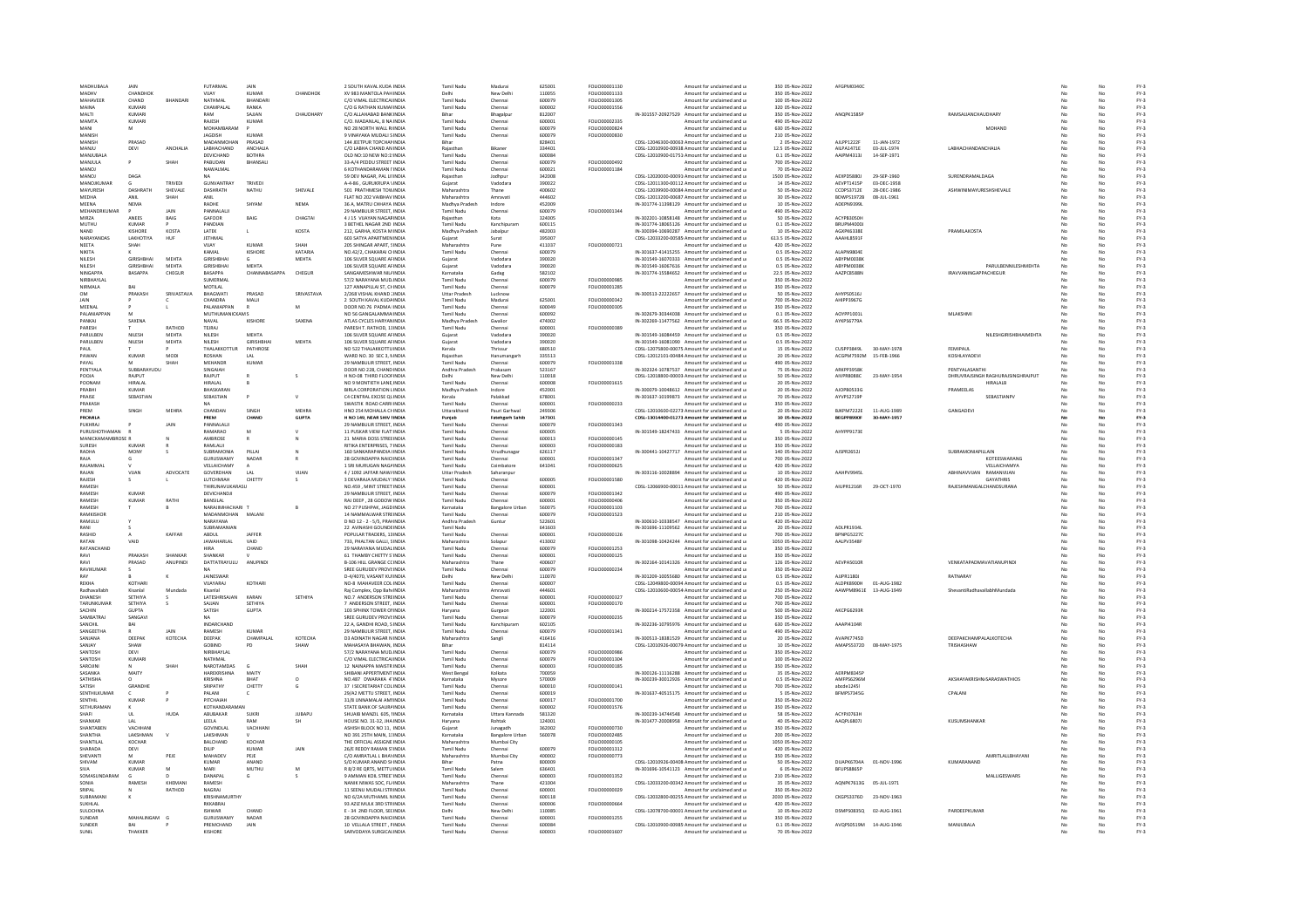| SURAIREN                                    | <b>JAGIIVAN</b>            |                 | <b>IAGJIVAN</b>                | PANACHAND               |                    | 110 AUDIAPPA NAICKE INDIA                                   | Tamil Nadu                          | Chenna                   | 600079           | FOLIO00000953                         | Amount for unclaimed and u                                                                         | 630 05-Nov-2022                       |                          |                            | VIMALESHISHAF                          |            |          | $FY-3$           |
|---------------------------------------------|----------------------------|-----------------|--------------------------------|-------------------------|--------------------|-------------------------------------------------------------|-------------------------------------|--------------------------|------------------|---------------------------------------|----------------------------------------------------------------------------------------------------|---------------------------------------|--------------------------|----------------------------|----------------------------------------|------------|----------|------------------|
| SURENDRA                                    | SINGH                      | CHAUHAN         | LATE                           | MAHENDRA                | SINGH              | LIG 2230 AWAS VIKAS IINDIA                                  | <b>Uttar Pradesh</b>                | Kanpur Naga              |                  |                                       | IN-301330-18663842 Amount for unclaimed and u                                                      | 10 05-Nov-2022                        | ABAPC6495Q               |                            |                                        |            | No       | $FY-3$           |
| SURESH<br>SURESHKUMA                        | KUMAR<br>BABUBHA           | GANDH           | CHAMPALAL<br>BABUBHAI          | M                       | GANDI              | 88 VALLUVARKOTTAMINDIA<br><b>STH GOLIBAR ROAD A INDIA</b>   | Tamil Nadu<br>Maharashtra           | Chennai<br>Mumbai City   | 600034<br>400055 | FOLIO0000047                          | CDSL-13017400-00043 Amount for unclaimed and u<br>Amount for unclaimed and u                       | 0.5 05-Nov-2022<br>100 05-Nov-2022    | AAAHS0428Q               | 10-NOV-1969                | RAMILABENSURESHKUMARG                  | No<br>DHNo | No<br>No | $FY-3$<br>$FY-3$ |
| SURFSH                                      | REVANSIDE                  | CHIM/ANT        | REVANSIDDHAPPA                 | SANGAPPA                | SHIMANT            | 585 SOUTH KASABA, !INDIA                                    | Maharashtra                         | Solapu                   | 413002           |                                       | IN-302269-11180251 Amount for unclaimed and u                                                      | 5 05-Nov-2022                         | APXPS1866C               |                            | MANGALSURESHSHILWANT                   | No         | No       | $FY-3$           |
| SURFSH                                      | SARAF                      |                 | HAMIRMALII                     |                         |                    | KURER MARKET, SHEOUNDIA                                     | Raiasthan                           | Sirohi                   | 307027           | <b>EQUO00001024</b>                   | Amount for unclaimed and u                                                                         | 350.05-Nov-2022<br>100 05-Nov-2022    | AAFPB8498Q               |                            |                                        | No.        | No       | EY-3             |
| SUSHEELA<br>SWATHI                          | DEVI                       | SHAH            | BHAG<br>MEHANDR                | CHAND<br>KUMAR          |                    | 23 GRAMA STREET, PLINDIA<br>29 NAMBULIR STREET, INDIA       | Tamil Nadu<br>Tamil Nadu            | Chennai<br>Chenna        | 600024<br>600079 | FOLIO00001742<br>FOLIO00001339        | Amount for unclaimed and u<br>Amount for unclaimed and u                                           | 490 05-Nov-2022                       |                          |                            |                                        |            | No       | $FY-3$<br>$FY-3$ |
| KRISHNAN                                    |                            |                 | THIYAGARAIAN                   |                         |                    | <b>S. STH STREET LAKSHMNDIA</b>                             | Tamil Nadu                          | Chennai                  | 600061           | EQUIQ00001909                         | Amount for unclaimed and u                                                                         | 70 05-Nov-2022                        |                          |                            |                                        |            | No       | $FY-2$           |
| RANGAVITTAL                                 |                            |                 | NARASIMMAH                     |                         |                    | 41 FIRST CROSS STREETINDIA                                  | Tamil Nadu                          | Chennai                  | 600035           | FOLIO00002148                         | Amount for unclaimed and u                                                                         | 7 05-Nov-2022                         |                          |                            |                                        |            | No       | $FY-3$           |
| THIRUMALA                                   | PRASAD<br>MARAN            |                 | SRINIVASA<br>NATESAN           | <b>RAO</b>              |                    | 22C/23 SRINIVASA PUIINDIA<br>PLOT NO 29 III MAIN R INDIA    | Tamil Nadu<br>Tamil Nadu            | Chennai<br>Chenna        | 600019<br>600053 | FOLIO00001787<br>FOLIO00001180        | Amount for unclaimed and u<br>Amount for unclaimed and u                                           | 70 05-Nov-2022<br>70 05-Nov-2022      |                          |                            |                                        |            | No<br>No | $FY-3$<br>$FY-3$ |
| THARAKA                                     | RAMIAH                     |                 | RANGANATHAM                    |                         |                    | C/O S A C F (P) LTD, 25 INDIA                               | <b>Tamil Nadu</b>                   | Chennai                  | 600003           | FOLIO00001137                         | Amount for unclaimed and u                                                                         | 350 05-Nov-2022                       |                          |                            |                                        | No         | No       | $FY-3$           |
|                                             | JOSE                       |                 | JOSE                           |                         |                    | ARAKKAL HOUSE, KUTIINDIA                                    | Kerala                              | Thrissur                 | 680013           |                                       | IN-301696-11123769 Amount for unclaimed and u                                                      | 22.5 05-Nov-2022                      | AFMPT3930F               |                            |                                        | No         | No       | $FY-3$           |
| TRILOCHAN<br><b>USHA</b>                    | SINGH<br>KIRAN             | <b>GEMAWAT</b>  | <b>GURBACHAM</b><br>YASHWANT   | GEMAWAT                 |                    | SAINI STUDIO WALI GAINDIA<br>YASHWANT GEMAWA1INDIA          | Punjab<br>Rajasthar                 | Jalandha<br>Sirohi       | 144201<br>307027 | FOLIO00001046                         | IN-301604-10101850 Amount for unclaimed and u                                                      | 4 05-Nov-2022<br>700 05-Nov-2022      | AEIPS9699F               |                            |                                        |            | No<br>No | $FY-3$           |
| <b>USHA</b>                                 | KITAWAT                    |                 | KIRAN                          | KITAWAT                 |                    | B-503 D S K, CHANDRA INDIA                                  | Maharashtra                         | Pune                     | 411037           | FOLIO00000722                         | Amount for unclaimed and u<br>Amount for unclaimed and u                                           | 350 05-Nov-2022                       |                          |                            |                                        |            | No       | $FY-3$<br>$FY-3$ |
| Umeshchandra                                | Shivpratapji               | Laddha          | Shivpratapji                   |                         | Laddha             | I. U. D. P. Colony, WashNDIA                                | Maharashtra                         | Washim                   | 444505           |                                       | CDSL-12010601-00068 Amount for unclaimed and u                                                     | 50 05-Nov-2022                        | ACBPL9467B               | 30-JUN-1951                | NirmalaLaddha                          | No         | No       | $FY-3$           |
| SARANGAPANI                                 |                            |                 | VISHWANATHAN                   |                         |                    | 23 ZINDA SAHIB STREEINDIJ                                   | <b>Tamil Nadu</b>                   | Chenna                   | 600079           | FOLIO0000046                          | Amount for unclaimed and u                                                                         | 350 05-Nov-2022                       |                          |                            |                                        |            | No       | $FY-3$           |
| VANAIA<br>VARADHARAJULU                     |                            |                 | SELVAKUMAR<br>KADALANGUDI      |                         |                    | AP 759 94TH STREET 1INDIA<br>NO 11 AGATHIYAR NA(INDIA       | Tamil Nadu<br>Tamil Nadu            | Chennai<br>Chennai       | 600078<br>600049 | <b>FOLIO00001623</b>                  | Amount for unclaimed and u<br>CDSL-12044700-05261 Amount for unclaimed and u                       | 210.05-Nov-2022<br>0.5 05-Nov-2022    | AFIPV3472N               | 03-SEP-1966                | <b>IAYESHCSHAP</b><br>VDHANALAKSHMI    | No         | No<br>No | EY-3<br>$FY-3$   |
| VARSHA                                      |                            |                 | LATESHR                        |                         | MALHOTRA           | POCKET- F 17/45, SECTINDIA                                  | Delhi                               | New Delh                 | 110085           |                                       | IN-300206-10189296 Amount for unclaimed and u                                                      | 15 05-Nov-2022                        | AEVPV6264L               |                            | LALB                                   |            | No       | $FY-3$           |
| VEERANJANEYA                                | PRASAD                     |                 | VENKATESHWARLU TUMMEPALL       |                         |                    | FLAT NO 408 3 4 802, NNDIA                                  | Telangan                            | Hyderaba                 | 500027           |                                       | IN-300450-14389741 Amount for unclaimed and u                                                      | 0.1 05-Nov-2022                       | AFDPT22591               |                            | <b>TMADHLISRFF</b>                     |            |          | $FY-3$           |
| VENKATRAM<br>VIIAY                          | DOSHI                      |                 | MOCHERLA<br>AMRUTLAL           | DOSHI                   |                    | DOOR NO 10-16-25 AFINDIA<br>PLOT NO 238 DOOR N(INDIA        | Andhra Pradesh<br>Tamil Nadu        | Krishna<br>Chennai       | 520001<br>600039 | FOLIO00001295                         | IN-301895-10631708 Amount for unclaimed and u<br>Amount for unclaimed and u                        | 5 05-Nov-2022<br>350 05-Nov-2022      | ANOPM6665G<br>ACSPV0793R |                            |                                        |            | No<br>No | $FY-3$<br>$FY-3$ |
| VUAY                                        | KASHINATH                  | MOHILI          | KASHINATH                      | MOHILE                  |                    | VARENDRA COMPLEX, INDI                                      | Maharashtra                         | Mumbai City              | 400068           |                                       | IN-302759-10000968 Amount for unclaimed and u                                                      | 35 05-Nov-2022                        | AABPM6166/               |                            | SUCHETAVIJAYMOHILI                     |            |          | $FY-3$           |
| VUAY                                        | KUMAR                      | MALU            | MALLI                          |                         | c.                 | D-35 MIG 1 DEVENDRINDIA                                     | Madhya Pradesh                      |                          | 492004           | EQUO00000417                          | Amount for unclaimed and u                                                                         | 350 05-Nov-2022                       |                          |                            |                                        |            | No       | $FY-3$           |
| VUAY                                        | SHAH                       | SHAH            | VITHALDAS                      | w<br>CHATRABHU.         | SHAH               | 205 SHINGAR APART, SINDIA                                   | Maharashtra                         | Pune                     | 411037           | FOLIO00000720                         | Amount for unclaimed and u                                                                         | 420 05-Nov-2022                       | AXSPS8334A               | 25-JUN-1946                | SANJAYPMYSHER                          | No         | No       | $FY-3$<br>$FY-3$ |
| VUAYA<br>VUAYAKUMA                          |                            |                 | NARSI<br>MARULASIDDAPPA B      |                         | LODAYA             | 9 VIJAY ILLAM RAMALINDIA<br>Y C HALLI, (TALUK) HCINDIA      | Tamil Nadu<br>KARNATAKA             | Coimbatore               | 641011<br>577239 |                                       | CDSL-13041400-01539 Amount for unclaimed and u<br>CDSL-12034400-00183 Amount for unclaimed and u   | 2460 05-Nov-2022<br>5 05-Nov-2022     | AFTPV6138A               | 13-JUL-1976                | <b>JYOTHI</b>                          | No         | No<br>No | $FY-3$           |
| VIKRAM                                      | <b>IADEIA</b>              |                 | CHHATRASINH                    |                         |                    | 13TH WEST CROSS ROJINDIA                                    | Tamil Nadu                          |                          | 600039           | EQUO0001249                           | Amount for unclaimed and u                                                                         | 350 05-Nov-2022                       |                          |                            |                                        |            | No       | $FY-3$           |
| VIMAL                                       | KUMAR                      |                 | THAMBI                         |                         | G                  | 25 GREAMS ROAD, THINDIA                                     | Tamil Nadu                          | Chennai                  | 600006           | FOLIO00000331                         | Amount for unclaimed and u                                                                         | 700 05-Nov-2022                       |                          |                            |                                        | No         | No       | $FY-3$           |
| <b>VINODBHA</b><br><b>VISHWANATHA</b>       | MEHTA                      |                 | MANSUKHLAL<br><b>HANDIGOLA</b> | <b>MEHTA</b>            |                    | VADHVANIA STREET, NINDIA<br>NO.1668, 2ND CROSS, INDIA       | Guiarat<br>Karnataka                | <b>Bangalore Urbar</b>   | 363641<br>560021 |                                       | IN-300159-10620168 Amount for unclaimed and u<br>IN-300239-14526645 Amount for unclaimed and u     | 550 05-Nov-2022<br>4.5 05-Nov-2022    | AOOPM2511N<br>AMQPV9803M |                            |                                        |            | No<br>No | $FY-3$<br>$FY-3$ |
| <b>VIIMMITIDURGA</b>                        | VENKATA                    | SREEDHAR        | NAGENDRA                       | <b>RAO</b>              |                    | D NO 14-73-14 MAIN UNDIA                                    | Andhra Pradesh                      | Krishna                  | 521366           |                                       | CDSL-12036900-00072 Amount for unclaimed and u                                                     | 5.05-Nov-2022                         | AKWPD8750G               | 15-MAR-1977                | <b>VIIMMITIIAYAPARVATHI</b>            |            | No       | $FY-3$           |
| VYJANTHI                                    |                            |                 | SOHANLAL                       |                         |                    | 33/11 PEDDU NAICKENINDIA                                    | Tamil Nadu                          | Chennai                  | 600079           | FOLIO00001587                         | Amount for unclaimed and u                                                                         | 100 05-Nov-2022                       |                          |                            |                                        |            | No       | $FY-3$           |
| YOGESH                                      | RATH                       |                 | GOPALBHA                       |                         |                    | 23/26 ZINDA SAHIB STIINDIA                                  | Tamil Nadu                          | Chennai                  | 600079           |                                       | IN-300513-13660808 Amount for unclaimed and u                                                      | 29.5 05-Nov-2022                      | ADNPR2872D               |                            |                                        |            | No       | $FY-3$           |
| YOGESHKUMA<br><b>JAYANTHI</b>               | PATEL                      |                 | ALAGIRISAMY                    | PATEL<br>w              | $\circ$            | 23/A SAMARATH SOC, INDIA<br>12-A MAIN STREET, SLINDIA       | Sujarat<br>Tamil Nadu               | Kheda<br>Chennai         | 387001<br>600011 | FOLIO00001851                         | IN-300757-10999802 Amount for unclaimed and u<br>Number of underlying Shares                       | 0.5 05-Nov-2022<br>14000 05-Nov-2022  |                          |                            | GOPLABHAIPATE                          | No         | No       | $FY-3$<br>$FY-3$ |
| MALHOTRA                                    |                            |                 | MALHOTRA                       |                         |                    | W.NO 1, JAWAHAR NA INDIA                                    | Jammu And Kashmir                   | Kathua                   | 184141           |                                       | IN-302349-10186975 Number of underlying Shares                                                     | 500 05-Nov-2022                       | ABFPM9170F               |                            | VIMLAMALHOTRA                          | No         | No       | $FY-3$           |
| ABDUL                                       | AZEEZ                      |                 | ZAINULABDEEN                   |                         |                    | NO 4 CUSTOMS COLONINDIA                                     | Tamil Nadu                          | Chenna                   | 600019           | FOLIO00001143                         | Number of underlying Shares                                                                        | 6300 05-Nov-2022                      |                          |                            | NUAMANAME                              |            |          | FY-3             |
| <b>AUTKUMAR</b><br>AKASH                    | PADAMKUMAR PATNI           |                 | CHAMPALAI<br>PADAMKUMAR        | M<br>ROOPCHAND          | PATNI              | 88 VALLUVAR KOTTANINDIA<br>1 A DEVAPETH SHALA JINDIA        | Tamil Nadu<br>Maharashtra           | Chenna<br>Washim         | 600034<br>444505 |                                       | CDSL-13017400-00043 Number of underlying Shares<br>CDSL-12010601-00178 Number of underlying Shares | 5 05-Nov-2022<br>250 05-Nov-2022      | ΔΔΕΗΔ7779Η<br>ATNPP9136G | 04-MAR-1973<br>12-JUN-1976 |                                        |            | No<br>No | $FY-3$<br>$FY-3$ |
| AMICHAND                                    | JAIN                       |                 | HANSAJI                        | JAIN                    |                    | 192 B GURUWAR PETHINDIA                                     | Maharashtra                         | Pune                     | 411042           | FOLIO00000723                         | Number of underlying Shares                                                                        | 3500 05-Nov-2022                      |                          |                            |                                        |            | No       | $FY-3$           |
| AMPITI AL                                   |                            | DOSHI           | CHUNILAL                       | JESAJI                  |                    | C/O.SANGHVI AMRITL/INDI/                                    | Tamil Nadu                          | Chenna                   | 600079           | FOLIO00002181                         | Number of underlying Share                                                                         | 1400 05-Nov-2022                      |                          |                            |                                        |            |          | $FY-3$           |
| AMRITI AL<br>AMRITLAL                       | PUKHRAJI                   | RHAYANI         | <b>LALIL</b><br>PUKHRAJ        |                         | RHAYANI            | 14/R ZAORAWADI TH/INDIA<br>MUKESH PROVISION S'INDIA         | Maharashtra<br>Maharashtra          | Mumbai City<br>Pune      | 400002<br>410405 | <b>FOLIO00000771</b><br>FOLIO00000414 | Number of underlying Shares<br>Number of underlying Shares                                         | 3500.05-Nov-2022<br>3500 05-Nov-2022  |                          |                            | <b><i>RHANI IMATIARHAYANI</i></b>      |            | No<br>No | FY-3<br>$FY-3$   |
| ANAND                                       | SHANKER                    | AGARWAL         | <b>UMA</b>                     | SHANKER                 | AGARWAL            | 58 VIKRAMADITYA PUFINDIA                                    | <b>Uttar Pradesh</b>                | Bareilly                 |                  |                                       | IN-301186-20028054 Number of underlying Shares                                                     | 1000 05-Nov-2022                      | AAQPA6718D               |                            | SAURABHAGARWGEETAAGARWA                |            | No       | $FY-3$           |
| <b>ANANTRAL</b>                             | <b>MOHANLAI</b>            | <b>MEHTA</b>    | <b>MOHANLAL</b>                |                         |                    | 8 VUYA APPT, DADI SETINDIA                                  | Maharashtr                          | Mumbai City              | 400064           | FOLIO00000789                         | Number of underlying Share                                                                         | 1500 05-Nov-2022                      |                          |                            |                                        |            | No       | $FY-3$           |
| <b>ANASIIYA</b>                             | <b>GAIL</b>                |                 | <b>NAGARHUSHANAM</b>           |                         |                    | C/O G MOHAN H NO 1: INDIA                                   | Telangana                           | Nalgonda                 | 508207           | FOLIO00000640                         | Number of underlying Share:                                                                        | 700.05-Nov-2022                       | ADAPP3124D               |                            | NANDUMALPUNJAB                         |            | No       | EY-3             |
| ANILKUMAI<br>ANITHA                         | PUNJABI<br>CH              |                 | NANDUMAL<br>LOK                | PUNJA<br>KUMAR          | CH                 | TH X 96, ADIPUR, KUTIINDI<br>M/S PLUS POINT AGENINDIA       | Gujarat<br>Tamil Nadu               | Kachchh<br>Chennai       | 370205<br>600112 |                                       | IN-300214-12099318 Number of underlying Shares<br>IN-300441-10840140 Number of underlying Share:   | 50 05-Nov-2022<br>7000 05-Nov-2022    | AEXPC8883Q               |                            | LOKKUMARCH                             |            | No       | $FY-3$<br>$FY-3$ |
| <b>ANIANA</b>                               | <b>JAIN</b>                |                 | RANIITH                        | <b>JAIN</b>             |                    | OTARMAL CHUNILAL, HNDIA                                     | Maharashtra                         |                          | 410203           | FOLIO00000309                         | Number of underlying Share:                                                                        | 3500 05-Nov-2022                      |                          |                            | <b>RANIFFTIAIN</b>                     |            | No       | $FY-3$           |
| ANKUR                                       | VASHISHT                   |                 | RAM                            | KRISHAN                 | SHARMA             | H NO 3654, SECTOR 46 INDIA                                  | Chandigarh                          | Chandigart               | 160047           |                                       | IN-301143-10352190 Number of underlying Shares                                                     | 1050 05-Nov-2022                      | AESPV5229A               |                            | SATYADEVISHARMA                        | No         | No       | $FY-3$           |
| ANUSIYA<br>APARNA                           | SAHA                       |                 | <b>DAMODARAM</b><br>ANUP       | KUMAR                   |                    | 93 AZIZ MULK 3RD STRINDIA<br>HYDARPUR, NEAR 22 HINDI        | Tamil Nadu<br>West Benga            | Chennai<br>Malda         | 600006<br>732101 | FOLIO00000663                         | Number of underlying Shares<br>IN-301696-10963204 Number of underlying Share:                      | 4200 05-Nov-2022<br>250 05-Nov-2022   | BHPPS5172L               |                            | <b>ANUPKUMARSAH</b>                    | No         | No<br>No | $FY-3$<br>FY-3   |
| <b>ARCHANA</b>                              | <b>JAIN</b>                |                 | SUDHEER                        | JAIN                    |                    | 25 THIRLIVENGADAM INDIA                                     | Tamil Nadu                          | Chenna                   | 600033           | FOLIO00001977                         | Number of underlying Share                                                                         | 700 05-Nov-2022                       |                          |                            | SUDHEERJAIN                            |            | No       |                  |
| ARHAMCREDITCAPITA PRIVATE                   |                            | LIMITED         |                                |                         |                    | 202 C KANCHAN SAGAIINDIA                                    | Madhya Pradesh                      | Indore                   | 452001           |                                       | CDSL-12033300-00658 Number of underlying Shares                                                    | 500 05-Nov-2022                       | AAICA8138J               | 18-JUN-1996                |                                        | No         | No       | FY-3<br>FY-3     |
| ARVIND                                      | <b>GUPTA</b>               |                 | BABULALI<br><b>GUPTA</b>       | LODHI                   |                    | REXINE CENTRE, 76 MI INDIA                                  | Tamil Nadu                          | Chenna                   | 600079           | FOLIO00000294                         | Number of underlying Shares                                                                        | 3500 05-Nov-2022                      |                          |                            |                                        |            | No       | $FY-3$           |
| <b>ASHITA</b><br>ASHOK                      | KUMAR                      | <b>JAIN</b>     | DEEPCHAND                      |                         |                    | 106 MUKKTANAND N/INDI/<br>15 FLEPHANT GATE STINDIA          | Rajasthar<br>Tamil Nadu             | Jaipur<br>Chennai        | 302015<br>600079 | EQUIO00000262                         | CDSL-12030000-00004 Number of underlying Share:<br>Number of underlying Share:                     | 700 05-Nov-2022<br>700.05-Nov-2022    | ALXPG7406J               | 11-FFB-1976                |                                        |            | No<br>No | $FY-3$<br>FY-3   |
| <b>ASHOK</b>                                | <b>KUMAR</b>               | <b>JHANWAR</b>  | BHANWAR                        | A                       | <b>JHANWAR</b>     | 42 EKLING COLONY, H. INDIA                                  | Raiasthan                           | Udaipur                  | 313001           |                                       | IN-300450-11459108 Number of underlying Shares                                                     | 2000 05-Nov-2022                      | ACDPJ4921E               |                            | SANJAYKUMARJHANWAR                     | No         | No       | $FY-3$           |
| <b>ASHOK</b>                                | KUMAR                      | RAWAL           | BABULALII                      | RAWAL                   |                    | KALYAN TEXTILES, IST FINDIA                                 | Raiasthar                           | Sirohi                   | 307027           | FOLIO00001018                         | Number of underlying Shares                                                                        | 3500 05-Nov-2022                      |                          |                            |                                        |            | No       | $FY-3$           |
| <b>ASHOKKLIMAR</b><br>ASIF                  | MADRI                      |                 | <b>MADRI</b>                   | $\mathbf{A}$            | M                  | 10 VEH ALA STREET PLINDIA<br>PENWALA BLDG TO UVINDIA        | Tamil Nadu<br>Karnataka             | Chennai                  | 600084<br>580028 |                                       | IN-300513-22329336 Number of underlying Shares<br>IN-301549-18945015 Number of underlying Shares   | 1 05-Nov-2022<br>250 05-Nov-2022      | AAOHA6908K<br>AKNPM7579B |                            |                                        |            | No<br>No | $FY-3$<br>$FY-3$ |
| ASWINKUMAR                                  |                            | JAIN            | PUKHRAJJI                      |                         |                    | NO. 33B PEEDU NAICKINDIA                                    | Tamil Nadu                          | Chennai                  | 600079           | FOLIO00001345                         | Number of underlying Shares                                                                        | 4900 05-Nov-2022                      |                          |                            |                                        |            | No       | $FY-3$           |
| <b>ATUL</b>                                 | <b>DAIMIA</b>              |                 | DINESH                         | KUMAR                   | DALMI              | C/O NARESH CHANDANNDI                                       | West Bengal                         | Kolkata                  | 700001           | FOLIO00000587                         | Number of underlying Share:                                                                        | 3500 05-Nov-2022                      |                          |                            |                                        |            |          | $FY-3$           |
| <b>BARY</b>                                 | RAPHAEL                    | м               | <b>LateRAPHAEL</b>             | M                       |                    | MANIYAKKU HOUSE, P INDIA                                    | Kerala                              | Thrissur                 | 680301           |                                       | CDSL-12023900-00003. Number of underlying Shares                                                   | 175 05-Nov-2022                       | AIVPR9626K               |                            | <b>ΧΑ</b> ΜΡΑΡΗΔΕΙΜ                    | No.        | No       | $FY-3$           |
| BALASUBRAMANIAN A<br>BARKHA                 |                            |                 | RAMACHANDRAN<br>DEEPAK         |                         |                    | 2498 TRICHY ROAD, ONNDIA<br>33 KELLYS COURT, 150 INDI       | <b>Tamil Nadu</b><br>Tamil Nadu     | Coimbatore<br>Chennai    | 641016<br>600010 | FOLIO00000913                         | IN-301774-16697389 Number of underlying Shares<br>Number of underlying Share:                      | 280 05-Nov-2022<br>700 05-Nov-2022    | APDPB3545H               |                            |                                        |            | No       | $FY-3$<br>$FY-3$ |
| RHAGWANT                                    |                            |                 | RATAN                          | CHAND                   |                    | 29 NARAYANA MUDAL INDIA                                     | Tamil Nadu                          | Chennai                  | 600079           | FOLIO00001254                         | Number of underlying Share:                                                                        | 3500 05-Nov-2022                      |                          |                            |                                        |            | No       | $FY-3$           |
| BHANUBEN                                    |                            | PATEL           | PATEL                          |                         |                    | 30 SWAMY PILLAI STRINDIA                                    | <b>Tamil Nadu</b>                   | Chennai                  | 600112           | FOLIO00000210                         | Number of underlying Shares                                                                        | 7000 05-Nov-2022                      |                          |                            | PATELBB                                | No.        | No       | $FY-3$           |
| BHANUMATI<br>BHATIA                         | BHAYANI<br><b>JITUBHAI</b> |                 | AMRATLAL<br>SOMABHA            | LALI                    | BHAYANI<br>BHATIA  | 14/B ZAOBA WADI, TH.INDIA<br>NO. 150 GATE NO-1, JINDIA      | Maharashtra                         | Mumbai City<br>Patan     | 400002<br>384265 | FOLIO00000772                         | Number of underlying Shares<br>IN-300343-20082095 Number of underlying Shares                      | 3500 05-Nov-2022<br>1 05-Nov-2022     | AHWPB1772                |                            | AMRITLALLALJIBHAYANI                   | No         | No<br>No | $FY-3$<br>$FY-3$ |
| <b>BUILINOORULLAHA</b>                      | KADHER                     | MOHAIDEEN       | SHAMA                          | <b>ARIDUNNISA</b>       |                    | 59/20, DHANAPAL CHEINDI/                                    | Gujarat<br>Tamil Nadu               | Chennai                  | 600033           |                                       | IN-301774-11451186 Number of underlying Share                                                      | 500 05-Nov-2022                       | AUVPK1951D               |                            |                                        |            | No       | $FY-3$           |
| <b>RIIOY</b>                                | KUMAR                      | GHOSH           | <b>ANANDA</b>                  | MAY                     | GHOSH              | GUSHKARA HATTALA JINDIA                                     | West Bengal                         | Bardhaman                | 713128           |                                       | IN-301250-28484492 Number of underlying Share:                                                     | 350.05-Nov-2022                       | AIKPG2157M               |                            | CHAITALIGHOSH                          |            | No       | EY-3             |
| CHAITALI                                    | PRASAD<br>AMIT             | <b>SHAF</b>     | CHANDRRAO<br>AMIT              |                         |                    | 12 - 22 -41 ARYAPURAHNDI/<br>JAY LABH COMPLEX, FINDIA       | Andhra Pradesh                      | East Godavar             | 533104<br>361001 |                                       | IN-300450-12724387 Number of underlying Shares<br>IN-300974-10462761 Number of underlying Share:   | 350 05-Nov-2022<br>200 05-Nov-2022    | AKYPB2725R<br>ANWPS9510  |                            | AMITRASIKLALSHAH                       | No         | No<br>No | $FY-3$<br>$FY-3$ |
| CHETAN                                      |                            | SHELAT          | RIPINCHANDRA                   | s                       | SHELAT             | 28 GOVINDAPPA NAICUNDIA                                     | Gujarat<br>Tamil Nadu               | Jamnagar<br>Chennai      | 600001           | FOLIO00001256                         | Number of underlying Share:                                                                        | 7000 05-Nov-2022                      |                          |                            | VIDYACSHELAT                           | No         | No       | $FY-3$           |
| CHETHAN                                     |                            |                 | GUDARCHAND                     |                         |                    | 21 E SATHANKADU HIGINDIA                                    | Tamil Nadu                          | Chennai                  | 600019           |                                       | IN-300214-18122671 Number of underlying Shares                                                     | 4000 05-Nov-2022                      | ADSPC4381P               |                            |                                        | No         | No       | $FY-3$           |
| <b>DAMANINVESTMENTS P</b>                   |                            | LTD             | <b>NA</b>                      |                         |                    | NO 17/18 VIJAY COMP INDIA                                   | Tamil Nadu                          | Chennai                  | 600079           |                                       | IN-300302-10043113 Number of underlying Shares                                                     | 13300 05-Nov-2022                     | AAACD3089P               |                            |                                        |            | No       | $FY-3$           |
| DHANASEKARAN<br>DHANJI                      | DALI                       | PRAJAPATI       | RADHA<br>DALI                  | KRISHNA<br>PRAJAPATI    |                    | OLD NO 16/3 NEW NO INDIA<br>DENA BNAK, MANIK CHNDIA         | Tamil Nadu<br>Guiarat               | Kanchipuran<br>Ahmedabad | 631502<br>380001 | FOLIO00001357                         | IN-300394-16573399 Number of underlying Share:<br>Number of underlying Shares                      | 15 05-Nov-2022<br>3500 05-Nov-2022    | ANYPD4124F               |                            |                                        |            | No       | $FY-3$<br>$FY-3$ |
| DHARMARAJAM                                 |                            |                 | SEENIAPPA                      | NADAR                   |                    | 7/C1 NATHAN STREET, INDIA                                   | <b>Tamil Nadu</b>                   | Chennai                  | 600031           | FOLIO00001662                         | Number of underlying Shares                                                                        | 7000 05-Nov-2022                      |                          |                            |                                        | No         | No       | $FY-3$           |
| DHIRENDRA                                   | KANTILAI                   | <b>JARIWALA</b> | KANTILAL                       |                         |                    | 4/4385 H NO 3RD FLO(INDIA                                   | Gujarat                             | Surat                    | 395003           |                                       | IN-300450-14072546 Number of underlying Shares                                                     | 750 05-Nov-2022                       | ADEPIS455H               |                            | MISHADHIRENDRAJARIWALA                 |            | No       | $FY-3$           |
| <b>DIRIKA</b><br><b>DOOMAPPA</b>            | FALGUN<br>11.              | PANDYA          | FALGUN<br>SHESAPPA             | <b>DANDVA</b><br>SALIAN |                    | C/103 VAIBHAVI CO O INDIA<br>SHREEDURGA, 7-5 674 INDIA      | Maharashtra<br>Karnataka            | Dakshina Kannada         | 401203<br>575006 |                                       | IN-300888-14529425 Number of underlying Share                                                      | 1000 05-Nov-2022<br>25 05-Nov-2022    | AFYPP6293H<br>AAEPU0060A |                            | SALONIFALGUNP/FALGUNHPANDYA<br>NALINID | No.        | No<br>No | $FY-3$<br>$FY-3$ |
| EKAMBARAM                                   |                            |                 | PERIYASAMY                     |                         |                    | NO 42 KAMALA NAGAHNDIA                                      | Tamil Nadu                          | Chennai                  | 600019           | FOLIO00001561                         | IN-300239-10572127 Number of underlying Share:<br>Number of underlying Shares                      | 7000 05-Nov-2022                      |                          |                            |                                        | No         | No       | $FY-3$           |
| <b>GANDHI</b>                               | <b>DHANESH</b>             | SHREYANS        | <b>GANDHI</b>                  | SHREYANS                | <b>GAUTAMCHAND</b> | ABHAY CLINIC DEODIK INDIA                                   | Maharashtra                         | Solapur                  | 413101           |                                       | IN-300476-42823656 Number of underlying Shares                                                     | 350 05-Nov-2022                       | AFVPG72781               |                            | <b>GANDHIMANISHADHANESI</b>            |            |          | $FY-3$           |
| <b>GAURAV</b>                               |                            |                 | CHANDER                        | MOHAN                   | SAXENA             | 167 MAHARAI NAGARINDIA                                      | <b>Uttar Pradesh</b>                | Agra                     |                  |                                       | IN-301055-10519353 Number of underlying Share:                                                     | 70.05-Nov-2022                        | RERPS4161P               |                            |                                        | No.        | No       | FY-3             |
| <b>GEOJITBNPPARIBASFINSERVICES</b><br>GOMTI | DEVI                       | LIMITED         | <b>NA</b><br>OAKCHAND          |                         |                    | <b>GEOJIT BNP PARIBAS FINDIA</b><br>20 KRISHNAPPA AGRAHNDIA | Kerala<br>Tamil Nadu                | Ernakulan<br>Chennai     | 682024<br>600079 | FOLIO00000289                         | IN-300239-10324155 Number of underlying Shares<br>Number of underlying Shares                      | 1 05-Nov-2022<br>3500 05-Nov-2022     | AABCG1935E               |                            |                                        |            | No<br>No | $FY-3$<br>$FY-3$ |
|                                             | KISHAN                     | <b>GUPTA</b>    | LATEGANGA                      | PRASAD                  | GUPTA              | 64/4 VINOBA NAGARINDIA                                      | <b>Uttar Prades</b>                 | Kanpur Naga              |                  |                                       | IN-300556-10073453 Number of underlying Shares                                                     | 14000 05-Nov-2022                     | ACZPK14428               |                            | <b>REKHAGUPTA</b>                      |            |          | $FY-3$           |
| GOLITHAM                                    |                            |                 | PARASMAL                       |                         |                    | REP MOOLCHAND FINANDIA                                      | Tamil Nadu                          | Chennai                  | 600018           | <b>EQUOR0001631</b>                   | Number of underlying Shares                                                                        | 4200 05-Nov-2022                      |                          |                            |                                        | No.        | No       | $FY-2$           |
| GOVIND<br>GOVIND                            | SANKA                      | RAWAL           | SHIVARAM<br>SURYA              | PRAKASARAC              |                    | C/O RAJLAXMI STEEL C INDIA<br>DIGGIRALA (MANDALAINDI        | <b>Tamil Nadu</b><br>Andhra Prades  | Chennai<br>Guntur        | 600003<br>522305 | FOLIO00000837<br>FOLIO00000391        | Number of underlying Shares<br>Number of underlying Share:                                         | 3500 05-Nov-2022<br>10500 05-Nov-2022 |                          |                            |                                        |            | No       | $FY-3$<br>FY-3   |
| <b>GURURAJA</b>                             |                            |                 | HARIDAS                        | <b>KEDLAYA</b>          |                    | H NO 150 GOVT GIRLS INDIA                                   | Karnataka                           |                          | 562123           |                                       | IN-302148-10033358 Number of underlying Shares                                                     | 100 05-Nov-2022                       | AONPG7543R               |                            | GAYATHRIG                              |            | No       | $FY-3$           |
| <b>ISHA</b>                                 | SECURITIES                 | <b>LIMITED</b>  | NA                             |                         |                    | 22 GOVT.SERVANT SCINDIA                                     | Guiarat                             | Ahmedabad                | 380009           |                                       | IN-301321-10399438 Number of underlying Shares                                                     | 5 05-Nov-2022                         | AAACI3648H               |                            |                                        |            | No       | $FY-3$           |
| JAGDISH                                     | KUMAR                      |                 | DOONGAR                        | CHAND                   |                    | 9 VINAYAKA MUDALI SINDIA                                    | Tamil Nadu                          | Chennai                  | 600079           | FOLIO00000832                         | Number of underlying Shares                                                                        | 3500 05-Nov-2022                      | ADDPJ9732C               |                            |                                        |            | No       | $FY-3$           |
| JAGDISH<br>JAIDESH                          | PRASAD<br>PAL              | WASON           | SHRIGOPAL<br><b>PAM</b>        | PRASAD<br>AHAR          | LT<br>WASON        | PLOT NO-19 DEEP NAGINDIA<br>54/D RACE COURSE, DHNDIA        | <b>Uttar Pradesh</b><br>Uttarakhand | Agra<br>Dehradun         |                  |                                       | IN-301653-10363008 Number of underlying Share:<br>CDSL-13028600-00006 Number of underlying Share   | 150 05-Nov-2022<br>5 05-Nov-2022      | <b>BNNPP8437K</b>        | 30-JAN-1949                | SUNITA<br>SURESHWASO                   |            | No<br>No | $FY-3$<br>$FY-3$ |
| JAYSHREE                                    | <b>BHORA</b>               |                 | <b>MURARI</b>                  | LAL                     | <b>BOHRA</b>       | OUT SIDE JASSUSAR G/INDIA                                   | Guiarat                             | Ahmedabad                |                  |                                       | IN-301330-19973259 Number of underlying Shares                                                     | 200 05-Nov-2022                       | AKOPB7725H               |                            | <b>MURARILALBOHRA</b>                  | No         | No       | $FY-3$           |
| JEEWAN                                      | LAL                        |                 | MANGILAL                       |                         |                    | 33/11 PEDDU NAICKENINDIA                                    | <b>Tamil Nadu</b>                   | Chennai                  | 600079           | FOLIO00000690                         | Number of underlying Shares                                                                        | 500 05-Nov-2022                       |                          |                            |                                        |            | No       | $FY-3$           |
| JIGNESH<br>SURFNDRA                         | <b>ARVINDRHA</b><br>MEHTA  | PRAJAPAT        | <b>ARVINDRHA</b><br>KARODIMAL  | PRAJAPAT<br>MEHTA       | G.                 | 29 KRISHDHAM SOCIE INDIA<br>101 DEMELLOWS ROALINDIA         | Gujarat<br>Tamil Nadu               | Ahmedabad<br>Chennai     | 382330<br>600012 | EQUIO00000197                         | CDSL-13015200-00025 Number of underlying Share:<br>Number of underlying Share:                     | 100 05-Nov-2022<br>3500 05-Nov-2022   | AOHPP7768F<br>AAVPS8961R | 04-AUG-1985                | KETANARVINDBHAIPRAJAPATI               |            | No       | $FY-3$<br>FY-3   |
| KAILASH                                     | <b>KUMAR</b>               | <b>KOTHARI</b>  | PARASMALII                     | KOTHARI                 |                    | ABHISHEK GLASS & PLYINDIA                                   | Karnataka                           | Bangalore Urban          | 560053           | FOLIO00001715                         | Number of underlying Shares                                                                        | 3500 05-Nov-2022                      |                          |                            | PARASMALKOTHARI                        | No         | No       | $FY-3$           |
| KALA                                        |                            |                 | DULRAI                         |                         |                    | OLD NO 23 NEW NO 2. INDIA                                   | Tamil Nadu                          | Chennai                  | 600082           |                                       | CDSL-12023000-00346 Number of underlying Shares                                                    | 500 05-Nov-2022                       | AKSPK8621M               | 14-JAN-1969                |                                        |            |          | $FY-3$           |
| KALURAM<br>KALURAM                          | N                          |                 | NARARAMI<br>NARARAM            |                         |                    | 22 STROTTEN MUDALLINDIA<br>NO 22. STROTTEN MUTINDIA         | Tamil Nadu<br><b>Tamil Nadu</b>     | Chennai<br>Chennai       | 600079<br>600079 | FOLIO00002489                         | Number of underlying Share:<br>CDSL-13041400-01039 Number of underlying Shares                     | 2000 05-Nov-2022<br>5000 05-Nov-2022  | AHXPK8832E               | 06-JUN-1980                | PUSHPADEVI                             | No         |          | $FY-3$<br>$FY-3$ |
|                                             |                            |                 |                                |                         |                    |                                                             |                                     |                          |                  |                                       |                                                                                                    |                                       |                          |                            |                                        |            |          |                  |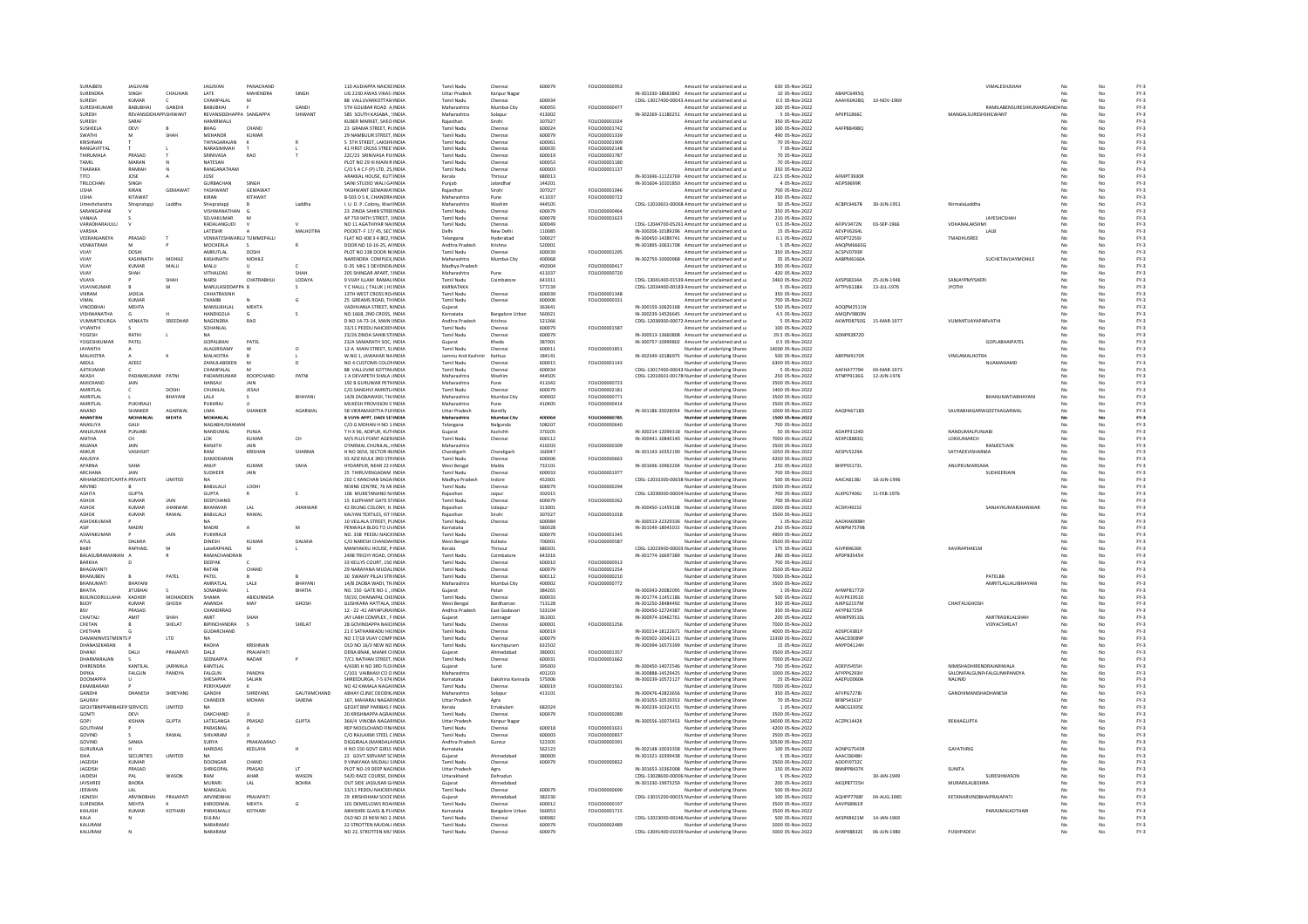| KAIYANAM                  |                              |                | RAMIAH                             |                             |                  | 6/16 FIFTH STREET . SUNDIA                                | Tamil Nadu                      | Sivaganga                | 630002           |                                | CDSL-12023000-00012 Number of underlying Share:                                                    | 10 05-Nov-2022                       | <b>ARZPK6688A</b>                      | 03-APR-1945  | <b>KSHYAMALA</b>                            |    |          | $FY-3$           |
|---------------------------|------------------------------|----------------|------------------------------------|-----------------------------|------------------|-----------------------------------------------------------|---------------------------------|--------------------------|------------------|--------------------------------|----------------------------------------------------------------------------------------------------|--------------------------------------|----------------------------------------|--------------|---------------------------------------------|----|----------|------------------|
| KAMAL                     | KISHORE                      | KATARIA        | BHAWARLAL                          | KATARIA                     |                  | NO 42/2 CHAKARAI SRIINDIA                                 | <b>Tamil Nadu</b>               | Chennai                  | 600079           |                                | IN-301637-41130596 Number of underlying Share:                                                     | 5 05-Nov-2022                        | ALSPK8524C                             |              | SUSHMAJAIN                                  |    | No       | $FY-3$           |
| KAMAL                     | NARAYAN                      | SONI           | RAMNIWAS                           | SONI                        |                  | 13-4-29, GUNTURI VARINDIA                                 | Andhra Pradesh                  | Vizianagaram             | 535001           |                                | CDSL-12030700-00262 Number of underlying Shares                                                    | 50 05-Nov-2022                       | AEMPS1866A                             | 08-OCT-1962  | INDIRADEVISONI                              | No | No       | FY-3             |
| KANAYALAL<br>KATTA        |                              | <b>ROCHLAN</b> | PRIBHDAS<br>VENKATESWARLU          | ROCHLAN                     |                  | 12 SAGAR SANGAM, 21 INDIA                                 | Maharashtra                     | Mumbai City              | 400050           | FOLIO00000757                  | Number of underlying Share:                                                                        | 1000 05-Nov-2022                     |                                        |              | VISHALHROCHLANI<br>KSUNANDAMALA             |    |          | $FY-3$           |
| KEERTHIMFENA              | RAMBABI                      |                | <b>VETRISEI VAN</b>                | KATTA                       |                  | 4-73. SANTHANUTHLAHNDIA<br>2/E2 E2 1ST STREET NINDIA      | Andhra Pradesh<br>Tamil Nadu    | Prakasa<br>Madurai       | 523225<br>625002 |                                | CDSL-12010900-02694 Number of underlying Shares<br>IN-301696-10895523 Number of underlying Share:  | 180 05-Nov-2022<br>5.05-Nov-2022     | AWTPK0124G 02-APR-1985<br>ANOPM6621L   |              | <b>VETRISEI VANR</b>                        |    | No       | $FY-3$<br>FY-3   |
| <b>KETAN</b>              |                              | MEHTA          | <b>MEHTA</b>                       |                             |                  | 21 RAJA ANNAMALAI FINDIA                                  | Tamil Nadu                      | Chennai                  | 600084           | FOLIO00002375                  | Number of underlying Shares                                                                        | 700 05-Nov-2022                      |                                        |              |                                             |    |          | $FY-3$           |
| KIRAN                     | <b>DIMR</b>                  |                | URVI                               | DUTT                        | MAITHAN          | STREET -1 VIVEKANANIINDIA                                 | Uttarakhand                     | Dehradur                 |                  |                                | CDSL-12019101-01933 Number of underlying Share:                                                    | 500 05-Nov-2022                      | AJKPD3998B                             | 26-JUN-1976  | RAKESHCHANDRADIMR                           |    |          | $FY-3$           |
| KIRAN                     | KUMARI                       |                | CHAMPALAI                          | RANKA                       |                  | C/O G RATHAN KUMAFINDIA                                   | Tamil Nadu                      | Chennai                  | 600002           | FOLIO00001555                  | Number of underlying Share:                                                                        | 3200 05-Nov-2022                     |                                        |              |                                             |    | No       | $FY-3$           |
| KIRAN                     |                              | MANGAONKAR     | <b>NA</b>                          |                             |                  | FLAT NO 10 PRAYATNAINDIA                                  | Maharashtra                     | Mumbai City              | 400024           |                                | IN-300450-10154462 Number of underlying Shares                                                     | 250 05-Nov-2022                      | AAGPM8382B                             |              | MUGDHAKIRANNINDIRAKMANGAONKAR               |    | No       | $FY-3$           |
| KISHAN<br>KOCHUMOL        |                              | JAIN           | MELAPCHAND<br>KOCHUNNY             | JAIN                        |                  | 36 PERUMAL MUDALI : INDIA<br>CHERUVATHOOR HOU: INDIA      | Tamil Nadu                      | Chennai                  | 600079<br>680503 | FOLIO00001297                  | Number of underlying Shares                                                                        | 3500 05-Nov-2022<br>2100 05-Nov-2022 |                                        |              |                                             |    | No       | $FY-3$           |
| KOUSALYA                  |                              |                | KENNEDY                            |                             |                  | 1/142 9F ANNA STREETINDIA                                 | Kerala<br><b>Tamil Nadu</b>     | Thrissur<br>Chennai      | 600052           | FOLIO00002376                  | CDSL-12023900-00101/Number of underlying Shares<br>Number of underlying Shares                     | 27300 05-Nov-2022                    | <b>BSCPK6218B</b>                      |              |                                             |    | No       | $FY-3$<br>$FY-3$ |
| KOWSELYA                  |                              |                | VENKATESAN                         | M                           |                  | PLOT 99 JEEVANLAL N/INDIA                                 | Tamil Nadu                      | Chennai                  | 600019           | FOLIO00001560                  | Number of underlying Shares                                                                        | 7000 05-Nov-2022                     |                                        |              |                                             |    | No       | $FY-3$           |
| KUSH                      | <b>RAJENDRA</b>              | JOSH           | GAJANAN                            | JOSH                        |                  | 104   M U R CO OP HSCINDIA                                | Maharashtra                     | Mumbai City              | 400053           |                                | IN-303116-10151355 Number of underlying Shares                                                     | 2775 05-Nov-2022                     | AFDPJ5095C                             |              |                                             |    |          | $FY-3$           |
| RIKHARCHAND               | KOTHARI                      |                | LATE                               | LALCHANDJI                  |                  | 39 V.V. KOIL STREET, 'INDIA                               | <b>Tamil Nadu</b>               | Chenna                   | 600086           | FOLIO00000263                  | Number of underlying Share:                                                                        | 3500 05-Nov-2022                     |                                        |              |                                             |    |          | $FY-3$           |
| <b>I AI ITHA</b>          | RAI                          |                | <b>JAUT</b>                        | KUMAR                       |                  | 127 ANNAPILLALST CHINDIA                                  | Tamil Nadu                      | Chennai                  | 600079           | FOLIO00001286                  | Number of underlying Share:                                                                        | 1000 05-Nov-2022                     | ARHPLR124G                             |              |                                             |    | No       | FY-3             |
| LAXMI                     |                              | SATAM          | VISHWAS                            | SATAM                       |                  | 6 B PREMCHANDRA SCINDIA                                   | Maharashtra                     | Mumbai City              | 400093           |                                | IN-301549-18073709 Number of underlying Shares                                                     | 115 05-Nov-2022                      | BEUPS9776J                             |              | SNEHAVISHWASSVISHWASVSATAM                  | No | No       | $FY-3$           |
| ARULANANDAM               |                              |                |                                    |                             |                  | 39 CHINNATHAMBI STINDIA                                   | Tamil Nadu                      | Chennai                  | 600001           | FOLIO00000336                  | Number of underlying Shares                                                                        | 3500 05-Nov-2022                     |                                        |              |                                             |    |          | $FY-3$           |
| NAGALAKSHMI               |                              |                | MURUGESAN                          |                             |                  | PLOT NO 4 OUFFNS CUNDIA                                   | Tamil Nadu                      | Salem                    | 800353           | <b>FOLIO00000146</b>           | Number of underlying Share:                                                                        | 3500 05-Nov-2022                     |                                        |              |                                             |    | No       | $FY-3$           |
| <b>UMESH</b><br>MADHUBALA | <b>KUMAR</b><br>JAIN         |                | <b>JAIN</b><br>FUTARMAL            | JAIN                        |                  | BEAUTY, 17 4TH MAIN INDIA<br>2 SOUTH KAVAL KUDA INDIA     | Tamil Nadu<br>Tamil Nadu        | Chennai<br>Madurai       | 600061<br>625001 | FOLIO00000204<br>FOLIO00001130 | Number of underlying Shares<br>Number of underlying Shares                                         | 800 05-Nov-2022<br>3500 05-Nov-2022  | AFGPM0340C                             |              |                                             |    | No<br>No | $FY-3$<br>$FY-3$ |
|                           | CHANDHOI                     |                |                                    | KUMAI                       | CHANDHOI         | XV 983 MANTOLA PAH INDIA                                  |                                 | New Dell                 | 110055           | FOLIO00001133                  | Number of underlying Shares                                                                        | 3500 05-Nov-2022                     |                                        |              |                                             |    |          | $FY-3$           |
| <b>MAHAVEER</b>           | CHAND                        | RHANDAR        | NATHMAL                            | RHANDAR                     |                  | C/O VIMAL ELECTRICALINDIA                                 | Tamil Nadu                      | Chennai                  | 600079           | FOLIO00001305                  | Number of underlying Share:                                                                        | 1000 05-Nov-2022                     |                                        |              |                                             |    | No       | $FY-3$           |
| MAINA                     | KUMARI                       |                | CHAMPALAL                          | RANKA                       |                  | C/O G RATHAN KUMAFINDIA                                   | <b>Tamil Nadu</b>               | Chennai                  | 600002           | FOLIO00001556                  | Number of underlying Share:                                                                        | 3200 05-Nov-2022                     |                                        |              |                                             |    | No       | $FY-3$           |
| MALT                      | KUMAR                        |                | RAM                                | SAJJAN                      | <b>CHAUDHARY</b> | C/O ALLAHABAD BANKINDIA                                   | Bihar                           | Bhagalpur                | 812007           |                                | IN-301557-20927529 Number of underlying Shares                                                     | 3500 05-Nov-2022                     | ANQPK1585F                             |              | RAMSAJJANCHAUDHARY                          |    |          | $FY-3$           |
| MAMTA                     | KUMARI                       |                | RAJESH                             | KUMAR                       |                  | C/O, MADANLAL, 8 NA INDIA                                 | <b>Tamil Nady</b>               |                          | 600001           | FOLIO00002335                  | Number of underlying Share:                                                                        | 4900 05-Nov-2022                     |                                        |              |                                             |    |          | $FY-3$           |
| MANI                      | M                            |                | MOHAMRARAM                         |                             |                  | NO 28 NORTH WALL RUNDLE                                   | Tamil Nadu                      | Chennai                  | 600079           | <b>FOLIO00000824</b>           | Number of underlying Share:                                                                        | 6300.05-Nov-2022                     |                                        |              | MOHAND                                      | No | No       | FY-3             |
| MANISH<br>MANISH          | PRASAD                       |                | <b>JAGDISH</b><br>MADANMOHAN       | KUMAR<br>PRASAD             |                  | 9 VINAYAKA MUDALI SINDIA<br>144 JEETPUR TOPCHANINDIA      | Tamil Nadu                      | Chennai                  | 600079<br>828401 | FOLIO00000830                  | Number of underlying Shares                                                                        | 2100 05-Nov-2022<br>20 05-Nov-2022   | AJLPP1222F                             | 11-JAN-1972  |                                             | No | No       | $FY-3$<br>$FY-3$ |
| MANJU                     | DEVI                         | ANCHALIA       | LABHACHAND                         | <b>ANCHALIA</b>             |                  | C/O LABHA CHAND AN INDIA                                  | Bihar<br>Rajastha               |                          | 334401           |                                | CDSL-12046300-00063 Number of underlying Shares<br>CDSL-12010900-00938 Number of underlying Share  | 125 05-Nov-2022                      | AILPA1471E                             | 03-JUL-1974  | <b>LABHACHANDANCHALIA</b>                   |    |          | $FY-3$           |
| <b>MANJUBAL/</b>          |                              |                | DEVICHAND                          | <b>BOTHRA</b>               |                  | OLD NO:10 NEW NO:19NDIA                                   | <b>Tamil Nadu</b>               | Chennai                  | 600084           |                                | CDSL-12010900-01751/Number of underlying Shares                                                    | 1 05-Nov-2022                        | AAIPM4313J                             | 14-SEP-1971  |                                             | No | No       | $FY-3$           |
| MANJULA                   |                              | SHAH           | PABUDAN                            | BHANSALI                    |                  | 33-A/4 PEDDU STREET INDIA                                 | Tamil Nadu                      | Chennai                  | 600079           | FOLIO00000492                  | Number of underlying Shares                                                                        | 7000 05-Nov-2022                     |                                        |              |                                             |    | No       | $FY-3$           |
| MANOJ                     |                              |                | NAWALMAL                           |                             |                  | 6 KOTHANDARAMAN I'INDIJ                                   | Tamil Nadu                      | Chennai                  | 600021           | FOLIO0000118                   | Number of underlying Share:                                                                        | 700 05-Nov-2022                      |                                        |              |                                             |    |          | $FY-3$           |
| MANOJ                     | DAGA                         |                | <b>NA</b>                          |                             |                  | 59 DEV NAGAR, PAL LINDIA                                  | Rajasthan                       | Jodhpu                   | 342008           |                                | CDSL-12020000-00091 Number of underlying Shares                                                    | 15000 05-Nov-2022                    | AFXPDS8801                             | 29-SEP-1960  | SURENDRAMALDAGA                             |    |          | $FY-3$           |
| MANOJKUMAR                |                              | TRIVEDI        | GUNVANTRAY                         | TRIVEDI                     |                  | A-4-86 . GURUKRUPA \INDIA                                 | Guiarat                         | Vadodara                 | 390022           |                                | CDSL-12011300-00112 Number of underlying Share:                                                    | 140 05-Nov-2022                      | AEVPT1415P                             | 03-DEC-1958  |                                             | M  | No       | $FY-3$           |
| MAYURESH                  | DASHRATH                     | SHEVALE        | DASHRATH                           | NATHU                       | SHEVALE          | 501 PRATHMESH TOWINDIA                                    | Maharashtra                     | Thane                    | 400602           |                                | CDSL-12039900-00084 Number of underlying Shares                                                    | 500 05-Nov-2022                      | CCDPS3712E                             | 28-DEC-1986  | ASHWINIMAYURESHSHEVALE                      | No | No       | FY-3             |
| MEDHA<br>MEENA            | ANIL<br><b>NFMA</b>          | SHAH           | ANIL<br>RADHE                      | SHYAM                       | <b>NFMA</b>      | FLAT NO 202 VAIBHAV INDIA<br>36 A MATRU CHHAYA INDIA      | Maharashtra<br>Madhya Pradesh   | Amravat<br>Indore        | 444602<br>452009 |                                | CDSL-12013200-00687. Number of underlying Shares<br>IN-301774-11398129 Number of underlying Share: | 300 05-Nov-2022<br>100.05-Nov-2022   | <b>BDWPS1972B</b><br><b>ADFPN93991</b> | 08-JUL-1961  |                                             |    | No       | $FY-3$<br>FY-3   |
| MEHANDRKUMAR              |                              | <b>IAIN</b>    | PANNALALI                          |                             |                  | 29 NAMBULIR STREET. INDIA                                 | Tamil Nadu                      | Chennai                  | 600079           | FOLIO00001344                  | Number of underlying Shares                                                                        | 4900 05-Nov-2022                     |                                        |              |                                             |    | No       | $FY-3$           |
| MIRZA                     | ANEES                        | BAIG           | GAFOOF                             | BAIG                        | CHAGTAI          | 4 J 15 VUAYAN NAGARINDIA                                  | Raiasthan                       | Kota                     | 324005           |                                | IN-302201-10858148 Number of underlying Shares                                                     | 500 05-Nov-2022                      | ACYPB3050H                             |              |                                             |    |          | $FY-3$           |
| <b>MUTHL</b>              | <b>KUMAR</b>                 |                | PANDIAN                            |                             |                  | 3 BETHEL NAGAR 2ND INDIA                                  | <b>Tamil Nady</b>               | Kanchipura               | 600115           |                                | IN-301774-18065126 Number of underlying Share:                                                     | 1 05-Nov-2022                        | <b>BRUPM4000</b>                       |              |                                             |    |          | $FY-3$           |
| <b>NAND</b>               | KISHORE                      | KOSTA          | <b>LATEK</b>                       | L.                          | KOSTA            | 212 GARHA KOSTA MINDIA                                    | Madhya Pradesh                  | lahalnu                  | 482003           |                                | IN-300394-10690287 Number of underlying Shares                                                     | 100 05-Nov-2022                      | <b>AGXPK6338F</b>                      |              | PRAMILAKOSTA                                | No | No       | $FY-3$           |
| NARAYANDAS                | LAKHOTIYA                    | HUF            | <b>JETHMAL</b>                     |                             |                  | 603 SATYA APARTMEN INDIA                                  | Guiarat                         | Surat                    | 395007           |                                | CDSL-12033200-00585 Number of underlying Shares                                                    | 6135 05-Nov-2022                     | AAAHL8591F                             |              |                                             |    | No       | $FY-3$           |
| NEETA                     | SHAH                         |                | VIJAY                              | KUMAF                       |                  | 205 SHINGAR APART, SINDIA                                 | Maharashtra                     | Pune                     | 411037           | FOLIO0000072:                  | Number of underlying Shares                                                                        | 4200 05-Nov-2022                     |                                        |              |                                             |    |          | $FY-3$           |
| NIKITA                    |                              |                | KAMAL                              | KISHORE                     | KATARIA          | NO.42/2, CHAKARAI CHNDIA                                  | Tamil Nadu                      | Chenna                   | 600079           |                                | IN-301637-41415255 Number of underlying Shares                                                     | 5 05-Nov-2022                        | <b>ALAPN98048</b>                      |              |                                             |    |          | $FY-3$           |
| NILESH                    | GIRISHBHAI                   | MEHTA<br>MEHTA | <b>GIRISHBHA</b>                   |                             | MEHTA            | 106 SILVER SQUARE AFINDIA                                 | Guiarat                         | Vadodara                 | 390020           |                                | IN-301549-16070333 Number of underlying Share:                                                     | 5 05-Nov-2022<br>5 05-Nov-2022       | ABYPM0038K                             |              | PARULBENNILESHMEHTA                         |    | No<br>No | $FY-3$<br>FY-3   |
| NILESH<br>NINGAPP/        | GIRISHBHAI<br><b>BASAPPA</b> | CHEGUR         | <b>GIRISHBHA</b><br><b>BASAPPA</b> | <b>MEHTA</b><br>CHANNABASAF | CHEGUR           | 106 SILVER SQUARE AFINDIA<br>SANGAMESHWAR NIL/INDIA       | Gujarat<br>Karnataka            | Vadodara<br>Gadag        | 390020<br>582102 |                                | IN-301549-16067616 Number of underlying Shares<br>IN-301774-15584652 Number of underlying Shares   | 225 05-Nov-2022                      | ABYPM0038K<br>AAZPC8588N               |              | <b>IRAVVANINGAPPACHEGUR</b>                 |    |          | $FY-3$           |
| NIDDHAVI A                |                              |                | SUMERMAL                           |                             |                  | 57/2 NARAYANA MUDJINDIA                                   | <b>Tamil Nady</b>               | Chenna                   | 600079           | EQUO0000985                    | Number of underlying Share:                                                                        | 3500 05-Nov-2022                     |                                        |              |                                             |    |          | $FY-3$           |
| <b>NIRMALA</b>            | RAI                          |                | MOTILAL                            |                             |                  | 127 ANNAPILLAI ST. CHINDIA                                | Tamil Nadu                      | Chennai                  | 600079           | FOLIO00001285                  | Number of underlying Shares                                                                        | 3500 05-Nov-2022                     |                                        |              |                                             |    | No       | $FY-3$           |
| OM                        | PRAKASH                      | SRIVASTAV      | BHAGWATI                           | PRASAD                      | SRIVASTAVA       | 2/268 VISHAL KHAND JINDIA                                 | <b>Uttar Pradesh</b>            | Lucknov                  |                  |                                | IN-300513-22222657 Number of underlying Shares                                                     | 500 05-Nov-2022                      | AHYPS0516J                             |              |                                             |    | No       | $FY-3$           |
|                           |                              |                | CHANDRA                            | MALII                       |                  | 2 SOUTH KAVAL KUDAINDIA                                   | Tamil Nadu                      | Madura                   | 625001           | FOLIO00000342                  | Number of underlying Share:                                                                        | 7000 05-Nov-2022                     | AHIPP3967G                             |              |                                             |    |          | $FY-3$           |
| <b>MEENAL</b>             |                              |                | ΡΑΙ ΑΝΙΑΡΡΑΝ                       | $\overline{a}$              | M                | DOOR NO.76 PADMA IINDIA                                   | Tamil Nadu                      | Chennai                  | 600049           | FOLIO00000305                  | Number of underlying Share:                                                                        | 3500 05-Nov-2022                     |                                        |              |                                             |    | No       | $FY-3$           |
| PALANIAPPAN               | M                            |                | <b>MUTHUMANICKAMS</b>              |                             |                  | NO 56 GANGALAMMA INDIA                                    | Tamil Nadu                      | Chennai                  | 600092           |                                | IN-302679-30344038 Number of underlying Shares<br>IN-302269-11477562 Number of underlying Shares   | 1 05-Nov-2022<br>665 05-Nov-2022     | AOYPP1001L                             |              | MLAKSHMI                                    | No | No       | $FY-3$<br>$FY-3$ |
|                           |                              |                | NAVAL                              | <b>KISHORE</b>              | SAXENA           | ATLAS CYCLES HARYANINDIA                                  | Madhya Pradesh                  | Gwalion                  | 474002           |                                |                                                                                                    |                                      | AYKPS6779A                             |              |                                             |    | No       |                  |
| PANKAJ                    | SAXENA                       |                |                                    |                             |                  |                                                           |                                 |                          |                  |                                |                                                                                                    |                                      |                                        |              |                                             |    |          |                  |
| PARESH                    |                              | RATHOD         | <b>TEJRAJ</b>                      |                             |                  | PARESH T. RATHOD, 11INDIA                                 | Tamil Nadu                      | Chennai                  | 600001           | FOLIO00000389                  | <b>Jumber of underlying Share:</b>                                                                 | 3500 05-Nov-202                      |                                        |              |                                             |    |          | $FY-3$           |
| PARULBEN                  | NILESH                       | MEHTA          | NILESH                             | <b>MEHTA</b>                |                  | 106 SILVER SQUARE AFINDIA                                 | Guiarat                         | Vadodara                 | 390020           |                                | IN-301549-16084459 Number of underlying Share:                                                     | 5 05-Nov-2022                        |                                        |              | NILESHGIRISHBHAIMEHTA                       | No | No       | $FY-3$           |
| PARULBEN                  | NILESH                       | MEHTA          | NILESH                             | GIRISHBHA                   | MEHTA            | 106 SILVER SQUARE AFINDIA                                 | Gujarat                         | Vadodara                 | 390020           |                                | IN-301549-16081090 Number of underlying Share:                                                     | 5 05-Nov-2022                        |                                        |              |                                             |    | No       | $FY-3$           |
| PAUL<br>PAWAN             | <b>KUMAR</b>                 | MODI           | THALAKKOTTUR<br>ROSHAN             | PATHROSE                    |                  | NO 522 THALAKKOTTU INDIA<br>WARD NO. 30 SEC 3, NINDIA     | Kerala                          | Thrissur                 | 680510           |                                | CDSL-12075800-00075. Number of underlying Shares                                                   | 150 05-Nov-2022                      | <b>CUSPP3849L</b>                      | 30-MAY-1978  | FEMIPAU<br>KOSHLAYADEV                      |    |          | $FY-3$           |
| PAYAL                     |                              | SHAH           | MEHANDR                            | KUMAR                       |                  | 29 NAMBULIR STREET INDIA                                  | Rajastha<br>Tamil Nadu          | Chennai                  | 335513<br>600079 | <b>FOLIO00001338</b>           | CDSL-12012101-00484 Number of underlying Share:<br>Number of underlying Shares                     | 200 05-Nov-2022<br>4900.05-Nov-2022  | ACGPM7592M 15-FEB-1966                 |              |                                             |    | No       | $FY-3$<br>FY-3   |
| PENTYALA                  | SUBBARAYUDL                  |                | SINGAIAH                           |                             |                  | DOOR NO 228, CHAND INDIA                                  | Andhra Pradesh                  | Prakasam                 | 523167           |                                | IN-302324-10787537 Number of underlying Shares                                                     | 750 05-Nov-2022                      | ARKPP3958K                             |              | PENTYALASANTHI                              |    | No       | FY-3             |
| POOJA                     | RAJPUT                       |                | RAJPUT                             |                             |                  | H NO-08 THIRD FLOOFINDIA                                  |                                 | New Delh                 | 110018           |                                | CDSL-12018800-00003 Number of underlying Share:                                                    | 500 05-Nov-2022                      | AIVPR8088C                             | 23-MAY-1954  | DHRUVRAJSINGH RAGHURAJSINGHRAJPUT           |    |          | $FY-3$           |
| POONAM                    | <b>HIRALAI</b>               |                | <b>HIRALAI</b>                     |                             |                  | NO 9 MONTIFTH LANE INDIA                                  | Tamil Nadu                      | Chennai                  | 600008           | FOLIO00001615                  | Number of underlying Share                                                                         | 200 05-Nov-2022                      |                                        |              | <b>HIRALALR</b>                             | No | No       | $FY-3$           |
| PRABHI                    | <b>KUMAR</b>                 |                | BHASKARAN                          |                             |                  | BIRLA CORPORATION LINDIA                                  | Madhya Pradesh                  | Indore                   | 452001           |                                | IN-300079-10048612 Number of underlying Shares                                                     | 200 05-Nov-2022                      | AJOPB0533G                             |              | PRAMEELAS                                   | No | No       | $FY-3$           |
| PRAISE                    | SEBASTIAN                    |                | SEBASTIAN                          |                             |                  | C4 CENTRAL EXCISE QUINDIA                                 | Kerala                          | Palakkad                 | 678001           |                                | IN-301637-10199873 Number of underlying Shares                                                     | 700 05-Nov-2022                      | AYVPS2719P                             |              | SEBASTIANPV                                 |    | No       | $FY-3$           |
| PRAKASH<br>PREM           | SINGH                        | <b>MEHRA</b>   | CHANDAN                            | SINGH                       | <b>MEHRA</b>     | SWASTIK ROAD CARRI INDIA<br>HNO 254 MOHALLA CHINDIA       | Tamil Nadu<br>Uttarakhand       | Chennai<br>Pauri Garhwal | 600001<br>249306 | FOLIO00000233                  | Number of underlying Shares                                                                        | 3500 05-Nov-2022                     | RIKPM7222F                             | 11-4106-1989 | GANGADEVI                                   |    | No       | $FY-3$<br>$FY-3$ |
| PROMILA                   |                              |                | PREM                               | CHAND                       | <b>GUPTA</b>     | H NO 149, NEAR SHIV IINDIA                                | Punjab                          | Fatehgarh Sahib          | 147301           |                                | CDSL-12010600-02273 Number of underlying Share<br>CDSL-13014400-01273 Number of underlying Shares  | 200 05-Nov-2022<br>100 05-Nov-2022   | BEGPP8990F                             | 30-MAY-1957  |                                             |    | No       | $FY-3$           |
| PUKHRAJ                   |                              | <b>JAIN</b>    | PANNALALI                          |                             |                  | 29 NAMBULIR STREET. INDIA                                 | <b>Tamil Nadu</b>               | Chennai                  | 600079           | FOLIO00001343                  | Number of underlying Share:                                                                        | 4900 05-Nov-2022                     |                                        |              |                                             |    |          | $FY-3$           |
| PURUSHOTHAMAN             |                              |                | <b>PAMARAO</b>                     | M                           |                  | 11 PUSKAR VIEW FLAT: INDIA                                | <b>Tamil Nadu</b>               | Chennai                  | 600005           |                                | IN-301549-18247433 Number of underlying Share:                                                     | 50 05-Nov-2022                       | AHYPP91738                             |              |                                             |    |          | $FY-3$           |
| MANICKAMAMRROSE R         |                              |                | <b>AMRROSE</b>                     |                             |                  | 21 MARIA DOSS STREEINDIA                                  | Tamil Nadu                      | Chennai                  | 600013           | <b>FOU IO00000145</b>          | Number of underlying Share:                                                                        | 3500.05-Nov-2022                     |                                        |              |                                             |    | No       | FY-3             |
| SURESH                    | <b>KUMAR</b>                 |                | RAMLALI                            |                             |                  | RITIKA ENTERPRISES, 7 INDIA                               | Tamil Nadu                      | Chennai                  | 600003           | FOLIO00000183                  | Number of underlying Shares                                                                        | 3500 05-Nov-2022                     |                                        |              |                                             |    | No       | $FY-3$           |
| RADHA                     | <b>MONY</b>                  |                | SUBRAMONIA                         | PILLAI                      |                  | 160 SANKARAPANDIA HNDIA                                   | Tamil Nadu                      | Virudhunaga              | 626117           |                                | IN-300441-10427717 Number of underlying Shares                                                     | 1400 05-Nov-2022                     | <b>AJSPR2652J</b>                      |              | SUBRAMONIAPILLAIN                           |    | No       | $FY-3$           |
| RAJA<br>RAJAMMA           |                              |                | GURUSWAMY<br>VELLAICHAMY           | NADAR                       |                  | 28 GOVINDAPPA NAICHNDIA<br>1 SRI MURUGAN NAGAINDIA        | Tamil Nadu<br><b>Tamil Nadu</b> | Chennai<br>Coimbatore    | 600001<br>641041 | FOLIO0000134<br>FOLIO00000625  | Number of underlying Share:<br>Number of underlying Shares                                         | 7000 05-Nov-2022<br>4200 05-Nov-2022 |                                        |              | KOTEESWARANG<br>VELLAICHAMYA                | No | No       | $FY-3$<br>$FY-3$ |
| RAJAN                     | VIJAN                        | ADVOCATI       | GOVERDHAN                          | LAL                         | VIJAN            | 4 / 1092 JAFFAR NAW/INDIA                                 | <b>Uttar Pradesh</b>            | Saharanpur               |                  |                                | IN-303116-10028894 Number of underlying Shares                                                     | 100 05-Nov-2022                      | AAHPV994SI                             |              | ABHINAVVUAN RAMANVUAN                       | No | No       | $FY-3$           |
| RAJESH                    |                              |                | LUTCHMIAH                          | CHETTY                      |                  | 3 DEVARAJA MUDALY (INDIA                                  | Tamil Nadu                      | Chennai                  | 600005           | FOLIO00001580                  | <b>Jumber of underlying Shares</b>                                                                 | 4200 05-Nov-2022                     |                                        |              | <b>GAYATHRIS</b>                            |    |          | $FY-3$           |
| RAMESH                    |                              |                | THIRUNAVUKARASU                    |                             |                  | NO.459 . MINT STREET INDIA                                | Tamil Nadu                      | Chennai                  | 600001           |                                | CDSL-12066900-00011 Number of underlying Shares                                                    | 500 05-Nov-2022                      | AIUPR1216R                             | 29-OCT-1970  | RAJESHMANGALCHANDSURANA                     |    | No       | $FY-3$           |
| RAMESH                    | <b>KUMAR</b>                 |                | DEVICHANDJI                        |                             |                  | 29 NAMBULIR STREET, INDIA                                 | Tamil Nadu                      | Chennai                  | 600079           | FOLIO00001342                  | Number of underlying Shares                                                                        | 4900 05-Nov-2022                     |                                        |              |                                             | M  | No       | $FY-3$           |
| RAMESH                    | <b>KUMAR</b>                 | RATHI          | BANSILAL                           |                             |                  | RAJ DEEP, 28 GODOW INDIA                                  | Tamil Nadu                      | Chennai                  | 600001           | FOLIO00000406                  | Number of underlying Shares                                                                        | 3500 05-Nov-2022                     |                                        |              |                                             |    | No       | FY-3             |
| RAMESH                    |                              |                | NARAIIMHACHARI                     |                             |                  | NO 27 PUSHPAK, JAGD INDIA                                 | Karnataka                       | <b>Bangalore Urbar</b>   | 560075           | FOLIO00001103                  | Number of underlying Share:                                                                        | 7000 05-Nov-2022                     |                                        |              |                                             |    |          | $FY-3$           |
| RAMKISHOR<br>RAMULU       |                              |                | ΜΑΠΑΝΜΟΗΔΝ<br>NARAYANA             | MALANI                      |                  | 14 NAMMAI WAR STREINDIA<br>D NO 12 - 2 - 5/5, PRANNDIA    | Tamil Nadu<br>Andhra Pradesh    | Chennai<br>Guntur        | 600079<br>522601 | <b>FOLIO00001523</b>           | Number of underlying Share:<br>IN-300610-10338547 Number of underlying Shares                      | 2100.05-Nov-2022<br>4200 05-Nov-2022 |                                        |              |                                             |    | No<br>No | FY-3<br>$FY-3$   |
| RANI                      |                              |                | SUBRAMANIAN                        |                             |                  | 22 AVINASHI GOUNDEINDIA                                   | Tamil Nadu                      |                          | 641603           |                                | IN-301696-11109562 Number of underlying Shares                                                     |                                      | ADLPR1934                              |              |                                             |    |          |                  |
| RASHID                    |                              | KAFFAF         | ABDUL                              | JAFFER                      |                  | POPULAR TRADERS, 13 INDIA                                 | Tamil Nadu                      | Chenna                   | 600001           | FOLIO0000012                   | Number of underlying Share:                                                                        | 200 05-Nov-2022<br>7000 05-Nov-2022  | BPNPG5227C                             |              |                                             |    |          | $FY-3$<br>$FY-3$ |
| RATAN                     | VAID                         |                | <b>JAWAHARLAL</b>                  | VAID                        |                  | <b>733 PHAITAN GALLI SINDIA</b>                           | Maharashtra                     | Solapur                  | 413002           |                                | IN-301098-10424244 Number of underlying Shares                                                     | 10500 05-Nov-2022                    | AALPV3548F                             |              |                                             |    | No       | EY-3             |
| RATANCHAND                |                              |                | HIRA                               | CHAND                       |                  | 29 NARAYANA MUDALINDIA                                    | Tamil Nadu                      | Chennai                  | 600079           | FOLIO00001253                  | Number of underlying Shares                                                                        | 3500 05-Nov-2022                     |                                        |              |                                             |    | No       | $FY-3$           |
| RAV                       | PRAKASH                      | SHANKAP        | SHANKAR                            |                             |                  | 61 THAMBY CHETTY S'INDIA                                  | Tamil Nadu                      | Chenna                   | 600001           | FOLIO00000125                  | Number of underlying Shares                                                                        | 3500 05-Nov-2022                     |                                        |              |                                             |    |          | $FY-3$           |
| RAVI                      | PRASAD                       | ANUPINDI       | DATTATRAYULU                       | ANUPINDI                    |                  | <b>B-106 HILL GRANGE CCINDIA</b>                          | Maharashtra                     | Thane                    | 400607           |                                | IN-302164-10141326 Number of underlying Share                                                      | 1260 05-Nov-2022                     | AEVPAS010F                             |              | VENKATAPADMAVATIANUPIND                     |    | No       | $FY-3$           |
| RAVIKUMAR                 |                              |                | <b>NA</b>                          |                             |                  | SREE GURUDEV PROVI:INDIA                                  | Tamil Nadu                      | Chennai                  | 600079           | FOLIO00000234                  | Number of underlying Share:                                                                        | 3500 05-Nov-2022                     |                                        |              |                                             | No | No       | $FY-3$           |
| RAY<br>REKHA              | KOTHAR                       |                | JAINESWAR<br>VIJAYARAJ             | KOTHAR                      |                  | D-4/4070, VASANT KUHNDIA<br>NO-8 MAHAVEER COLINDIA        | Delhi<br>Tamil Nadu             | New Delh<br>Chennai      | 110070<br>600007 |                                | IN-301209-10055680 Number of underlying Shares                                                     | 5 05-Nov-2022                        | AJJPR1180J<br>ALDPK8900H               | 01-AUG-198   | RATNARAY                                    |    | No       | FY-3<br>$FY-3$   |
| Radhavallahh              | Kisanlal                     | Mundac         | Kisanlal                           |                             |                  | Raj Complex, Opp Baht INDIA                               | Maharashtra                     | Amravat                  | 444601           |                                | CDSL-12049800-00094 Number of underlying Shares<br>CDSL-12010600-00054 Number of underlying Share: | 5 05-Nov-2022                        | AAWPM8961E                             | 13-AUG-1949  | ShevantiRadhavallabhMundada                 |    |          |                  |
| DHANESH                   | SETHIYA                      |                | LATESHRISAJAN                      | KARAN                       | SETHIYA          | NO.7 ANDERSON STREINDIA                                   | Tamil Nadu                      | Chennai                  | 600001           | FOLIO00000327                  | Number of underlying Shares                                                                        | 2500 05-Nov-2022<br>7000 05-Nov-2022 |                                        |              |                                             |    | No       | $FN-3$<br>$FY-3$ |
| TARUNKUMA                 | SETHIYA                      |                | SAJJAN                             | SETHIYA                     |                  | 7 ANDERSON STREET. INDIA                                  | Tamil Nadu                      | Chennai                  | 600001           | FOLIO00000170                  | Number of underlying Shares                                                                        | 7000 05-Nov-2022                     |                                        |              |                                             |    |          | $FY-3$           |
| SACHIN                    | <b>GUPTA</b>                 |                | SATISH                             | <b>GUPTA</b>                |                  | 103 SPHINX TOWER OF INDIA                                 | Haryana                         | Gurgaor                  | 122001           |                                | IN-300214-17572358 Number of underlying Share:                                                     | 5000 05-Nov-2022                     | AKCPG6293F                             |              |                                             |    |          | $FY-3$           |
| SAMRATRAL                 | SANGAVI                      |                | <b>NA</b>                          |                             |                  | SREE GURUDEV PROVISIONS                                   | Tamil Nadu                      | Chennai                  | 600079           | FOLIO00000235                  | Number of underlying Share:                                                                        | 3500 05-Nov-2022                     |                                        |              |                                             |    | No       | $FY-3$           |
| SANCHIL                   | BAI                          |                | INDARCHAND                         |                             |                  | 22 A. GANDHI ROAD, S INDIA                                | Tamil Nadu                      | Kanchipuram              | 602105           |                                | IN-302236-10795976 Number of underlying Shares                                                     | 6300 05-Nov-2022                     | AAAPI4104R                             |              |                                             |    | No       | $FY-3$           |
| SANGEETHA                 |                              |                | RAMESH                             | KUMAR                       |                  | 29 NAMBULIR STREET, INDIA                                 | Tamil Nadu                      | Chennai                  | 600079           | FOLIO00001341                  | Number of underlying Shares                                                                        | 4900 05-Nov-2022                     | AVAPK7745D                             |              |                                             |    |          | $FY-3$           |
| SANJANA<br>SANJAY         | DEEPAK<br>SHAW               | КОТЕСНА        | DEEPAK<br>GOBIND                   | CHAMPALAI<br>PD             | KOTECHA<br>SHAW  | <b>D3 ADINATH NAGAR N INDIA</b><br>MAHASAYA BHAWAN, INDIA | Maharashtra<br>Bihar            | Sangli                   | 416416<br>814114 |                                | IN-300513-18381529 Number of underlying Share                                                      | 200 05-Nov-2022<br>100 05-Nov-2022   | AMAPS5372D 08-MAY-1975                 |              | <b>DEEPAKCHAMPALALKOTECHA</b><br>TRISHASHAW |    | No       | $FY-3$<br>$FY-3$ |
| <b>SANTOSH</b>            | DEVI                         |                | NIRBHAYLAL                         |                             |                  | 57/2 NARAYANA MUD INDIA                                   | Tamil Nadu                      | Chennai                  | 600079           | FOLIO0000098                   | CDSL-12010926-00079 Number of underlying Share:<br>Number of underlying Shares                     | 3500 05-Nov-2022                     |                                        |              |                                             |    | No       | FY-3             |
| SANTOSI                   | KUMAR                        |                | NATHMAL                            |                             |                  | C/O VIMAL ELECTRICALINDIA                                 | Tamil Nadu                      | Chennai                  | 600079           | FOLIO00001304                  | Number of underlying Shares                                                                        | 1000 05-Nov-2022                     |                                        |              |                                             |    |          | $FY-3$           |
| SAROJINI                  |                              | SHA            | NAROTAMOAS                         |                             |                  | 12 NAINAPPA MAISTR INDIA                                  | <b>Tamil Nadu</b>               | Chenna                   | 600003           | FOLIO0000018                   | Number of underlying Share:                                                                        | 3500 05-Nov-2022                     |                                        |              |                                             |    |          | $FY-3$           |
| SASANKA                   | MAITY                        |                | HARFKRISHNA                        | MAITY                       |                  | SHIRANI APPERTMENT INDIA                                  | West Bengal                     | Kolkata                  | 700059           |                                | IN-300126-11116288 Number of underlying Shares                                                     | 350.05-Nov-2022                      | AFRPMR34SP                             |              |                                             |    |          | FY-3             |
| SATHISHA<br>SATISH        | GRANDHE                      |                | KRISHNA<br>SRIPATHY                | <b>BHAT</b><br>CHETT        |                  | NO.487 DWARAKA 41INDIA<br>37 I SECRETARIAT COL INDIA      | Karnataka<br>Tamil Nadu         | Mysore<br>Chenna         | 570009<br>600010 | FOLIO00000141                  | IN-300239-30012926 Number of underlying Shares<br>Number of underlying Shares                      | 5 05-Nov-2022<br>7000 05-Nov-2022    | AMFPS6296M<br>abcde12451               |              | <b>AKSHAYAKRISHN/SARASWATHIOS</b>           |    |          | $FY-3$<br>$FY-3$ |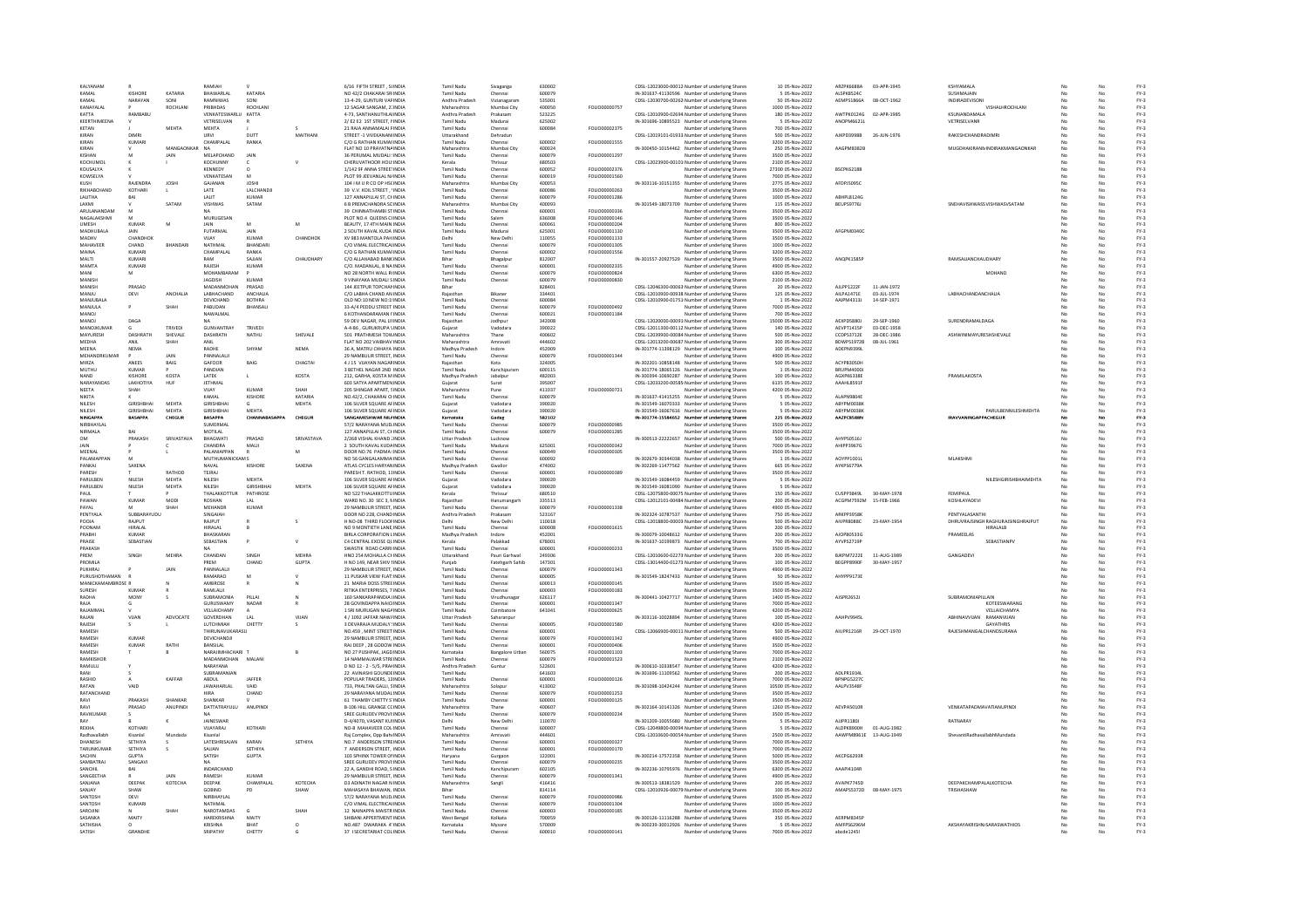| SENTHILKUMAR<br>SENTHIL   |                    |                |                            |                   |               |                                                         |                          |                        |                  |                                |                                                                                                  |                                    |                        |              |                                              |     |                  |
|---------------------------|--------------------|----------------|----------------------------|-------------------|---------------|---------------------------------------------------------|--------------------------|------------------------|------------------|--------------------------------|--------------------------------------------------------------------------------------------------|------------------------------------|------------------------|--------------|----------------------------------------------|-----|------------------|
|                           |                    |                | PALANI                     |                   |               | 29/A2 METTU STREET, INDIA                               | Tamil Nadu               | Chenna                 | 600019           |                                | IN-301637-40515175 Number of underlying Shares                                                   | 50 05-Nov-2022                     | <b>BFMPS73450</b>      |              | CPALAN                                       |     | $FY-3$           |
|                           | KUMAR              |                | PITCHAIAH                  |                   |               | 31/8 UNNAMALAI AMI INDIA                                | Tamil Nadu               | Chenna                 | 600017           | <b>FOU IO00001700</b>          | Number of underlying Shares                                                                      | 3500 05-Nov-2022                   |                        |              |                                              |     | $FY-3$           |
| SETHURAMAN                | ĸ                  |                | KOTHANDARAMAN              |                   |               | STATE BANK OF SAURAINDIA                                | <b>Tamil Nadu</b>        | Chennai                | 600002           | FOLIO00001576                  | Number of underlying Shares                                                                      | 3500 05-Nov-2022                   |                        |              |                                              | No  | $FY-3$           |
| SHAFI                     | UL.                | HUDA           | ABUBAKAR                   | SUKRI             | <b>JUBAPU</b> | SHUAIB MANZIL 605, IINDIA                               | Karnataka                | Uttara Kannada         | 581320           |                                | IN-300239-14744548 Number of underlying Shares                                                   | 580 05-Nov-2022                    | ACYPJ0763H             |              |                                              | No  | $FY-3$           |
| SHANKAF                   | LAL                |                | LEELA                      |                   |               | HOUSE NO. 31-32, JHA INDIA                              | Haryana                  | Rohtak                 | 124001           |                                | IN-301477-20008958 Number of underlying Shares                                                   | 400 05-Nov-2022                    | AAQPL6807J             |              | KUSUMSHANKAR                                 |     | $FY-3$           |
| CHANTAREN                 | VACHHAN            |                | GOVINDI AI                 | VACHHAN           |               | ASHISH BLOCK NO 11. INDIA                               | Gujara                   | lunagadh               | 262002           | EQUOD000720                    | Number of underlying Share                                                                       | 3500 05-Nov-2022                   |                        |              |                                              |     | $FY-3$           |
| SHANTHA                   | LAKSHMAN           |                | LAKSHMAN                   |                   |               | NO 391 25TH MAIN, 11INDIA                               | Karnataka                | <b>Bangalore Urbar</b> | 560078           | FOLIO00002485                  | Number of underlying Shares                                                                      | 2000 05-Nov-2022                   |                        |              |                                              | No  | $FY-3$           |
| SHANTILAL                 | KOCHAR             |                | <b>BALCHAND</b>            | KOCHAR            |               | THE OFFICIAL ASSIGNE INDIA                              | Maharashtra              | Mumbai City            |                  | FOLIO00000105                  | Number of underlying Shares                                                                      | 10500 05-Nov-2022                  |                        |              |                                              |     | $FY-3$           |
| <b>SHARADA</b>            | DEVI               |                | DILIP                      | KUMAR             | <b>JAIN</b>   | 26/E REDDY RAMAN STINDIA                                | Tamil Nadu               | Chennai                | 600079           | FOLIO00001312                  | Number of underlying Share:                                                                      | 4200 05-Nov-2022                   |                        |              |                                              |     | $FY-3$           |
| SHEVANTI                  | M                  | PEIF           | MAHADEV                    | PEJE              |               | C/O AMRATLAL L BHAYINDIA                                | Maharashtra              | Mumbai City            | 400002           | FOLIO00000773                  | Number of underlying Shares                                                                      | 3500 05-Nov-2022                   |                        |              | AMRITLALLBHAYAN                              | No. | $FY-3$           |
| SHIVAM                    | KUMAR              |                | <b>KUMAR</b>               | ANAND             |               | S/O KUMAR ANAND SHINDIA                                 | Rihar                    | Patna                  | 800009           |                                | CDSL-12010926-00408 Number of underlying Shares                                                  | 500 05-Nov-2022                    | DUAPK6704A             | 01-NOV-1996  | KUMARANAND                                   | No  | $FY-3$           |
| SIVA                      | KUMAR              |                | MARI                       | MUTHU             |               | R 8/2 RE QRTS, METTU INDIA                              | <b>Tamil Nadu</b>        | Salem                  | 636401           |                                | IN-301696-10541123 Number of underlying Shares                                                   | 60 05-Nov-2022                     | BFUPS8865P             |              |                                              | No  | $FY-3$           |
| SOMASHNDARAM              |                    |                | DANAPAL                    | G                 |               | 9 AMMAN KOIL STREETINDIA                                | <b>Tamil Nadu</b>        | Chenna                 | 600003           | FOLIO00001352                  | Number of underlying Share:                                                                      | 2100 05-Nov-2022                   |                        |              | <b>MALLIGESWARS</b>                          | No  | $FY-3$           |
| SONIA                     | RAMESH             | KHEMANI        | RAMESH                     |                   |               | NANIK NIWAS SOC. FL/INDIA                               | Maharashtra              | Thane                  | 421004           |                                | CDSL-12033200-00342 Number of underlying Shares                                                  | 350 05-Nov-2022                    | AQNPK7613G 05-JUL-1971 |              |                                              | No  | $FY-3$           |
|                           |                    |                |                            |                   |               |                                                         |                          |                        |                  |                                |                                                                                                  |                                    |                        |              |                                              |     |                  |
| SRIPAL                    |                    | RATHOD         | NAGRAJ                     |                   |               | 11 SEENU MUDALI STRINDIA                                | Tamil Nadu               | Chennai                | 600001           | FOLIO00000029                  | Number of underlying Shares                                                                      | 3500 05-Nov-2022                   |                        |              |                                              | No  | $FY-3$           |
| SUBRAMAN                  |                    |                | <b>KRISHNAMURTH</b>        |                   |               | NO 6/2A MUTHAMIL NINDIA                                 | Tamil Nadu               | Chenna                 | 600118           |                                | CDSL-12032800-00255: Number of underlying Shares                                                 | 20300 05-Nov-2022                  | CKGPS3376D             | 23-NOV-1963  |                                              |     | $FY-3$           |
| SUKHLAL                   |                    |                | RKKARRAI                   |                   |               | 93 AZIZ MULK 3RD STRINDIA                               | Tamil Nadu               | Chenna                 | 600006           | FOLIO00000664                  | Number of underlying Share:                                                                      | 4200 05-Nov-2022                   |                        |              |                                              |     | $FY-3$           |
| SULOCHNA                  |                    |                | <b>ISHWAR</b>              | CHAND             |               | <b>E-34 2ND FLOOR SECINDIA</b>                          | Delhi                    | New Delhi              | 110085           |                                | CDSL-12078700-00001 Number of underlying Shares                                                  | 100.05-Nov-2022                    | DSMPS08350             | 02-4116-1961 | PARDEFPKUMAR                                 | No  | FY-3             |
| SUNDAR                    | MAHALINGAM         |                | GURUSWAMY                  | NADAR             |               | 28 GOVINDAPPA NAICHNDIA                                 | <b>Tamil Nadu</b>        | Chennai                | 600001           | FOLIO00001255                  | Number of underlying Shares                                                                      | 3500 05-Nov-2022                   |                        |              |                                              | No. | $FY-3$           |
| SUNDER                    |                    |                | PREMCHAND                  | JAIN              |               | 10 VELLALA STREET, PINDIA                               | Tamil Nadu               | Chenna                 | 600084           |                                | CDSL-12010900-00985 Number of underlying Shares                                                  | 1 05-Nov-2022                      | AVOPS0519M             | 14-AUG-1946  | MANJUBALA                                    |     | $FY-3$           |
| SUNIL                     | THAKKER            |                | KISHORE                    |                   |               | SARVODAYA SURGICALINDIA                                 | Tamil Nadu               | Chennai                | 600003           | <b>FOU IO00001607</b>          | Number of underlying Shares                                                                      | 700.05-Nov-2022                    |                        |              |                                              | No  | FY-3             |
| SURAJBEN                  | JAGJIVAN           |                | JAGJIVAN                   | PANACHAND         |               | 110 AUDIAPPA NAICKEINDIA                                | Tamil Nadu               | Chennai                | 600079           | FOLIO00000953                  | Number of underlying Shares                                                                      | 6300 05-Nov-2022                   |                        |              | <b>VIMALESHISHAF</b>                         | No  | $FY-3$           |
| SURENDRA                  | SINGH              | CHAUHAI        | LATE                       | MAHENDRA          | SINGH         | LIG 2230 AWAS VIKAS IINDIA                              | Uttar Pradesh            | Kanpur Naga            |                  |                                | IN-301330-18663842 Number of underlying Shares                                                   | 100 05-Nov-2022                    | ABAPC6495Q             |              |                                              | No  | $FY-3$           |
| SURESH                    | KUMAR              |                | CHAMPALAL                  | $\overline{M}$    |               | 88 VALLUVARKOTTAMINDIA                                  | Tamil Nadu               | Chenna                 | 600034           |                                | CDSL-13017400-00043 Number of underlying Shares                                                  | 5 05-Nov-2022                      | AAAHS0428Q             | 10-NOV-1969  |                                              |     | $FY-3$           |
| SURFSHKUMAR               | RABURHAL           | <b>GANDHI</b>  | RABURHAL                   |                   | GANDI         | STH GOLIBAR ROAD A INDIA                                | Maharashtra              | Mumbai City            | 400055           | FOLIO00000477                  | Number of underlying Share:                                                                      | 1000 05-Nov-2022                   |                        |              | RAMILABENSURESHKUMARGANDHNo                  | No  | $FV-2$           |
| SURESH                    | <b>REVANSIDDHA</b> | P.SHIWANT      | REVANSIDDHAPPA SANGAPPA    |                   | SHIWANT       | 585 SOUTH KASABA, SINDIA                                | Maharashtra              | Solapur                | 413002           |                                | IN-302269-11180251 Number of underlying Shares                                                   | 50 05-Nov-2022                     | APXPS1866C             |              | MANGALSURESHSHILWANT                         | No  | $FY-3$           |
| <b>SURES</b>              | SARAF              |                | HAMIRMALI                  |                   |               | KUBER MARKET, SHEO INDIA                                |                          | Sirohi                 | 307027           | FOLIO00001024                  | Number of underlying Shares                                                                      | 3500 05-Nov-2022                   |                        |              |                                              |     | $FY-3$           |
| SUSHEELA                  | DEVI               |                | BHAG                       | CHAND             |               | 23 GRAMA STREET, PLINDIA                                | <b>Tamil Nadu</b>        | Chenna                 | 600024           | FOLIO00001742                  | Number of underlying Share:                                                                      | 1000 05-Nov-2022                   | AAFPB84980             |              |                                              |     | $FY-3$           |
| SWATHI                    | M                  | SHAH           | MEHANDR                    | KUMAR             |               | 29 NAMBULIR STREET. INDIA                               | <b>Tamil Nadu</b>        | Chennai                | 600079           | FOLIO00001339                  | Number of underlying Shares                                                                      | 4900 05-Nov-2022                   |                        |              |                                              | No  | $FY-3$           |
| KRISHNAN                  |                    |                | THIYAGARAJAN               |                   |               | 5 STH STREET, LAKSHMINDIA                               | Tamil Nadu               | Chenna                 | 600061           | FOLIO00001909                  | Number of underlying Shares                                                                      | 700 05-Nov-2022                    |                        |              |                                              | No  | $FY-3$           |
| <b>RANGAVITTA</b>         |                    |                | NARASIMMAH                 |                   |               | 41 FIRST CROSS STREETINDIA                              | Tamil Nadu               | Chenna                 | 600035           | FOLIO00002148                  | Number of underlying Shares                                                                      | 70 05-Nov-2022                     |                        |              |                                              |     | $FY-3$           |
| ΤΗΙΒΗΜΑΙΑ                 | PRASAD             |                | SRINIVASA                  | RAO               |               | 220/23 SRINIVASA PUUNDIA                                | Tamil Nadu               | Chenna                 | 600019           | FOU 000001787                  | Number of underlying Shares                                                                      | 700.05-Nov-2022                    |                        |              |                                              | No  | FY-3             |
| TAMIL                     | MARAN              |                | NATESAN                    |                   |               | PLOT NO 29 III MAIN R INDIA                             | Tamil Nadu               | Chennai                | 600053           | FOLIO00001180                  | Number of underlying Shares                                                                      | 700 05-Nov-2022                    |                        |              |                                              | No  | $FY-3$           |
| THARAKA                   | RAMIAH             |                | RANGANATHAM                |                   |               | C/O S A C F (P) LTD, 25, INDIA                          | <b>Tamil Nadu</b>        | Chennai                | 600003           | FOLIO00001137                  | Number of underlying Shares                                                                      | 3500 05-Nov-2022                   |                        |              |                                              | No  | $FY-3$           |
| TITO                      | JOSE               |                | JOSE                       |                   |               | ARAKKAL HOUSE, KUTIINDIA                                | Kerala                   | Thrissu                | 680013           |                                | IN-301696-11123769 Number of underlying Shares                                                   | 225 05-Nov-2022                    | <b>AFMPT39301</b>      |              |                                              | No  | $FY-3$           |
| <b>TRILOCHAN</b>          | <b>SINGH</b>       |                | <b>GURRACHAN</b>           | SINGH             |               | SAINI STUDIO WALLGAINDIA                                | Punjab                   | lalandha               | 144201           |                                | IN-301604-10101850 Number of underlying Share:                                                   | 40 05-Nov-2022                     | AFIPS9699R             |              |                                              | No  | $FY-3$           |
| <b>USHA</b>               | KIRAN              | <b>GEMAWAT</b> | YASHWANT                   | GEMAWAT           |               | YASHWANT GEMAWATINDIA                                   | Raiasthan                | Sirohi                 | 307027           | FOLIO00001046                  | Number of underlying Shares                                                                      | 7000 05-Nov-2022                   |                        |              |                                              | No  | $FY-3$           |
| <b>USHA</b>               | <b>KITAWAT</b>     |                | KIRAN                      | KITAWAT           |               | B-503 D S K, CHANDRA INDIA                              | Maharashtra              | Pune                   | 411037           | FOLIO00000722                  | Number of underlying Shares                                                                      | 3500 05-Nov-2022                   |                        |              |                                              | No  | $FY-3$           |
| Umeshchandra              | Shivpratapj        | Laddha         | Shivpratapji               |                   | Laddha        | I. U. D. P. Colony, WashINDIA                           | Maharashtra              | Washin                 | 444505           |                                | CDSL-12010601-00068 Number of underlying Shares                                                  | 500 05-Nov-2022                    | ACBPL9467B             | 30-JUN-1951  | Nirmalal addha                               | No  | $FY-3$           |
| SARANGAPANI               |                    |                | VISHWANATHAN               |                   |               | 23 ZINDA SAHIB STREEINDIA                               | <b>Tamil Nadu</b>        | Chennai                | 600079           | FOLIO00000464                  | Number of underlying Shares                                                                      | 3500 05-Nov-2022                   |                        |              |                                              | No  | $FY-3$           |
|                           |                    |                |                            |                   |               |                                                         |                          |                        |                  | FOLIO00001623                  |                                                                                                  |                                    |                        |              |                                              | No  | $FY-3$           |
| VANAJA<br>VARADHARAJULL   |                    |                | SELVAKUMAR<br>KADALANGUDI  |                   |               | AP 759 94TH STREET, 1INDIA<br>NO 11 AGATHIYAR NA(INDIA  | Tamil Nadu<br>Tamil Nadu | Chennai                | 600078<br>600049 |                                | Number of underlying Shares<br>CDSL-12044700-05261 Number of underlying Shares                   | 2100 05-Nov-2022<br>5 05-Nov-2022  | AFIPV3472N             | 03-SEP-1966  | JAYESHCSHAH<br>VDHANALAKSHM                  |     | $FY-3$           |
| VARSHA                    |                    |                | LATESHR                    |                   | MAI HOTRA     | POCKET- F 17/45, SECTINDIA                              | Delhi                    | Chenna<br>New Delhi    | 110085           |                                |                                                                                                  | 150 05-Nov-2022                    | AFVPV6264L             |              | LALB                                         | No  |                  |
| VEERANIANEYA              | PRASAD             |                | VENKATESHWARLLI TUMMEPALLI |                   |               | FLAT NO 408 3 4 802 NINDIA                              | Telangana                | Hyderabad              | 500027           |                                | IN-300206-10189296 Number of underlying Share:<br>IN-300450-14389741 Number of underlying Shares | 1.05-Nov-2022                      | AFDPT22591             |              | <b>TMADHLISREE</b>                           | No. | $FN-3$<br>FY-3   |
| VENKATRAM                 |                    |                | <b>MOCHERLA</b>            |                   |               | DOOR NO 10-16-25, AFINDIA                               | Andhra Pradesh           | Krishna                | 520001           |                                | IN-301895-10631708 Number of underlying Shares                                                   | 50 05-Nov-2022                     | ANOPM66650             |              |                                              | No  | $FY-3$           |
| VUAY                      | DOSHI              |                | AMRUTLAL                   | DOSH              |               | PLOT NO 238 DOOR N(INDIA                                | Tamil Nadu               | Chenna                 | 600039           | FOLIO00001295                  | Number of underlying Shares                                                                      | 3500 05-Nov-2022                   | ACSPV0793R             |              |                                              | No  | $FY-3$           |
| VIIAY                     | KASHINATH          | MOHILE         | KASHINATH                  | MOHILE            |               | NARENDRA COMPLEX INDIA                                  | Maharashtra              | Mumbai City            | 400068           |                                | IN-302759-10000968 Number of underlying Shares                                                   | 350 05-Nov-2022                    | AARPM6166A             |              | SUCHETAVILAYMOHILE                           | No. | $FV-2$           |
| VUAY                      | <b>KUMAR</b>       | MALU           | MALU                       |                   |               | <b>D-35 MIG 1 DEVENDR/INDIA</b>                         | Madhya Pradesh           |                        | 492004           | FOLIO00000417                  | Number of underlying Shares                                                                      | 3500 05-Nov-2022                   |                        |              |                                              | No  | $FY-3$           |
| VUAY                      | SHAH               |                | VITHALDAS                  |                   | SHAH          | 205 SHINGAR APART, SINDIA                               | Maharashtra              | Pune                   | 411037           | FOLIO00000720                  | Number of underlying Shares                                                                      | 4200 05-Nov-2022                   |                        |              |                                              | No  | $FY-3$           |
| VUAYA                     |                    |                | NARSI                      | CHATRABHU.        | LODAYA        | 9 VIJAY ILLAM RAMALINDI                                 | Tamil Nadu               | Coimbatore             | 641011           |                                | CDSL-13041400-01539 Number of underlying Shares                                                  | 24600 05-Nov-2022                  | AXSPS8334A             | 25-JUN-1946  | SANJAYPMYSHER                                |     | $FY-3$           |
| VUAYAKUMAR                | $\mathbb{R}$       | M              | MARULASIDDAPPA B           |                   |               | Y C HALLI, (TALUK) HCINDIA                              | KARNATAKA                |                        | 577239           |                                | CDSL-12034400-00183 Number of underlying Shares                                                  | 50 05-Nov-2022                     | AFTPV6138A             | 13-JUL-1976  | <b>INTOYL</b>                                | No  | $FY-3$           |
| VIKRAM                    | JADEJA             |                | CHHATRASINH                |                   |               | 13TH WEST CROSS ROJINDIA                                | Tamil Nadu               | Chennai                | 600039           | FOLIO00001348                  | Number of underlying Shares                                                                      | 3500 05-Nov-2022                   |                        |              |                                              | No  | $FY-3$           |
| VIMAL                     | KUMAF              |                | HAMBI                      |                   |               | 25 GREAMS ROAD, THINDIA                                 | Tamil Nadu               | Chennai                | 600006           | FOLIO00000331                  | Number of underlying Shares                                                                      | 7000 05-Nov-2022                   |                        |              |                                              |     | $FY-3$           |
| VINODRHAL                 | MEHTA              |                | MANSUKHLAL                 | MEHTA             |               | VADHVANIA STREET, NINDIA                                | Gujarat                  |                        | 363641           |                                | IN-300159-10620168 Number of underlying Shares                                                   | 5500 05-Nov-2022                   | AOQPM2511N             |              |                                              | No  | $FN-3$           |
| VISHWANATHA               | c                  |                | <b>HANDIGOLA</b>           |                   | $\leq$        | NO 1668 2ND CROSS INDIA                                 | Karnataka                | <b>Bangalore Urbar</b> | 560021           |                                | IN-300239-14526645 Number of underlying Shares                                                   | 45.05-Nov-2022                     | <b>AMOPV9803N</b>      |              |                                              | No  | FY-3             |
| VUMMITIDURGA              | VENKATA            | SREEDHAR       | NAGENDRA                   | RAO               |               | D NO 14-73-14, MAIN IINDIA                              | Andhra Pradesh           | Krishna                | 521366           |                                | CDSL-12036900-00072 Number of underlying Shares                                                  | 50 05-Nov-2022                     | AKWPD8750G             | 15-MAR-1977  | VUMMITUAYAPARVATHI                           | No  | $FY-3$           |
| VYJANTHI                  |                    |                | SOHANLAL                   |                   |               | 33/11 PEDDU NAICKENINDIA                                | <b>Tamil Nadu</b>        | Chenna                 | 600079           | FOLIO00001587                  | Number of underlying Shares                                                                      | 1000 05-Nov-2022                   |                        |              |                                              |     | $FY-3$           |
| <b>YOGESH</b>             | RATHI              |                | <b>NA</b>                  |                   |               | 23/26 ZINDA SAHIR STUNDIA                               | Tamil Nadu               | Chenna                 | 600079           |                                | IN-300513-13660808 Number of underlying Shares                                                   | 295 05-Nov-2022                    | ADNPR2872D             |              |                                              | No  | FY-3             |
| YOGESHKUMAR               | PATEL              |                | <b>GOPALBHAI</b>           | PATEL             |               | 23/A SAMARATH SOC. INDIA                                | Guiarat                  | Kheda                  | 387001           |                                | IN-300757-10999802 Number of underlying Shares                                                   | 5 05-Nov-2022                      |                        |              | GOPLABHAIPATEL                               | No  | $FY-3$           |
|                           |                    | JANKHWALA      | DOST                       | MOHMED            |               | PARA STREET, NANI VAINDIA                               | Guiarat                  |                        | 383001           |                                | CDSL-12032300-00021 Amount for unclaimed and u                                                   | 50 04-Nov-2023                     | AAAPZ6565H             | 12-JUL-1955  | SHEHNAZBEGUMABDULAZIZJANKHWALA               | No  | FY-4             |
|                           |                    |                |                            |                   |               |                                                         |                          | Chenna                 | 600001           | FOLIO0000004                   | Amount for unclaimed and u                                                                       | 70 04-Nov-2023                     |                        |              |                                              |     | $FY-4$           |
| ABDULAZIZDOST             | MOHMED             |                |                            |                   |               |                                                         |                          |                        |                  |                                | IN-300610-11105263 Amount for unclaimed and u                                                    |                                    | AFHPG1589A             |              |                                              | No  | $FY-4$           |
| ALTAF                     |                    | DHANKWALA      | JIKAR                      |                   |               | C\O.POPULAR TRADER INDIA                                | Tamil Nadu               |                        |                  |                                |                                                                                                  |                                    |                        |              |                                              |     |                  |
| AMAN                      | <b>GLIPTA</b>      |                | SANT                       | RAM               | GUPTA         | 1701/T-2 NORTH CLOSINDIA                                | Haryana                  |                        | 122022           |                                |                                                                                                  | 750 04-Nov-2023                    |                        |              |                                              |     |                  |
| AMICHAND                  | JAIN               |                | HANSAJI                    | <b>JAIN</b>       |               | 192 B GURUWAR PETHINDIA                                 | Maharashtra              | Pune                   | 411042           | FOLIO00000723                  | Amount for unclaimed and u                                                                       | 350 04-Nov-2023                    |                        |              | BHANUMATIABHAYAN                             | No  | $FY-4$           |
| AMRITLAL                  |                    | DOSH           | CHUNILAL                   | JESAJI            |               | C/O.SANGHVI AMRITL/INDIA                                | Tamil Nadu               | Chenna                 | 600079           | FOLIO00002181                  | Amount for unclaimed and u                                                                       | 140 04-Nov-2023                    |                        |              |                                              |     | $FY-4$           |
| AMRITLAI                  |                    | RHAYANI        | LALII                      |                   | BHAYANI       | 14/B ZAOBAWADI, TH/INDIA                                | Maharashtra              | Mumbai City            | 400002           | FOLIO00000771                  | Amount for unclaimed and u                                                                       | 350 04-Nov-2023                    |                        |              |                                              | No  | $FY-4$           |
| AMRITLAL                  | PUKHRAJI           |                | PUKHRAJ                    |                   |               | MUKESH PROVISION S'INDIA                                | Maharashtra              | Pune                   | 410405           | FOLIO00000414                  | Amount for unclaimed and u                                                                       | 350 04-Nov-2023                    |                        |              |                                              | No  | $FY-4$           |
| ANASUYA                   | GAJJI              |                | NAGABHUSHANAM              |                   |               | C/O G MOHAN H NO 1/INDIA                                | Andhra Pradesh           |                        | 508207           | FOLIO00000640                  | Amount for unclaimed and u                                                                       | 70 04-Nov-2023                     |                        |              |                                              | No  | $FY-4$           |
| ANILKUMAR                 | PUNJABI            |                | NANDUMAL                   | PUNJA             |               | T H X 96, ADIPUR, KUTIINDIA                             | Guiarat                  | Kachchh                | 370205           |                                | IN-300214-12099318 Amount for unclaimed and u                                                    | 5 04-Nov-2023                      | ADAPP3124D             |              | NANDUMALPUNJAB                               |     | FY-4             |
| <b>ANITA</b>              | KHANDELWAI         |                | LALIT                      | KUMAF             | KHANDELWAL    | 388 SAMTA COLONY IINDIA                                 | Madhya Pradesh           | Gwalio                 | 492001           |                                | CDSL-12030000-00160 Amount for unclaimed and u                                                   | 274.5 04-Nov-2023                  | ARHPK7102K             | 05-JUL-1970  |                                              |     | $FY-4$           |
| ANITA                     | JAIN               |                | JAIN                       |                   |               | 56 PADAVATAMMAN HINDIA                                  | Tamil Nadu               | Chennai                | 600012           | FOLIO00002162                  | Amount for unclaimed and u                                                                       | 210 04-Nov-2023                    |                        |              |                                              | No  | $FY-4$           |
| ANITHA                    | CH                 |                | LOK                        | KUMAF             | CH            | M/S PLUS POINT AGENINDIA                                | Tamil Nadu               | Chenna                 | 600112           |                                | IN-300441-10840140 Amount for unclaimed and u                                                    | 700 04-Nov-2023                    | AEXPC8883Q             |              | LOKKUMARCH                                   | No  | FY-4             |
| ANITHABA                  |                    | <b>JAIN</b>    | MEHANDR                    | KUMAR             |               | 29 NAMBULIR STREET, INDIA                               | Tamil Nadu               | Chenna                 | 600079           | FOLIO00001262                  | Amount for unclaimed and u                                                                       | 490 04-Nov-2023                    |                        |              |                                              |     | $FY-4$           |
| ANKIT                     |                    | MANSURIA       | NANJIRHAI                  | MANSURU           |               | 14 MAHAVIR PARK, D INDIA                                | Guiarat                  | Raikot                 | 360490           |                                | IN-300974-11488400 Amount for unclaimed and u                                                    | 900 04-Nov-2023                    | All PM1946K            |              | <b>AMITAAMANSURIA</b>                        | No  | $FY-4$           |
| ANTONY                    |                    |                | PAUL                       |                   |               | NO 7 MILLERS ROAD, KINDIA                               | <b>Tamil Nadu</b>        | Chennai                | 600010           | FOLIO00002443                  | Amount for unclaimed and u                                                                       | 70 04-Nov-2023                     |                        |              |                                              | No  | $FY-4$           |
| ANUSIYA                   |                    |                | <b>DAMODARAM</b>           |                   |               | 93 AZIZ MULK 3RD STRINDIA                               | <b>Tamil Nadu</b>        | Chennai                | 600006           | FOLIO00000663                  | Amount for unclaimed and u                                                                       | 420 04-Nov-2023                    |                        |              |                                              | No  | $FY-4$           |
| APARNA                    | SAHA               |                | ANUP                       | KUMAR             | SAHA          | HYDARPUR, NEAR 22 HINDIA                                | West Benga               | Malda                  | 732101           |                                | IN-301696-10963204 Amount for unclaimed and u                                                    | 11 04-Nov-2023                     | BHPPS5172L             |              | ANUPKUMARSAHA                                |     | $FY-4$           |
| <b>ARCHANA</b>            | JAIN               |                | <b>SUDHEER</b>             | JAIN              |               | 25 THIRUVENGADAM INDIA                                  | <b>Tamil Nadu</b>        | Chennai                | 600033           | FOLIO00001977                  | Amount for unclaimed and u                                                                       | 70 04-Nov-2023                     |                        |              | SUDHEERJAIN                                  | No  | $FY-4$           |
| ARPSHARES                 |                    | LTD            | <b>NA</b>                  |                   |               | CABIN NO 668, PADAMINDIA                                | Uttar Pradesh            | Kanpur Naga            |                  |                                | IN-300011-10177741 Amount for unclaimed and u                                                    | 20 04-Nov-2023                     | AAECA1617J             |              |                                              | No  | $FY-4$           |
| ARUN                      | KUMAF              | <b>KABRA</b>   | GANPAT                     | RAI               | KABRA         | 186/451 TEXTILE MARHNDIA                                | Gujarat                  | Surat                  | 395002           |                                | IN-301127-16230226 Amount for unclaimed and u                                                    | 219 04-Nov-2023                    | ABGPK4502N             |              | SANGEETAKABRA                                |     | $FY-4$           |
| ARVIND                    |                    |                | BABULALII                  | LODH              |               | REXINE CENTRE, 76 MI INDIA                              | Tamil Nadu               | Chenna                 | 600079           | FOLIO00000294                  | Amount for unclaimed and u                                                                       | 350 04-Nov-2023                    |                        |              |                                              |     | $FY-4$           |
| <b>ASHITA</b>             | <b>GUPTA</b>       |                | <b>GUPTA</b>               |                   | $\epsilon$    | 106 MUKKTANAND N/INDIA                                  | Raiasthan                | Jaipur                 | 302015           |                                | CDSL-12030000-00004 Amount for unclaimed and u                                                   | 70.04-Nov-2023                     | ALXPG74061             | 11-FFR-1976  |                                              | No  | FY-4             |
| ASHOK                     | KUMAR              | JAIN           | DEEPCHAND                  |                   |               | 15 ELEPHANT GATE STINDIA                                | Tamil Nadu               | Chennai                | 600079           | FOLIO00000262                  | Amount for unclaimed and u                                                                       | 70 04-Nov-2023                     |                        |              |                                              | No  | $FY-4$           |
| <b>ASHOI</b>              | KUMAR              | RAWAL          | BABULALJI                  | RAWA              |               | KALYAN TEXTILES, IST FINDIA                             | Rajasthar                | Sirohi                 | 307027           | FOLIO00001018                  | Amount for unclaimed and u                                                                       | 350 04-Nov-2023                    |                        |              |                                              |     | $FY-4$           |
| <b>ASHOKRHA</b>           | <b>SHANTILAL</b>   | PATEL          | SHANTILAL                  | M                 | PATEL         | 48-AHMEDABADI POLEINDIA                                 | Gujarat                  | Vadodara               | 390001           |                                | CDSL-13016700-00192 Amount for unclaimed and u                                                   | 45 04-Nov-2023                     | ALIPPO399L             | 20-AUG-1946  |                                              | No  | $FY-4$           |
| ASIF                      | MADRI              |                | MADRI                      |                   | M             | PENWALA BLDG TO UVINDIA                                 | Karnataka                |                        | 580028           |                                | IN-301549-18945015 Amount for unclaimed and u                                                    | 25 04-Nov-2023                     | AKNPM7579B             |              |                                              | No  | $FY-4$           |
| ATLURI                    | <b>JAYA</b>        | <b>KRISHNA</b> | JAYAM                      |                   |               | <b>VUPPULIRI VARI VEDI NINDIA</b>                       | Andhra Pradesh           | Anantapur              |                  |                                | CDS-12030700-004107 Amount for unclaimed and u                                                   | 2500.00 04-Nov-2023                |                        |              |                                              | No  | $FY-4$           |
| ATUL                      | DALMIA             |                | DINESH                     | KUMAR             | <b>DALMIA</b> | C/O NARESH CHANDANINDIA                                 | West Benga               | Kolkata                | 700001           | FOLIO00000587                  | Amount for unclaimed and u                                                                       | 350 04-Nov-2023                    |                        |              |                                              |     | $FY-4$           |
| BABULAL                   | BHAVARLALII        | CHORLIYA       | <b>RHAVARI AI</b>          | <b>IIPRAJJI</b>   | CHORLIYA      | 14/2 SWAMI SAMARTHNDIA                                  | Maharashtra              | Solapur                | 413002           |                                | CDSL-12013200-00347 Amount for unclaimed and u                                                   | 50 04-Nov-2023                     | AATPC15680             | 24-JUL-1949  |                                              | No  | $FY-4$           |
| BABY                      | RAPHAEL            |                | LateRAPHAEL                | M                 |               | MANIYAKKU HOUSE, P INDIA                                | Kerala                   | Thrissur               | 680301           |                                | CDSL-12023900-00003. Amount for unclaimed and u                                                  | 17.5 04-Nov-2023                   | AJVPB9626K             |              | <b>XAVIRAPHAELM</b>                          | No  | $FY-4$           |
| BALASUBRA                 |                    |                | RAMACHANDRA                |                   |               | 2498 TRICHY ROAD, ONNDIA                                | Tamil Nadu               | Coimbatore             | 641016           |                                | IN-301774-16697389 Amount for unclaimed and u                                                    | 28 04-Nov-2023                     | APDPB3545H             |              |                                              |     | $FY-4$           |
| <b>BARKHA</b>             |                    |                | DEEPAK                     |                   |               | 33 KELLYS COURT, 150 INDIA                              | Tamil Nadu               | Chennai                | 600010           | 501100000013                   | Amount for unclaimed and u                                                                       | 70 04-Nov-2023                     |                        |              |                                              | No  | $FY-4$           |
| RHANUREN                  |                    | PATFI          | PATFI                      |                   |               | 30 SWAMY PILLALSTRUNDIA                                 | Tamil Nadu               | Chennai                | 600112           | EQUO00000210                   | Amount for unclaimed and u                                                                       | 700.04-Nov-2023                    |                        |              | <b>PATFIRR</b>                               | No  | FY-4             |
| BHANUMATI                 | BHAYANI            |                | AMRATLAL                   | LALI              | BHAYANI       | 14/B ZAOBA WADI, TH INDIA                               | Maharashtra              | Mumbai City            | 400002           | FOLIO00000772                  | Amount for unclaimed and u                                                                       | 350 04-Nov-2023                    |                        |              | <b>AMRITLALLALJIBHAYANI</b>                  | No. | $FY-4$           |
| BHARAT                    | SHANKARLAL         | GANDH          | SHANKARLAL                 |                   | GANDHI        | 5 RADHE GOVIND ROVINDIA                                 | Gujarat                  | Ahmedabad              | 380058           |                                | IN-302871-20303279 Amount for unclaimed and u                                                    | 9.5 04-Nov-2023                    | ACBPG5231E             |              |                                              | No  | $FY-4$           |
| <b>BHARATBHA</b>          | <b>MANURHAL</b>    | PATEL          | MANUBHAI                   |                   | PATEL         | 6 DWARKESH MAGAR, INDIA                                 |                          | Panch Mahals           | 389350           |                                | CDSL-13016700-00259 Amount for unclaimed and u                                                   | 35 04-Nov-2023                     | AKPPP1414L             | 01-SEP-1968  | MANUBHAISHANKARBHAIPATEI                     |     | $FY-4$           |
| BUILINOORULLAHA           | KADHER             | MOHAIDEEN      | SHAMA                      | <b>ABIDUNNISA</b> |               | 59/20, DHANAPAL CHEINDIA                                | Tamil Nadu               | Chennai                | 600033           |                                | IN-301774-11451186 Amount for unclaimed and u                                                    | 50 04-Nov-2023                     | AUVPK1951D             |              |                                              | No. | $FY-4$           |
| BIJOY                     | KUMAR              | GHOSH          | ANANDA                     | MAY               | GHOSH         | <b>GUSHKARA HATTALA, LINDIA</b>                         | West Bengal              | Bardhaman              | 713128           |                                | IN-301250-28484492 Amount for unclaimed and u                                                    | 35 04-Nov-2023                     | AJKPG2157M             |              | CHAITALIGHOSH                                | No  | $FY-4$           |
| <b>BSV</b>                | PRASAD             |                | CHANDRRAO                  |                   |               | 12 - 22 -41 ARYAPURAIINDIA                              | Andhra Prades            | East Godavar           | 533104           |                                | IN-300450-12724387 Amount for unclaimed and u                                                    | 35 04-Nov-2023                     | AKYPB2725R             |              |                                              |     | $FY-4$           |
| CHAINRA                   |                    |                | CHANDMULL                  | JEE               |               | NO 430 MINT STREET. INDIA                               | Tamil Nadu               | Chennai                | 600001           |                                | CDSL-12010600-01267 Amount for unclaimed and u                                                   | 0.1 04-Nov-2023                    | ADIPC5154R             | 12-NOV-1966  |                                              |     | $FY-4$           |
| CHANDRA                   | KALA               | M              | <b>NA</b>                  |                   |               | 12 KALATHI PILLAI ST. : INDIA                           | <b>Tamil Nadu</b>        | Chennai                | 600079           |                                | IN-301313-20285353 Amount for unclaimed and u                                                    | 0.5 04-Nov-2023                    | ABRPC4170H             |              | MANOHARRAJKANKARIA                           | No  | $FY-4$           |
| CHANDRAKALA               |                    |                | UTTAMKUMAR                 |                   |               | 962 P H ROAD, ORNIMINDIA                                | <b>Tamil Nadu</b>        | Chennai                | 600038           |                                | IN-301895-10341916 Amount for unclaimed and u                                                    | 0.5 04-Nov-2023                    | AAEPC50840             |              | <b>UTTAMKUMARKOTHARI</b>                     |     | $FY-4$           |
| CHETAN                    |                    | SHELAT         | <b>BIPINCHANDRA</b>        |                   | SHELAT        | 28 GOVINDAPPA NAICHNDIA                                 | Tamil Nadu               | Chenna                 | 600001           | FOLIO00001256                  | Amount for unclaimed and u                                                                       | 700 04-Nov-2023                    |                        |              | VIDYACSHELAT                                 |     | $FY-4$           |
| CHETAN                    | KUMAR              | SHAH           | <b>MAHENDRA</b>            | KUMAF             | SHAH          | OPP. PILI BUILDING . CINDIA                             | Madhya Pradesh           | Gwalion                | 492009           |                                | IN-301983-10290732 Amount for unclaimed and u                                                    | 126 04-Nov-2023                    | BCAPS5394G             |              |                                              | No  | $FY-4$           |
| CHINNASAMI                | TIRUPAKUZHI        |                | KRISHNASWAMY               |                   |               | C/O C. SURESH, 6 DEV/INDIA                              | Tamil Nadu               | Chenna                 | 600049           | FOLIO00000487                  | Amount for unclaimed and u                                                                       | 490 04-Nov-2023                    |                        |              |                                              | No. | $FY-4$           |
| CHINUBHAI                 | DAHYALAL           |                | DAHYALAL                   |                   |               | JAY BHAGWAN BUILDIIINDIA                                | Maharashtra              | Mumbai City            | 400006           |                                | CDSL-12034900-00004 Amount for unclaimed and u                                                   | 100 04-Nov-2023                    | AAEPS2523A             | 17-MAY-1938  | <b>DEEPAKCHINUBH KANCHANBENCHINUBHAISHAH</b> |     | $FY-4$           |
| <b>DAIPAT</b>             | SURAJMA            | <b>MEHTA</b>   | SURAJMAL                   | <b>JAGRUPJ</b>    | <b>MEHTA</b>  | SHANKERKRUPA HOUS INDIA                                 | Maharashtra              | Pune                   | 411002           |                                | IN-300757-11724022 Amount for unclaimed and u                                                    | 600 04-Nov-2023                    | AIOPM14720             |              | PUSHPADALPATMEHTA                            |     | $FY-4$           |
| <b>DAMANINVESTMENTS P</b> |                    | ITD.           | <b>NA</b>                  |                   |               | NO 17/18 VIIAY COMP INDIA                               | Tamil Nadu               | Chennai                | 600079           |                                | IN-300302-10043113 Amount for unclaimed and u                                                    | 1330.04-Nov-2023                   | AAACD3089P             |              |                                              |     | FY-4             |
| DEEPAKKUMAR<br>DELLA      | M                  | JAIN<br>MEHTA  | MEHANDE<br>URMISH          | KUMAF             | <b>MEHTA</b>  | 29 NAMBULIR STREET. INDIA<br>H.M. HOSPITAL, 139 STINDIA | Tamil Nadu<br>Tamil Nadu | Chennai<br>Chenna      | 600079<br>600018 | FOLIO00001340<br>FOLIO00000483 | Amount for unclaimed and u<br>Amount for unclaimed and u                                         | 490 04-Nov-2023<br>700 04-Nov-2023 |                        |              |                                              |     | $FY-4$<br>$FY-4$ |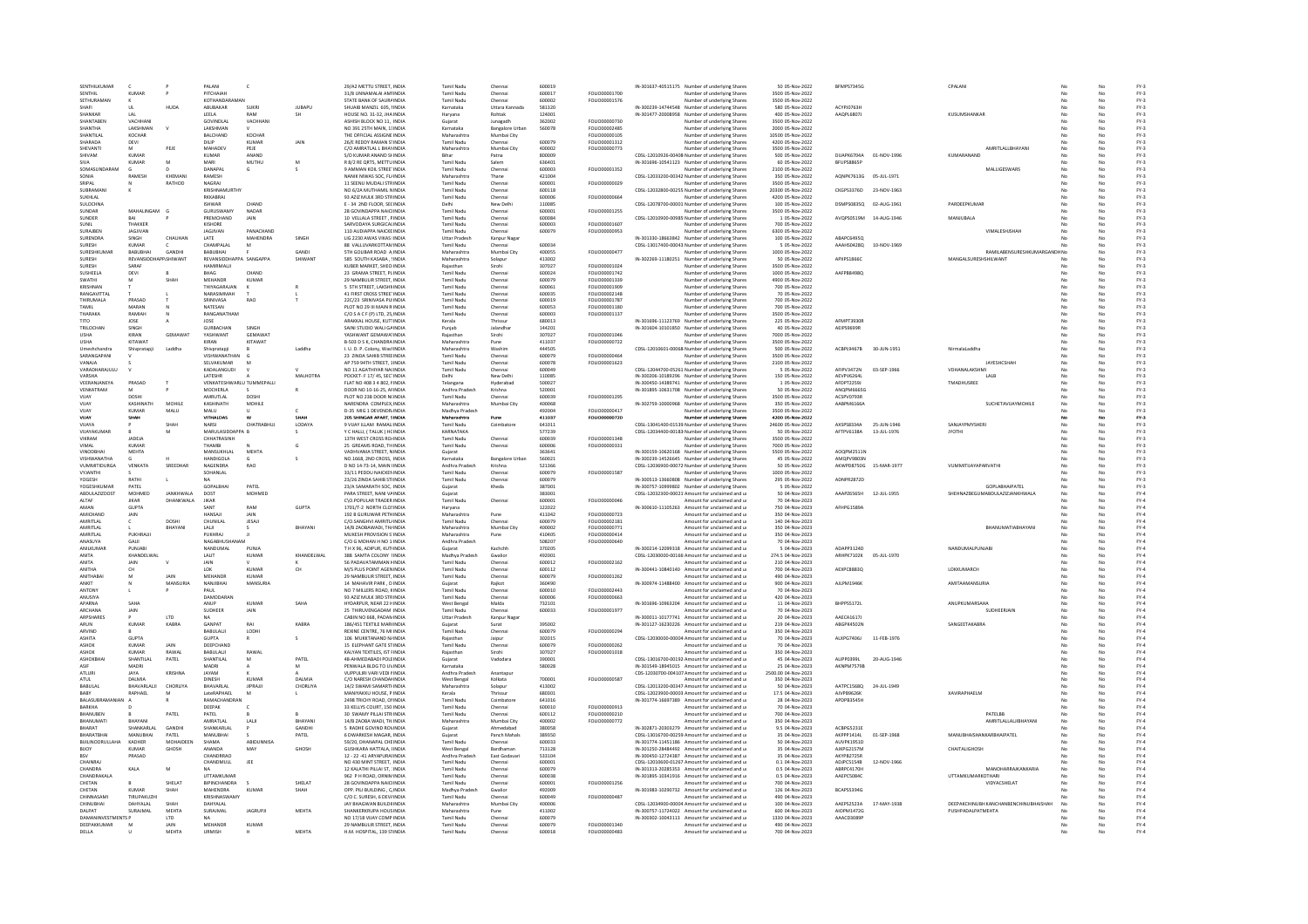| DHANESH                         | SETHIYA                 | $\epsilon$        | LATESHRISAJAN                                | KARAN                 | SETHIYA       | NO.7 ANDERSON STREINDIA                                                          | Tamil Nadu                      | Chennai                           | 600001           | FOLIO00000327                  | Amount for unclaimed and u                                                                       | 700 04-Nov-2023                                       |                          |             |                                                    |          | No       | $FY-4$                                    |
|---------------------------------|-------------------------|-------------------|----------------------------------------------|-----------------------|---------------|----------------------------------------------------------------------------------|---------------------------------|-----------------------------------|------------------|--------------------------------|--------------------------------------------------------------------------------------------------|-------------------------------------------------------|--------------------------|-------------|----------------------------------------------------|----------|----------|-------------------------------------------|
| DHANJI                          | DALII                   | PRAJAPATI         | DALII                                        | PRAJAPATI             |               | DENA BNAK, MANIK CHNDIA                                                          | Gujarat                         | Ahmedabad                         | 380001           | FOLIO00001357                  | Amount for unclaimed and u                                                                       | 350 04-Nov-2023                                       |                          |             |                                                    |          | No       | $FY-4$                                    |
|                                 |                         |                   | SEENIAPPA                                    | NADAR                 |               | 7/C1 NATHAN STREET, INDIA                                                        | <b>Tamil Nadu</b>               | Chennai                           | 600031           | FOLIO00001662                  | Amount for unclaimed and u                                                                       | 700 04-Nov-2023                                       |                          |             |                                                    |          |          | $FY-4$                                    |
| DHAVAL                          |                         | PATEL             | RAMESHBHAI                                   |                       | PATEL         | 18 HINA PARK SOC., 1 INDIA                                                       |                                 | Ahmedabad                         | 380019           |                                | IN-301983-10732524 Amount for unclaimed and u                                                    | 100 04-Nov-2023                                       | ASYDDSOAAO               |             |                                                    |          | No       | $FY-4$                                    |
| <b>DILIP</b><br><b>DOOMAPPA</b> | KUMAR                   | SURANA            | <b>MOHANI AL</b><br>SHESAPPA                 | SURANA<br>SALIAN      |               | 3 VADAMALAL 1ST LANINDIA<br>SHREEDURGA, 7-5 674 INDIA                            | Tamil Nadu<br>Karnataka         | Chennai<br>Dakshina Kannada       | 600079<br>575006 | <b>FOLIO00002504</b>           | Amount for unclaimed and u<br>IN-300239-10572127 Amount for unclaimed and u                      | 2.5.04-Nov-2023<br>2.5 04-Nov-2023                    | AAGPD02311<br>AAEPU0060A |             | NALINID                                            |          | No<br>No | FY-4<br>$FY-4$                            |
| EKAMBARAM                       |                         |                   | PERIYASAM                                    |                       |               | NO 42 KAMALA NAGAFINDI                                                           | Tamil Nadu                      | Chenna                            | 600019           | FOLIO00001561                  | Amount for unclaimed and u                                                                       | 700 04-Nov-2023                                       |                          |             |                                                    |          |          | $FY-4$                                    |
| <b>GANDHI</b>                   | <b>DHANESH</b>          | SHREYANS          | <b>GANDHI</b>                                | SHREYANS              | GAUTAMCHAND   | ABHAY CLINIC DEODIK INDIA                                                        | Maharashtra                     | Solapur                           | 413101           |                                | IN-300476-42823656 Amount for unclaimed and u                                                    | 35 04-Nov-2023                                        | AFVPG72781               |             | <b>GANDHIMANISHADHANESE</b>                        |          | No       | $FY-4$                                    |
| GAURAV                          |                         |                   | CHANDER                                      | <b>MOHAN</b>          | SAXENA        | 167. MAHARAJ NAGARINDIA                                                          | <b>Uttar Pradesh</b>            | Kanpur Nagar                      |                  |                                | IN-301055-10519353 Amount for unclaimed and u                                                    | 7 04-Nov-2023                                         | BFBPS4161P               |             |                                                    | No       | No       | $FY-4$                                    |
| GOUTHAM                         |                         |                   | PARASMAL                                     |                       |               | REP MOOLCHAND FIN/INDIA                                                          | Tamil Nadu                      | Chennai                           | 600018           | FOLIO00001631                  | Amount for unclaimed and u                                                                       | 420 04-Nov-2023                                       |                          |             |                                                    |          | No       | $FY-4$                                    |
| GOVINE<br>GOVINE                | SANKA                   | RAWAI             | SHIVARAM<br>SLIRVA                           | PRAKASARAO            |               | C/O RAJLAXMI STEEL C INDIA<br>DIGGIRALA (MANDALAINDIA                            | Tamil Nadu<br>Andhra Pradesh    | Chenna<br>Guntur                  | 600003<br>522305 | FOLIO00000837<br>FOLIO00000391 | Amount for unclaimed and u<br>Amount for unclaimed and u                                         | 350 04-Nov-2023<br>1050 04-Nov-2023                   |                          |             |                                                    |          |          | $FY-4$                                    |
| HARBHAJAN                       | SINGH                   | SALUJA            | <b>JASWANT</b>                               | SINGH                 |               | 240, SIKH COLONY, MEINDIA                                                        | Raiasthan                       | Udajpur                           | 313001           |                                | IN-302902-42679416 Amount for unclaimed and u                                                    | 138.5 04-Nov-2023                                     | AAXPH8619M               |             |                                                    |          | No       | $\mathsf{FY}\text{-}\mathsf{4}$<br>$FY-4$ |
| <b>HARISH</b>                   | AMBALAL                 | JAIN              |                                              |                       |               | J B ROAD KISANBATTI (INDIA                                                       | Maharashtra                     | Dhule                             | 424001           |                                | CDSL-12033200-07595 Amount for unclaimed and u                                                   | 140 04-Nov-2023                                       | ADIPJ5374R               | 11-JUN-1978 | VAISHALIHARISHJAIN                                 |          |          | $FY-4$                                    |
| HAZI                            | MOHMMED                 | SHARIF            | <b>NARI</b>                                  | BAX                   | HAZI          | SENIOR HIGHER SE. SCIINDIA                                                       |                                 | Pali                              | 306115           |                                | CDSL-12010900-01736 Amount for unclaimed and u                                                   | 35 04-Nov-2023                                        | <b>ABYPH0661H</b>        | 01-JAN-1927 | MOHMMEDIOBAL                                       |          |          | $FY-4$                                    |
| INDURALA                        | M                       |                   | <b>NA</b>                                    |                       |               | 12 KALATHI PILLAI STRINDIA                                                       | Tamil Nadu                      | Chenna                            | 600079           |                                | IN-300450-10081926 Amount for unclaimed and u                                                    | 0.5.04-Nov-2023                                       | AGSP11864H               |             |                                                    | No       | No       | $FY-4$                                    |
| JAIDESH                         | PAL                     | WASON             | RAM                                          | AHAR                  | WASON         | 54/D RACE COURSE, DHNDIA                                                         | <b>Uttar Pradesh</b>            | Agra                              | 600011           |                                | CDSL-13028600-00006 Amount for unclaimed and u                                                   | 0.5 04-Nov-2023                                       |                          | 30-JAN-1949 | SURESHWASON                                        | No       | No       | $FY-4$<br>$FY-4$                          |
| JAYANTH<br>JAYESH               | LALI                    |                   | <b>ALAGIRISAMY</b><br>LALII                  | KALABHA               | JAWIA         | 12-A MAIN STREET, SLINDIA<br><b>40 ASHOK NAGAR, BHAINDL</b>                      | Tamil Nadu<br>Madhya Pradesh    | Chenna<br>Indore                  | 452001           | FOLIO00001851                  | Amount for unclaimed and u<br>IN-300214-14391359 Amount for unclaimed and u                      | 1400 04-Nov-2023<br>2500 04-Nov-2023                  | AADHJ57970               |             |                                                    |          | No       | $\mathsf{FY}\text{-4}$                    |
| <b>JAYSHREE</b>                 | <b>BHORA</b>            |                   | MURARI                                       | LAL                   | <b>BOHRA</b>  | OUT SIDE JASSUSAR G/INDIA                                                        | Guiarat                         | Ahmedabad                         |                  |                                | IN-301330-19973259 Amount for unclaimed and u                                                    | 20 04-Nov-2023                                        | AKOPB7725H               |             | <b>MURARILALBOHRA</b>                              |          | No.      | $FY-4$                                    |
| JEEWAN                          | LAL                     |                   | MANGILAL                                     |                       |               | 33/11 PEDDU NAICKENINDIA                                                         | Tamil Nadu                      | Chennai                           | 600079           | FOLIO00000690                  | Amount for unclaimed and u                                                                       | 50 04-Nov-2023                                        |                          |             |                                                    |          | No       | $FY-4$                                    |
| <b>JIGNESH</b>                  | ARVINDBHAI              | PRAJAPAT          | ARVINDBHAI                                   | PRAJAPATI             |               | 29 KRISHDHAM SOCIE INDIA                                                         | Guiarat                         | Ahmedabad                         | 382330           |                                | CDSL-13015200-00025 Amount for unclaimed and u                                                   | 10 04-Nov-2023                                        | AQHPP7768                | 04-AUG-1985 | KETANARVINDBHAIPRAJAPAT                            |          |          | $FY-4$                                    |
| <b>JITENDRA</b>                 | RAI                     |                   |                                              |                       |               | NO.43 LAWYER CHINNINDIA                                                          | <b>Tamil Nadu</b>               |                                   | 600001           |                                | CDSL-12039700-00090 Amount for unclaimed and u                                                   | 130 04-Nov-2023                                       | AAEPJ0616R               | 01-FEB-1971 |                                                    |          |          | $FY-4$                                    |
| KAILASH<br>KALA                 | KUMAR                   | KOTHARI           | PARASMALII<br><b>DULRAI</b>                  | KOTHARI               |               | ARHISHEK GLASS & PLYINDIA<br>OLD NO 23 NEW NO 2. INDIA                           | Karnataka<br>Tamil Nadu         | <b>Bangalore Urbar</b><br>Chennai | 560053<br>600082 | FOLIO00001715                  | Amount for unclaimed and u<br>CDSL-12023000-00346 Amount for unclaimed and u                     | 350.04-Nov-2023<br>50 04-Nov-2023                     | AKSPK8621M               | 14-JAN-1969 | PARASMALKOTHAR                                     |          | No<br>No | FY-4<br>$FY-4$                            |
| KALYANAN                        |                         |                   | RAMIAH                                       |                       |               | 6/16 FIFTH STREET, SUNDIA                                                        | Tamil Nadu                      | Sivaganga                         | 630002           |                                | CDSL-12023000-00012 Amount for unclaimed and u                                                   | 1 04-Nov-2023                                         | ARZPK6688A               | 03-APR-1945 | KSHYAMAL                                           |          |          | $FY-4$                                    |
| KANAYALAI                       |                         | ROCHLAN           | PRIRHDAS                                     | ROCHLANI              |               | 12 SAGAR SANGAM, 21 INDIA                                                        | Maharashtra                     | Mumbai City                       | 400050           | FOLIO00000757                  | Amount for unclaimed and u                                                                       | 100 04-Nov-2023                                       |                          |             | <b>VISHALHROCHLANI</b>                             | No       | No       | $FY-4$                                    |
| KANCHANA                        | MANGAYARKARAA           |                   | ARUNACHALAM                                  |                       |               | 2 WEST MADAVILAGA INDIA                                                          | Tamil Nadu                      | Karur                             | 639001           |                                | IN-301637-40395592 Amount for unclaimed and u                                                    | 5 04-Nov-2023                                         | ARYPK3310J               |             | ARUNACHALAMK                                       | No       | No       | $FY-4$                                    |
| KAVITA                          | SONI                    |                   | AMAR                                         | SONI                  |               | SHREE SADAN, 89/367 INDIA                                                        | West Bengal                     | Hooghly                           | 712248           | FOLIO00000795                  | Amount for unclaimed and u                                                                       | 700 04-Nov-2023                                       |                          |             |                                                    |          | No       | $FY-4$                                    |
| KEERTHIMEENA                    |                         |                   | VETRISELVAN<br><b>MENTA</b>                  |                       |               | 2/E2 E2 1ST STREET, MNDIA                                                        | Tamil Nadu                      | Madura                            | 625002           | 5011000002275                  | IN-301696-10895523 Amount for unclaimed and u                                                    | 0.5 04-Nov-2023                                       | ANOPM6621L               |             | VETRISELVANE                                       |          |          | $FY-4$                                    |
| KETAN<br>KIRAN                  | KUMARI                  | <b>MEHTA</b>      | CHAMPALAL                                    | RANKA                 |               | 21 RAJA ANNAMALAI FINDIA<br>C/O G RATHAN KUMAFINDIA                              | Tamil Nadi<br>Tamil Nadu        | Chenna<br>Chennai                 | 600084<br>600002 | FOLIO00001555                  | Amount for unclaimed and u<br>Amount for unclaimed and u                                         | 70 04-Nov-2023<br>320 04-Nov-2023                     |                          |             |                                                    |          | No       | $\mathsf{FY}\text{-}\mathsf{4}$<br>$FY-4$ |
| KIRAN                           |                         | MANGAONKA         |                                              |                       |               | FLAT NO 10 PRAYATNAINDIA                                                         | Maharashtra                     | Mumbai City                       | 400024           |                                | IN-300450-10154462 Amount for unclaimed and u                                                    | 25 04-Nov-2023                                        | AAGPM8382B               |             | MUGDHAKIRANNINDIRAKMANGAONKAR                      |          |          | $FY-4$                                    |
|                                 |                         |                   | MELAPCHAND                                   | <b>IAIN</b>           |               | 36 PERUMAL MUDALI : INDIA                                                        | Tamil Nadu                      |                                   | 600079           | FOLIO00001297                  | Amount for unclaimed and u                                                                       | 350 04-Nov-2023                                       |                          |             |                                                    |          |          | $FY-4$                                    |
| KOCHUMOL                        |                         |                   | KOCHLINNY                                    |                       |               | CHERLIVATHOOR HOLLINDIA                                                          | Kerala                          | Thrissur                          | 680503           |                                | CDSL-12023900-00101 Amount for unclaimed and u                                                   | 210 04-Nov-2023                                       |                          |             |                                                    |          |          | $FY-4$                                    |
| KRISHNAN                        |                         |                   | THIYAGARAJAN                                 |                       |               | 5 STH STREET, LAKSHMINDIA                                                        | Tamil Nadu                      | Chennai                           | 600061           | FOLIO00001909                  | Amount for unclaimed and u                                                                       | 70 04-Nov-2023                                        |                          |             |                                                    |          | No       | $FY-4$                                    |
| KUMAR<br>LALITH                 | KUMAI                   |                   | NARAYANAN                                    |                       |               | S-3 2nd Floor, Sree KrINDIA<br>3 SOWRASHTRA NAGAINDI                             | Tamil Nadu<br><b>Tamil Nadu</b> | Chenna                            | 600033<br>600094 | FOLIO00001512<br>FOLIO0000044  | Amount for unclaimed and u<br>Amount for unclaimed and u                                         | 210 04-Nov-2023<br>350 04-Nov-2023                    |                          |             |                                                    |          | No       | $FY-4$                                    |
| LALITHA                         | BAI                     |                   | AMBALAL<br>LALIT                             | KUMAR                 |               | 127 ANNAPILLAI ST. CHINDIA                                                       | Tamil Nadu                      | Chenna<br>Chennai                 | 600079           | FOLIO00001286                  | Amount for unclaimed and u                                                                       | 100 04-Nov-2023                                       | ABHPL8124G               |             |                                                    |          | No.      | $\mathsf{FY}\text{-4}$<br>$FY-4$          |
| MADHURI                         |                         | CHARANKAR         | ROHIDAS                                      | HARIBHAU              | SHINDE        | E 39/40 SURVEYNAG INDIA                                                          | Maharashtra                     | Kolhapu                           | 416007           |                                | IN-301696-11111146 Amount for unclaimed and u                                                    | 49.5 04-Nov-2023                                      | AGAPCS754F               |             | ANANTKUMARBCHARANKAR                               | No       | No       | $FY-4$                                    |
| MADHV                           | CHANDHON                |                   | VIJAY                                        | KUMAF                 | CHANDHON      | XV 983 MANTOLA PAH INDIA                                                         |                                 | New Delh                          | 110055           | FOLIO00001133                  | Amount for unclaimed and u                                                                       | 350 04-Nov-2023                                       |                          |             |                                                    |          |          | $FY-4$                                    |
| MAHAVEER                        | CHAND                   | BHANDAR           | NATHMAL                                      | RHANDAR               |               | C/O VIMAL ELECTRICALINDIA                                                        | <b>Tamil Nady</b>               | Chenna                            | 600079           | FOLIO00001305                  | Amount for unclaimed and u                                                                       | 100 04-Nov-2023                                       |                          |             |                                                    |          |          | $FY-4$                                    |
| MAHAVEERCHAND                   | <b>JAIN</b>             |                   | <b>BUDHRAL</b>                               | <b>IAIN</b>           |               | 6/2 PADDY FIFLD ROAFINDIA                                                        | Tamil Nadu                      | Chennai                           | 600011           |                                | IN-301637-40317885 Amount for unclaimed and u                                                    | 0.4.04-Nov-2023                                       | AARPC8264R               |             |                                                    |          | No       | $FY-4$                                    |
| MAINA<br>MALT                   | KUMARI<br>KUMARI        |                   | CHAMPALAL                                    | RANKA<br>AJJAN        | CHAUDHARY     | C/O G RATHAN KUMAFINDIA<br>C/O ALLAHABAD BANK INDI                               | Tamil Nadu                      | Chennai<br>Bhagalpu               | 600002<br>812007 | FOLIO00001556                  | Amount for unclaimed and u<br>IN-301557-20927529 Amount for unclaimed and u                      | 320 04-Nov-2023<br>350 04-Nov-2023                    | ANQPK1585P               |             | RAMSAJJANCHAUDHAR1                                 |          | No       | $FY-4$<br>$FY-4$                          |
| MAMTA                           | KUMARI                  |                   | RAJESH                                       | KUMAR                 |               | C/O. MADANLAL, 8 NA INDIA                                                        | Tamil Nadu                      | Chennai                           | 600001           | <b>EQUO0002335</b>             | Amount for unclaimed and u                                                                       | 490 04-Nov-2023                                       |                          |             |                                                    |          | No       | $FY-4$                                    |
| MANI                            | M                       |                   | MOHAMBARAM                                   |                       |               | NO 28 NORTH WALL RINDIA                                                          | Tamil Nadu                      | Chennai                           | 600079           | FOLIO00000824                  | Amount for unclaimed and u                                                                       | 630 04-Nov-2023                                       |                          |             | MOHAND                                             | No       | No       | $FY-4$                                    |
| MANICKAN<br>BROSE R             |                         |                   | AMBROSE                                      |                       |               | 21 MARIA DOSS STREEINDIA                                                         | Tamil Nadu                      | Chenna                            | 600013           | FOLIO00000145                  | Amount for unclaimed and u                                                                       | 350 04-Nov-2023                                       |                          |             |                                                    |          | No       | $FY-4$                                    |
| <b>MANISH</b>                   |                         |                   | <b>JAGDISH</b>                               | KUMAF                 |               | 9 VINAYAKA MUDALI SINDIA                                                         | Tamil Nadu                      | Chenna                            | 600079           | FOLIO00000830                  | Amount for unclaimed and u                                                                       | 210 04-Nov-2023                                       |                          |             |                                                    |          |          | $FY-4$                                    |
| <b>MANISH</b><br>MANISH         | RHATTACHARJEE<br>PRASAD |                   | <b>NDIDENDRA</b><br>MADANMOHAN               | <b>NATH</b><br>PRASAD | BHATTACHARJEE | 10 PRAFULLA NAGAR, INDIA<br>144 JEETPUR TOPCHANINDIA                             | West Benga<br>Bihar             | Kolkata<br>Bhagalpu               | 700056           |                                | IN-301629-10031131 Amount for unclaimed and u<br>CDSL-12046300-00063 Amount for unclaimed and u  | 10 04-Nov-2023<br>2 04-Nov-2023                       | AV10019920<br>AJLPP1222F | 11-JAN-1972 |                                                    |          | Nr<br>No | $\mathsf{FY}\text{-4}$<br>$FY-4$          |
| MANJU                           | DEVI                    | <b>ANCHALIA</b>   | LABHACHAND                                   | ANCHAUA               |               | C/O LABHA CHAND AN INDIA                                                         | Raiasthar                       | Bikaner                           | 334401           |                                | CDSL-12010900-00938 Amount for unclaimed and u                                                   | 12.5 04-Nov-2023                                      | AILPA1471E               | 03-JUL-1974 | LABHACHANDANCHALIA                                 |          |          | $FY-4$                                    |
| MANJULA                         |                         |                   | PABUDAN                                      | BHANSAL               |               | 33-A/4 PEDDU STREET INDIA                                                        | Tamil Nadi                      | Chenna                            | 600079           | FOLIO00000492                  | Amount for unclaimed and u                                                                       | 700 04-Nov-2023                                       |                          |             |                                                    |          |          | $FY-4$                                    |
| MANOL                           |                         |                   | NAWALMAL                                     |                       |               | 6 KOTHANDARAMAN LINDIA                                                           | <b>Tamil Nadu</b>               | Chennai                           | 600021           | FOLIO00001184                  | Amount for unclaimed and u                                                                       | 70 04-Nov-2023                                        |                          |             |                                                    |          |          | $FY-4$                                    |
| <b>MANOJ</b>                    | DAGA                    |                   |                                              |                       |               | 59 DEV NAGAR, PAL LINDIA                                                         | Raiasthan                       | Jodhpur                           | 342008           |                                | CDSL-12020000-00091/Amount for unclaimed and u                                                   | 3000 04-Nov-2023                                      | AEXPD5880J               | 29-SEP-1960 | SURENDRAMALDAGA                                    | No       | No       | $FY-4$                                    |
| MANOJ                           | KUMAF                   | TIWARI            | JANARDAN                                     | PRASAD                | TIWAR         | H.NO.43 VILLAGE - NE INDIA                                                       | Bihar                           | Bhagalpu                          | 812001           |                                | CDSL-12019103-00198 Amount for unclaimed and u                                                   | 200 04-Nov-2023                                       | AGYPT2415N               | 28-DEC-1969 |                                                    |          | No       | $FY-4$                                    |
|                                 |                         |                   | SOHANLAL                                     |                       |               | 52 MAGAZINE ROAD, INDIA                                                          | Tamil Nadu                      | Chenna                            | 600039           | FOLIO00000322                  | Amount for unclaimed and u                                                                       | 350 04-Nov-2023<br>14 04-Nov-2023                     |                          | 03-DEC-1958 |                                                    |          |          | $\mathsf{FY}\text{-4}$                    |
| MANO.                           | KUMAF                   |                   |                                              |                       |               |                                                                                  |                                 |                                   |                  |                                |                                                                                                  |                                                       |                          |             |                                                    |          |          |                                           |
| MANOJKUMAR                      |                         | TRIVEDI           | <b>GUNVANTRAY</b>                            | TRIVED                |               | A-4-86 . GURUKRUPA VINDIA                                                        | Guiarat                         | Vadodara                          | 390022           |                                | CDSL-12011300-00112 Amount for unclaimed and u                                                   |                                                       | AEVPT1415P               |             |                                                    |          | No.      | $FY-4$                                    |
| MAYA                            | MAYUR                   | DOSHI             | MAYUR                                        | DOSHI                 |               | <b>B-11 ADITYA APARTMEINDIA</b>                                                  | Maharashtra                     | Mumbai City                       | 400069           |                                | CDSL-12056200-00020 Amount for unclaimed and u                                                   | 0.9 04-Nov-2023                                       | AADPD8357L               | 21-DEC-1962 | BHAVIKMAYURD(MAYURSHANTILALDOSHI                   |          | No       | $FY-4$                                    |
| MEENAL<br>MEGHNA                | RAJKUMAI                | DARL              | PALANIAPPAN                                  | KUMAF                 | DARLA         | DOOR NO.76 PADMA IINDIA<br>15 MASILAMANI STREINDIA                               | Tamil Nadu<br><b>Tamil Nady</b> | Chenna<br>Chenna                  | 600049<br>600017 | FOLIO00000305                  | Amount for unclaimed and u<br>CDSL-13017400-00086 Amount for unclaimed and u                     | 350 04-Nov-2023<br>5 04-Nov-2023                      | ARHPM4641F               | 03-JUL-2003 | <b>MRAJKUMARDARLA</b>                              |          |          | $FY-4$                                    |
| <b>MEHANDRKUMAR</b>             |                         | <b>JAIN</b>       | PANNALALII                                   |                       |               | 29 NAMBLILIR STREET INDIA                                                        | Tamil Nadu                      | Chennai                           | 600079           | FOU IO00001344                 | Amount for unclaimed and u                                                                       | 490.04-Nov-2023                                       |                          |             |                                                    |          | No       | $FY-4$<br>$FY-4$                          |
| MIRZA                           | ANEES                   | BAIG              | GAFOOR                                       | <b>BAIG</b>           | CHAGTAI       | 4 J 15 VIJAYAN NAGARINDIA                                                        | Raiasthan                       | Kota                              | 324005           |                                | IN-302201-10858148 Amount for unclaimed and u                                                    | 50 04-Nov-2023                                        | ACYPB3050H               |             |                                                    | No       | No       | $FY-4$                                    |
| MOHAMED                         | NUAMA                   | А                 | ABDUL                                        | AZEEZ                 |               | 4 CUSTOMS COLONY, SINDI                                                          | Tamil Nadu                      | Chenna                            | 600019           | FOLIO00001169                  | Amount for unclaimed and u                                                                       | 350 04-Nov-2023                                       |                          |             | ABDULAZEE                                          |          |          | $FY-4$                                    |
| MOHAMMAD                        | <b>ISMAIL</b>           |                   | <b>LATFHATI</b>                              | PEER                  | BUX           | P.NO.23, KAMLA NEHRINDIA                                                         | Raiasthan                       | Jaipur                            | 302006           |                                | IN-302700-20228122 Amount for unclaimed and u                                                    | 20 04-Nov-2023                                        | <b>AAHPI02271</b>        |             | <b>IDREESALL</b>                                   |          |          | $FY-4$                                    |
| MOHANRAO<br>MOHD                | KOTARI<br>NISAR         | KHAN              | GOPAL<br>RAHIM                               | KHAN                  |               | D. NO-26-9-987, SAILA INDIA<br>HAJI ESMAIL H. QURES INDIA                        | Andhra Pradesh<br>Gujarat       | Nellore<br>Surat                  | 524004<br>395005 |                                | CDSL-12038400-00277. Amount for unclaimed and u<br>IN-300425-10119162 Amount for unclaimed and u | 140 04-Nov-2023<br>50 04-Nov-2023                     | AEKPK6404J<br>ASIPK9909L | 14-AUG-1963 | KSUJATHA<br>RASHIDABIBIMNKHAN                      | No       | No<br>No | $FY-4$<br>$FY-4$                          |
| MUKESH                          | JAIN                    |                   | PUSHPAKUMAR                                  |                       |               | NO 2, PUTTANNA LANEINDIA                                                         | Karnataka                       | <b>Bangalore Urbar</b>            | 560053           |                                | IN-302148-10436220 Amount for unclaimed and u                                                    | 20 04-Nov-2023                                        | AANPJ0740M               |             | LALITADEVI                                         |          |          | $FY-4$                                    |
| <b>NAGALAKSHM</b>               | M                       |                   | MURUGESAN                                    |                       |               | PLOT NO.4 QUEENS CHNDIA                                                          | <b>Tamil Nadu</b>               |                                   | 636008           | FOLIO00000146                  | Amount for unclaimed and u                                                                       | 350 04-Nov-2023                                       |                          |             |                                                    |          |          | $\mathsf{FY}\text{-4}$                    |
| <b>NAMDEO</b>                   | SAVALA                  | TELE              | SAVALA                                       | APPA                  | TELE          | FOREST HILLS CO OP H INDIA                                                       | Maharashtra                     | Thane                             | 400615           |                                | CDSL-12029900-02952 Amount for unclaimed and u                                                   | 764.8 04-Nov-2023                                     | AAZPT2734F               |             |                                                    |          | Nr       | $FY-4$                                    |
| NAND                            | <b>KISHORE</b>          | KOSTA             | LATEK                                        |                       | KOSTA         | 212. GARHA, KOSTA M INDIA                                                        | Madhya Pradesh                  | Jabalpu                           | 482003           |                                | IN-300394-10690287 Amount for unclaimed and u                                                    | 10 04-Nov-2023                                        | AGXPK6338E               |             | PRAMILAKOSTA                                       |          |          | $FY-4$                                    |
| NEETA<br>NII AM                 | SHAH<br>KUMARI          |                   | VIJAY<br><b>UPENDRA</b>                      | KUMAF                 | SHAH<br>VERMA | 205 SHINGAR APART, SINDIA                                                        | Maharashtra                     | Pune                              | 411037<br>125001 | FOLIO00000721                  | Amount for unclaimed and u                                                                       | 420 04-Nov-2023                                       | RAAPK5352C               |             | <b>RANIFFTKUMARSINGE</b>                           |          |          | $FY-4$                                    |
| NILESH                          | <b>GIRISHBHAI</b>       | MEHTA             | <b>GIRISHBHAI</b>                            | NATH                  | MEHTA         | C/O N K RANJEET KUM INDIA<br>106 SILVER SQUARE AFINDIA                           | Haryana<br>Guiarat              | Vadodara                          | 390020           |                                | IN-300394-17047555 Amount for unclaimed and u<br>IN-301549-16070333 Amount for unclaimed and u   | 32 04-Nov-2023<br>0.5 04-Nov-2023                     | ABYPM0038K               |             |                                                    |          | No       | $FY-4$<br>$FY-4$                          |
| NILESH                          | <b>GIRISHBHAI</b>       | MEHTA             | <b>GIRISHBHAI</b>                            | MEHTA                 |               | 106 SILVER SQUARE AFINDIA                                                        | Gujarat                         | Vadodara                          | 390020           |                                | IN-301549-16067616 Amount for unclaimed and u                                                    | 0.5 04-Nov-2023                                       | ABYPM0038K               |             | PARULBENNILESHMEHTA                                |          | No       | $FY-4$                                    |
| <b>NINGAPPA</b>                 | BASAPPA                 | CHEGUR            | BASAPPA                                      | CHANNABASAPPA         | CHEGUR        | SANGAMESHWAR NILLINDIA                                                           | Karnataka                       | Gadag                             | 582102           |                                | IN-301774-15584652 Amount for unclaimed and u                                                    | 22.5 04-Nov-2023                                      | AAZPC8588M               |             | IRAVVANINGAPPACHEGUR                               |          |          | $\mathsf{FY}\text{-4}$                    |
| NIRANJAN                        | LAL                     |                   | BALRAM                                       |                       |               | H NO 52, S F, SECTOR 2 INDIA                                                     | Harvana                         | Gurgaor                           | 122001           |                                | IN-301364-10209530 Amount for unclaimed and u                                                    | 122 04-Nov-2023                                       | ADYPL1974H               |             |                                                    |          | No       | $FY-4$                                    |
| NIRBHAYLAL<br>PALANIAPPAN       |                         |                   | SUMERMAL<br>MUTHUMANICKAM S                  |                       |               | 57/2 NARAYANA MUDJINDIA<br>NO 56 GANGALAMMA INDIA                                | Tamil Nadu<br>Tamil Nadu        | Chennai<br>Chenna                 | 600079<br>600092 | FOLIO00000985                  | Amount for unclaimed and u<br>IN-302679-30344038 Amount for unclaimed and u                      | 350 04-Nov-2023<br>0.1 04-Nov-2023                    | AOYPP1001L               |             | MLAKSHMI                                           |          | No       | $FY-4$<br>$FY-4$                          |
| PANKAL                          | SAXENA                  |                   | NAVAL                                        | KISHORE               | SAXENA        | ATLAS CYCLES HARYANINDIA                                                         | Madhya Prades                   | Gwalio                            | 474002           |                                | IN-302269-11477562 Amount for unclaimed and u                                                    | 66.5 04-Nov-2023                                      | <b>AYKPS6779A</b>        |             |                                                    |          |          | $FY-4$                                    |
| PANKAL                          | SINGHAL                 |                   | MUNNALAL                                     | SINGHAL               |               | C 3/191 JANAK PURL HNDIA                                                         | Delhi                           | New Delhi                         | 110058           |                                | IN-301918-10004313 Amount for unclaimed and u                                                    | 100.04-Nov-2023                                       | AATPS5430M               |             | SUMANSINGHAL                                       |          | No       | FY-4                                      |
| PARASMAL                        |                         | MEHTA             | BADARMALII                                   |                       |               | MEHTA BHAVAN, MUNINDIA                                                           | Karnataka                       | Gadag                             | 582101           | FOLIO00000281                  | Amount for unclaimed and u                                                                       | 350 04-Nov-2023                                       |                          |             |                                                    |          | No       | $FY-4$                                    |
|                                 |                         | RATHOD            | TEJRAJ                                       |                       |               | PARESH T. RATHOD, 11INDIA                                                        | Tamil Nadu                      | Chenna                            | 600001           | FOLIO00000389                  | Amount for unclaimed and u                                                                       | 350 04-Nov-2023                                       |                          |             |                                                    |          |          | $FY-4$                                    |
| <b>PARLILREN</b>                | NIL FSH                 | <b>MEHTA</b>      | NILESH                                       | MEHTA                 |               | 106 SILVER SQUARE AFINDIA                                                        | Gujarat                         | Vadodara                          | 390020           |                                | IN-301549-16084459 Amount for unclaimed and u                                                    | 0.5 04-Nov-2023                                       |                          |             | NILESHGIRISHBHAIMEHTA                              |          |          | $FY-4$                                    |
| PARULBEN                        | NILESH                  | MEHTA             | NILESH                                       | GIRISHBHAI            | MEHTA         | 106 SILVER SQUARE AFINDIA                                                        | Guiarat                         | Vadodara                          | 390020           |                                | IN-301549-16081090 Amount for unclaimed and u                                                    | 0.5 04-Nov-2023                                       |                          |             |                                                    | No       | No       | $FY-4$                                    |
| PATEL<br>PAYAL                  | <b>GOVINDBHAI</b>       | HARAGOVAN<br>SHAH | DAS PATEL<br>MEHANDI                         | HARGOVANDAS<br>KUMAF  |               | 19 SARJAN BANGLOWSINDIA<br>29 NAMBULIR STREET, INDIA                             | Gujarat<br>Tamil Nadu           | Mahesana<br>Chenna                | 384001<br>600079 | FOLIO00001338                  | IN-301276-30427484 Amount for unclaimed and u<br>Amount for unclaimed and u                      | 35 04-Nov-2023<br>490 04-Nov-2023                     | ABRPP9023C               |             | PATELRENUKABENGOVINDBHA                            |          | No       | $FY-4$<br>$FY-4$                          |
| PENTYALA                        | SUBBARAYUDU             |                   | SINGAIAH                                     |                       |               | DOOR NO 228, CHAND INDIA                                                         | Andhra Pradesh                  | Prakasar                          | 523167           |                                |                                                                                                  | 75 04-Nov-2023                                        | ADVDD3QCQV               |             | <b>DENTVALASANTH</b>                               |          |          |                                           |
| PERIN                           | PRASHANT                | MEHTA             | NA.                                          |                       |               | HONEY DALE OPP BHA'INDIA                                                         | Guiarat                         | Vadodara                          | 390008           |                                | IN-302324-10787537 Amount for unclaimed and u<br>IN-300888-13893974 Amount for unclaimed and u   | 363 04-Nov-2023                                       | ACBPM9767D               |             | PRASHANTJMEHTA                                     | No       | No       | $\mathsf{FY}\text{-}\mathsf{4}$<br>$FY-4$ |
| PIYUSH                          | SAHEBRAO                | SONAWANE          | SAHEBRAO                                     | VYANKU                | SONAWANI      | 10 SHANTINAGAR PETHNDIA                                                          | Maharashtra                     | Dhule                             | 424001           |                                | CDSL-12013300-00711 Amount for unclaimed and u                                                   | 5 04-Nov-2023                                         | AWEPS1443F               | 11-APR-1979 |                                                    |          | No       | $FY-4$                                    |
| POMILLA                         | RANI                    |                   | <b>HUSHANKUMAF</b>                           | GARG                  |               | NEAR BALMIKI MANDIHNDI                                                           | Punjab                          | Sangrur                           | 148108           |                                | IN-301127-16223310 Amount for unclaimed and u                                                    | 70 04-Nov-2023                                        | AFYPR1074E               |             | BHUSHANKUMAR                                       |          |          | $FY-4$                                    |
| POONAM<br>PRAISE                | HIRAI AI<br>SEBASTIAN   |                   | HIRALAI<br>SEBASTIAN                         |                       | $\vee$        | NO 9 MONTIFTH LANE INDIA<br>C4 CENTRAL EXCISE OLINDIA                            | <b>Tamil Nadu</b><br>Kerala     | Chennai<br>Palakkad               | 600008<br>678001 | <b>FOUO00001615</b>            | Amount for unclaimed and u<br>IN-301637-10199873 Amount for unclaimed and u                      | 20 04-Nov-2023<br>70 04-Nov-2023                      | AYVPS2719P               |             | <b>HIRALALR</b><br>SEBASTIANPV                     | No<br>No | No<br>No | $FY-4$<br>$FY-4$                          |
| PRAKASH                         |                         |                   |                                              |                       |               | SWASTIK ROAD CARRI INDIA                                                         | Tamil Nadu                      | Chennai                           | 600001           | FOLIO00000233                  | Amount for unclaimed and u                                                                       | 350 04-Nov-2023                                       |                          |             |                                                    |          | No       |                                           |
| PRAKASHCHAND                    | SURANA                  |                   | MANGILAL                                     | SURANA                |               | NO 43, SWAMI PILLAI SINDI                                                        | <b>Tamil Nadu</b>               | Chenna                            | 600112           |                                | IN-301364-10186441 Amount for unclaimed and u                                                    | 0.5 04-Nov-2023                                       | AAGHP3520G               |             |                                                    |          |          | $FY-4$<br>$\mathsf{FY}\text{-4}$          |
| PRAVAT                          | KUMAR                   | ROUT              | NII AMANI                                    | ROUT                  |               | OR NO 83 BLOCK COLUNDIA                                                          | Orissa                          | <b>Bhadrak</b>                    | 756100           |                                | IN-301250-28838846 Amount for unclaimed and u                                                    | 50.04-Nov-2023                                        | AFFPR1140H               |             |                                                    |          | No       | FY-4                                      |
| PRAVINA                         | PRAVINKUMAR             | GOKULGANDH        | PRAVINKUMAR                                  | GOKULGANDHI           |               | 6 VIRAT, 45 GARODIA NNDIA                                                        | Maharashtra                     | Mumbai City                       | 400077           |                                | IN-303116-10479875 Amount for unclaimed and u                                                    | 600 04-Nov-2023                                       | AAFPG1610F               |             | RAJAPRAVINKUMARGOKULGANDH                          | No       | No       | $FY-4$                                    |
| PRITAM                          | SINGH                   | KOCHHAR           | PARTAPSINGH                                  | KOCHHAR               |               | HOUSE NO. 485, SECTCINDIA                                                        | Chandigarh                      | Chandigarh                        | 160015           |                                | IN-301330-19897048 Amount for unclaimed and u                                                    | 35 04-Nov-2023                                        | ABYPK3474F               |             | BHUPENDERKOCHHAP                                   |          |          | $FY-4$                                    |
| PUNNIAKOTTI                     | <b>RUPESH</b>           |                   | KANAYALAL<br>KANNADASAN                      | MOHANLAI<br>M         | SHAI          | S 601 SWAGAT BUILDI INDIA<br>NO 9 FLUMALAI STREE INDIA                           | Maharashtra<br>Tamil Nadu       | Mumbai City                       | 400064<br>600023 | FOLIO00000812                  | CDSL-12020000-00381 Amount for unclaimed and u                                                   | 210 04-Nov-2023<br>350.04-Nov-2023                    | BVXPS9696F               | 14-OCT-1974 | RUPESHSHAF                                         |          | Nr       | $FY-4$<br>FY-4                            |
| PURUSHOTHAMAN                   |                         |                   | RAMARAO                                      |                       |               | 11 PUSKAR VIEW FLAT: INDIA                                                       | Tamil Nadu                      | Chennai<br>Chennai                | 600005           |                                | Amount for unclaimed and u<br>IN-301549-18247433 Amount for unclaimed and u                      | 5 04-Nov-2023                                         | AHYPP9173E               |             |                                                    |          | No       | $FY-4$                                    |
| QUMAR                           |                         |                   | FARMUD                                       |                       | KHAN          | A - 9 / 3 SCM TISCO, KINDIA                                                      | Orissa                          |                                   | 755028           |                                | IN-302201-11092914 Amount for unclaimed and u                                                    | 2.5 04-Nov-2023                                       | <b>AHMPJ8087H</b>        |             | ASFARIMTIYAZKHAN                                   |          |          | $FY-4$                                    |
| RADHA                           | MONY                    |                   | SURRAMONIA                                   | PILLAI                |               | 160 SANKARAPANDIA HNDIA                                                          | <b>Tamil Nadu</b>               | Virudhunaga                       | 626117           |                                | IN-300441-10427717 Amount for unclaimed and u                                                    | 140 04-Nov-2023                                       | AJSPR2652J               |             | SURRAMONIAPILLAIN                                  |          |          | $FY-4$                                    |
| Radhavallabl                    | Kisanlal                | Mundada           | Kisanlal                                     |                       |               | Rai Complex, Opp BahelNDIA                                                       | Maharashtra                     | Amravati                          | 444601           |                                | CDSL-12010600-00054 Amount for unclaimed and u                                                   | 250 04-Nov-2023                                       | AAWPM8961E               | 13-AUG-1949 | ShevantiRadhavallabhMundada                        | No       | No       | $FY-4$                                    |
| RAHUL                           | BALU                    | TAMBE             | BALU                                         | SAKHARAN              | TAMBE         | MALAI VASTI PARNER, INDIA                                                        | Maharashtra                     |                                   | 414103           |                                | CDSL-12081600-00553 Amount for unclaimed and u                                                   | 0.1 04-Nov-2023                                       | AZOPT7668Q               | 24-APR-1994 |                                                    |          |          | $FY-4$                                    |
| RAHUL<br><b>PAIA</b>            | <b>SURESH</b>           | SABADRA           | SURESH                                       | NADAR                 | SABADRA       | 22 MAHAVIR SOCIETY, INDIA                                                        | Maharashtra<br>Tamil Nadu       | Dhule                             | 424001<br>600001 | EQUO0001247                    | CDSL-12033200-01748 Amount for unclaimed and u                                                   | 200 04-Nov-2023                                       | ADQPS8797M               | 06-NOV-1978 | <b>SURESHSHIVLALSABADRA</b><br><b>KOTEESWARANG</b> |          |          | $FY-4$                                    |
| RAJAMMA<br>RAJENDIRAN           |                         |                   | <b>GURUSWAMY</b><br>VELLAICHAMY<br>THANGAVEL |                       |               | 28 GOVINDAPPA NAICHNDIA<br>1 SRI MURUGAN NAGAINDIA<br>NO 68 IIND STREET, KAINDIA | Tamil Nadu                      | Chenna<br>Coimbatore              | 641041<br>600034 | FOLIO00000625<br>FOLIO00001513 | Amount for unclaimed and u<br>Amount for unclaimed and u                                         | 700 04-Nov-2023<br>420 04-Nov-2023<br>420 04-Nov-2023 |                          |             | VELLAICHAMYA                                       | No       |          | $FY-4$<br>$FY-4$<br>$FY-4$                |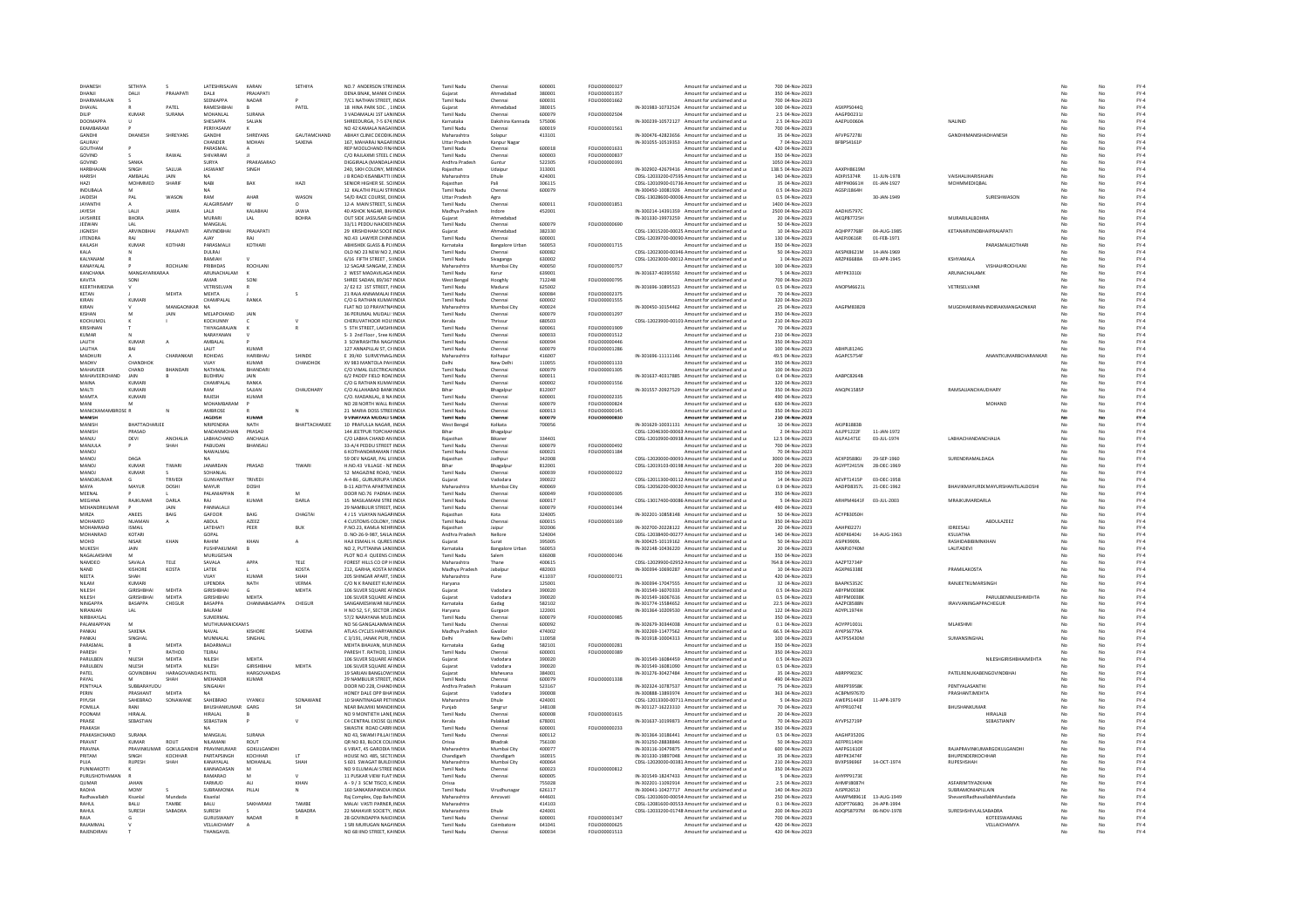| RAJESH                                   |                       |                      | <b>ILITCHMIAH</b>                     | CHETTY                       |                 | 3 DEVARAJA MUDALY !INDIA                                                         | Tamil Nadu                                        | Chenna                                           | 600005                     | FOLIO00001580                  | Amount for unclaimed and u                                                                                   | 420 04-Nov-2023                                         |                                 |             | <b>GAYATHRIS</b>                            |         |          | $FY-4$                   |
|------------------------------------------|-----------------------|----------------------|---------------------------------------|------------------------------|-----------------|----------------------------------------------------------------------------------|---------------------------------------------------|--------------------------------------------------|----------------------------|--------------------------------|--------------------------------------------------------------------------------------------------------------|---------------------------------------------------------|---------------------------------|-------------|---------------------------------------------|---------|----------|--------------------------|
| RAJUL                                    | DEVI                  |                      | SUBESH                                | CHAND                        |                 | 205 QUALDAMILLET SINDIA                                                          | Tamil Nadu                                        | Chennai                                          | 600005                     |                                | IN-300159-10439508 Amount for unclaimed and u                                                                | 210 04-Nov-2023                                         | AAEPR6881N                      |             |                                             |         |          | $FY-4$                   |
| RAM<br>RAMACHANDRAN                      | <b>KUMAR</b>          | AGARWAI              | SHYAM                                 | SUNDER                       | AGARWAL         | SECTOR 1/732, SIKANDINDIA<br>150/5 GOVINDAPPA NJINDIA                            | Uttar Pradesh<br>Tamil Nadu                       | Agra                                             | 600079                     | FOLIO0000029                   | IN-302017-10080103 Amount for unclaimed and u<br>Amount for unclaimed and u                                  | 7 04-Nov-2023<br>350 04-Nov-2023                        | ABHPA1223B                      |             | SATYENDRAKUMARAGARWAI                       |         | No       | $FY-4$                   |
| <b>RAMESH</b>                            | CHAND                 |                      | BHANWARLAI                            |                              |                 | 247 KONNUR HIGH ROINDIA                                                          | Tamil Nadu                                        | Chenna<br>Chenna                                 | 600023                     | FOU IO00000442                 | Amount for unclaimed and u                                                                                   | 350 04-Nov-2023                                         |                                 |             |                                             |         |          | $FY-4$<br>$FY-4$         |
| RAMESH                                   | KUMAR                 |                      | DEVICHANDIL                           |                              |                 | 29 NAMBLILIR STREET INDIA                                                        | Tamil Nadu                                        | Chennai                                          | 600079                     | FOLIO00001342                  | Amount for unclaimed and u                                                                                   | 490.04-Nov-2023                                         |                                 |             |                                             |         |          | FY-4                     |
| RAMESH                                   | <b>KUMAR</b>          | RATHI                | BANSILAL                              |                              |                 | RAJ DEEP, 28 GODOW INDIA                                                         | Tamil Nadu                                        | Chennai                                          | 600001                     | FOLIO00000406                  | Amount for unclaimed and u                                                                                   | 350 04-Nov-2023                                         |                                 |             |                                             |         |          | $FY-4$                   |
| RAMESH                                   |                       |                      | NARAJIMHACHARI 1                      |                              |                 | NO 27 PUSHPAK, JAGD INDIA                                                        | Karnataka                                         | <b>Bangalore Urba</b>                            | 560075                     | FOLIO00001103                  | Amount for unclaimed and u                                                                                   | 700 04-Nov-2023                                         |                                 |             |                                             |         |          | $FY-4$                   |
| RAMKISHOR<br><b>RAMULU</b>               |                       |                      | ΜΑΓΙΑΝΜΟΗΑΝ<br>NARAYANA               | MALANI                       |                 | 14 NAMMAI WAR STREINDIA<br>D NO 12 - 2 - 5/5, PRANNDIA                           | Tamil Nadu<br>Andhra Pradesh                      | Chennai<br>Guntur                                | 600079<br>522601           | FOLIO00001523                  | Amount for unclaimed and u<br>IN-300610-10338547 Amount for unclaimed and u                                  | 210 04-Nov-2023<br>420 04-Nov-2023                      |                                 |             |                                             |         | No       | FY-4<br>$FY-4$           |
| RANI                                     |                       |                      | SUBRAMANIAN                           |                              |                 | 22 AVINASHI GOUNDEINDIA                                                          | Tamil Nadu                                        |                                                  | 641603                     |                                | IN-301696-11109562 Amount for unclaimed and u                                                                | 20 04-Nov-2023                                          | ADLPR1934                       |             |                                             |         | No       | $FY-4$                   |
| RASHID                                   | GANAIE                | AB                   |                                       | HABIB                        | GANAII          | TAHAB PULWAMA, JANNDI                                                            | lammu And Kashmi                                  | Pulwama                                          | 192301                     |                                | IN-300513-12668244 Amount for unclaimed and u                                                                | 9.2 04-Nov-2023                                         | AJPPG8420J                      |             |                                             |         |          | $FY-4$                   |
| RAVI                                     | PRAKASH               | SHANKAR              | SHANKAR                               |                              |                 | 61 THAMBY CHETTY S'INDIA                                                         | Tamil Nadu                                        | Chennai                                          | 600001                     | FOLIO00000125                  | Amount for unclaimed and u                                                                                   | 350 04-Nov-2023                                         |                                 |             |                                             |         |          | $FY-4$                   |
| RAVI                                     | PRASAD                | ANUPIND              | DATTATRAYULU                          | ANUPINDI                     |                 | <b>B-106 HILL GRANGE CCINDIA</b>                                                 | Maharashtra                                       | Thane                                            | 400607                     |                                | IN-302164-10141326 Amount for unclaimed and u                                                                | 126 04-Nov-2023                                         | AEVPAS010R                      |             | VENKATAPADMAVATIANUPINDI                    | No      | No       | $FY-4$                   |
| RAVICHANDRAN<br>RAVIKUMAR                |                       |                      | THANGARAJU<br>N <sub>4</sub>          |                              |                 | NO.475A/2 . ALI STREE INDIA<br>SREE GURUDEV PROVI: INDIA                         | Tamil Nadu<br><b>Tamil Nadu</b>                   | Chenna<br>Chenna                                 | 600062<br>600079           | FOLIO00000234                  | CDSL-12023000-00196 Amount for unclaimed and u<br>Amount for unclaimed and u                                 | 25 04-Nov-2023<br>350 04-Nov-2023                       | AKXPR2727A                      | 20-JUN-1962 |                                             |         |          | $FY-4$<br>$FY-4$         |
| RIKHARCHAND                              | KOTHARI               |                      | <b>LATE</b>                           | <b>JAICHANDE</b>             |                 | 39 V.V. KOIL STREET UNDIA                                                        | Tamil Nadu                                        | Chennai                                          | 600086                     | <b>EQUIO0000263</b>            | Amount for unclaimed and u                                                                                   | 350.04-Nov-2023                                         |                                 |             |                                             |         |          | $FY-4$                   |
| <b>RISHIV</b>                            | RAJ                   | KUNDU                | <b>NA</b>                             |                              |                 | B 38/4 PN 13 GANGAPIINDIA                                                        | <b>Uttar Pradesh</b>                              | Varanasi                                         |                            | FOLIO00002543                  | Amount for unclaimed and u                                                                                   | 10 04-Nov-2023                                          | AXGPK6801                       |             |                                             |         | No       | $FY-4$                   |
| SAAKSHINAVEEN                            | KUMAF                 | DARLA                | NAVEEN                                | <b>KUMAR</b>                 | DARLA           | NO.15 MASILAMANI STINDIA                                                         | Tamil Nadu                                        | Chenna                                           | 600017                     |                                | CDSL-13017400-00086 Amount for unclaimed and u                                                               | 5 04-Nov-2023                                           | BPLPS7273C                      | 27-AUG-1999 | MNAVINKUMARDARLA                            |         |          | $FY-4$                   |
| SAMRATRAL<br>SANCHIL                     | SANGAVI<br>BAI        |                      | NA<br>INDARCHAND                      |                              |                 | SREE GURUDEV PROVI:INDIA<br>22 A. GANDHI ROAD, S INDIA                           | Tamil Nadu<br>Tamil Nadu                          | Chennai<br>Kanchipuran                           | 600079<br>602105           | FOLIO00000235                  | Amount for unclaimed and u<br>IN-302236-10795976 Amount for unclaimed and u                                  | 350 04-Nov-2023<br>630 04-Nov-2023                      | AAAPI41048                      |             |                                             |         | No       | FY-4<br>FY-4             |
| SANGEETHA                                |                       | JAIN                 | RAMESH                                | KUMAR                        |                 | 29 NAMBULIR STREET, INDIA                                                        | Tamil Nadu                                        | Chennai                                          | 600079                     | FOLIO00001341                  | Amount for unclaimed and u                                                                                   | 490 04-Nov-2023                                         |                                 |             |                                             |         | No       | $FY-4$                   |
| SANJANA                                  | DEEPA                 | <b>КОТЕСНА</b>       | DEEPAK                                | CHAMPALAL                    | КОТЕСНА         | <b>D3 ADINATH NAGAR N INDIA</b>                                                  | Maharashtra                                       | Sangli                                           | 416416                     |                                | IN-300513-18381529 Amount for unclaimed and u                                                                | 20 04-Nov-2023                                          | AVAPK774SD                      |             | <b>DEEPAKCHAMPALALKOTECHA</b>               |         |          | FY-4                     |
| SANJAY                                   | <b>KUMAR</b>          | SIROYA               | RANJEETMAL                            | <b>SIROVA</b>                |                 | DEORSA KI GALI, NEHR INDIA                                                       | Raiasthan                                         | Pali                                             | 306116                     |                                | CDSL-12062200-00000 Amount for unclaimed and u                                                               | 100 04-Nov-2023                                         | AMQPS4989J                      | 11-MAR-1971 | <b>DHANWANTISANJAYSIROYA</b>                |         |          | $FY-4$                   |
| SANTOSH                                  | DEVI                  |                      | NIRBHAYLAL                            |                              |                 | 57/2 NARAYANA MUDINDIA                                                           | <b>Tamil Nadu</b>                                 | Chennai                                          | 600079                     | FOLIO00000986                  | Amount for unclaimed and u                                                                                   | 350 04-Nov-2023                                         |                                 |             |                                             |         | No       | $FY-4$                   |
| SANTOSH<br>SARITA                        | KUMAR<br>SAH          |                      | NATHMAL<br>RAI                        | KUMAR                        | SAH             | C/O VIMAL ELECTRICALINDI<br>4-B-RANA TOWER, COUNDIA                              | Tamil Nadu<br>Rihar                               | Chenna<br>Bhagalp                                | 600079<br>812002           | FOLIO00001304                  | Amount for unclaimed and u<br>CDSL-12019103-00390 Amount for unclaimed and u                                 | 100 04-Nov-2023<br>100 04-Nov-2023                      | AOGPS3452L                      | 20-DEC-1975 | RAJKUMARSAH                                 |         |          | $FY-4$<br>$FY-4$         |
| SARITHA                                  |                       |                      | SHANTILAL                             | SURANA                       |                 | NO 8 MAHAVEER COLCINDIA                                                          | Tamil Nadu                                        | Chennai                                          | 600007                     |                                | CDSL-12013300-00240 Amount for unclaimed and u                                                               | 1 04-Nov-2023                                           | ARRPS4182P                      | 22-JAN-1982 | <b>DILIPKOTHARL</b>                         | M       | No       | FY-4                     |
| SARITHA                                  |                       |                      | DILIP                                 | KOTHARI                      |                 | NO 8 MAHAVEER COLCINDIA                                                          | Tamil Nadu                                        | Chennai                                          | 600007                     |                                | CDSL-12049400-00052 Amount for unclaimed and u                                                               | 0.5 04-Nov-2023                                         | ARBPS4182P                      | 22-JAN-1982 | VIJAYRAJKOTHAR                              |         | No       | $FY-4$                   |
| SAROJIN                                  |                       | SHAH                 | NAROTAMDAS                            |                              | <b>SHA</b>      | 12 NAINAPPA MAISTR INDIA                                                         | <b>Tamil Nadu</b>                                 | Chenna                                           | 600003                     | FOLIO00000185                  | Amount for unclaimed and u                                                                                   | 350 04-Nov-2023                                         |                                 |             |                                             |         |          | $FY-4$                   |
| SASANKA<br>SASHIKALA                     | MAITY<br>M            |                      | HAREKRISHNA<br><b>NA</b>              | MAITY                        |                 | SHIBANI APPERTMENT, INDI<br>12 KALATHI PILLAI ST., INDIA                         | West Benga<br><b>Tamil Nadu</b>                   | Kolkata<br>Chennai                               | 700059<br>600079           |                                | IN-300126-11116288 Amount for unclaimed and u<br>IN-300450-10081942 Amount for unclaimed and u               | 35 04-Nov-2023<br>0.5 04-Nov-2023                       | AFRPMR345P<br>AFJPS1641H        |             |                                             |         | No       | $FY-4$<br>$FY-4$         |
| SATISH                                   | GRANDHE               |                      | SRIPATHY                              | CHETTY                       |                 | 37 I SECRETARIAT COLINDIA                                                        | Tamil Nadu                                        | Chennai                                          | 600010                     | FOLIO00000141                  | Amount for unclaimed and u                                                                                   | 700 04-Nov-2023                                         | abcde12451                      |             |                                             |         | No       | $FY-4$                   |
| SAVITRI                                  | <b>MAHESHKA</b>       |                      | NAWAL                                 | KISHORE                      | <b>MAHESHKA</b> | 6 ANAND CHIKITSALAYINDI                                                          | Bihar                                             | Bhagalpu                                         | 812002                     |                                | CDSL-12019103-00403 Amount for unclaimed and u                                                               | 100 04-Nov-2023                                         | AFKPM5312A                      | 17-JUL-1950 | <b>NAWALKISHOREMAHESHK/</b>                 |         |          | FY-4                     |
| SENTHIL                                  | KUMAR                 |                      | PITCHAIAH                             |                              |                 | 31/8 UNNAMALAI AMINDIA                                                           | Tamil Nad                                         | Chenna                                           | 600017                     | FOLIO00001700                  | Amount for unclaimed and u                                                                                   | 350 04-Nov-2023                                         |                                 |             |                                             |         |          | $FY-4$                   |
| SETHURAMAN                               |                       |                      | KOTHANDARAMAN                         |                              |                 | STATE BANK OF SAURAINDIA                                                         | Tamil Nadu                                        | Chennai                                          | 600002                     | FOLIO00001576                  | Amount for unclaimed and u                                                                                   | 350 04-Nov-2023                                         |                                 |             |                                             |         | No       | $FY-4$                   |
| SHANTABEN<br>SHANTHA                     | VACHHAN<br>LAKSHMAN   |                      | GOVINDLAL<br>LAKSHMAN                 | VACHHANI                     |                 | ASHISH BLOCK NO 11, INDIA<br>NO 391 25TH MAIN, 11INDIA                           | Gujarat<br>Karnataka                              | Junagadh                                         | 362002<br>560078           | FOLIO00000730<br>FOLIO00002485 | Amount for unclaimed and u<br>Amount for unclaimed and u                                                     | 350 04-Nov-2023<br>200 04-Nov-2023                      |                                 |             |                                             |         | No       | $FY-4$                   |
| SHANTHA                                  |                       | <b>LAKSHMAN</b>      | <b>LAKSHMAN</b>                       |                              |                 | NO 254, 3RD MAIN RO INDIA                                                        | Karnataka                                         | <b>Bangalore Urbar</b><br><b>Bangalore Urbar</b> | 560018                     |                                | IN-300095-10459987 Amount for unclaimed and u                                                                | 500.04-Nov-2023                                         | APDPS9832A                      |             |                                             |         |          | $FY-4$<br>$FY-4$         |
| SHANTILAL                                |                       |                      | MITHALAUI                             |                              |                 | 9 VINAYAKA MUDALI SINDIA                                                         | <b>Tamil Nadu</b>                                 | Chennai                                          | 600001                     |                                | CDSL-12010900-00619 Amount for unclaimed and u                                                               | 420 04-Nov-2023                                         | AAYPS8509C                      | 02-FEB-1949 |                                             |         | No       | $FY-4$                   |
| SHANTILAL                                | KOCHAR                |                      | BALCHAND                              | KOCHAR                       |                 | THE OFFICIAL ASSIGNE INDIA                                                       | Maharashtra                                       | Mumbai City                                      |                            | FOLIO00000105                  | Amount for unclaimed and u                                                                                   | 1050 04-Nov-2023                                        |                                 |             |                                             |         |          | $FY-4$                   |
| SHARADA                                  |                       |                      |                                       | KUMAR                        | JAIN            | 26/E REDDY RAMAN STINDIA                                                         | Tamil Nadi                                        |                                                  | 600079                     | FOLIO00001312                  | Amount for unclaimed and u                                                                                   | 420 04-Nov-2023                                         |                                 |             |                                             |         |          | FY-4                     |
| SHARDHA<br>SHEVANTI                      | RAIKUMAR              | <b>DARLA</b><br>PEJE | RAI<br>MAHADEV                        | KUMAR<br>PEJE                | DARLA           | NO 15 MASILAMANIMINDIA<br>C/O AMRATLAL L BHAYINDIA                               | Tamil Nadu<br>Maharashtra                         | Chennai<br>Mumbai City                           | 600017<br>400002           | FOLIO00000773                  | CDSL-13017400-00086 Amount for unclaimed and u<br>Amount for unclaimed and u                                 | 5 04-Nov-2023<br>350 04-Nov-2023                        | RPI PS7274F                     | 07-MAY-2005 | MRAIKLIMARDARLA<br>AMRITLALLBHAYANI         | No      | No<br>No | $FY-4$<br>$FY-4$         |
| SIDDHARTH                                | SHANKAR               | RAI                  | <b>JANARDAM</b>                       | RA                           |                 | HOUSE NO.964, SECTO INDIA                                                        | Uttar Pradesh                                     | Ghaziabao                                        |                            |                                | IN-300610-11176220 Amount for unclaimed and u                                                                | 25 04-Nov-2023                                          | AMMPR4008                       |             |                                             |         |          | $FY-4$                   |
| SIVA                                     | <b>KUMAR</b>          | M                    | MARI                                  | MUTHU                        | M               | R 8/2 RE QRTS, METTU INDIA                                                       | Tamil Nadu                                        | Salem                                            | 636401                     |                                | IN-301696-10541123 Amount for unclaimed and u                                                                | 6 04-Nov-2023                                           | BFUPS8865P                      |             |                                             |         |          | $FY-4$                   |
| SRIPAL                                   |                       | RATHOD               | NAGRAJ                                |                              |                 | 11 SEENU MUDALI STRINDIA                                                         | Tamil Nadu                                        | Chennai                                          | 600001                     | FOLIO00000029                  | Amount for unclaimed and u                                                                                   | 350 04-Nov-2023                                         |                                 |             |                                             |         | No       | $FY-4$                   |
| SUBRAMAN                                 |                       |                      | KRISHNAMURTHY                         |                              |                 | NO 6/2A MUTHAMIL NINDIA                                                          | Tamil Nadu                                        | Chenna                                           | 600118                     |                                | CDSL-12032800-00255. Amount for unclaimed and u                                                              | 2030 04-Nov-2023                                        | CKGPS3376D                      | 23-NOV-1963 |                                             |         | No       | $FY-4$                   |
| SUDARSANAN<br>SUKHLAI                    |                       |                      | NA<br>RKKARRAL                        |                              |                 | OLDNO. 1082 N.NO. 2 INDIA<br>93 AZIZ MULK 3RD STRINDI                            | Tamil Nadu<br>Tamil Nadu                          | Chenna                                           | 600078<br>600006           | FOLIO00000664                  | CDSL-12038400-00321 Amount for unclaimed and u<br>Amount for unclaimed and u                                 | 1 04-Nov-2023<br>420 04-Nov-2023                        | <b>BHMPS3796R</b>               | 30-APR-1932 |                                             |         |          | FY-4<br>$FY-4$           |
| SUKHVINDER                               | SINGH                 |                      | BARKHA                                | RAM                          |                 | VILLAGE AMBWALA SINNDIA                                                          | Himachal Pradesh                                  | Sirmaur                                          | 173025                     |                                | CDSL-12028900-01072 Amount for unclaimed and u                                                               | 12 04-Nov-2023                                          | BRPPS1445E                      | 05-MAR-1977 | SUMANSAIN                                   |         | No       | $FY-4$                   |
| SUNDAR                                   | MAHALINGAM            |                      | GURUSWAMY                             | NADAR                        |                 | 28 GOVINDAPPA NAICHNDIA                                                          | Tamil Nadu                                        | Chenna                                           | 600001                     | FOLIO00001255                  | Amount for unclaimed and u                                                                                   | 350 04-Nov-2023                                         |                                 |             |                                             |         |          | $FY-4$                   |
| SUNIL                                    | KUMAF                 | KANOI                | SATYANARAYAN                          | <b>KANO</b>                  |                 | RUNGAGORA ROAD, TINDI                                                            | Assam                                             | Tinsukia                                         | 786125                     |                                | CDSL-12011300-00157 Amount for unclaimed and u                                                               | 25 04-Nov-2023                                          | ADIPK6106G                      | 12-AUG-1965 | PRAMILAKANO                                 |         |          | FY-4                     |
| SUNIL                                    | THAKKER               |                      | KISHORE                               |                              |                 | SARVODAYA SURGICALINDIA                                                          | Tamil Nadu                                        | Chennai                                          | 600003                     | EQUO00001607                   | Amount for unclaimed and u                                                                                   | 70 04-Nov-2023                                          |                                 |             |                                             |         |          | $FY-4$                   |
| SURAJBEN<br>SURENDRA                     | JAGJIVAN<br>SINGH     | CHAUHAN              | JAGJIVAN<br>LATE                      | PANACHAND<br><b>MAHENDRA</b> | SINGH           | 110 AUDIAPPA NAICKE INDIA<br>LIG 2230 AWAS VIKAS IINDIA                          | Tamil Nadu<br>Uttar Pradesh                       | Chennai<br>Kanpur Naga                           | 600079                     | FOLIO00000953                  | Amount for unclaimed and u<br>IN-301330-18663842 Amount for unclaimed and u                                  | 630 04-Nov-2023<br>10 04-Nov-2023                       | ABAPC6495Q                      |             | VIMALESHISHAH                               | No      | No       | $FY-4$<br>$FY-4$         |
|                                          |                       |                      | RAMLALJI                              |                              |                 | RITIKA ENTERPRISES, 7 INDI                                                       | <b>Tamil Nadu</b>                                 | Chenna                                           | 600003                     | FOLIO00000183                  | Amount for unclaimed and u                                                                                   | 350 04-Nov-2023                                         |                                 |             |                                             |         |          | $FY-4$                   |
|                                          |                       |                      |                                       |                              |                 |                                                                                  |                                                   |                                                  |                            |                                |                                                                                                              |                                                         |                                 |             |                                             |         |          |                          |
| SURESH<br>SURESH                         | KUMAF<br><b>KUMAR</b> | JAIN                 |                                       |                              |                 | 13 BURNT SALT GOLA INDIA                                                         | West Bengal                                       | Howrah                                           | 711101                     |                                | IN-302496-10055958 Amount for unclaimed and u                                                                | 300 04-Nov-2023                                         | AAKHS8607F                      |             |                                             |         |          | $FY-4$                   |
| SURESH                                   | REVANSIDDHAPP.SHIWANT |                      | REVANSIDDHAPPA SANGAPPA               |                              | SHIWANT         | 585 SOUTH KASABA, SINDIA                                                         | Maharashtra                                       | Solapur                                          | 413002                     |                                | IN-302269-11180251 Amount for unclaimed and u                                                                | 5 04-Nov-2023                                           | APXPS1866C                      |             | MANGALSURESHSHILWANT                        |         | No       | $FY-4$                   |
| SURESH                                   | SARA                  |                      | HAMIRMALJI                            |                              |                 | KUBER MARKET, SHEO INDIA                                                         | Rajasthan                                         | Sirohi                                           | 307027                     | FOLIO00001024                  | Amount for unclaimed and u                                                                                   | 350 04-Nov-2023                                         |                                 |             |                                             |         |          | $FY-4$                   |
| SURESHKUMAR                              | BABUBHA               | GANDHI               | BABUBHAI                              |                              | GANDI           | <b>STH GOLIBAR ROAD A INDIA</b>                                                  | Maharashtra                                       | Mumbai City                                      | 400055                     | FOLIO00000477                  | Amount for unclaimed and u                                                                                   | 100 04-Nov-2023                                         |                                 |             | RAMILABENSURESHKUMARGANDHNG                 |         |          | $FY-4$                   |
| <b>SUSHEELA</b>                          | RAI                   | SHAH                 | KISHORE                               | KUMAR                        | N               | 90 FLDAMS ROAD TEVINDIA                                                          | Tamil Nadu                                        | Chennai                                          | 600018                     | EQUIO00000054                  | Amount for unclaimed and u                                                                                   | 350.04-Nov-2023                                         |                                 |             |                                             | M       | No       | $FY-4$                   |
| SWATHI<br>TAMIL                          | MARAN                 |                      | <b>MEHANDR</b><br>NATESAN             | KUMAR                        |                 | 29 NAMBULIR STREET. INDIA<br>PLOT NO 29 III MAIN R INDI                          | Tamil Nadu<br>Tamil Nadi                          | Chennai<br>Chenna                                | 600079<br>600053           | FOLIO00001339<br>FOLIO00001180 | Amount for unclaimed and u<br>Amount for unclaimed and u                                                     | 490 04-Nov-2023<br>70 04-Nov-2023                       |                                 |             |                                             |         |          | $FY-4$<br>$FY-4$         |
| TARUNKUMAR                               | SETHIVA               |                      | SAIIAN                                | SETHIVA                      |                 | 7 ANDERSON STREET. INDIA                                                         | Tamil Nadu                                        | Chennai                                          | 600001                     | EQUO0000170                    | Amount for unclaimed and u                                                                                   | 700.04-Nov-2023                                         |                                 |             |                                             |         | No       | FY-4                     |
| THARAKA                                  | RAMIAH                | N                    | RANGANATHAM                           |                              |                 | C/O S A C F (P) LTD, 25 INDIA                                                    | Tamil Nadu                                        | Chennai                                          | 600003                     | FOLIO00001137                  | Amount for unclaimed and u                                                                                   | 350 04-Nov-2023                                         |                                 |             |                                             |         | No       | $FY-4$                   |
| THIAGARAJEN                              |                       |                      | LAKSHMANAN                            |                              | M               | M.L.M. PAPER STORES, INDIA                                                       | Tamil Nadu                                        | Chenna                                           | 600001                     | FOLIO00000116                  | Amount for unclaimed and u                                                                                   | 350 04-Nov-2023                                         |                                 |             |                                             |         | No       | $FY-4$                   |
| THIRUMALA<br>TITO                        | PRASAD<br><b>IOSE</b> |                      | SRINIVASA<br><b>IOSE</b>              | RAO                          |                 | 22C/23 SRINIVASA PUIINDI<br>ARAKKAL HOUSE, KUTTINDIA                             | Tamil Nadu                                        | Chenna<br>Thrissur                               | 600019<br>680013           | FOLIO00001787                  | Amount for unclaimed and u                                                                                   | 70 04-Nov-2023                                          | <b>AFMPT3930R</b>               |             |                                             |         |          | $FY-4$                   |
| TRILOCHAN                                | SINGH                 |                      | GURBACHAN                             | SINGH                        |                 | SAINI STUDIO WALI GAINDIA                                                        | Kerala<br>Punjab                                  | Jalandhar                                        | 144201                     |                                | IN-301696-11123769 Amount for unclaimed and u<br>IN-301604-10101850 Amount for unclaimed and u               | 22.5 04-Nov-2023<br>4 04-Nov-2023                       | AEIPS9699R                      |             |                                             |         | No       | FY-4<br>FY-4             |
| <b>UMESH</b>                             | KUMAR                 |                      |                                       |                              | M               | BEAUTY, 17 4TH MAIN INDIA                                                        | <b>Tamil Nadu</b>                                 | Chennai                                          | 600061                     | FOLIO00000204                  | Amount for unclaimed and u                                                                                   | 80 04-Nov-2023                                          |                                 |             |                                             |         |          | $FY-4$                   |
| <b>USHA</b>                              | KIRAN                 | <b>GEMAWAT</b>       | YASHWANT                              | GEMAWAT                      |                 | YASHWANT GEMAWA1INDIA                                                            | Raiasthan                                         | Sirohi                                           | 307027                     | FOLIO00001046                  | Amount for unclaimed and u                                                                                   | 700 04-Nov-2023                                         |                                 |             |                                             |         |          | $FY-4$                   |
| <b>LITKARSHA</b><br>VANAJA               | <b>SACHIN</b>         | TUPE                 | SACHIN<br>SELVAKUMAR                  | TUPE<br>M                    |                 | <b>B-18 GIRISANNIDHYA (INDIA</b><br>AP 759 94TH STREET, 1INDIA                   | Maharashtra<br>Tamil Nadu                         | Thane<br>Chennai                                 | 400604<br>600078           | FOLIO00001623                  | CDSL-12040000-00000 Amount for unclaimed and u<br>Amount for unclaimed and u                                 | 2621 S.04-Nov-2023<br>210 04-Nov-2023                   | AFIPT7801H                      | 13-JUN-1979 | <b>SACHINRAMCHANDRATLIPE</b><br>JAYESHCSHAH |         | No       | $FY-4$<br>$FY-4$         |
| VARADHARAJULU                            |                       |                      | KADALANGUDI                           |                              |                 | NO 11 AGATHIYAR NA(INDIA                                                         | Tamil Nadu                                        | Chenna                                           | 600049                     |                                |                                                                                                              | 0.5 04-Nov-2023                                         | AFIPV3472N                      | 03-SEP-1966 | VDHANALAKSHM                                |         |          | $FY-4$                   |
| VENKATESAN                               |                       |                      | RADHA                                 | KRISHNA                      |                 | NO. 1 MANGAMMAL SINDI                                                            | Tamil Nadu                                        |                                                  | 600001                     |                                | CDSL-12044700-05261 Amount for unclaimed and u<br>CDSL-12028900-00465 Amount for unclaimed and u             | 280 04-Nov-2023                                         | ABFPV0077N                      | 14-SEP-1949 |                                             |         |          | $FY-4$                   |
| VENKATRAM                                | M                     |                      | <b>MOCHERLA</b>                       |                              | R               | DOOR NO 10-16-25. AFINDIA                                                        | Andhra Pradesh                                    | Krishna                                          | 520001                     |                                | IN-301895-10631708 Amount for unclaimed and u                                                                | 5 04-Nov-2023                                           | ANQPM6665G                      |             |                                             |         | No       | $FY-4$                   |
| VUAY                                     | DOSHI                 |                      | AMRUTLAL                              | DOSHI                        |                 | PLOT NO 238 DOOR N(INDIA                                                         | Tamil Nadu                                        | Chennai                                          | 600039                     | FOLIO00001295                  | Amount for unclaimed and u                                                                                   | 350 04-Nov-2023                                         | ACSPV0793R                      |             |                                             |         | No       | $FY-4$                   |
| VUAY<br>VIIAY                            | KASHINATI<br>KUMAR    | MOHILE<br>MALU       | KASHINATH<br>MAILL                    | MOHILE                       | c.              | VARENDRA COMPLEX, INDI<br>D-35 MIG 1 DEVENDR/INDIA                               | Maharashtra<br>Madhya Pradesh                     | Mumbai City<br>Gwalion                           | 400068<br>492004           | <b>FOLIO00000417</b>           | IN-302759-10000968 Amount for unclaimed and u<br>Amount for unclaimed and u                                  | 35 04-Nov-2023<br>350 04-Nov-2023                       | AABPM6166/                      |             | SUCHETAVUAYMOHILI                           |         |          | FY-4<br>$FY-4$           |
| VUAY                                     | SHAH                  |                      | VITHALDAS                             | W                            | SHAH            | 205 SHINGAR APART, SINDIA                                                        | Maharashtra                                       | Pune                                             | 411037                     | FOLIO00000720                  | Amount for unclaimed and u                                                                                   | 420 04-Nov-2023                                         |                                 |             |                                             |         | No       | $FY-4$                   |
| VUAYA                                    |                       | SHAH                 | NARSI                                 | CHATRABHUJ                   | LODAYA          | 9 VIJAY ILLAM RAMALINDIA                                                         | Tamil Nadu                                        | Coimbatore                                       | 641011                     |                                | CDSL-13041400-01539 Amount for unclaimed and u                                                               | 2460 04-Nov-2023                                        | AXSPS8334A                      | 25-JUN-1946 | SANJAYPMYSHER                               |         | No       | $FY-4$                   |
| VUAYAKUMAR                               |                       |                      | MARULASIDDAPPA B                      |                              |                 | Y C HALLI, (TALUK) HCINDI                                                        | KARNATAKA                                         |                                                  | 577239                     |                                | CDSL-12034400-00183 Amount for unclaimed and u                                                               | 5 04-Nov-2023                                           | AFTPV6138A                      | 13-JUL-1976 |                                             |         |          | $FY-4$                   |
| VIIAYARAI<br>VUAYARA                     | KESARIMAL<br>KOTHARI  |                      | KESARIMAL<br>NEMICHAND                | KOTHARI                      |                 | <b>B-4 KAPILA ENCLAVE, 1INDIA</b><br>NO.8 MAHAVEER COLCINDIA                     | Karnataka<br><b>Tamil Nadu</b>                    | <b>Bangalore Urbar</b><br>Chennai                | 560004<br>600007           |                                | IN-302148-11120694 Amount for unclaimed and u<br>IN-303116-10063364 Amount for unclaimed and u               | 100.04-Nov-2023<br>0.5 04-Nov-2023                      | <b>ADKPK6036B</b><br>ALDPK8898E |             | <b>ARHISHEK</b>                             | M<br>No | No<br>No | $FY-4$<br>$FY-4$         |
| <b>VIKRAM</b>                            | JADEJA                |                      | CHHATRASINH                           |                              |                 | 13TH WEST CROSS ROJINDIA                                                         | Tamil Nadu                                        | Chenna                                           | 600039                     | FOLIO00001348                  | Amount for unclaimed and u                                                                                   | 350 04-Nov-2023                                         |                                 |             |                                             |         |          | $FY-4$                   |
| VIKRAM                                   | SINGH                 |                      | OMBSINGHV                             |                              |                 | VINAYAK TEXTILES, 26 INDIA                                                       | Tamil Nadu                                        | Chenna                                           | 600001                     | FOLIO00000306                  | Amount for unclaimed and u                                                                                   | 350 04-Nov-2023                                         |                                 |             |                                             |         |          | $FY-4$                   |
| VIMAL                                    | KUMAR                 |                      | PUKRAL                                |                              |                 | AMAR OPTICIANS 128 INDIA                                                         | Tamil Nadu                                        | Chennai                                          | 600108                     | <b>EQUO00001708</b>            | Amount for unclaimed and u                                                                                   | 350 04-Nov-2023                                         |                                 |             |                                             |         |          | FY-4                     |
| VIMAL                                    | KUMAF                 |                      | THAMBI                                | N                            | G               | 25 GREAMS ROAD, THINDIA                                                          | Tamil Nadu                                        | Chenna                                           | 600006                     | FOLIO00000331                  | Amount for unclaimed and u                                                                                   | 700 04-Nov-2023                                         |                                 |             |                                             |         | No       | $FY-4$                   |
| VINOD<br>VINODRHA                        | KUMAF<br>MEHTA        |                      | <b>JAWRILAL</b><br>MANSUKHLAL         | MEHTA                        |                 | C/O VASANTHA JEWELINDI<br>VADHVANIA STREET, NINDIA                               | Tamil Nadu                                        | Chenna                                           | 600012<br>363641           |                                | IN-301080-22066054 Amount for unclaimed and u                                                                | 350 04-Nov-2023<br>550 04-Nov-2023                      | AAIPV3769R<br>AOQPM2511N        |             | <b>JTARAKAWA</b>                            |         |          | FY-4<br>$FY-4$           |
| VYJANTHI                                 |                       |                      | SOHANLAL                              |                              |                 | 33/11 PEDDU NAICKENINDIA                                                         | Gujarat<br><b>Tamil Nadu</b>                      | Chennai                                          | 600079                     | FOLIO00001587                  | IN-300159-10620168 Amount for unclaimed and u<br>Amount for unclaimed and u                                  | 100 04-Nov-2023                                         |                                 |             |                                             |         | No       | $FY-4$                   |
| YOGESHKUMAF                              | PATEL                 |                      | GOPALBHAI                             | PATEL                        |                 | 23/A SAMARATH SOC, INDIA                                                         | Gujarat                                           | Kheda                                            | 387001                     |                                | IN-300757-10999802 Amount for unclaimed and u                                                                | 0.5 04-Nov-2023                                         |                                 |             | <b>GOPLABHAIPATEL</b>                       | No      | No       | $FY-4$                   |
| ABDULAZIZDOST                            | MOHMED                | <b>JANKHWALA</b>     | DOST                                  | MOHMED                       |                 | PARA STREET, NANI VAINDI                                                         | Gujarat                                           |                                                  | 383001                     |                                | CDSL-12032300-00021 Number of underlying Shares                                                              | 500 04-Nov-2023                                         | AAAPZ6565H                      | 12-JUL-1955 | SHEHNAZBEGUMABDULAZIZJANKHWALA              |         |          | $FY-4$                   |
| <b>ALTAF</b>                             | <b>IIKAR</b>          | DHANKWALA            | <b>IKAR</b><br><b>SANT</b>            |                              |                 | C\O.POPULAR TRADER INDIA                                                         | Tamil Nadu                                        | Chenna                                           | 600001                     | FOLIO00000046                  | Number of underlying Share                                                                                   | 700 04-Nov-2023                                         |                                 |             |                                             |         |          | $FY-4$                   |
| AMAN<br>AMICHAND                         | GUPTA<br>JAIN         |                      | HANSAJ                                | RAM<br>JAIN                  | <b>GUPTA</b>    | 1701/T-2 NORTH CLOSINDIA<br>192 B GURUWAR PETHINDI                               | Harvana<br>Maharashtra                            | Pune                                             | 122022<br>411042           | FOLIO00000723                  | IN-300610-11105263 Number of underlying Shares<br>Number of underlying Shares                                | 7500 04-Nov-2023<br>3500 04-Nov-2023                    | AFHPG1589A                      |             |                                             |         |          | $FY-4$<br>$FY-4$         |
| AMRITLAL                                 |                       | DOSH                 | CHUNILAL                              | JESAJI                       |                 | C/O.SANGHVI AMRITL/INDI                                                          | <b>Tamil Nadu</b>                                 | Chenna                                           | 600079                     | FOLIO00002181                  | Number of underlying Share                                                                                   | 1400 04-Nov-2023                                        |                                 |             |                                             |         |          | $FY-4$                   |
| AMRITI AL                                |                       | RHAYANI              | <b>LALIL</b>                          |                              | RHAYANI         | 14/B ZAOBAWADI, THAINDIA                                                         | Maharashtra                                       | Mumbai City                                      | 400002                     | <b>EQLIQ00000771</b>           | Number of underlying Shares                                                                                  | 3500 04-Nov-2023                                        |                                 |             | <b>RHANI IMATIARHAYANI</b>                  |         |          | FY-4                     |
| AMRITLAL                                 | PUKHRAJJI             |                      | PUKHRAJ                               |                              |                 | MUKESH PROVISION S'INDIA                                                         | Maharashtra                                       | Pune                                             | 410405                     | FOLIO00000414                  | Number of underlying Shares                                                                                  | 3500 04-Nov-2023                                        |                                 |             |                                             |         | No       | $FY-4$                   |
| ANASUYA                                  | GAJJI                 |                      | NAGABHUSHANAM                         | PUNIA                        |                 | C/O G MOHAN H NO 1: INDIA                                                        | Andhra Pradesh                                    |                                                  | 508207                     | FOLIO00000640                  | Number of underlying Shares                                                                                  | 700 04-Nov-2023                                         | ADAPP3124D                      |             |                                             |         |          | $FY-4$                   |
| ANILKUMAR<br>ANITA                       | PUNJABI<br>KHANDELWAL |                      | NANDUMAL<br>LALIT                     | KUMAR                        | KHANDELWAL      | TH X 96, ADIPUR, KUTIINDIA<br>388 SAMTA COLONY IINDIA                            | Madhya Pradesh                                    | Kachchl<br>Gwalion                               | 370205<br>492001           |                                | IN-300214-12099318 Number of underlying Share<br>CDSL-12030000-00166 Number of underlying Shares             | 50 04-Nov-2023<br>2745 04-Nov-2023                      | ARHPK7102K                      | 05-JUL-1970 | NANDUMALPUNJAB                              |         | No       | $FY-4$<br>$FY-4$         |
| ANITA                                    | JAIN                  |                      | JAIN                                  |                              |                 | 56 PADAVATAMMAN HINDIA                                                           | Tamil Nadu                                        | Chennai                                          | 600012                     | FOLIO00002162                  | Number of underlying Shares                                                                                  | 2100 04-Nov-2023                                        |                                 |             |                                             |         |          | $FY-4$                   |
| ANITHA                                   | CH                    |                      | LOK                                   | KUMAR                        | CH              | M/S PLUS POINT AGENINDI                                                          | <b>Tamil Nadu</b>                                 | Chenna                                           | 600112                     |                                | IN-300441-10840140 Number of underlying Shares                                                               | 7000 04-Nov-2023                                        | AEXPC8883Q                      |             | LOKKUMARCH                                  |         |          | $FY-4$                   |
| ANITHABAL                                |                       |                      | MEHANDR                               | KUMAR                        |                 | 29 NAMBULIR STREET, INDIA                                                        | Tamil Nadu                                        |                                                  | 600079                     | FOLIO00001262                  | Number of underlying Share                                                                                   | 4900 04-Nov-2023                                        |                                 |             |                                             |         |          | $FY-4$                   |
| ANKIT<br><b>ANTONY</b><br><b>ANUSIYA</b> |                       | <b>MANSURIA</b>      | NANJIRHAI<br>PAUL<br><b>DAMODARAS</b> | MANSURIA                     |                 | 14 MAHAVIR PARK DINDIA<br>NO 7 MILLERS ROAD, KINDIA<br>93 AZIZ MULK 3RD STRINDIA | Guiarat<br><b>Tamil Nadu</b><br><b>Tamil Nadu</b> | Raikot<br>Chenna                                 | 360490<br>600010<br>600006 | FOLIO00002443<br>FOLIO00000663 | IN-300974-11488400 Number of underlying Shares<br>Number of underlying Shares<br>Number of underlying Shares | 9000 04-Nov-2023<br>700 04-Nov-2023<br>4200 04-Nov-2023 | All PM1946K                     |             | <b>AMITAAMANSURIA</b>                       |         |          | $FY-4$<br>FY-4<br>$FY-4$ |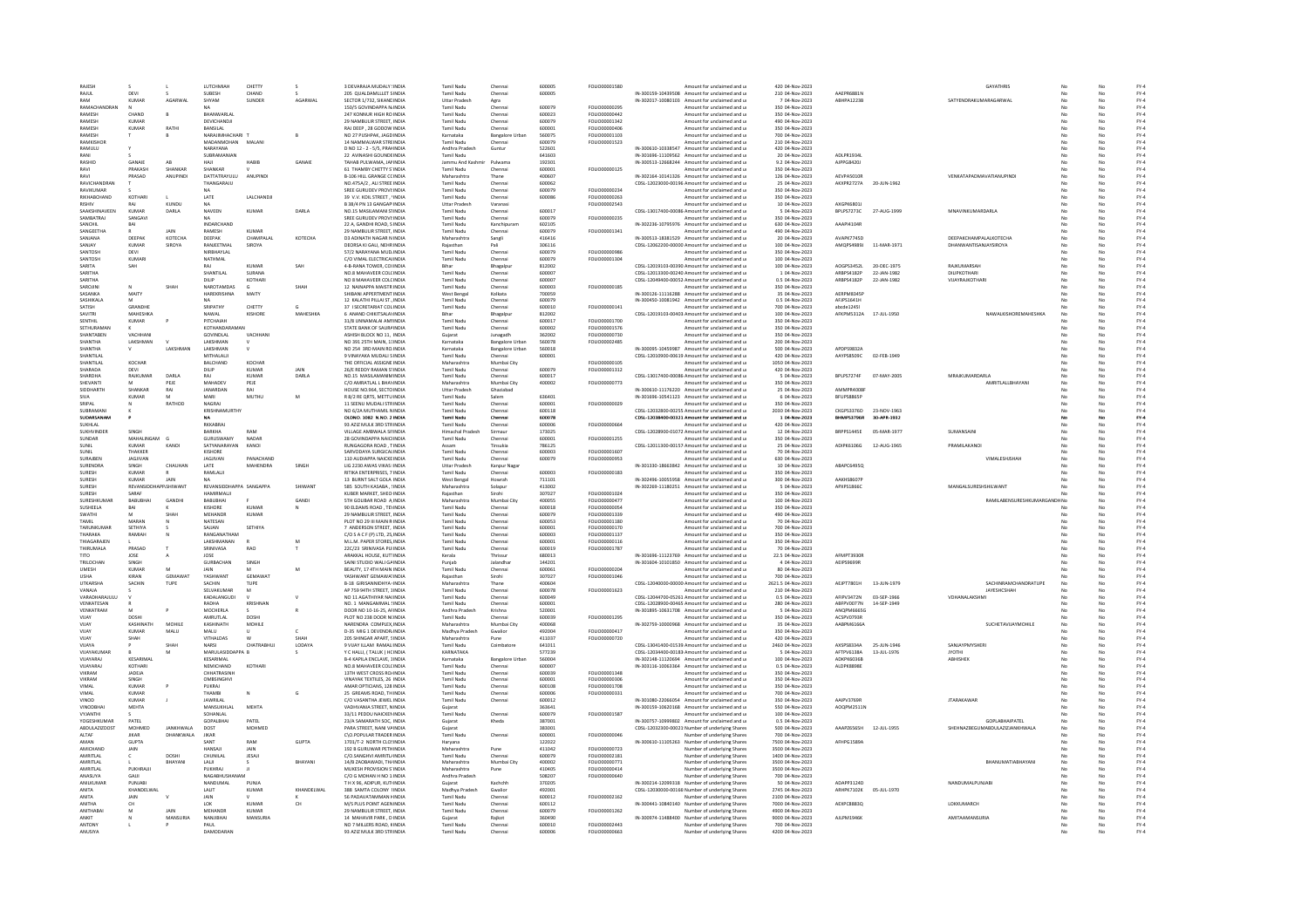| APARNA                        | SAHA                            |                | ANUP                                 | KUMAR             | SAHA                 | HYDARPUR, NEAR 22 HINDIA                               | West Bengal                     | Malda                  | 732101           |                                       | IN-301696-10963204 Number of underlying Shares                                                   | 110 04-Nov-2023                      | BHPPS5172L               |             | ANUPKUMARSAHA                         |    |     | $FY-4$           |
|-------------------------------|---------------------------------|----------------|--------------------------------------|-------------------|----------------------|--------------------------------------------------------|---------------------------------|------------------------|------------------|---------------------------------------|--------------------------------------------------------------------------------------------------|--------------------------------------|--------------------------|-------------|---------------------------------------|----|-----|------------------|
| <b>ARCHANA</b>                | JAIN                            |                | SUDHEER                              | JAIN              |                      | 25 THIRUVENGADAM INDIA                                 | Tamil Nadu                      | Chennai                | 600033           | FOLIO00001977                         | Number of underlying Shares                                                                      | 700 04-Nov-2023                      |                          |             | SUDHEERJAIN                           |    |     | $FY-4$           |
| ARPSHARES                     |                                 | LTD            |                                      |                   |                      | CABIN NO 668, PADAM INDIA                              | <b>Uttar Pradesh</b>            | Kanpur Nagar           |                  |                                       | IN-300011-10177741 Number of underlying Shares                                                   | 200 04-Nov-2023                      | AAECA1617J               |             |                                       |    |     | $FY-4$           |
| ARUN                          | KUMAR                           | KABRA          | <b>GANPAT</b>                        | DAI               | KARRA                | 186/451 TEXTILE MARHNDIA                               |                                 |                        | 395002           |                                       | IN-301127-16230226 Number of underlying Share                                                    | 2190 04-Nov-2023                     | ABGPK4502N               |             | SANGEETAKABRA                         |    |     | $FY-4$           |
| ARVIND                        |                                 |                | RABUIAUL                             | <b>LODHI</b>      |                      | REXINE CENTRE 76 MI INDIA                              | Tamil Nadu                      | Chennai                | 600079           | <b>EQUO0000294</b>                    | Number of underlying Shares                                                                      | 3500.04-Nov-2023                     |                          |             |                                       |    | No  | $FY-4$           |
|                               |                                 |                |                                      |                   |                      |                                                        | Raiasthan                       |                        |                  |                                       | CDSL-12030000-00004 Number of underlying Shares                                                  |                                      |                          | 11-FEB-1976 |                                       |    | No  |                  |
| <b>ASHITA</b><br><b>ASHOI</b> | <b>GUPTA</b><br>KUMAR           | JAIN           | <b>GUPTA</b><br>DEEPCHAND            |                   |                      | 106 MUKKTANAND N/INDIA<br>15 ELEPHANT GATE STINDIA     | Tamil Nadu                      | Jaipur<br>Chenna       | 302015<br>600079 | FOLIO00000262                         | Number of underlying Share                                                                       | 700 04-Nov-2023<br>700 04-Nov-2023   | ALXPG7406J               |             |                                       |    |     | $FY-4$<br>$FY-4$ |
| ASHOK                         | KUMAR                           | RAWAL          | <b>BARULAUL</b>                      | RAWAL             |                      | KALYAN TEXTILES. IST FINDIA                            | Rajasthan                       | Sirohi                 | 307027           | FOLIO00001018                         |                                                                                                  | 3500 04-Nov-2023                     |                          |             |                                       |    | No  | FY-4             |
|                               |                                 |                |                                      |                   |                      |                                                        |                                 |                        |                  |                                       | Number of underlying Shares                                                                      |                                      |                          |             |                                       |    |     |                  |
| ASHOKBHA                      | SHANTILAL                       | PATEL          | SHANTILAL                            | M                 | PATEL                | 48-AHMEDABADI POLEINDIA                                | Guiarat                         | Vadodara               | 390001           |                                       | CDSL-13016700-00192 Number of underlying Shares                                                  | 450 04-Nov-2023                      | ALIPP0399L               | 20-AUG-1946 |                                       |    | No  | $FY-4$           |
| ASIF                          | MADRI                           |                | MADRI                                |                   |                      | PENWALA BLDG TO UVINDIA                                | Karnataka                       |                        | 580028           |                                       | IN-301549-18945015 Number of underlying Shares                                                   | 250 04-Nov-2023                      | AKNPM7579B               |             |                                       |    | No  | $FY-4$           |
| ATLURI                        | JAYA                            | <b>KRISHNA</b> | JAYAM                                |                   |                      | VUPPULIRI VARI VEDI MNDIA                              | Andhra Pradesh                  | Anantapur              |                  |                                       | CDS-12030700-004107 Number of underlying Shares                                                  | 25000 04-Nov-2023                    |                          |             |                                       |    |     | FY-4             |
| ATLIL.                        | <b>DALMIA</b>                   |                | <b>DINESH</b>                        | <b>KUMAS</b>      | <b>DALMIA</b>        | C/O NARESH CHANDALINDIA                                | West Bengal                     | Kolkata                | 700001           | FOLIO00000587                         | Number of underlying Share                                                                       | 3500 04-Nov-2023                     |                          |             |                                       |    |     | $FY-4$           |
| <b>BABULAL</b>                | BHAVARLALII                     | CHORLIYA       | BHAVARLAL                            | <b>JIPRAJJI</b>   | CHORLIYA             | 14/2 SWAMI SAMARTHNDIA                                 | Maharashtra                     | Solapur                | 413002           |                                       | CDSL-12013200-00347 Number of underlying Shares                                                  | 500 04-Nov-2023                      | AATPC1568Q               | 24-JUL-1949 |                                       |    | No  | $FY-4$           |
| <b>BABY</b>                   | RAPHAEL                         |                | LateRAPHAEL                          |                   |                      | MANIYAKKU HOUSE, P INDIA                               | Kerala                          | Thrissu                | 680301           |                                       | CDSL-12023900-00003 Number of underlying Shares                                                  | 175 04-Nov-2023                      | AJVPB9626K               |             | <b>XAVIRAPHAELM</b>                   |    |     | $FY-4$           |
| BALASUBRAMANIA                |                                 |                | RAMACHANDRAN                         |                   |                      | 2498 TRICHY ROAD, ONNDIA                               | <b>Tamil Nady</b>               | Coimbator              | 641016           |                                       | IN-301774-16697389 Number of underlying Share                                                    | 280 04-Nov-2023                      | APDPB3545H               |             |                                       |    |     | FY-4             |
| RARKHA                        |                                 |                | DEEPAK                               |                   |                      | 33 KELLYS COURT, 150 INDIA                             | Tamil Nadu                      | Chennai                | 600010           | FOU IO00000913                        | Number of underlying Share                                                                       | 700.04-Nov-2023                      |                          |             |                                       |    |     | $FY-4$           |
| BHANUBEN                      |                                 | PATEL          | PATEL                                |                   |                      | 30 SWAMY PILLAI STRIINDIA                              | <b>Tamil Nadu</b>               | Chennai                | 600112           | FOLIO00000210                         | Number of underlying Shares                                                                      | 7000 04-Nov-2023                     |                          |             | PATELBB                               |    | No  | $FY-4$           |
| BHANUMATI                     | BHAYAN                          |                | AMRATLAI                             | LALI              | BHAYAN               | 14/B ZAOBA WADI, TH.INDIA                              | Maharashtra                     | Mumbai City            | 400002           | FOLIO00000772                         | Number of underlying Shares                                                                      | 3500 04-Nov-2023                     |                          |             | AMRITLALLALJIBHAYANI                  |    | No  | $FY-4$           |
| BHARAT                        | SHANKARLA                       | GANDH          | SHANKARLAL                           |                   | GANDH                | <b>S RADHE GOVIND ROVINDIA</b>                         | Gujarat                         | Ahmedabag              | 380058           |                                       | IN-302871-20303279 Number of underlying Share                                                    | 95 04-Nov-2023                       | ACBPG5231E               |             |                                       |    |     | $FY-4$           |
| BHARATBHAI                    | MANUBHAI                        | PATEL          | MANUBHAI                             |                   | PATEL                | 6 DWARKESH MAGAR, INDIA                                | Guiarat                         | Panch Mahals           | 389350           |                                       | CDSL-13016700-00259 Number of underlying Shares                                                  | 350 04-Nov-2023                      | AKPPP1414L               | 01-SEP-1968 | MANUBHAISHANKARBHAIPATEL              |    |     | $FY-4$           |
| BUILINOORULLAHA               | KADHER                          | MOHAIDEEN      | SHAMA                                | <b>ABIDUNNISA</b> |                      | 59/20, DHANAPAL CHEINDIA                               | Tamil Nadu                      | Chennai                | 600033           |                                       | IN-301774-11451186 Number of underlying Shares                                                   | 500 04-Nov-2023                      | AUVPK1951D               |             |                                       |    | No  | $FY-4$           |
| BUOY                          | KUMAR                           | GHOSH          | ANAND/                               | MAY               | GHOSH                | <b>GUSHKARA HATTALA, IINDIA</b>                        | <b>West Bengal</b>              | Bardhaman              | 713128           |                                       | IN-301250-28484492 Number of underlying Shares                                                   | 350 04-Nov-2023                      | AJKPG2157M               |             | <b>CHAITALIGHOSH</b>                  |    |     | FY-4             |
|                               | PRASAD                          |                | CHANDRRAD                            |                   |                      | 12 - 22 -41 ARYAPURAIINDIA                             | Andhra Pradesh                  | East Godavar           | 533104           |                                       | IN-300450-12724387 Number of underlying Share                                                    | 350 04-Nov-2023                      | AKYPB2725R               |             |                                       |    |     | $FY-4$           |
| CHAINRAL                      |                                 |                | CHANDMULL                            | IFF               |                      | NO 430 MINT STREET INDIA                               | Tamil Nadu                      | Chennai                | 600001           |                                       | CDSL-12010600-01267 Number of underlying Shares                                                  | 1.04-Nov-2023                        | ADIPCS154B               | 12-NOV-1966 |                                       |    | No. | FY-4             |
| CHANDRA                       | KALA                            | M              | <b>NA</b>                            |                   |                      | 12 KALATHI PILLAI ST. : INDIA                          | <b>Tamil Nadu</b>               | Chennai                | 600079           |                                       | IN-301313-20285353 Number of underlying Shares                                                   | 5 04-Nov-2023                        | ABRPC4170H               |             | MANOHARRAJKANKARIA                    |    | No  | $FY-4$           |
| CHANDRAKAL                    |                                 |                | UTTAMKUMAR                           |                   |                      | 962 P H ROAD, ORNIMINDIA                               | <b>Tamil Nadu</b>               | Chenna                 | 600038           |                                       | IN-301895-10341916 Number of underlying Share                                                    | 5 04-Nov-2023                        | AAEPC5084C               |             | <b>UTTAMKUMARKOTHARI</b>              |    |     | $FY-4$           |
| CHETAN                        |                                 | SHELAT         | BIPINCHANDRA                         |                   | SHELAT               | 28 GOVINDAPPA NAICUNDIA                                | Tamil Nadu                      | Chennai                | 600001           | FOLIO00001256                         | Number of underlying Share                                                                       | 7000 04-Nov-2023                     |                          |             | VIDYACSHELAT                          |    | No  | FY-4             |
| CHETAN                        | <b>KUMAR</b>                    | SHAH           | MAHENDRA                             | <b>KUMAR</b>      | SHAH                 | OPP. PILI BUILDING . C/INDIA                           | Madhya Pradesh                  | Gwalion                | 492009           |                                       | IN-301983-10290732 Number of underlying Shares                                                   | 1260 04-Nov-2023                     | BCAPSS394G               |             |                                       |    | No  | $FY-4$           |
| CHINNASAMI                    | <b>TIRUPAKUZH</b>               |                | KRISHNASWAMY                         |                   |                      | C/O C. SURESH, 6 DEV/INDIA                             | Tamil Nadu                      | Chennai                | 600049           | FOLIO00000487                         | Number of underlying Shares                                                                      | 4900 04-Nov-2023                     |                          |             |                                       |    |     | $FY-4$           |
| CHINUBHA                      | DAHYALAI                        | <b>SHAI</b>    | DAHYALAL                             |                   |                      | JAY BHAGWAN BUILDIIINDIA                               | Maharashtra                     | Mumbai City            | 400006           |                                       | CDSL-12034900-00004 Number of underlying Shares                                                  | 1000 04-Nov-2023                     | AAEPS2523A               | 17-MAY-1938 | DEEPAKCHINUBH KANCHANBENCHINUBHAISHAH |    |     | FY-4             |
| DAIPAT                        | SURAJMAL                        | <b>MEHTA</b>   | SURAJMAL                             | <b>IAGRUP</b>     | <b>MEHTA</b>         | SHANKERKRUPA HOUSINDIA                                 | Maharashtra                     | Pune                   | 411002           |                                       | IN-300757-11724022 Number of underlying Shares                                                   | 6000 04-Nov-2023                     | <b>AIOPM1472G</b>        |             | PUSHPADALPATMEHTA                     |    |     |                  |
| <b>DAMANINVESTMENTS P</b>     |                                 | <b>LTD</b>     | <b>NA</b>                            |                   |                      | NO 17/18 VIJAY COMP INDIA                              | Tamil Nadu                      | Chennai                | 600079           |                                       | IN-300302-10043113 Number of underlying Shares                                                   | 13300 04-Nov-2023                    | AAACD3089P               |             |                                       |    | No  | FY-4<br>FY-4     |
| DEEPAKKUMAR                   | M                               | <b>JAIN</b>    | MEHANDR                              | KUMAF             |                      | 29 NAMBULIR STREET, INDIA                              | Tamil Nadu                      | Chennai                | 600079           | FOLIO00001340                         | Number of underlying Shares                                                                      | 4900 04-Nov-2023                     |                          |             |                                       |    |     | $FY-4$           |
| DELLA                         |                                 | MEHTA          | URMISH                               |                   | <b>MEHTA</b>         |                                                        | <b>Tamil Nady</b>               | Chennai                | 600018           | FOLIO00000483                         |                                                                                                  |                                      |                          |             |                                       |    |     |                  |
| <b>DHANESH</b>                | SETHIVA                         |                | <b>LATESHRISAIAN</b>                 | KARAN             | SETHIVA              | H.M. HOSPITAL, 139 STINDIA<br>NO 7 ANDERSON STREINDIA  | Tamil Nadu                      | Chennai                | 600001           | <b>FOU IO00000322</b>                 | Number of underlying Share                                                                       | 7000 04-Nov-2023<br>7000.04-Nov-2023 |                          |             |                                       |    |     | $FY-4$           |
|                               |                                 |                |                                      |                   |                      |                                                        |                                 |                        |                  |                                       | Number of underlying Share                                                                       |                                      |                          |             |                                       |    | No  | $FY-4$           |
| DHANJI                        | DALI                            | PRAJAPATI      | DALI                                 | PRAJAPATI         |                      | DENA BNAK, MANIK CHNDIA                                | Guiarat                         | Ahmedabad              | 380001           | FOLIO00001357                         | Number of underlying Shares                                                                      | 3500 04-Nov-2023                     |                          |             |                                       |    | No  | $FY-4$           |
| DHARMARAJ                     |                                 |                | SEENIAPPA                            | NADAR             |                      | 7/C1 NATHAN STREET, INDIA                              | Tamil Nadu                      | Chennai                | 600031           | FOLIO00001662                         | Number of underlying Shares                                                                      | 7000 04-Nov-2023                     |                          |             |                                       |    | No  | $FY-4$           |
| DHAVAL                        |                                 | PATEL          | RAMESHBHAI                           |                   | PATEL                | 18 HINA PARK SOC., 1 INDIA                             |                                 | Ahmedabag              | 380015           |                                       | IN-301983-10732524 Number of underlying Share                                                    | 1000 04-Nov-2023                     | ASXPP5044C               |             |                                       |    |     | $FY-4$           |
| DILIP                         | <b>KUMAR</b>                    | SURANA         | <b>MOHANLAL</b>                      | SURANA            |                      | 3 VADAMALAI 1ST LANINDIA                               | <b>Tamil Nadu</b>               | Chennai                | 600079           | FOLIO0000250-                         | Number of underlying Shares                                                                      | 25 04-Nov-2023                       | AAGPD0231J               |             |                                       |    | No  | $FY-4$           |
| <b>DOOMAPP</b>                |                                 |                | SHESAPPA                             | SALIAN            |                      | SHREEDURGA, 7-5 674, INDIA                             | Karnataka                       | Dakshina Kannada       | 575006           |                                       | IN-300239-10572127 Number of underlying Shares                                                   | 25 04-Nov-2023                       | AAEPU0060A               |             | NALINID                               |    | No  | $FY-4$           |
| EKAMBARAM                     |                                 |                | PERIYASAM                            |                   |                      | NO 42 KAMALA NAGAFINDIA                                | <b>Tamil Nadu</b>               | Chennai                | 600019           | FOLIO00001561                         | Number of underlying Shares                                                                      | 7000 04-Nov-2023                     |                          |             |                                       |    |     | FY-4             |
| GANDHI                        | DHANESH                         | SHREYANS       | <b>GANDHI</b>                        | SHREYANS          | GAUTAMCHAND          | ABHAY CLINIC DEODIK INDIA                              | Maharashtra                     | Solapur                | 413101           |                                       | IN-300476-42823656 Number of underlying Shares                                                   | 350 04-Nov-2023                      | AFVPG7278J               |             | GANDHIMANISHADHANESH                  |    |     | $FY-4$           |
| GAURAV                        |                                 |                | CHANDER                              | <b>MOHAN</b>      | SAXENA               | 167. MAHARAJ NAGARINDIA                                | <b>Uttar Pradesh</b>            | Kanpur Nagar           |                  |                                       | IN-301055-10519353 Number of underlying Shares                                                   | 70 04-Nov-2023                       | BFBPS4161P               |             |                                       |    | No  | $FY-4$           |
| GOUTHAM                       |                                 |                | PARASMAL                             |                   |                      | REP MOOLCHAND FIN/INDIA                                | Tamil Nadu                      | Chennai                | 600018           | FOLIO00001631                         | Number of underlying Shares                                                                      | 4200 04-Nov-2023                     |                          |             |                                       |    | No  | $FY-4$           |
| GOVIND                        |                                 | RAWAL          | SHIVARAM                             |                   |                      | C/O RAJLAXMI STEEL C INDIA                             | Tamil Nadu                      | Chenna                 | 600003           | FOLIO00000837                         | Number of underlying Share                                                                       | 3500 04-Nov-2023                     |                          |             |                                       |    |     | $FY-4$           |
| GOVIND                        | SANKA                           |                | SLIRVA                               | PRAKASARAO        |                      | DIGGIRALA (MANDALAINDIA                                | Andhra Pradesh                  | Guntur                 | 522305           | <b>FOLIO0000391</b>                   | Number of underlying Share                                                                       | 10500.04-Nov-2023                    |                          |             |                                       |    | No  | $FY-4$           |
| HARBHAJAN                     | SINGH                           | SALUJA         | <b>JASWANT</b>                       | SINGH             |                      | 240, SIKH COLONY, MBINDIA                              | Raiasthan                       | Udaipu                 | 313001           |                                       | IN-302902-42679416 Number of underlying Shares                                                   | 1385 04-Nov-2023                     | AAXPH8619M               |             |                                       |    | No  | $FY-4$           |
| HARISH                        | AMBALAI                         | JAIN           | <b>NA</b>                            |                   |                      | J B ROAD KISANBATTI (INDIA                             | Maharashtra                     | Dhule                  | 424001           |                                       | CDSL-12033200-07595 Number of underlying Shares                                                  | 1400 04-Nov-2023                     | ADIPIS374R               | 11-JUN-1978 | VAISHALIHARISHJAIN                    |    | No  | $FY-4$           |
|                               |                                 | SHARI          | <b>NAB</b>                           | <b>BAX</b>        | HAZ                  | SENIOR HIGHER SE. SCINDIA                              |                                 |                        | 306115           |                                       | CDSL-12010900-01736 Number of underlying Share                                                   | 350 04-Nov-2023                      | ABYPH0661H               | 01-JAN-1927 | <b>OHMMEDIQBA</b>                     |    |     | FY-4             |
| INDURALA                      | M                               |                | NA                                   |                   |                      | 12 KALATHI PILLAI STRINDIA                             | Tamil Nadu                      | Chennai                | 600079           |                                       | IN-300450-10081926 Number of underlying Share                                                    | 5 04-Nov-2023                        | AGSPJ1864H               |             |                                       |    | No  | FY-4             |
| JAIDESH                       | PAL                             | WASON          | RAM                                  | AHAR              | WASON                | 54/D RACE COURSE, DIINDIA                              | <b>Uttar Pradesh</b>            | Agra                   |                  |                                       | CDSL-13028600-00006 Number of underlying Shares                                                  | 5 04-Nov-2023                        |                          | 30-JAN-1949 | SURESHWASON                           |    | No  | $FY-4$           |
| <b>JAYANTH</b>                |                                 |                | ALAGIRISAM                           |                   |                      | 12-A MAIN STREET, SLINDIA                              | <b>Tamil Nadu</b>               | Chennai                | 600011           | FOLIO00001851                         | Number of underlying Shares                                                                      | 14000 04-Nov-2023                    |                          |             |                                       |    |     | FY-4             |
| <b>JAYESH</b>                 | LALI                            | JAWU           | LALI                                 | KALABHAI          | JAWIA                | 40 ASHOK NAGAR, BH/ INDIA                              | Madhya Pradesh                  | Indore                 | 452001           |                                       | IN-300214-14391359 Number of underlying Shares                                                   | 25000 04-Nov-2023                    | <b>AADHIS707C</b>        |             |                                       |    |     | $FY-4$           |
| <b>JAYSHREE</b>               | RHORA                           |                | MURARI                               | LAL               | ROHRA                | OUT SIDE JASSUSAR GUNDIA                               | Guiarat                         | Ahmedahad              |                  |                                       | IN-301330-19973259 Number of underlying Shares                                                   | 200 04-Nov-2023                      | AKOPR7725H               |             | MURARIL ALBOHRA                       |    | No. | FY-4             |
| JEEWAN                        | $\mathsf{IAI}$                  |                | MANGILAL                             |                   |                      | 33/11 PEDDU NAICKENINDIA                               | <b>Tamil Nadu</b>               | Chennai                | 600079           | FOLIO00000690                         | Number of underlying Shares                                                                      | 500 04-Nov-2023                      |                          |             |                                       |    | No  | $FY-4$           |
| <b>JIGNESH</b>                | <b>ARVINDBHA</b>                | PRAJAPATI      | ARVINDBHAI                           | PRAJAPATI         |                      | 29 KRISHDHAM SOCIE INDIA                               | Guiarat                         | Ahmedabad              | 382330           |                                       | CDSL-13015200-00025 Number of underlying Shares                                                  | 100 04-Nov-2023                      | AQHPP7768F               | 04-AUG-1985 | KETANARVINDBHAIPRAJAPAT               |    |     | FY-4             |
| <b>JITENDRA</b>               | RA                              |                | <b>AIAY</b>                          |                   |                      | NO.43 LAWYER CHINNINDIA                                | <b>Tamil Nadu</b>               | Chenna                 | 500001           |                                       | CDSL-12039700-00090 Number of underlying Share                                                   | 1300 04-Nov-2023                     | AAEPJ0616R               | 01-FEB-1971 |                                       |    |     | $FY-4$           |
| KAILASH                       | <b>KUMAR</b>                    | KOTHARI        | PARASMALII                           | KOTHARI           |                      | ABHISHEK GLASS & PLYINDIA                              | Karnataka                       | <b>Bangalore Urban</b> | 560053           | FOLIO00001715                         | Number of underlying Shares                                                                      | 3500 04-Nov-2023                     |                          |             | PARASMALKOTHARI                       |    | No  | $FY-4$           |
| KALA                          |                                 |                |                                      |                   |                      |                                                        |                                 |                        | 600082           |                                       |                                                                                                  | 500 04-Nov-2023                      |                          | 14-JAN-1969 |                                       |    |     |                  |
|                               |                                 |                |                                      |                   |                      |                                                        |                                 |                        |                  |                                       |                                                                                                  |                                      |                          |             |                                       |    |     |                  |
|                               |                                 |                | DULRAI                               |                   |                      | OLD NO 23 NEW NO 2, INDIA                              | Tamil Nadu                      | Chennai                |                  |                                       | CDSL-12023000-00346 Number of underlying Shares                                                  |                                      | AKSPK8621M               |             |                                       |    | No  | $FY-4$           |
| KALYANAM                      |                                 |                | RAMIAH                               |                   |                      | 6/16 FIFTH STREET, SUNDIA                              | Tamil Nadu                      | Sivaganga              | 630002           |                                       | CDSL-12023000-00012 Number of underlying Shares                                                  | 10 04-Nov-2023                       | <b>ARZPK6688A</b>        | 03-APR-1945 | KSHYAMALA                             |    |     | FY-4             |
| KANAYALAI                     |                                 | ROCHLANI       | PRIRHDAS                             | ROCHLANI          |                      | 12 SAGAR SANGAM, 21 INDIA                              | Maharashtra                     | Mumbai City            | 400050           | FOLIO00000757                         | Number of underlying Share                                                                       | 1000 04-Nov-2023                     |                          |             | VISHALHROCHLANI                       |    |     | $FY-4$           |
| KANCHANA                      | MANGAYARKARAA                   |                | ARUNACHALAM                          | к                 |                      | 2 WEST MADAVILAGA INDIA                                | <b>Tamil Nadu</b>               | Karur                  | 639001           |                                       | IN-301637-40395592 Number of underlying Shares                                                   | 50 04-Nov-2023                       | ARYPK3310J               |             | ARUNACHALAMK                          |    | No  | $FY-4$           |
| KAVITA                        | SONI                            |                | AMAR                                 | SONI              |                      | SHREE SADAN, 89/367 INDIA                              | West Bengal                     | Hooghly                | 712248           | FOLIO00000795                         | Number of underlying Shares                                                                      | 7000 04-Nov-2023                     |                          |             |                                       |    |     | $FY-4$           |
| KEERTHIMEENA                  |                                 |                | VETRISELVAN                          |                   |                      | 2/ E2 E2 1ST STREET, MINDIA                            | <b>Tamil Nady</b>               | Madura                 | 625002           |                                       | IN-301696-10895523 Number of underlying Shares                                                   | 5 04-Nov-2023                        | ANOPM6621L               |             | VETRISELVANR                          |    |     | $FY-4$           |
| KETAN                         |                                 | <b>MFHTA</b>   | <b>MFHTA</b>                         |                   |                      | 21 RAIA ANNAMALAI FINDIA                               | Tamil Nadu                      | Chennai                | 600084           | EQUO00002375                          | Number of underlying Share                                                                       | 700.04-Nov-2023                      |                          |             |                                       |    | No  | FY-4             |
| KIRAN                         | KUMARI                          |                | CHAMPALAL                            | RANKA             |                      | C/O G RATHAN KUMAFINDIA                                | <b>Tamil Nadu</b>               | Chennai                | 600002           | FOLIO00001555                         | Number of underlying Shares                                                                      | 3200 04-Nov-2023                     |                          |             |                                       |    | No  | $FY-4$           |
| KIRAN                         |                                 | MANGAONKAR     | <b>NA</b>                            |                   |                      | FLAT NO 10 PRAYATNAINDIA                               | Maharashtra                     | Mumbai City            | 400024           |                                       | IN-300450-10154462 Number of underlying Shares                                                   | 250 04-Nov-2023                      | AAGPM8382E               |             | MUGDHAKIRANNINDIRAKMANGAONKAR         |    |     | $FY-4$           |
| <b>KISHAN</b>                 |                                 |                | MELAPCHANE                           | JAIN              |                      | 36 PERUMAL MUDALI : INDIA                              | <b>Tamil Nadu</b>               | Chenna                 | 600079           | FOLIO00001297                         | Number of underlying Shares                                                                      | 3500 04-Nov-2023                     |                          |             |                                       |    |     | $FY-4$           |
| KOCHLIMOL                     |                                 |                | KOCHLINNY                            |                   |                      | CHERUVATHOOR HOU! INDIA                                | Kerala                          | Thrissur               | 680503           |                                       | CDSL-12023900-00101/Number of underlying Shares                                                  | 2100.04-Nov-2023                     |                          |             |                                       |    |     | FY-4             |
| KRISHNAN                      |                                 |                | THIYAGARAJAN                         |                   |                      | 5 STH STREET, LAKSHMINDIA                              | Tamil Nadu                      | Chennai                | 600061           | FOLIO00001909                         | Number of underlying Shares                                                                      | 700 04-Nov-2023                      |                          |             |                                       |    |     | $FY-4$           |
| KUMAR                         |                                 |                | NARAYANAN                            |                   |                      | S- 3 2nd Floor, Sree KrINDI/                           | Tamil Nadu                      | Chenna                 | 600033           | FOLIO00001512                         | Number of underlying Shares                                                                      | 2100 04-Nov-2023                     |                          |             |                                       |    |     | FY-4             |
| <b>HTIAI</b>                  | KUMAR                           |                | AMBALAL                              |                   |                      | 3 SOWRASHTRA NAGAINDIA                                 | <b>Tamil Nadu</b>               | Chennai                | 600094           | FOLIOD0000446                         | Number of underlying Share                                                                       | 3500 04-Nov-2023                     |                          |             |                                       |    |     | $FY-4$           |
| LALITHA                       | BAI                             |                | LALIT                                | <b>KUMAR</b>      |                      | 127 ANNAPILLAI ST. CHINDIA                             | <b>Tamil Nadu</b>               | Chennai                | 600079           | FOLIO00001286                         | Number of underlying Shares                                                                      | 1000 04-Nov-2023                     | ABHPL8124G               |             |                                       |    | No  | $FY-4$           |
| MADHURI                       |                                 | CHARANKAR      | ROHIDAS                              | HARIBHAU          | SHINDE               | E 39/40 SURVEYNAG INDIA                                | Maharashtra                     | Kolhapur               | 416007           |                                       | IN-301696-11111146 Number of underlying Shares                                                   | 495 04-Nov-2023                      | AGAPCS754F               |             | ANANTKUMARBCHARANKAR                  |    | No  | $FY-4$           |
| MADHV                         | CHANDHOL                        |                | VIJAY                                | KUMAR             | CHANDHON             | XV 983 MANTOLA PAH INDIA                               | Delhi                           | New Delh               | 110055           | FOLIO00001133                         | Number of underlying Shares                                                                      | 3500 04-Nov-2023                     |                          |             |                                       |    |     | FY-4             |
| MAHAVEER                      | CHAND                           | RHANDAR        | NATHMAL                              | RHANDAR           |                      | C/O VIMAL ELECTRICALINDIA                              | Tamil Nadi                      | Chenna                 | 600079           | FOLIO00001305                         | Number of underlying Share                                                                       | 1000 04-Nov-2023                     |                          |             |                                       |    |     | $FY-4$           |
| MAHAVEERCHAND                 | JAIN                            |                | <b>BUDHRAJ</b>                       | <b>IAIN</b>       |                      | 6/2 PADDY FIELD ROAEINDIA                              | <b>Tamil Nadu</b>               | Chennai                | 600011           |                                       | IN-301637-40317885 Number of underlying Shares                                                   | 4 04-Nov-2023                        | AABPC8264B               |             |                                       |    | No  | $FY-4$           |
| MAINA                         | <b>KUMAR</b>                    |                | CHAMPALAL                            | RANKA             |                      | C/O G RATHAN KUMAFINDIA                                | <b>Tamil Nadu</b>               | Chennai                | 600002           | FOLIO00001556                         | Number of underlying Shares                                                                      | 3200 04-Nov-2023                     |                          |             |                                       |    | No  | $FY-4$           |
| MALTI                         | KUMARI                          |                | RAM                                  | SAJJAN            | CHAUDHAR'            | C/O ALLAHABAD BANK INDIA                               |                                 | Bhagalpu               | 812007           |                                       | IN-301557-20927529 Number of underlying Shares                                                   | 3500 04-Nov-2023                     | ANQPK1585F               |             | RAMSAJJANCHAUDHAR                     |    |     | FY-4             |
| MAMTA                         | KUMARI                          |                | RAIFSH                               | KUMAR             |                      | C/O. MADANLAL, 8 NA INDIA                              | Tamil Nadi                      | Chennai                | 600001           | FOLIO00002335                         |                                                                                                  | 4900 04-Nov-2023                     |                          |             |                                       |    |     | FY-4             |
| MANI                          | M                               |                | MOHAMBARAM                           |                   |                      | NO 28 NORTH WALL RINDIA                                | <b>Tamil Nadu</b>               | Chennai                | 600079           | FOLIO00000824                         | Number of underlying Shares<br>Number of underlying Shares                                       | 6300 04-Nov-2023                     |                          |             | MOHAND                                | No | No  | $FY-4$           |
| MANICKAMAMBROSE R             |                                 |                | AMBROSE                              |                   |                      | 21 MARIA DOSS STREEINDIA                               | Tamil Nadu                      | Chennai                | 600013           | FOLIO00000145                         | Number of underlying Shares                                                                      | 3500 04-Nov-2023                     |                          |             |                                       |    |     | $FY-4$           |
| <b>MANISH</b>                 |                                 |                | <b>JAGDISH</b>                       | <b>KUMAN</b>      |                      | 9 VINAYAKA MUDALI SINDIA                               | <b>Tamil Nadu</b>               | Chenna                 | 600079           | FOLIO00000830                         | Number of underlying Share                                                                       | 2100 04-Nov-2023                     |                          |             |                                       |    |     | $FY-4$           |
| <b>MANISH</b>                 | <b><i>RHATTACHARIEF</i></b>     |                | NRIPENDRA                            | <b>NATH</b>       | <b>RHATTACHARIEF</b> | 10 PRAFILLA NAGAR INDIA                                | West Bengal                     | Kolkata                | 700056           |                                       | IN-301629-10031131 Number of underlying Shares                                                   | 100.04-Nov-2023                      | AKIPR1883B               |             |                                       |    | No  | FY-4             |
| MANISH                        | PRASAD                          |                | MADANMOHAN                           | PRASAD            |                      | 144 JEETPUR TOPCHANINDIA                               | Bihar                           | Bhagalou               |                  |                                       | CDSL-12046300-00063 Number of underlying Shares                                                  | 20 04-Nov-2023                       | AJLPP1222F               | 11-JAN-1972 |                                       |    | No  | $FY-4$           |
| MANJU                         | DEVI                            | ANCHALIA       | LABHACHAND                           | <b>ANCHALLA</b>   |                      | C/O LABHA CHAND AN INDIA                               | Raiasthar                       |                        | 334401           |                                       |                                                                                                  | 125 04-Nov-2023                      | AILPA1471E               | 03-JUL-1974 | LABHACHANDANCHALIA                    |    |     |                  |
| MANJUL                        |                                 | SHAH           | PABUDAN                              | BHANSALI          |                      |                                                        |                                 | Bikaner                |                  |                                       | CDSL-12010900-00938 Number of underlying Shares                                                  |                                      |                          |             |                                       |    |     | $FY-4$           |
| MANOL                         |                                 |                | NAWAI MAI                            |                   |                      | 33-A/4 PEDDU STREET INDIA<br>6 KOTHANDARAMAN LINDIA    | <b>Tamil Nadu</b><br>Tamil Nadu | Chenna<br>Chennai      | 600079<br>600021 | FOLIO00000492<br><b>FOLIO00001184</b> | Number of underlying Share                                                                       | 7000 04-Nov-2023<br>700.04-Nov-2023  |                          |             |                                       |    | No. | $FY-4$<br>FY-4   |
|                               | DAGA                            |                | NA.                                  |                   |                      |                                                        |                                 |                        |                  |                                       | Number of underlying Share                                                                       |                                      | AEXPD5880J               | 29-SEP-1960 | SURENDRAMALDAGA                       |    |     |                  |
| MANOJ<br>MANOJ                | KUMAR                           |                | <b>JANARDAN</b>                      |                   |                      | 59 DEV NAGAR, PAL LINDIA                               | Rajasthan                       | Jodhpur                | 342008           |                                       | CDSL-12020000-00091 Number of underlying Shares                                                  | 30000 04-Nov-2023                    |                          |             |                                       |    |     | $FY-4$           |
|                               |                                 | TIWARI         |                                      | PRASAD            | TIWAR                | H.NO.43 VILLAGE - NE INDIA                             |                                 | Bhagalpu               | 812001           |                                       | CDSL-12019103-00198 Number of underlying Share                                                   | 2000 04-Nov-2023                     | AGYPT2415N               | 28-DEC-1969 |                                       |    |     | FY-4             |
| MANOL                         | KUMAR                           |                | SOHANLAL                             |                   |                      | 52 MAGAZINE ROAD, VINDIA                               | Tamil Nadu                      | Chennai                | 600039           | FOLIO00000322                         | Number of underlying Share                                                                       | 3500 04-Nov-2023                     |                          |             |                                       |    |     | FY-4             |
| MANOJKUMAF                    | $\mathbf{G}$                    | TRIVED         | GUNVANTRAY                           | TRIVED            |                      | A-4-86 . GURUKRUPA VINDIA                              | Guiarat                         | Vadodara               | 390022           |                                       | CDSL-12011300-00112 Number of underlying Shares                                                  | 140 04-Nov-2023                      | AEVPT1415P               | 03-DEC-1958 |                                       |    | No  | $FY-4$           |
| MAYA                          | MAYUR                           | DOSHI          | MAYUR                                | DOSHI             |                      | B-11 ADITYA APARTMEINDIA                               | Maharashtra                     | Mumbai City            | 400069           |                                       | CDSL-12056200-00020 Number of underlying Shares                                                  | 9 04-Nov-2023                        | AADPD8357L               | 21-DEC-1962 | BHAVIKMAYURD(MAYURSHANTILALDOSHI      |    | No  | $FY-4$           |
| MEENA                         |                                 |                | PALANIAPPAN                          |                   |                      | DOOR NO.76 PADMA IINDIA                                | <b>Tamil Nadu</b>               | Chennai                | 600049           | FOLIO0000030                          | Number of underlying Shares                                                                      | 3500 04-Nov-2023                     |                          |             |                                       |    |     | FY-4             |
| <b>MEGHNA</b>                 | RAIKUMAR                        | DARLA          | DAI                                  | KUMAF             | DARLA                | 15 MASILAMANI STREINDIA                                | Tamil Nadi                      | Chennai                | 600017           |                                       | CDSL-13017400-00086 Number of underlying Share                                                   | 50 04-Nov-2023                       | ΔRΗΡΜ4641F               | 03-JUL-2003 | MPAIKLIMAPDARLA                       |    |     | $FY-4$           |
| MEHANDRKUMAR                  |                                 | <b>JAIN</b>    | PANNALALI                            |                   |                      | 29 NAMBULIR STREET. INDIA                              | <b>Tamil Nadu</b>               | Chennai                | 600079           | FOLIO00001344                         | Number of underlying Shares                                                                      | 4900 04-Nov-2023                     |                          |             |                                       |    | No  | $FY-4$           |
| MIRZA                         | ANEES                           | BAIG           | GAFOOR                               |                   | CHAGTA               | 4 J 15 VIJAYAN NAGARINDIA                              | Raiasthan                       | Kota                   | 324005           |                                       | IN-302201-10858148 Number of underlying Shares                                                   | 500 04-Nov-2023                      | ACYPB3050H               |             |                                       |    |     | $FY-4$           |
| MOHAMED                       | <b>NUAMAN</b>                   |                | ABDUL                                | AZEEZ             |                      | 4 CUSTOMS COLONY, SINDIA                               | <b>Tamil Nadu</b>               | Chenna                 | 600015           | FOLIO00001169                         | Number of underlying Share                                                                       | 3500 04-Nov-2023                     |                          |             | <b>ABDULAZEEZ</b>                     |    |     | $FY-4$           |
| MOHAMMAD                      | <b>ISMAIL</b>                   |                | <b>LATFHATI</b>                      | PEER              | <b>BUX</b>           | P.NO.23, KAMLA NEHRINDIA                               | Raiasthan                       | Jaipur                 | 302006           |                                       | IN-302700-20228122 Number of underlying Shares                                                   | 200 04-Nov-2023                      | <b>AAHPI02271</b>        |             | <b>IDREESALL</b>                      |    | No  | FY-4             |
| <b>MOHANRAO</b>               | KOTARI                          |                | GOPAL                                |                   |                      | D. NO-26-9-987, SAILA INDIA                            | Andhra Pradesh                  | Nellore                | 524004           |                                       | CDSL-12038400-00277. Number of underlying Shares                                                 | 1400 04-Nov-2023                     | AEKPK6404J               | 14-AUG-1963 | KSUJATHA                              |    | No  | FY-4             |
| MOHD                          | <b>NISAR</b>                    | KHAN           | RAHIM                                | KHAN              |                      | HAJI ESMAIL H. QURES INDIA                             | Gujarat                         | Surat                  | 395005           |                                       | IN-300425-10119162 Number of underlying Shares                                                   | 500 04-Nov-2023                      | <b>ASIPK99091</b>        |             | RASHIDABIBIMNKHAI                     |    |     | $FY-4$           |
| <b>MUKESH</b>                 | <b>JAIN</b>                     |                | PUSHPAKUMAR                          |                   |                      | NO 2. PUTTANNA LANEINDIA                               | Karnataka                       | <b>Bangalore Urban</b> | 560053           |                                       | IN-302148-10436220 Number of underlying Share                                                    | 200 04-Nov-2023                      | AANPJ0740M               |             | LALITADEVI                            |    |     | $FY-4$           |
| NAGALAKSHM                    | M                               |                | MURUGESAN                            |                   |                      | PLOT NO.4 QUEENS CHNDIA                                | <b>Tamil Nadu</b>               | Salem                  | 636008           | FOLIO00000146                         | Number of underlying Shares                                                                      | 3500 04-Nov-2023                     |                          |             |                                       |    | No  | $FY-4$           |
| NAMDEO                        | SAVALA                          | TELE           | SAVALA                               | APPA              | TELE                 | FOREST HILLS CO OP H INDIA                             | Maharashtra                     | Thane                  | 400615           |                                       | CDSL-12029900-02952 Number of underlying Shares                                                  | 7648 04-Nov-2023                     | AAZPT2734P               |             |                                       |    | No  | $FY-4$           |
| NAND                          | KISHORE                         | KOSTA          | LATEK                                |                   | KOSTA                | 212, GARHA, KOSTA M INDIA                              | Madhya Pradesh                  | Jabalpur               | 482003           |                                       | IN-300394-10690287 Number of underlying Shares                                                   | 100 04-Nov-2023                      | AGXPK6338E               |             | PRAMILAKOST/                          |    |     | $FY-4$           |
| NEETA                         | SHAH                            |                | VIJAY                                | KUMAI             | SHAH                 | 205 SHINGAR APART, SINDIA                              | Maharashtra                     | Pune                   | 411037           | FOLIO00000721                         | Number of underlying Share                                                                       | 4200 04-Nov-2023                     |                          |             |                                       |    |     | $FY-4$           |
| NILAM                         | KUMARI                          |                | <b>UPENDRA</b>                       | <b>NATH</b>       | <b>VFRMA</b>         | C/O N K RAN IFFT KUM INDIA                             | Harvana                         |                        | 125001           |                                       | IN-300394-17047555 Number of underlying Shares                                                   | 320 04-Nov-2023                      | <b>RAAPKS3S2C</b>        |             | <b>RANIFFTKUMARSINGH</b>              |    |     | FY-4             |
| NILESH<br>NILESH              | GIRISHBHAI<br><b>GIRISHBHAI</b> | MEHTA<br>MEHTA | <b>GIRISHBHA</b><br><b>GIRISHRHA</b> | G<br><b>MEHT/</b> | MEHTA                | 106 SILVER SQUARE AFINDIA<br>106 SILVER SQUARE AFINDIA | Gujarat<br>Gujara               | Vadodara<br>Vadodar    | 390020<br>390020 |                                       | IN-301549-16070333 Number of underlying Shares<br>IN-301549-16067616 Number of underlying Shares | 5 04-Nov-2023<br>5 04-Nov-2023       | ABYPM0038K<br>ABYPM0038K |             | PARULBENNILESHMEHTA                   |    |     | FY-4<br>$FY-4$   |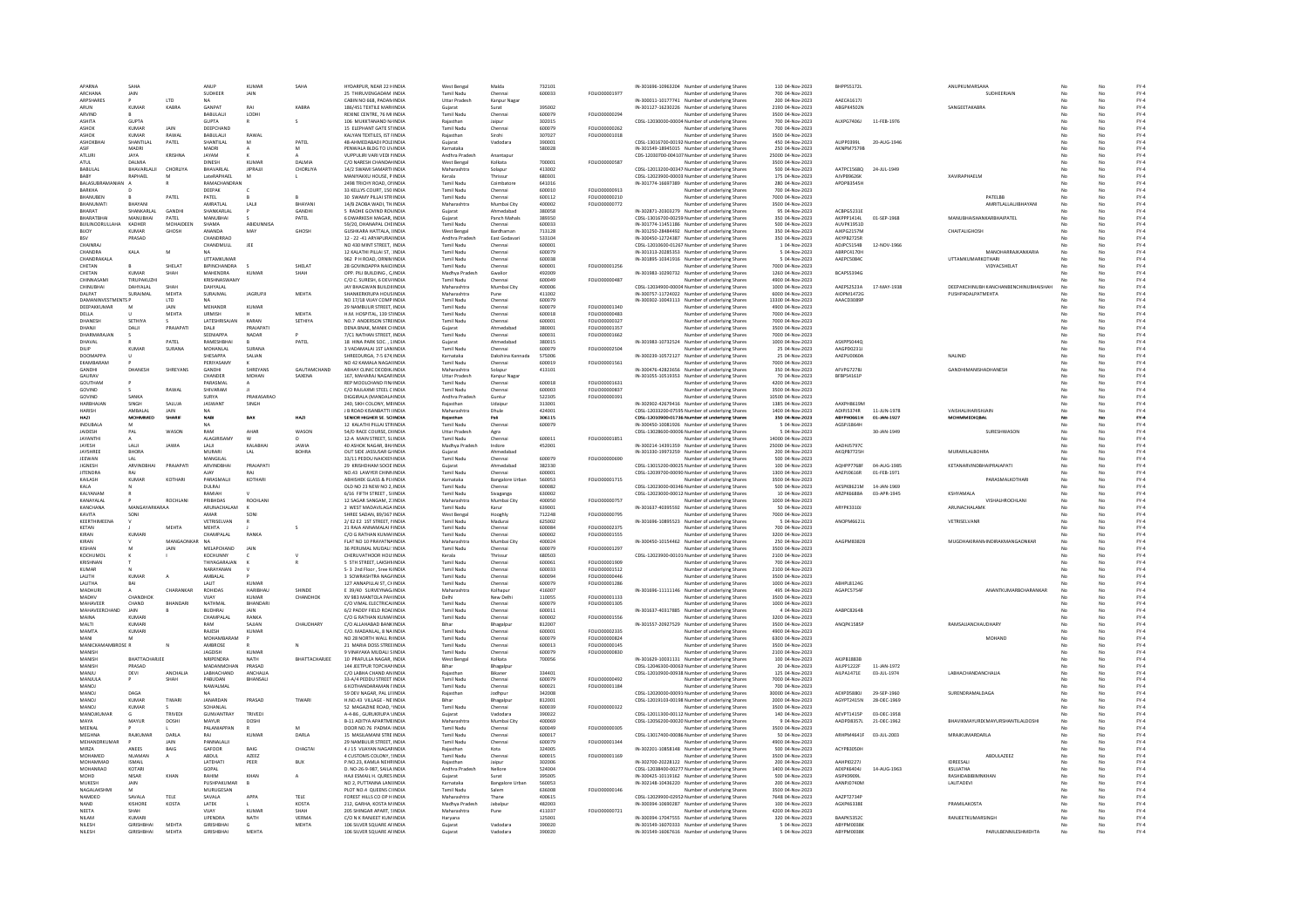| <b>NINGAPPA</b>  |                   | RASAPPA                 |                    | RASAPPA                 | CHANNABASAPPA    |              | SANGAMESHWAR NILLINDIA            | Karnataka            |                       | 582102 |                      |                                                  |                   | AAZPC8588N                 |
|------------------|-------------------|-------------------------|--------------------|-------------------------|------------------|--------------|-----------------------------------|----------------------|-----------------------|--------|----------------------|--------------------------------------------------|-------------------|----------------------------|
|                  |                   |                         | CHEGUR             |                         |                  | CHEGUR       |                                   |                      | Gadag                 |        |                      | IN-301774-15584652 Number of underlying Shares   | 225 04-Nov-2023   |                            |
| NIRANJAN         |                   | LAL                     |                    | <b>BALRAM</b>           |                  |              | H NO 52, S F, SECTOR 2 INDIA      | Harvana              | Gurgaor               | 122001 |                      | IN-301364-10209530 Number of underlying Shares   | 1220 04-Nov-2023  | ADYPL1974H                 |
| NIRBHAYLAL       |                   |                         |                    | SUMERMAL                |                  |              | 57/2 NARAYANA MUD INDIA           | Tamil Nadu           | Chennai               | 600079 | FOLIO00000985        | Number of underlying Shares                      | 3500 04-Nov-2023  |                            |
|                  | PALANIAPPAN       |                         |                    | MUTHUMANICKAM S         |                  |              | NO 56 GANGALAMMA INDIA            | Tamil Nadu           | Chennai               | 600092 |                      | IN-302679-30344038 Number of underlying Shares   | 1 04-Nov-2023     | AOYPP1001                  |
| <b>PANKAI</b>    |                   | <b>SAXENA</b>           |                    | NAVAL                   | KISHORE          | SAXENA       | ATLAS CYCLES HARYANINDIA          | Madhya Prades        | Gwalio                | 474002 |                      | IN-302269-11477562 Number of underlying Shares   | 665 04-Nov-2023   | AYKPS6779A                 |
| PANKAL           |                   | SINGHAL                 |                    | MUNNALAI                | SINGHAI          |              | C3/191 JANAK PURL NNDIA           | Delhi                | New Delhi             | 110058 |                      | IN-301918-10004313 Number of underlying Shares   | 1000 04-Nov-2023  | AATPSS430M                 |
|                  |                   |                         | MEHTA              |                         |                  |              | MEHTA BHAVAN, MUNINDIA            |                      |                       |        | FOLIO00000281        |                                                  | 3500 04-Nov-2023  |                            |
| PARASMAI         |                   |                         |                    | BADARMALII              |                  |              |                                   | Karnataka            | Gadag                 | 582101 |                      | Number of underlying Shares                      |                   |                            |
| PARESH           |                   |                         | RATHOD             | TEJRAJ                  |                  |              | PARESH T. RATHOD, 11INDIA         | Tamil Nadu           | Chennai               | 600001 | FOLIO00000389        | Number of underlying Shares                      | 3500 04-Nov-2023  |                            |
| <b>PARLILREN</b> |                   | NILFSH                  | <b>MEHTA</b>       | <b>NILESH</b>           | <b>MEHTA</b>     |              | 106 SILVER SQUARE AFINDIA         | Gujarat              | Vadodara              | 390020 |                      | IN-301549-16084459 Number of underlying Shares   | 5 04-Nov-2023     |                            |
| PARULBEN         |                   | NILESH                  | <b>MEHTA</b>       | NILESH                  | GIRISHBHAI       | MEHTA        | 106 SILVER SQUARE AFINDIA         | Guiarat              | Vadodara              | 390020 |                      | IN-301549-16081090 Number of underlying Shares   | 5 04-Nov-2023     |                            |
| PATEL            |                   | GOVINDBHA               | HARAGOVANDAS PATEL |                         | HARGOVANDAS      |              | 19 SARJAN BANGLOWSINDIA           | Gujarat              | Mahesana              | 384001 |                      | IN-301276-30427484 Number of underlying Shares   | 350 04-Nov-2023   | ABRPP9023C                 |
|                  |                   |                         |                    |                         |                  |              |                                   |                      |                       |        |                      |                                                  |                   |                            |
| PAYAL            |                   |                         | SHAH               | MEHANDI                 | KUMAR            |              | 29 NAMBULIR STREET, INDIA         | Tamil Nadu           | Chennai               | 600079 | FOLIO00001338        | Number of underlying Shares                      | 4900 04-Nov-2023  |                            |
| PENTYALA         |                   | SURRARAYUDU             |                    | SINGAIAH                |                  |              | DOOR NO 228 CHAND INDIA           | Andhra Pradesh       | Prakasam              | 523167 |                      | IN-302324-10787537 Number of underlying Shares   | 750.04-Nov-2023   | <b>ARKPP3958K</b>          |
| PERIN            |                   | PRASHANT                | MEHTA              |                         |                  |              | HONEY DALE OPP BHA'INDIA          | Guiarat              | Vadodara              | 390008 |                      | IN-300888-13893974 Number of underlying Shares   | 3630 04-Nov-2023  | ACBPM9767D                 |
| PIYUSH           |                   | SAHEBRAO                | SONAWANE           | SAHEBRAO                | VYANKU           | SONAWANE     | 10 SHANTINAGAR PETHNDIA           | Maharashtra          | Dhule                 | 424001 |                      | CDSL-12013300-00711: Number of underlying Shares | 50 04-Nov-2023    | AWEPS1443F                 |
|                  |                   |                         |                    |                         |                  |              |                                   |                      |                       |        |                      |                                                  |                   |                            |
| <b>POMILLA</b>   |                   | RANI                    |                    | BHUSHANKUMAF            | GARG             | <b>SH</b>    | NEAR BALMIKI MANDIHNDIA           |                      | Sangrur               | 148108 |                      | IN-301127-16223310 Number of underlying Shares   | 700 04-Nov-2023   | AFYPR1074E                 |
| POONAM           |                   | <b>HIRALAI</b>          |                    | HIRALAI                 |                  |              | NO 9 MONTIFTH LANE INDIA          | <b>Tamil Nadu</b>    | Chennai               | 600008 | <b>FOLIO00001615</b> | Number of underlying Shares                      | 200 04-Nov-2023   |                            |
| PRAISE           |                   | SEBASTIAN               |                    | SEBASTIAN               |                  |              | C4 CENTRAL EXCISE OLINDIA         | Kerala               | Palakkad              | 678001 |                      | IN-301637-10199873 Number of underlying Shares   | 700 04-Nov-2023   | AYVPS2719P                 |
| PRAKASH          |                   |                         |                    |                         |                  |              | SWASTIK ROAD CARRI INDIA          | Tamil Nadu           | Chennai               | 600001 | FOLIO00000233        | Number of underlying Shares                      | 3500 04-Nov-2023  |                            |
|                  | PRAKASHCHAND      | SURANA                  |                    | MANGILAL                | SURANA           |              | NO 43, SWAMI PILLAI SINDIA        | Tamil Nadu           | Chennai               | 600112 |                      | IN-301364-10186441 Number of underlying Shares   | 5 04-Nov-2023     | AAGHP3520G                 |
|                  |                   |                         |                    |                         |                  |              |                                   |                      |                       |        |                      |                                                  |                   |                            |
| PRAVAT           |                   | KUMAR                   | ROUT               | NILAMANI                | ROUT             |              | OR NO 83, BLOCK COL(INDIA         | Orissa               | Bhadrak               | 756100 |                      | IN-301250-28838846 Number of underlying Shares   | 500 04-Nov-2023   | AEFPR1140H                 |
| PRAVINA          |                   | PRAVINKUMAR GOKULGANDHI |                    | PRAVINKUMAR             | GOKULGANDHI      |              | 6 VIRAT, 45 GARODIA NNDIA         | Maharashtra          | Mumbai City           | 400077 |                      | IN-303116-10479875 Number of underlying Shares   | 6000 04-Nov-2023  | AAFPG1610F                 |
| PRITAM           |                   | SINGH                   | KOCHHAR            | PARTAPSINGH             | KOCHHAR          |              | HOUSE NO. 485, SECTCINDIA         | Chandigarh           | Chandigarh            | 160015 |                      | IN-301330-19897048 Number of underlying Shares   | 350 04-Nov-2023   | ABYPK3474F                 |
| PLIIA            |                   | <b>RUPESE</b>           | <b>SHAH</b>        | KANAYALAI               | MOHANLAL         | SHAH         | S 601 SWAGAT BUILDI INDIA         | Maharashtra          | Mumbai City           | 400064 |                      | CDSL-12020000-00381 Number of underlying Share   | 2100 04-Nov-2023  | BVXPS9696F                 |
|                  | ΡΗΝΝΙΔΚΟΤΤΙ       |                         |                    | KANNADASAN              | M                |              | NO 9 FILIMALAI STREE INDIA        | Tamil Nadu           | Chennai               | 600023 | FOLIO00000812        |                                                  | 3500.04-Nov-2023  |                            |
|                  |                   |                         |                    |                         |                  |              |                                   |                      |                       |        |                      | Number of underlying Shares                      |                   | AHYPP9173E                 |
| <b>PURUSHOT</b>  |                   |                         |                    | RAMARAO                 |                  |              | 11 PUSKAR VIEW FLAT: INDIA        | Tamil Nadu           | Chennai               | 600005 |                      | IN-301549-18247433 Number of underlying Shares   | 50 04-Nov-2023    |                            |
| QUMAR            |                   | <b>JAHA!</b>            |                    | FARMUD                  |                  | KHAN         | A - 9 / 3 SCM TISCO, KINDIA       |                      |                       | 755028 |                      | IN-302201-11092914 Number of underlying Shares   | 25 04-Nov-2023    | <b>AHMPJ8087H</b>          |
| RADHA            |                   | MONY                    |                    | SURRAMONIA              | PILLAI           |              | 160 SANKARAPANDIA HNDIA           | Tamil Nadu           | Virudhunaga           | 626117 |                      | IN-300441-10427717 Number of underlying Shares   | 1400 04-Nov-2023  | AISPR26521                 |
|                  | Radhavallabh      | Kisanlal                | Mundada            | Kisanlal                |                  |              | Rai Complex, Opp BahelNDIA        | Maharashtra          | Amravati              | 444601 |                      | CDSL-12010600-00054 Number of underlying Shares  | 2500 04-Nov-2023  | AAWPM8961E<br>13-AUG-1949  |
| RAHUL            |                   | <b>BALU</b>             | TAMBE              | BALU                    | SAKHARAM         | TAMBE        | MALAI VASTI PARNER, INDIA         |                      |                       | 414103 |                      | CDSL-12081600-00553 Number of underlying Shares  | 1 04-Nov-2023     | AZOPT7668Q<br>24-APR-1994  |
|                  |                   |                         |                    |                         |                  |              |                                   | Maharashtra          |                       |        |                      |                                                  |                   |                            |
| RAHUL            |                   | <b>SURESH</b>           | SABADRA            | SURESH                  |                  | SABADRA      | 22 MAHAVIR SOCIETY, INDIA         | Maharashtra          | Dhule                 | 424001 |                      | CDSL-12033200-01748 Number of underlying Shares  | 2000 04-Nov-2023  | ADQPS8797M                 |
| RAJA             |                   |                         |                    | GURUSWAMY               | NADAR            |              | 28 GOVINDAPPA NAICHNDIA           | <b>Tamil Nadu</b>    | Chennai               | 600001 | FOLIO00001347        | Number of underlying Shares                      | 7000 04-Nov-2023  |                            |
| RAJAMMAL         |                   |                         |                    | VELLAICHAMY             |                  |              | 1 SRI MURUGAN NAGAINDIA           | Tamil Nadu           | Coimbatore            | 641041 | FOLIO00000625        | Number of underlying Shares                      | 4200 04-Nov-2023  |                            |
| RAJENDIRA        |                   |                         |                    | THANGAVEL               |                  |              | NO 68 IIND STREET, KAINDIA        | Tamil Nadu           | Chennai               | 600034 | FOLIO00001513        | Number of underlying Shares                      | 4200 04-Nov-2023  |                            |
| RAJESH           |                   |                         |                    | LUTCHMIAH               | CHETTY           |              | 3 DEVARAJA MUDALY : INDIA         | Tamil Nadu           | Chennai               | 600005 | FOLIO00001580        | Number of underlying Shares                      | 4200 04-Nov-2023  |                            |
|                  |                   |                         |                    |                         |                  |              |                                   |                      |                       |        |                      |                                                  |                   |                            |
| RAILL            |                   | DEVI                    |                    | <b>SLIBESH</b>          | CHAND            |              | 205 OUALDAMILIET SINDIA           | Tamil Nadu           | Chennai               | 600005 |                      | IN-300159-10439508 Number of underlying Shares   | 2100.04-Nov-2023  | AAFPR6881M                 |
| RAM              |                   | KUMAR                   | AGARWAI            | SHYAM                   | SUNDER           | AGARWAL      | SECTOR 1/732, SIKANDINDIA         | <b>Uttar Pradesh</b> | Agra                  |        |                      | IN-302017-10080103 Number of underlying Shares   | 70 04-Nov-2023    | ABHPA1223B                 |
|                  | RAMACHANDRAN      |                         |                    |                         |                  |              | 150/5 GOVINDAPPA N/INDIA          | Tamil Nadu           | Chennai               | 600079 | FOLIO00000295        | Number of underlying Shares                      | 3500 04-Nov-2023  |                            |
| RAMESH           |                   | CHAND                   |                    | <b>RHANWARI AI</b>      |                  |              | 247 KONNUR HIGH ROINDIA           | Tamil Nadu           | Chennai               | 600023 | <b>FOLIO00000442</b> | Number of underlying Shares                      | 3500 04-Nov-2023  |                            |
| RAMESH           |                   | KUMAR                   |                    | DEVICHANDJI             |                  |              | 29 NAMBULIR STREET, INDIA         | <b>Tamil Nadu</b>    | Chennai               | 600079 | FOLIO00001342        | Number of underlying Shares                      | 4900 04-Nov-2023  |                            |
|                  |                   |                         |                    |                         |                  |              |                                   |                      |                       |        |                      |                                                  |                   |                            |
| RAMESH           |                   | KUMAR                   | RATHI              | BANSILAL                |                  |              | RAI DEEP, 28 GODOW INDIA          | Tamil Nadu           | Chennai               | 600001 | FOLIO00000406        | Number of underlying Shares                      | 3500 04-Nov-2023  |                            |
| RAMESH           |                   |                         |                    | NARAJIMHACHARI          |                  |              | NO 27 PUSHPAK, JAGD INDIA         | Karnataka            | <b>Bangalore Urba</b> | 560075 | FOLIO00001103        | Number of underlying Shares                      | 7000 04-Nov-2023  |                            |
| RAMKISHOP        |                   |                         |                    | MADANMOHAN              | MALAN            |              | 14 NAMMALWAR STREINDIA            | Tamil Nadu           | Chenna                | 600079 | FOLIO00001523        | Number of underlying Shares                      | 2100 04-Nov-2023  |                            |
| <b>RAMULU</b>    |                   |                         |                    | NARAYANA                |                  |              | D NO 12 - 2 - 5/5, PRAHNDIA       | Andhra Pradesh       | Guntur                | 522601 |                      | IN-300610-10338547 Number of underlying Shares   | 4200 04-Nov-2023  |                            |
| RANI             |                   |                         |                    | SUBRAMANIA              |                  |              | 22 AVINASHI GOUNDEINDIA           | Tamil Nadu           |                       | 641603 |                      | IN-301696-11109562 Number of underlying Shares   | 200 04-Nov-2023   | ADLPR1934                  |
|                  |                   |                         |                    |                         |                  |              |                                   |                      |                       |        |                      |                                                  |                   |                            |
| RASHID           |                   | <b>GANAIR</b>           | AR                 | HAIL                    | HARIR            | <b>GANAI</b> | TAHAB PULWAMA, JANNDIA            | Jammu And Kash       | Pulwam                | 192301 |                      | IN-300513-12668244 Number of underlying Shares   | 92 04-Nov-2023    | AJPPG8420J                 |
| RAVI             |                   | PRAKASH                 | SHANKAR            | SHANKAR                 |                  |              | 61 THAMRY CHETTY S'INDIA          | Tamil Nadu           | Chennai               | 600001 | <b>FOLIO00000125</b> | Number of underlying Shares                      | 3500 04-Nov-2023  |                            |
| RAVI             |                   | PRASAD                  | ANUPINDI           | DATTATRAYULU            | ANUPINDI         |              | <b>B-106 HILL GRANGE CCINDIA</b>  | Maharashtra          | Thane                 | 400607 |                      | IN-302164-10141326 Number of underlying Shares   | 1260 04-Nov-2023  | AFVPAS010F                 |
|                  | RAVICHANDRAI      |                         |                    | THANGARAJU              |                  |              | NO.475A/2, ALI STREE INDIA        | Tamil Nadu           | Chennai               | 600062 |                      | CDSL-12023000-00196 Number of underlying Shares  | 250 04-Nov-2023   | AKXPR2727A                 |
| RAVIKUMAR        |                   |                         |                    |                         |                  |              | SREE GURUDEV PROVI:INDIA          | Tamil Nadu           |                       | 600079 | FOLIO00000234        | Number of underlying Share                       | 3500 04-Nov-2023  |                            |
|                  |                   |                         |                    |                         |                  |              |                                   |                      | Chenna                |        |                      |                                                  |                   |                            |
|                  | RIKHABCHAND       | KOTHARI                 |                    | LATE                    | LALCHANDJI       |              | 39 V.V. KOIL STREET . 'INDIA      | <b>Tamil Nadu</b>    | Chennai               | 600086 | FOLIO00000263        | Number of underlying Shares                      | 3500 04-Nov-2023  |                            |
| <b>RISHIV</b>    |                   | RAJ                     | KUNDU              | <b>NA</b>               |                  |              | B 38/4 PN 13 GANGAPIINDIA         | Uttar Pradesh        | Varanasi              |        | FOLIO00002543        | Number of underlying Shares                      | 100 04-Nov-2023   | AXGPK6801J                 |
|                  | SAAKSHINAVEEN     | KUMAF                   | DARLA              | NAVEEN                  | KUMAR            | DARLA        | NO.15 MASILAMANI STINDIA          | Tamil Nadu           | Chennai               | 600017 |                      | CDSL-13017400-00086 Number of underlying Shares  | 50 04-Nov-2023    | BPLPS7273C                 |
| SAMBATRAJ        |                   | SANGAVI                 |                    |                         |                  |              | SREE GURUDEV PROVI:INDIA          | Tamil Nadu           | Chennai               | 600079 | FOLIO00000239        | Number of underlying Shares                      | 3500 04-Nov-2023  |                            |
|                  |                   |                         |                    |                         |                  |              |                                   |                      |                       |        |                      |                                                  |                   |                            |
| SANCHIL          |                   | RAI                     |                    | <b>INDARCHAND</b>       |                  |              | 22 A GANDHI ROAD SINDIA           | Tamil Nadu           | Kanchinuram           | 602105 |                      | IN-302236-10795976 Number of underlying Shares   | 6300.04-Nov-2023  | AAAPI4104R                 |
| <b>SANGEETHA</b> |                   |                         | JAIN               | RAMESH                  | <b>KUMAR</b>     |              | 29 NAMBULIR STREET. INDIA         | Tamil Nadu           | Chennai               | 600079 | FOLIO00001341        | Number of underlying Shares                      | 4900 04-Nov-2023  |                            |
| SANJANA          |                   | DEEPAK                  | KOTECHA            | DEEPAK                  | CHAMPALAL        | КОТЕСНА      | <b>D3 ADINATH NAGAR N INDIA</b>   | Maharashtra          | Sangli                | 416416 |                      | IN-300513-18381529 Number of underlying Shares   | 200 04-Nov-2023   | AVAPK7745D                 |
| SANJAY           |                   | KUMAR                   | <b>SIROVA</b>      | RANIFFTMAL              | SIROVA           |              | DEORSA KLGALL NEHR INDIA          | Raiasthan            | Pali                  | 306116 |                      | CDSL-12062200-00000 Number of underlying Shares  | 1000 04-Nov-2023  | AMOPS4989J                 |
| SANTOSH          |                   | DEVI                    |                    | NIRBHAYLAL              |                  |              | 57/2 NARAYANA MUD INDIA           | <b>Tamil Nadu</b>    | Chennai               | 600079 | FOLIO00000986        | Number of underlying Shares                      | 3500 04-Nov-2023  |                            |
|                  |                   |                         |                    |                         |                  |              |                                   |                      |                       |        | FOLIO00001304        |                                                  |                   |                            |
| <b>SANTOSH</b>   |                   | KUMARI                  |                    | NATHMAL                 |                  |              | C/O VIMAL ELECTRICALINDIA         | Tamil Nadu           | Chennai               | 600079 |                      | Number of underlying Shares                      | 1000 04-Nov-2023  |                            |
| SARITA           |                   | SAH                     |                    | RAJ                     | KUMAR            | SAH          | 4-B-RANA TOWER, COUNDIA           | Bihar                | Bhagalpu              | 812002 |                      | CDSL-12019103-00390 Number of underlying Shares  | 1000 04-Nov-2023  | AOGPS3452L                 |
| SARITHA          |                   |                         |                    | SHANTILAL               | SURANA           |              | NO.8 MAHAVEER COLCINDIA           | Tamil Nadu           | Chennai               | 600007 |                      | CDSL-12013300-00240 Number of underlying Shares  | 10 04-Nov-2023    | ARRPS4182P                 |
| SARITHA          |                   |                         |                    | DILIP                   | KOTHARI          |              | NO 8 MAHAVEER COLCINDIA           | <b>Tamil Nadu</b>    | Chennai               | 600007 |                      | CDSL-12049400-00052 Number of underlying Shares  | 5 04-Nov-2023     | ARBPS4182P                 |
| SAROJIN          |                   |                         | SHAH               | NAROTAMDAS              |                  |              | 12 NAINAPPA MAISTR INDIA          | Tamil Nadu           | Chennai               | 600003 | FOLIO00000185        | Number of underlying Shares                      | 3500 04-Nov-2023  |                            |
| CACANICA         |                   | MAITY                   |                    | HAREKRISHNA             | MAITY            |              |                                   |                      |                       |        |                      |                                                  |                   | <b>AFRPMR345</b>           |
|                  |                   |                         |                    |                         |                  |              | SHIBANI APPERTMENT INDIA          | West Benga           | Kolkata               | 700059 |                      | IN-300126-11116288 Number of underlying Shares   | 350 04-Nov-2023   |                            |
| <b>SASHIKALA</b> |                   | 6.6                     |                    | <b>NA</b>               |                  |              | 12 KALATHLPILLALST INDIA          | Tamil Nadu           | Chennai               | 600079 |                      | IN-300450-10081942 Number of underlying Shares   | 5.04-Nov-2023     | AFIPS1641H                 |
| SATISH           |                   | GRANDHE                 |                    | SRIPATHY                | CHETTY           |              | 37 I SECRETARIAT COL INDIA        | Tamil Nadu           | Chennai               | 600010 | FOLIO00000141        | Number of underlying Shares                      | 7000 04-Nov-2023  | abcde12451                 |
| SAVITRI          |                   | MAHESHKA                |                    | NAWAL                   | <b>KISHORE</b>   | MAHESHKA     | 6 ANAND CHIKITSALAYINDIA          | Bihar                | Bhagalpur             | 812002 |                      | CDSL-12019103-00403 Number of underlying Shares  | 1000 04-Nov-2023  | AFKPM5312A                 |
| SENTHIL          |                   | KUMAR                   |                    | PITCHAIAH               |                  |              | 31/8 UNNAMALAI AMIINDI            | Tamil Nadu           | Chennai               | 600017 | EQUO00001700         | Number of underlying Shares                      | 3500 04-Nov-2023  |                            |
|                  | SETHURAMAN        |                         |                    | KOTHANDARAMAN           |                  |              | STATE BANK OF SAURAINDIA          | <b>Tamil Nadu</b>    | Chennai               | 600002 | FOLIO00001576        | Number of underlying Shares                      | 3500 04-Nov-2023  |                            |
|                  |                   |                         |                    |                         |                  |              |                                   |                      |                       |        |                      |                                                  |                   |                            |
|                  | SHANTABEN         | VACHHANI                |                    | GOVINDLAL               | VACHHAN          |              | ASHISH BLOCK NO 11, INDIA         | Guiarat              | Junagadh              | 362002 | FOLIO00000730        | Number of underlying Shares                      | 3500 04-Nov-2023  |                            |
| SHANTHA          |                   | LAKSHMAN                |                    | LAKSHMAN                |                  |              | NO 391 25TH MAIN, 11INDIA         | Karnataka            | <b>Bangalore Urba</b> | 560078 | FOLIO00002485        | Number of underlying Shares                      | 2000 04-Nov-2023  |                            |
| SHANTHA          |                   |                         | LAKSHMAN           | LAKSHMAN                |                  |              | NO 254 3RD MAIN RO.INDIA          | Karnataka            | <b>Bangalore Urba</b> | 560018 |                      | IN-300095-10459987 Number of underlying Shares   | 5000 04-Nov-2023  | APDPS98324                 |
| SHANTILAL        |                   |                         |                    | MITHALALI               |                  |              | 9 VINAYAKA MUDALI SINDIA          | <b>Tamil Nadu</b>    | Chennai               | 600001 |                      | CDSL-12010900-00619 Number of underlying Shares  | 4200 04-Nov-2023  | AAYPS8509C<br>02-FEB-1949  |
| SHANTILAL        |                   | KOCHAR                  |                    | BALCHAND                | KOCHAR           |              | THE OFFICIAL ASSIGNE INDIA        | Maharashtra          | Mumbai City           |        | FOLIO00000105        | Number of underlying Shares                      | 10500 04-Nov-2023 |                            |
| SHARADA          |                   |                         |                    | DILIP                   |                  |              | 26/E REDDY RAMAN STINDIA          | Tamil Nadu           |                       | 600079 | FOLIO00001312        | Number of underlying Shares                      | 4200 04-Nov-2023  |                            |
| SHARDHA          |                   | DEVI<br>RAIKUMAR        | <b>DARLA</b>       |                         | $KUMAR$<br>KUMAR | DARLA        | NO 15 MASILAMANIMINDIA            | Tamil Nadu           | Chennai<br>Chennai    | 600017 |                      |                                                  | 50.04-Nov-2023    | RPI PS7274F<br>07-MAY-2005 |
|                  |                   |                         |                    | RAI                     |                  |              |                                   |                      |                       |        |                      | CDSL-13017400-00086 Number of underlying Shares  |                   |                            |
| SHEVANTI         |                   | M                       | PEJE               | MAHADEV                 | PEJE             |              | C/O AMRATLAL L BHAYINDIA          | Maharashtra          | Mumbai City           | 400002 | FOLIO00000773        | Number of underlying Shares                      | 3500 04-Nov-2023  |                            |
| SIDDHARTH        |                   | SHANKAR                 | RAI                | JANARDAN                | RAI              |              | HOUSE NO.964, SECTO INDIA         | <b>Uttar Pradesh</b> | Ghaziabad             |        |                      | IN-300610-11176220 Number of underlying Shares   | 250 04-Nov-2023   | AMMPR4008                  |
|                  |                   | KUMAR                   |                    | MARI                    | MUTHU            |              | R 8/2 RE QRTS, METTU INDIA        | Tamil Nadu           | Salem                 | 636401 |                      | IN-301696-10541123 Number of underlying Shares   | 60 04-Nov-2023    | BFUPS8865F                 |
| SRIPAL           |                   |                         | RATHOD             | NAGRAI                  |                  |              | 11 SEENU MUDALI STRINDIA          | Tamil Nadu           | Chennai               | 600001 | <b>EQUO0000029</b>   | Number of underlying Shares                      | 3500 04-Nov-2023  |                            |
|                  |                   |                         |                    |                         |                  |              |                                   |                      |                       |        |                      |                                                  |                   |                            |
| SUBRAMANI        |                   |                         |                    | KRISHNAMURTHY           |                  |              | NO 6/2A MUTHAMIL NINDIA           | <b>Tamil Nadu</b>    | Chennai               | 600118 |                      | CDSL-12032800-00255 Number of underlying Shares  | 20300 04-Nov-2023 | CKGPS3376D<br>23-NOV-1963  |
|                  | SUDARSANAM        |                         |                    |                         |                  |              | OLDNO, 1082 N.NO. 2 INDIA         | Tamil Nadu           | Chennai               | 600078 |                      | CDSL-12038400-00321 Number of underlying Shares  | 10 04-Nov-2023    | BHMPS3796R                 |
| SUKHLAL          |                   |                         |                    | RKKABRAJ                |                  |              | 93 AZIZ MULK 3RD STRINDIA         | Tamil Nadu           | Chenna                | 600006 | FOLIO00000664        | Number of underlying Shares                      | 4200 04-Nov-2023  |                            |
|                  | <b>SUKHVINDER</b> | <b>SINGH</b>            |                    | RARKHA                  | RAM              |              | VILLAGE AMRWALA SINDIA            | Himachal Pradesh     | Sirmaur               | 173025 |                      | CDSL-12028900-01072 Number of underlying Shares  | 120 04-Nov-2023   | RRPPS144SF                 |
| SUNDAR           |                   | MAHALINGAM              |                    | GURUSWAMY               | NADAR            |              | 28 GOVINDAPPA NAICHNDIA           | Tamil Nadu           | Chennai               | 600001 | FOLIO00001255        | Number of underlying Shares                      | 3500 04-Nov-2023  |                            |
|                  |                   | KUMAR                   | KANOI              | SATYANARAYAN            | KANOI            |              | RUNGAGORA ROAD . TINDIA           |                      | Tinsukia              | 786125 |                      | CDSL-12011300-00157 Number of underlying Shares  | 250 04-Nov-2023   | ADIPK6106G                 |
| SUNIL            |                   |                         |                    |                         |                  |              |                                   | Assam                |                       |        |                      |                                                  |                   |                            |
|                  |                   | THAKKER                 |                    | KISHORE                 |                  |              | SARVODAYA SURGICALINDIA           | <b>Tamil Nady</b>    | Chennai               | 600003 | <b>FOLIO00001607</b> | Number of underlying Shares                      | 700 04-Nov-2023   |                            |
| SURAJBEN         |                   | JAGJIVAN                |                    | JAGJIVAN                | PANACHAND        |              | 110 AUDIAPPA NAICKEINDIA          | Tamil Nadu           | Chennai               | 600079 | FOLIO00000953        | Number of underlying Shares                      | 6300 04-Nov-2023  |                            |
| SURENDRA         |                   | SINGH                   | CHAUHAN            | LATE                    | MAHENDRA         | SINGH        | LIG 2230 AWAS VIKAS IINDIA        | Uttar Pradesh        | Kanpur Nagar          |        |                      | IN-301330-18663842 Number of underlying Shares   | 100 04-Nov-2023   | ABAPC6495Q                 |
| SURESH           |                   | KUMAR                   |                    | RAMLALI                 |                  |              | RITIKA ENTERPRISES, 7 INDIA       | Tamil Nadu           | Chennai               | 600003 | FOLIO00000183        | lumber of underlying Shares                      | 3500 04-Nov-2023  |                            |
| SURFSH           |                   | KUMAR                   | <b>JAIN</b>        | <b>NA</b>               |                  |              | 13 BURNT SALT GOLA INDIA          | West Bengal          | Howrah                | 711101 |                      | IN-302496-10055958 Number of underlying Shares   | 3000 04-Nov-2023  | <b>AAKHS8607F</b>          |
|                  |                   |                         |                    |                         |                  |              |                                   |                      |                       |        |                      |                                                  |                   |                            |
| SURESH           |                   | REVANSIDDHAPP.SHIWANT   |                    | REVANSIDDHAPPA SANGAPPA |                  | SHIWANT      | 585 SOUTH KASABA, : INDIA         | Maharashtra          | Solapur               | 413002 |                      | IN-302269-11180251 Number of underlying Shares   | 50 04-Nov-2023    | APXPS1866C                 |
| SURESH           |                   | SARAF                   |                    | HAMIRMALII              |                  |              | KUBER MARKET, SHEO INDIA          | Rajasthan            | Sirohi                | 307027 | FOLIO00001024        | Number of underlying Shares                      | 3500 04-Nov-2023  |                            |
|                  | SURESHKUMAR       | <b>BABUBH</b>           | GANDH              | BABUBHAI                |                  | GAND         | <b>STH GOLIBAR ROAD A INDIA</b>   | Maharashtra          | Mumbai City           | 400055 | FOLIO00000477        | lumber of underlying Shares                      | 1000 04-Nov-2023  |                            |
| <b>SUSHEELA</b>  |                   | <b>BAI</b>              |                    | KISHORE                 | KUMAR            |              | 90 FLDAMS ROAD TEVINDIA           | Tamil Nadu           | Chennai               | 600018 | FOU IODDDDDDS4       | Number of underlying Shares                      | 3500.04-Nov-2023  |                            |
|                  |                   | M                       | SHAH               |                         |                  |              | 29 NAMBULIR STREET, INDIA         |                      |                       |        |                      |                                                  |                   |                            |
| SWATHI           |                   |                         |                    | MEHANDR                 | <b>KUMAR</b>     |              |                                   | Tamil Nadu           | Chennai               | 600079 | FOLIO00001339        | Number of underlying Shares                      | 4900 04-Nov-2023  |                            |
| TAMIL            |                   | MARAN                   |                    | NATESAN                 |                  |              | PLOT NO 29 III MAIN R INDIA       | Tamil Nadu           | Chennai               | 600053 | FOLIO00001180        | Number of underlying Shares                      | 700 04-Nov-2023   |                            |
|                  | TARUNKUMAR        | SETHIYA                 |                    | SAJJAN                  | SETHIYA          |              | 7 ANDERSON STREET, INDIA          | <b>Tamil Nadu</b>    | Chenna                | 600001 | FOLIO00000170        | Number of underlying Shares                      | 7000 04-Nov-2023  |                            |
| THARAKA          |                   | RAMIAH                  | $\mathbf{N}$       | RANGANATHAM             |                  |              | C/O S A C F (P) LTD, 25 INDIA     | Tamil Nadu           | Chennai               | 600003 | FOLIO00001137        | Number of underlying Shares                      | 3500 04-Nov-2023  |                            |
|                  | THIAGARAJEN       |                         |                    | LAKSHMANAN              |                  |              | M.L.M. PAPER STORES. INDIA        | <b>Tamil Nadu</b>    | Chennai               | 600001 | FOLIO00000116        | Number of underlying Shares                      | 3500 04-Nov-2023  |                            |
|                  |                   |                         |                    |                         |                  |              |                                   |                      |                       |        |                      |                                                  |                   |                            |
|                  | THIRUMALA         | PRASAD                  |                    | SRINIVASA               | RAO              |              | 22C/23 SRINIVASA PUIINDIA         | Tamil Nadu           | Chennai               | 600019 | FOLIO00001787        | lumber of underlying Shares                      | 700 04-Nov-2023   |                            |
|                  |                   | JOSE                    |                    | JOSE                    |                  |              | ARAKKAL HOUSE, KUTIINDIA          | Kerala               | Thrissu               | 680013 |                      | IN-301696-11123769 Number of underlying Shares   | 225 04-Nov-2023   | <b>AFMPT3930R</b>          |
| TITO             |                   |                         |                    | GURBACHAN               | SINGH            |              | SAINI STUDIO WALI GAINDIA         | Puniab               | Jalandha              | 144201 |                      | IN-301604-10101850 Number of underlying Shares   | 40 04-Nov-2023    | AEIPS9699R                 |
| TRILOCHAN        |                   | SINGH                   |                    |                         |                  |              |                                   |                      | Chennai               | 600061 | FOLIO0000020         |                                                  | 800 04-Nov-2023   |                            |
|                  |                   |                         |                    |                         |                  |              |                                   |                      |                       |        |                      |                                                  |                   |                            |
| <b>UMESH</b>     |                   | KUMAR                   |                    | <b>JAIN</b>             |                  |              | BEAUTY, 17 4TH MAIN INDIA         | Tamil Nadu           |                       |        |                      | Number of underlying Shares                      |                   |                            |
| USHA             |                   | KIRAN                   | GEMAWA             | YASHWANT                | GEMAWA           |              | YASHWANT GEMAWA1INDIA             | Rajasthar            | Sirohi                | 307027 | FOLIO00001046        | Number of underlying Shares                      | 7000 04-Nov-2023  |                            |
| <b>LITVADSHA</b> |                   | SACHIN                  | TUPE               | <b>SACHIN</b>           | TUPI             |              | <b>B-18 GIRISANNIDHYA (INDIA)</b> | Maharashtra          | Thane                 | 400604 |                      | CDSL-12040000-00000 Number of underlying Share   | 26215 04-Nov-2023 | AEJPT7801H                 |
| VANAJA           |                   |                         |                    | SELVAKUMAR              | M                |              | AP 759 94TH STREET, 1 INDIA       | Tamil Nadu           | Chennai               | 600078 | FOLIO00001623        | Number of underlying Shares                      | 2100 04-Nov-2023  |                            |
|                  | VARADHARAJULU     |                         |                    | KADALANGUDI             |                  |              | NO 11 AGATHIYAR NA(INDIA          | Tamil Nadu           | Chennai               | 600049 |                      | CDSL-12044700-05261 Number of underlying Shares  | 5 04-Nov-2023     | AFIPV3472N                 |